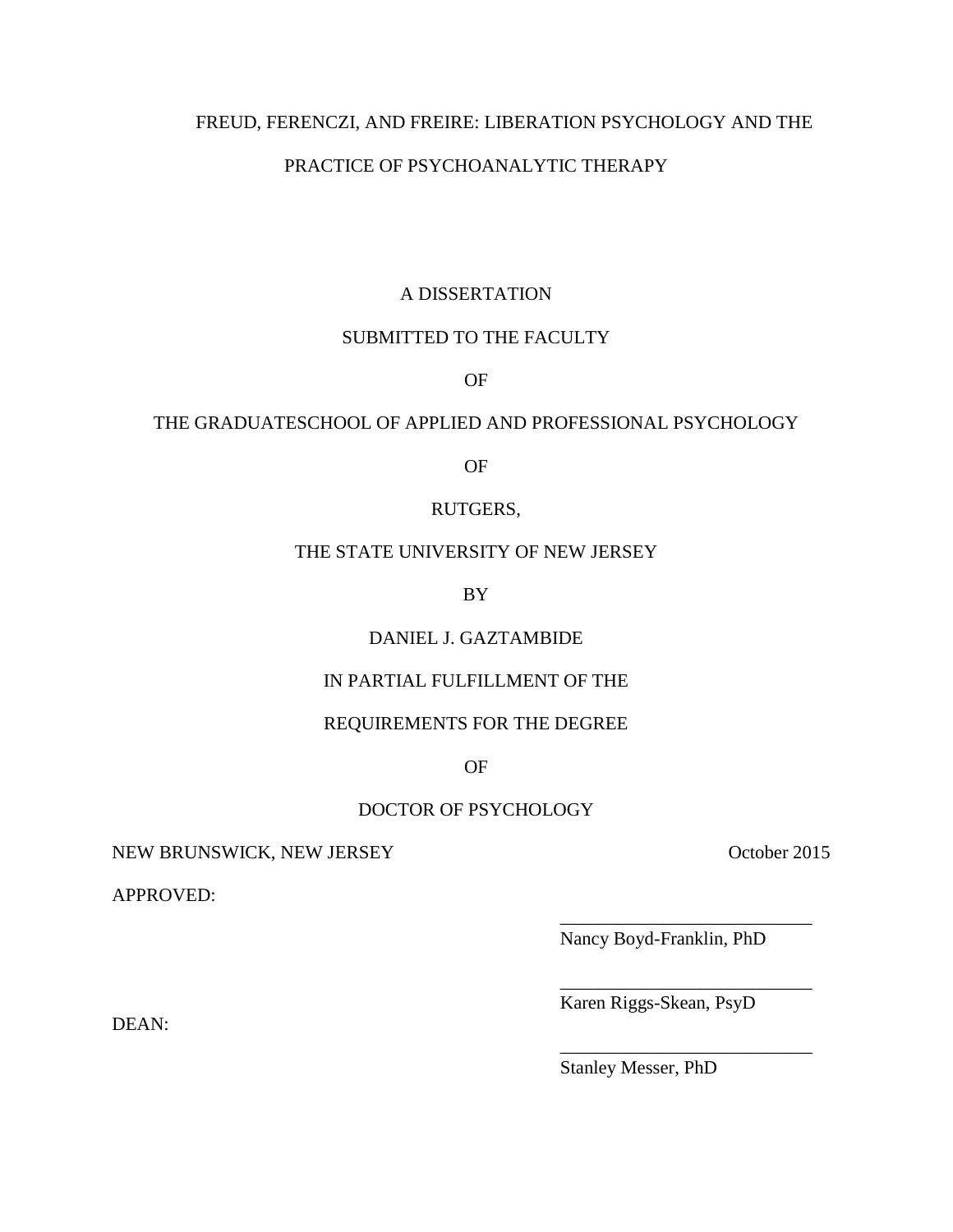Copyright 2015 by Daniel Gaztambide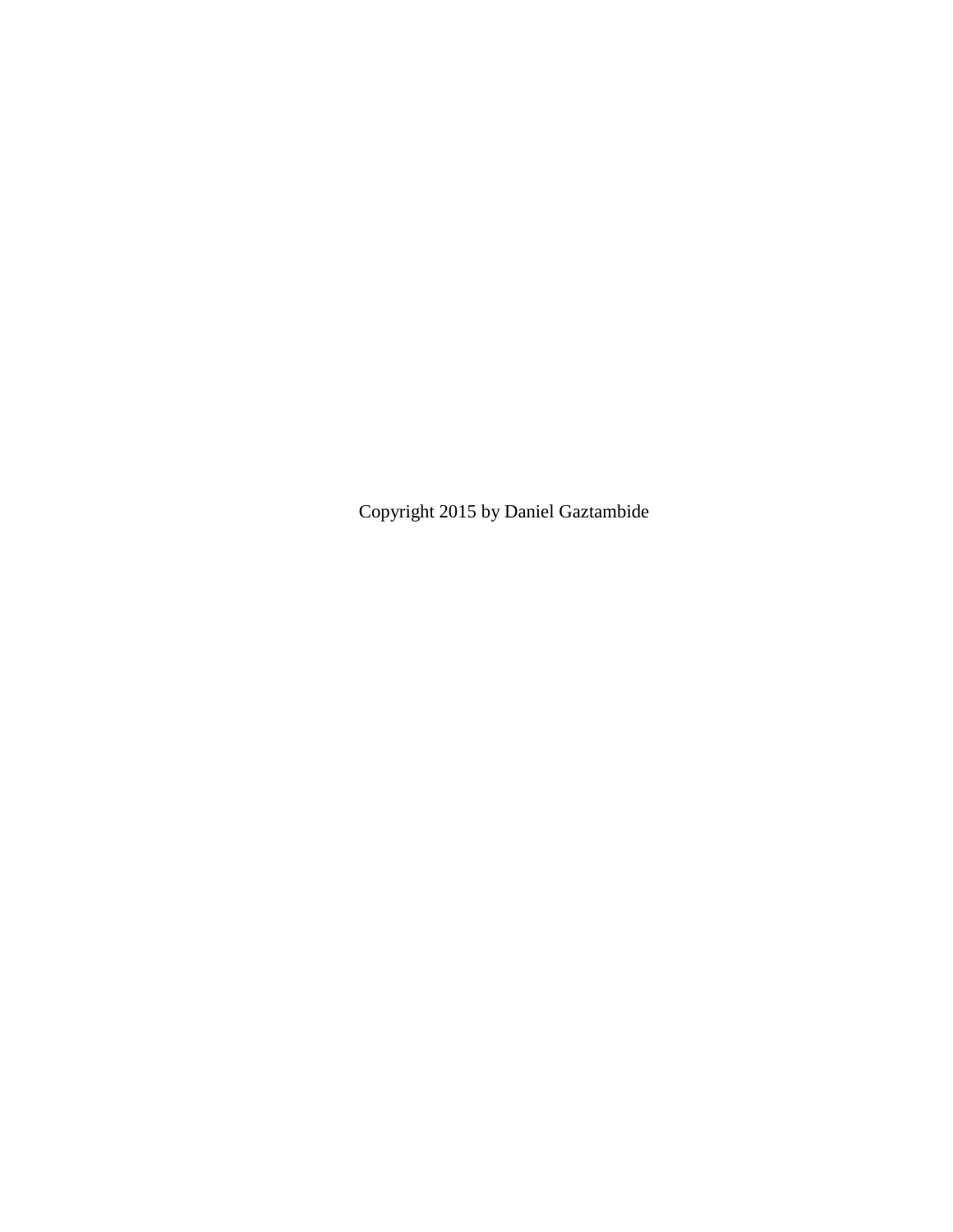### Abstract

Psychoanalysis has not enjoyed sufficient attention in the theory and practice of Multicultural Psychology, and is often seen as either adversarial or apathetic to the interests of social justice and culturally competent clinical work with ethnic minority populations. This disconnect is partly the result of a lack of knowledge about the history of social progressivism in the early psychoanalytic movement, as well as the transformation of psychoanalysis into a tool of social conformity in the post-WWII United States. Also unacknowledged is the influence of psychoanalysis on Liberation Psychology, a social justice-oriented movement in Latin American psychology which served as an inspiration and theoretical foundation to Multicultural Psychology. In order to address this historical and theoretical impasse, this dissertation will initiate a conversation between psychoanalysis, Liberation Psychology, and Multicultural Psychology. By placing psychoanalysis in dialogue with two of the components of Liberation Psychology—Liberation Theology and Paulo Freire's Critical Pedagogy—it will be argued that there is an emancipatory ethic in analytic theory that mirrors, and in some cases directly informs, Liberation Psychology's social justice discourse. In turn, Liberation Psychology will be shown to have presaged many of the developments in contemporary psychoanalytic thinking on intersubjectivity, mutual recognition, and enactments. Acknowledging the psychoanalytic structure of Liberation Psychology side by side with the emancipatory potential of psychoanalysis yields a series of insights related to power, privilege, relationality, and culture, which can be used to develop a psychoanalytically informed Multicultural Psychology, and develop more nuanced conceptions of cultural competency. A case example will be used to illustrate a relational psychoanalytic model of cultural competency which emphasizes the role of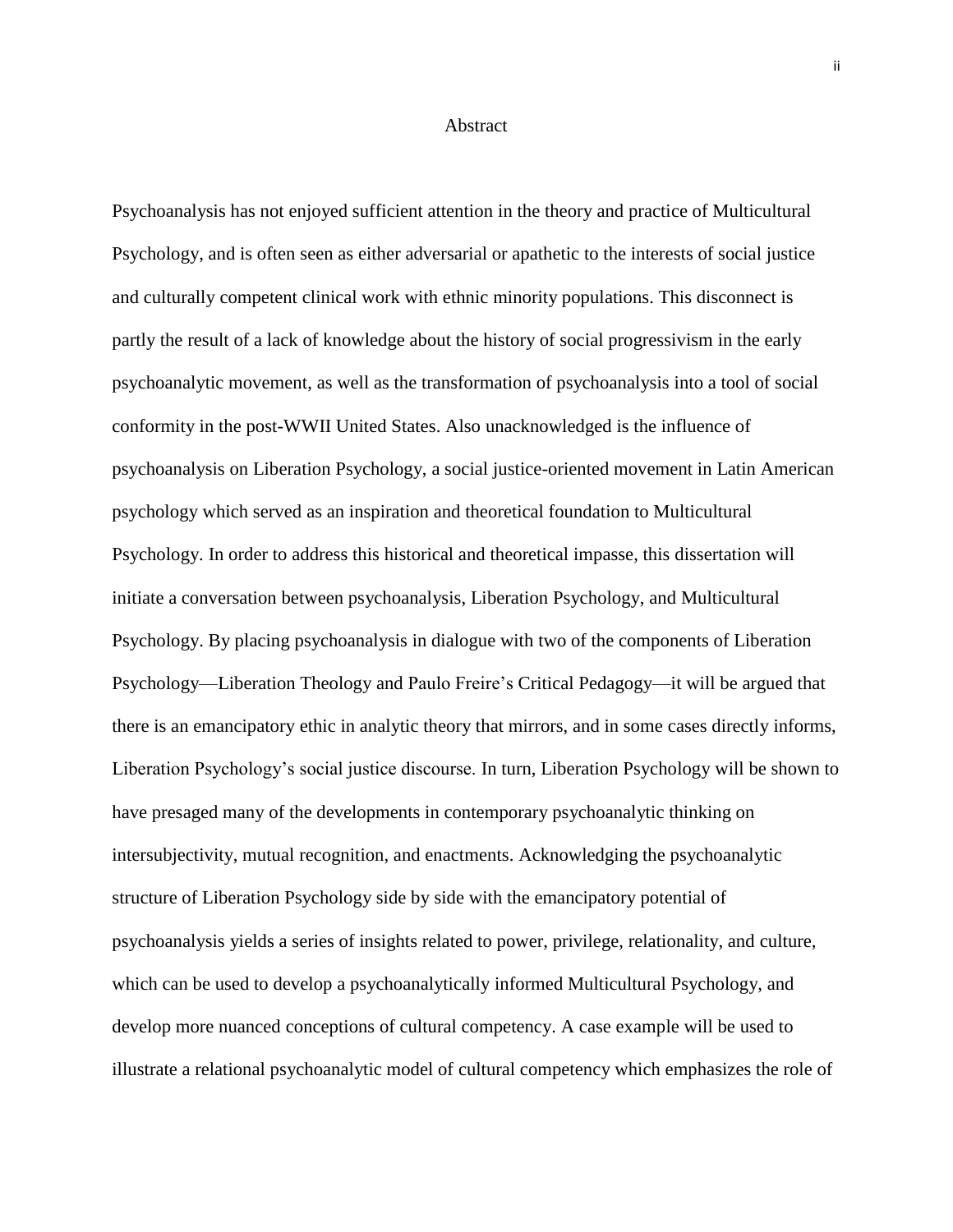cultural attunement, cultural negotiation, and the repair cross-cultural ruptures when attunement and negotiation is impaired. Having delineated this psychoanalytic approach to cultural competency, implications will be drawn for culturally competent practice, theory, and training.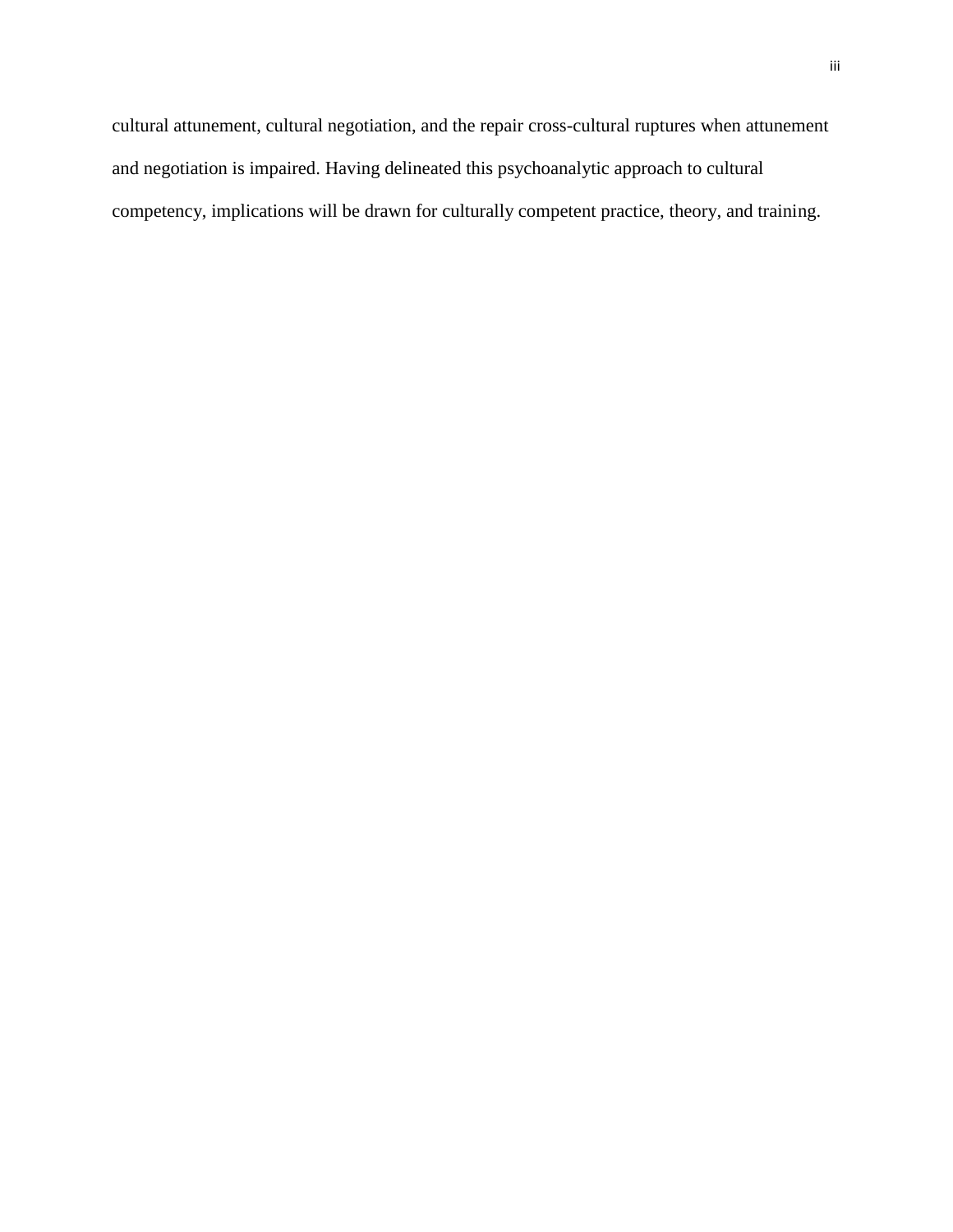#### Acknowledgements

I would first like to thank my family—my mother Aida, my father Jose, and my brother David—for their love and support the last thirteen years I have spent in the continental United States pursuing my dream of a doctoral degree in psychology. I could not have lived, survived, and thrived without you. To my parents: I could not have made it this far without the faith you invested in me, and in the One who knew my name before I was formed in the womb. "Instruye al joven en su camino, y aun cuando fuere viejo no se apartara de el" (Proverbios 22: 6).

I also thank my mentors throughout the years—James W. Jones, George Atwood, Mahlon H. Smith, Neil Altman, Nancy Boyd-Franklin, Karen Riggs-Skean, Nancy McWilliams, Stanley Messer, Aileen Torres, and Ernesto Mujica—for giving me the encouragement and support to continue my education from bachelors to masters and now doctoral school. The time and attention you all gave me is priceless. Your belief, that this young man from the Caribbean had something to say, gave him voice during a time when it was denied to him and others like him. I hope that I can "pay it forward" by sharing your love with other students from diverse communities.

I want to especially express my gratitude to Neil Altman and Nancy Boyd-Franklin. Nancy and Neil's scholarship, activism, genuineness, and warmth have been an inspiration to me. Without their support this project—the culmination of more than six years of scholarship and my growth as a clinician, scholar, and activist would not have been possible.

Lastly, I also want to thank the editors of *Contemporary Psychoanalysis* for giving me permission to use my published article, "A Psychotherapy for the People: Freud, Ferenczi, and Psychoanalytic Work with the Underprivileged," as a chapter in this dissertation.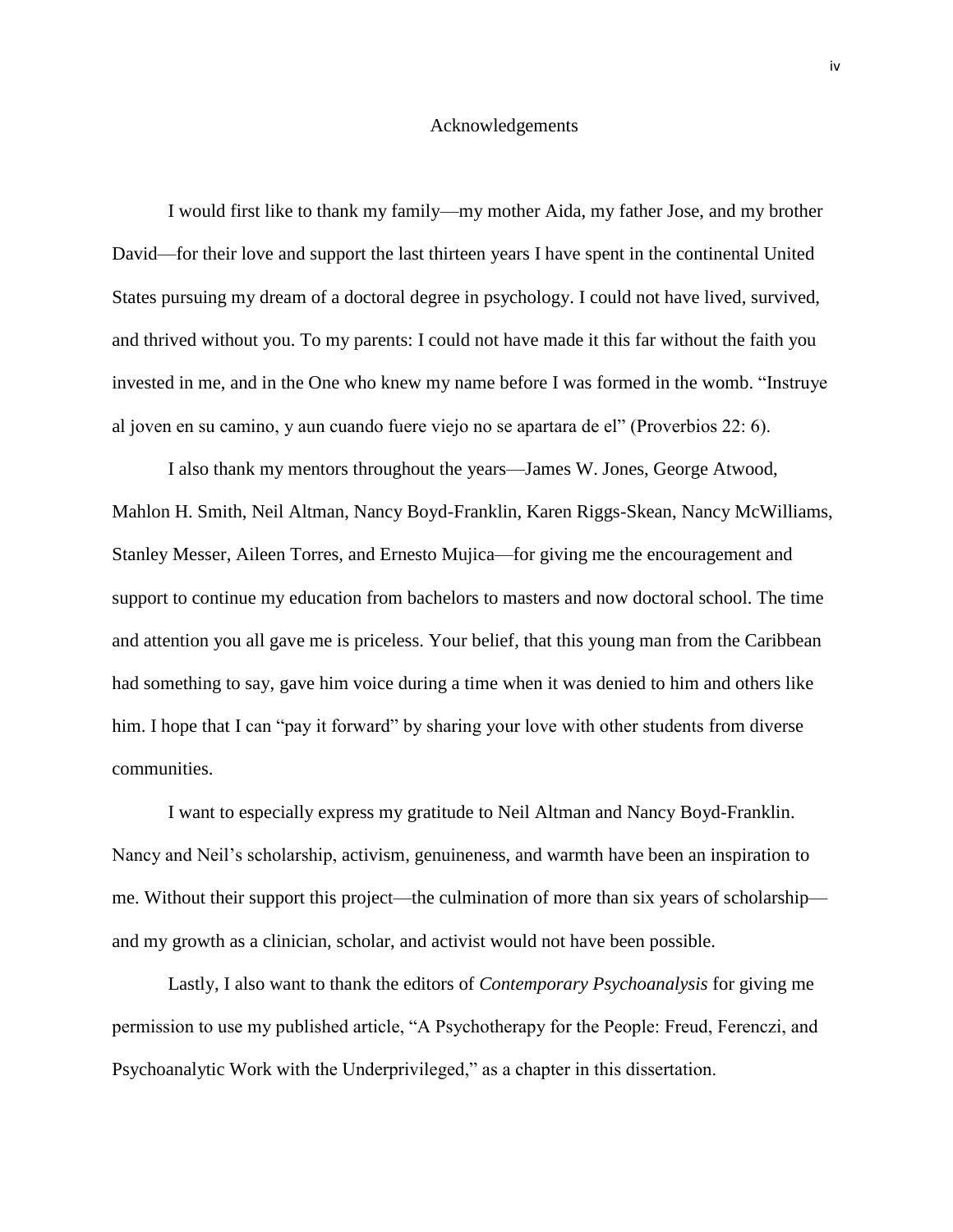| Introduction                                                                              |
|-------------------------------------------------------------------------------------------|
|                                                                                           |
|                                                                                           |
|                                                                                           |
| The problem of fatalism: One person's "culture" is another's "oppression"?14              |
| Psychoanalysis and Liberation Psychology: Beginnings of a dialogue 17                     |
| Chapter I                                                                                 |
| A preferential option for the repressed: Freud through the eyes of Liberation Theology 24 |
| The unconscious and the Jewish "other": Psychoanalysis in its social context26            |
|                                                                                           |
| Hermeneutics of suspicion as turn to the "underside" of the unconscious 35                |
| From the inside-out to the outside-in: Repression as psychic and social metaphor38        |
| Synthesizing the historical and the clinical: A preferential option for the repressed41   |
|                                                                                           |

# Table of contents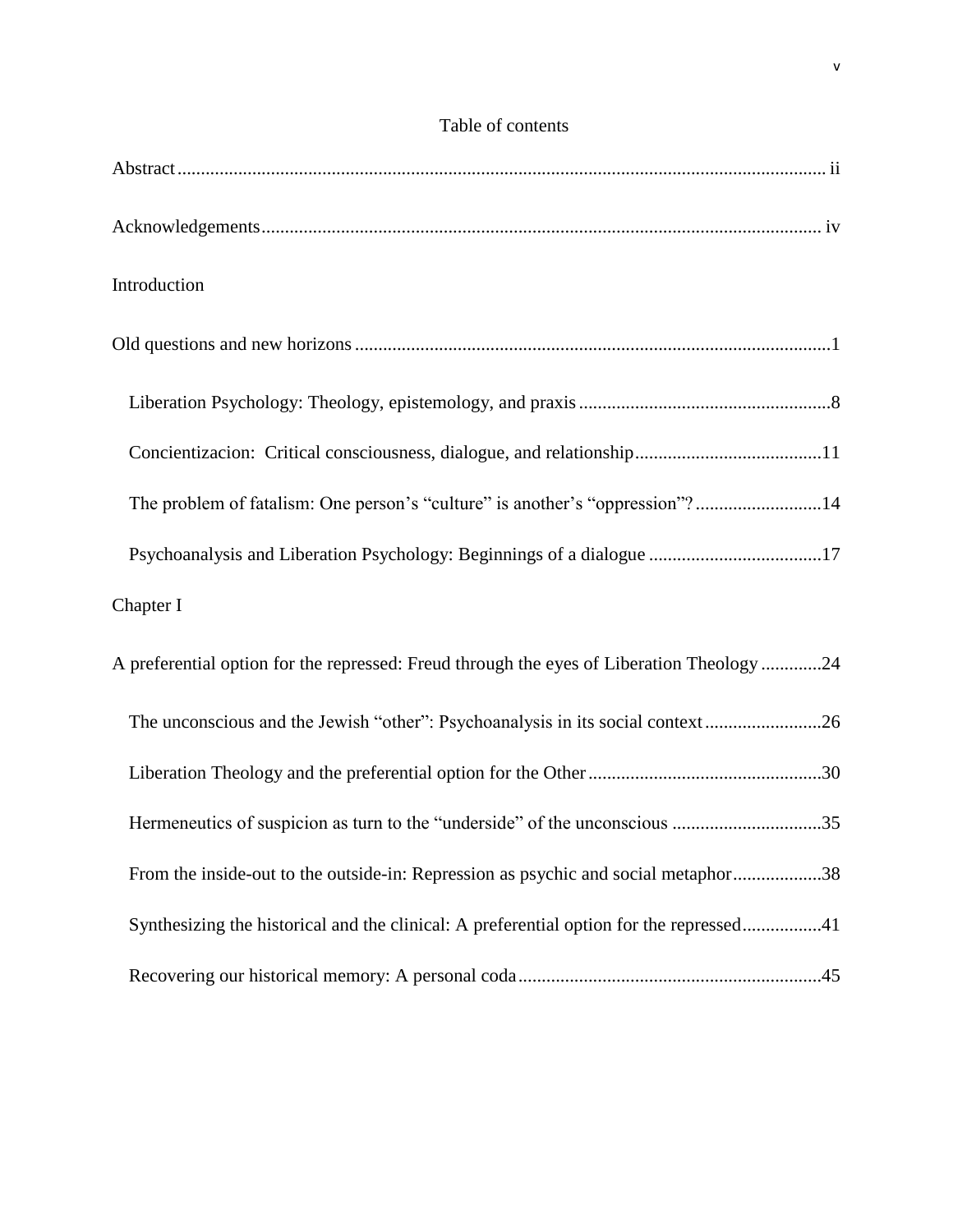# Chapter II

| A psychotherapy for the people: Ferenczi, Freud, and psychoanalytic therapy with           |  |
|--------------------------------------------------------------------------------------------|--|
|                                                                                            |  |
|                                                                                            |  |
|                                                                                            |  |
|                                                                                            |  |
|                                                                                            |  |
|                                                                                            |  |
|                                                                                            |  |
| Chapter III                                                                                |  |
|                                                                                            |  |
|                                                                                            |  |
| Banking versus problem-posing systems of education: An intersubjective view of pedagogy.77 |  |
|                                                                                            |  |
|                                                                                            |  |
|                                                                                            |  |
| The analytic third and the social third: A socio-cultural vision for psychoanalysis 97     |  |

A psychotherapy for the people: A case illustration ................................................................103

Liberation psychology and psychoanalysis: A family reunion ................................................101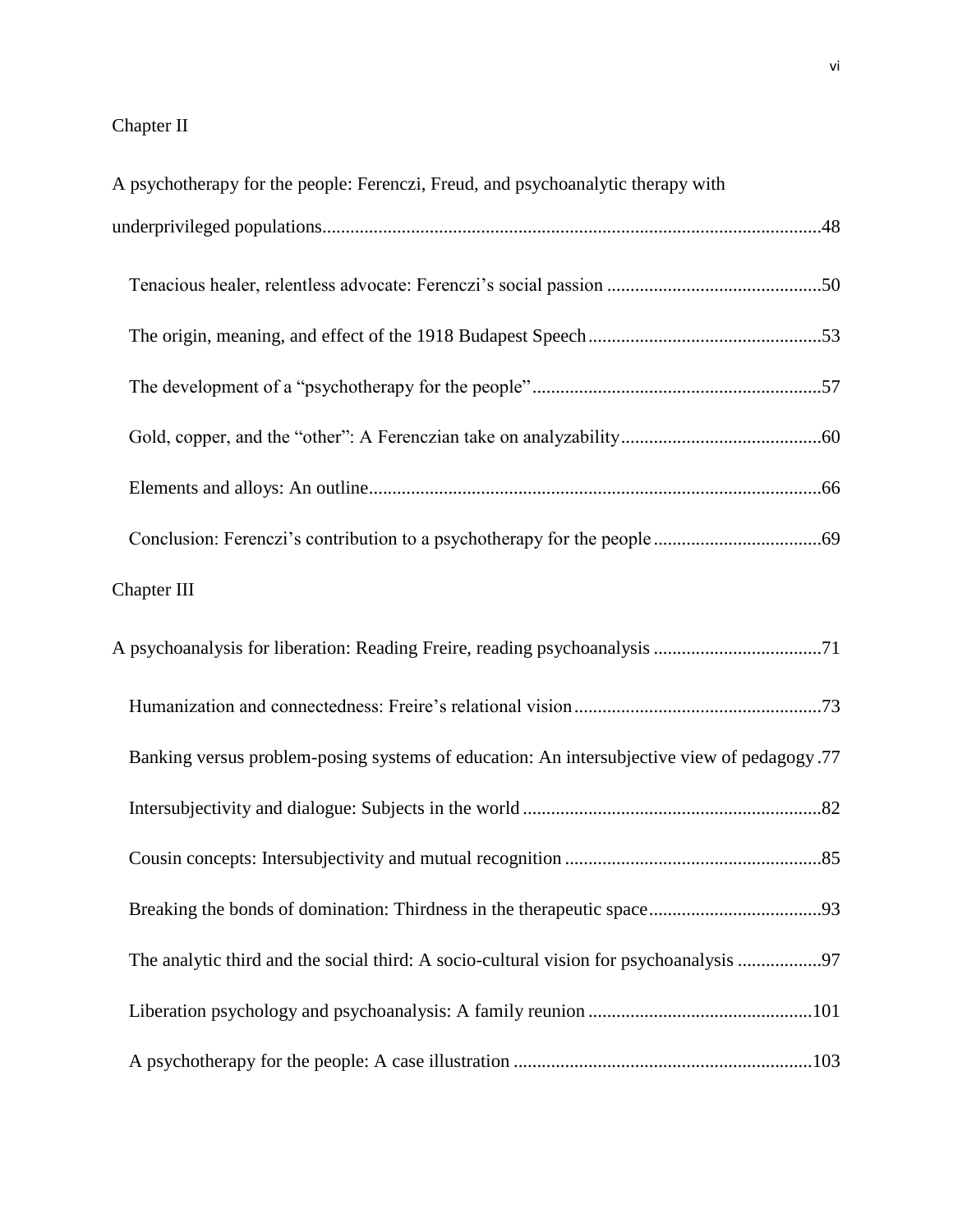| Conclusion |  |
|------------|--|
|            |  |
|            |  |
|            |  |
|            |  |
|            |  |
|            |  |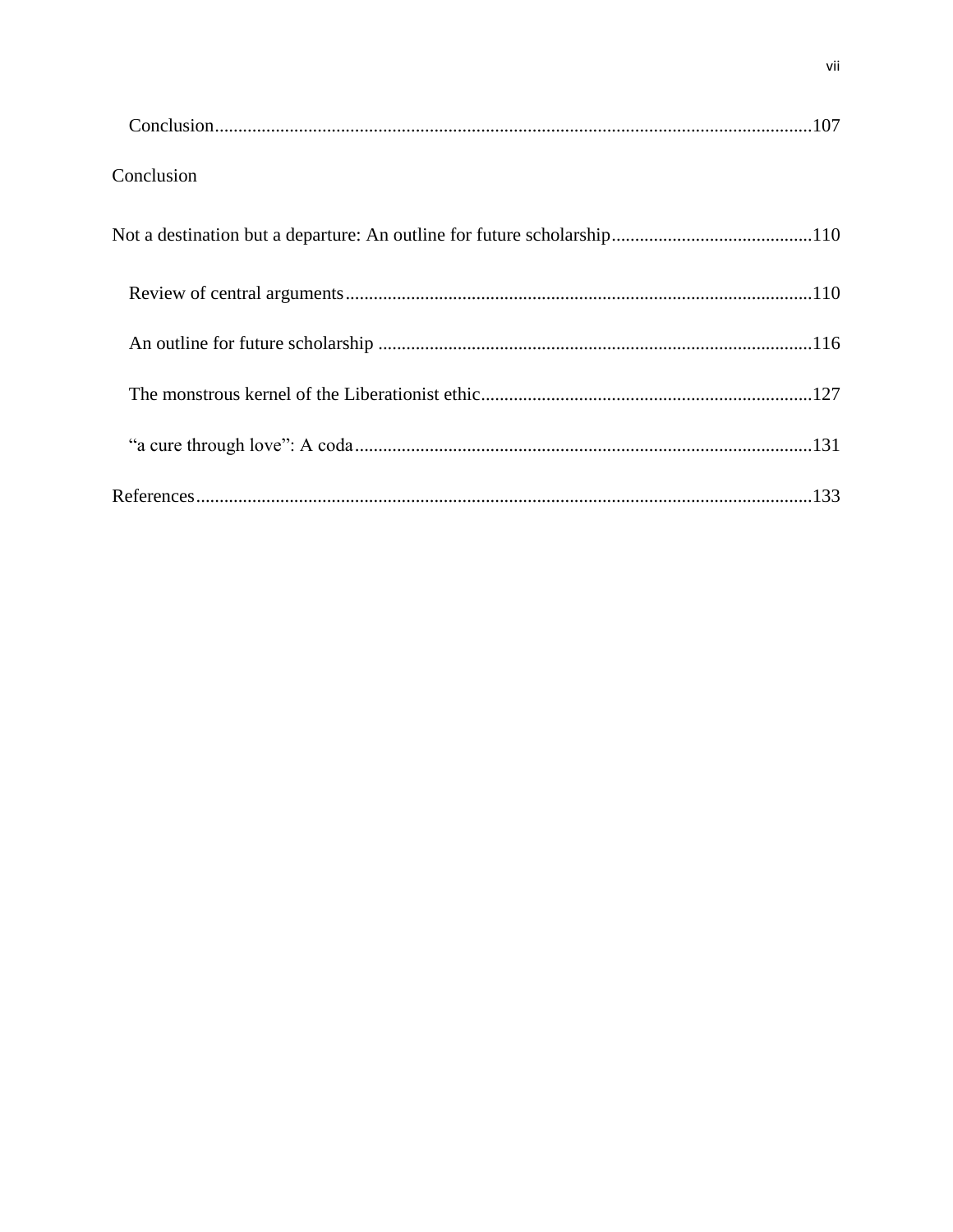### Introduction

### Old Questions and New Horizons

…the fundamental horizon for psychology as a field of knowledge is *concientizacion*… In asserting that concientizacion ought to be the principal feature in psychology's horizon, we are proposing that the task of the psychologist must be to achieve the de-alienation of groups and persons by helping them attain a critical understanding of themselves and their reality. Psychology has taken it as given that individual consciousness should be de-alienated, that is, that those mechanisms which block consciousness of personal identity and lead a person to act as an estranged or alienated being, 'a crazy,' should be eliminated or controlled… psychology has not addressed the question of the mechanisms that block consciousness of an individual's social identity, causing him or her to act like a dominated being or a dominator, an oppressive exploiter or a person who is marginalized and oppressed.

–Ignacio Martin-Baro, *Writings for a Liberation Psychology* (1994, p. 39; 41)

The purpose of this dissertation is to reinitiate a dialogue between Liberation Psychology and psychoanalysis. By placing these two seemingly disparate discourses in conversation with one another, I will outline a series of ideas and principles which benefit not only psychoanalysis but also other schools of psychotherapy as it regards the mental health treatment and care of underserved populations. It will also seek to enrich the tradition of Multicultural Psychology in North America by rekindling its foundations in Liberation Psychology. In this introduction I will discuss the major problems the dissertation will address, as well as the goals it seeks to fulfill. I will briefly introduce the origins of Liberation Psychology, and then describe its complicated relationship to psychoanalysis and Multicultural Psychology, with the intent to challenge and reinvent those relationships. To this end, the latter portion of the introduction will bring up an unexamined tension between Liberation Psychology and Multicultural Psychology.

Liberation Psychology is a movement in Latin American psychology that was developed by Jesuit priest and social psychologist Ignacio Martin-Baro (1994) in the midst of the social and political upheaval of the Salvadoran Civil War (1980-1992). A synthesis of Liberation Theology,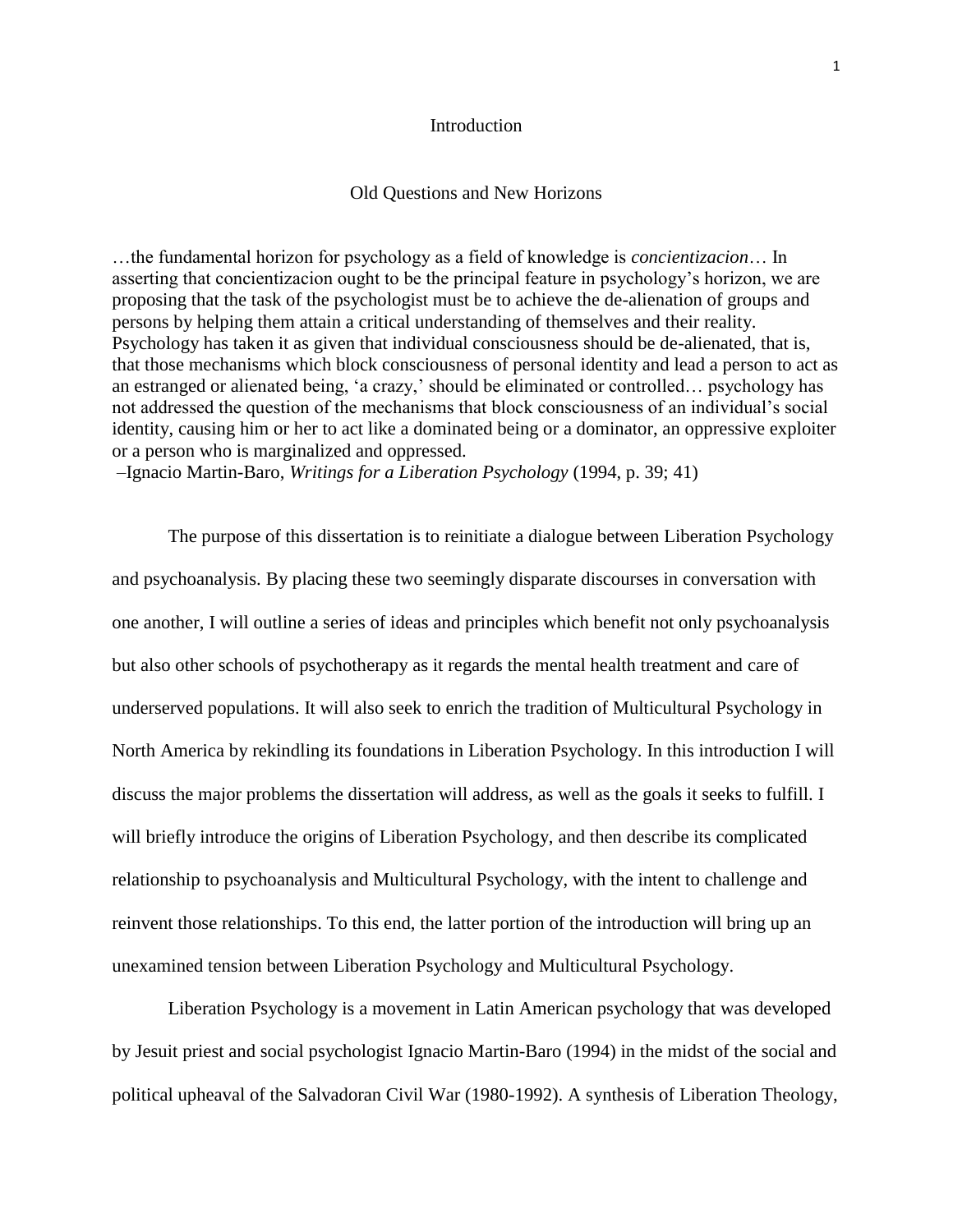Paulo Freire's (1972; 1973) critical pedagogy, and social psychology, Martin-Baro's Liberation Psychology emerged as a critique of Latin American psychology's conformity in the face of widespread political repression, and its dependency on North American psychology's individualistic, ahistorical, and apolitical orientation. Drawing on Liberation Theology's "preferential option for the poor," Martin-Baro called on all of psychology—whether social, clinical, or educational—to stand on the side of the oppressed people of Latin America, and join with them in the struggle for social justice. Inspired by Paulo Freire's critical pedagogy, Martin-Baro collaborated with marginalized communities in El Salvador to develop research projects that empowered them to articulate their experience of political dislocation, and develop a critical consciousness of how those experiences were related to oppressive power structures. These projects culminated in the development of the University Institute for Public Opinion in 1986, through which Martin-Baro studied public opinion about the civil war, U.S. military involvement, and the Salvadoran government. Martin-Baro in turn published this research not only in academic venues, but also made it available to the public, allowing previously disavowed and repressed opinions to see the light of day, stimulating open discourse, critical reflection, and a greater public resistance to socio-political repression in El Salvador. As a result of these efforts, Martin-Baro was targeted by the Salvadoran government, and on the night of November 16<sup>th</sup>, 1989, he was killed along with five other liberation theologians and two employees on the campus of the Universidad Centroamericana of San Salvador by US-trained Salvadoran troops. As his closest friends and colleagues were slain, Martin-Baro cried out over the gunfire: "Esto es una injusticia!" "This is an injustice!"

Liberation Psychology is widely recognized as an inspiration and foundation for North American Multicultural Psychology (Arredondo, 2003; Ivey, 1995; Ivey & Zalaquett, 2009;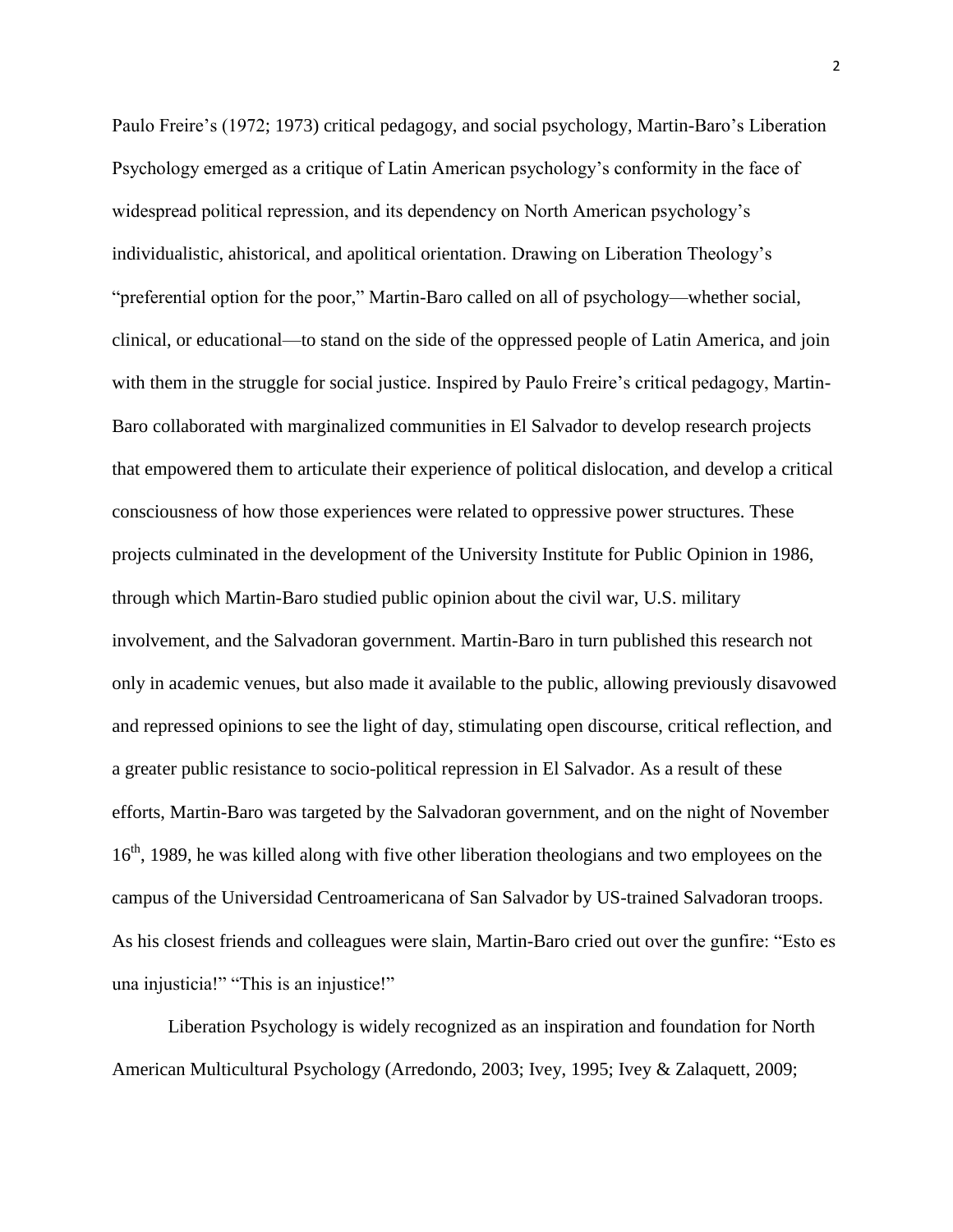Vera, 2003). Multicultural Psychology refers to a broad, interdisciplinary network of scholars and organizations committed to conducting research and providing services that meet the mental health needs of historically marginalized and underserved communities, such as ethnic minority and immigrant communities, lesbian, gay, bisexual, transgender, and queer communities (LGBTQ), women, and the poor. Hence, a social justice orientation has been stated to be a core value of Multicultural Psychology (Ivey & Collins, 2003; Sue, 2001). However, save for a handful of scholars (e.g. Ivey, 1995; Vera, 2003) there has been little articulation of the theoretical underpinnings of Liberation Psychology, or of Liberation Psychology's application to the applied work of psychotherapy with diverse populations. Furthermore, there is an ambiguous relationship between the broader emancipatory goals of Liberation Psychology and actual clinical processes in psychotherapy. This dissertation will describe the clinical relevance of Liberation Psychology to psychotherapy with diverse, and all too often oppressed, populations. It will unpack the thinking behind Liberation Psychology by taking a closer look at two of its "theoretical engines": Liberation Theology (Gutierrez, 1988) and Critical Pedagogy (Freire, 1973). By revealing the underlying framework of this school of thought, certain values and ideas relevant to cross-cultural work will become apparent. In terms of the scope of this dissertation, there will be an emphasis on articulating insights for working with ethnic minority populations, with which I have the most clinical experience.

Given my theoretical orientation as a psychoanalytically oriented clinician, a second area of concern in this dissertation is the place of psychoanalysis and other relational psychotherapies (e.g. humanistic, emotion-focused, existential) in Multicultural Psychology's cultural competence discourses. There is a general skepticism in the field of cultural competency about the applicability or relevance of relationally oriented treatments to diverse populations, in spite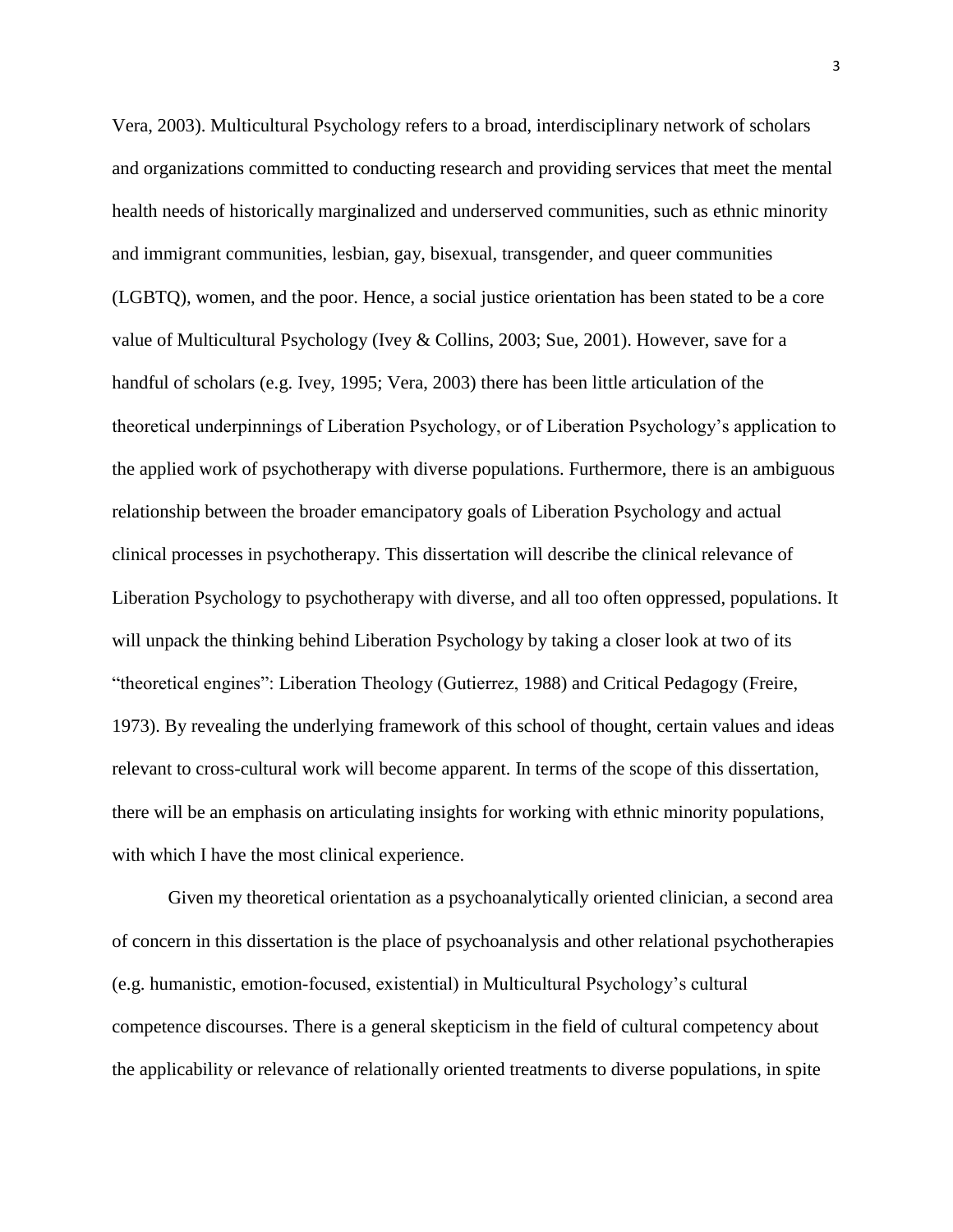of the burgeoning literature on working relationally across race, class, gender, and sexual orientation (Altman, 2009; Perez-Foster, Moskowitz, Javier, 1996). Within the cross-cultural counseling field, this can be traced back to Sue & Sue's (1977) landmark paper, which opened up initial dialogues on cultural competency and the provision of mental health services to non-white ethnic minorities, immigrants, and the poor. Sue  $& Sue$  (1977) argued that clinical processes central to psychoanalytic and relational therapies—such as emotional expression and reflection, the attainment of insight, self-exploration, the discovery of underlying feelings, an emotional bond with the therapist—were "inappropriate" for poor patients of color (p. 424). For example, encouraging patients of color to reflect on their feelings may lead them to feel "confused, alienated, and frustrated" (p. 424), since this process reflects more Western, Eurocentric values. Sue & Sue argue that that many patients of color expect "[i]mmediate solutions and concrete tangible forms of treatment (advice, confession, consolation, and mediation)" (p. 425). As such, counselors and clinicians are encouraged to be more "action-oriented" and skills-focused in practice when working with diverse populations.

A general consensus operating almost at the level of "common sense" in mainstream cultural competency discourses is that relational treatments project cultural values that are incongruous with ethnic minorities, while other treatment orientations such as cognitivebehavioral therapy or family systems therapy are more culturally congruent (Inclan, 1985; Interian & Diaz-Martinez, 2007; Rogler et al., 1987; Sue & Sue, 1977; 2008; Sue & Zane, 1987). Although a full survey of this literature, with attention to every ethnic minority group, is beyond the scope of this dissertation, I wish to give two examples in relation to Latinos, who are my own community and the one which I have been most involved with clinically.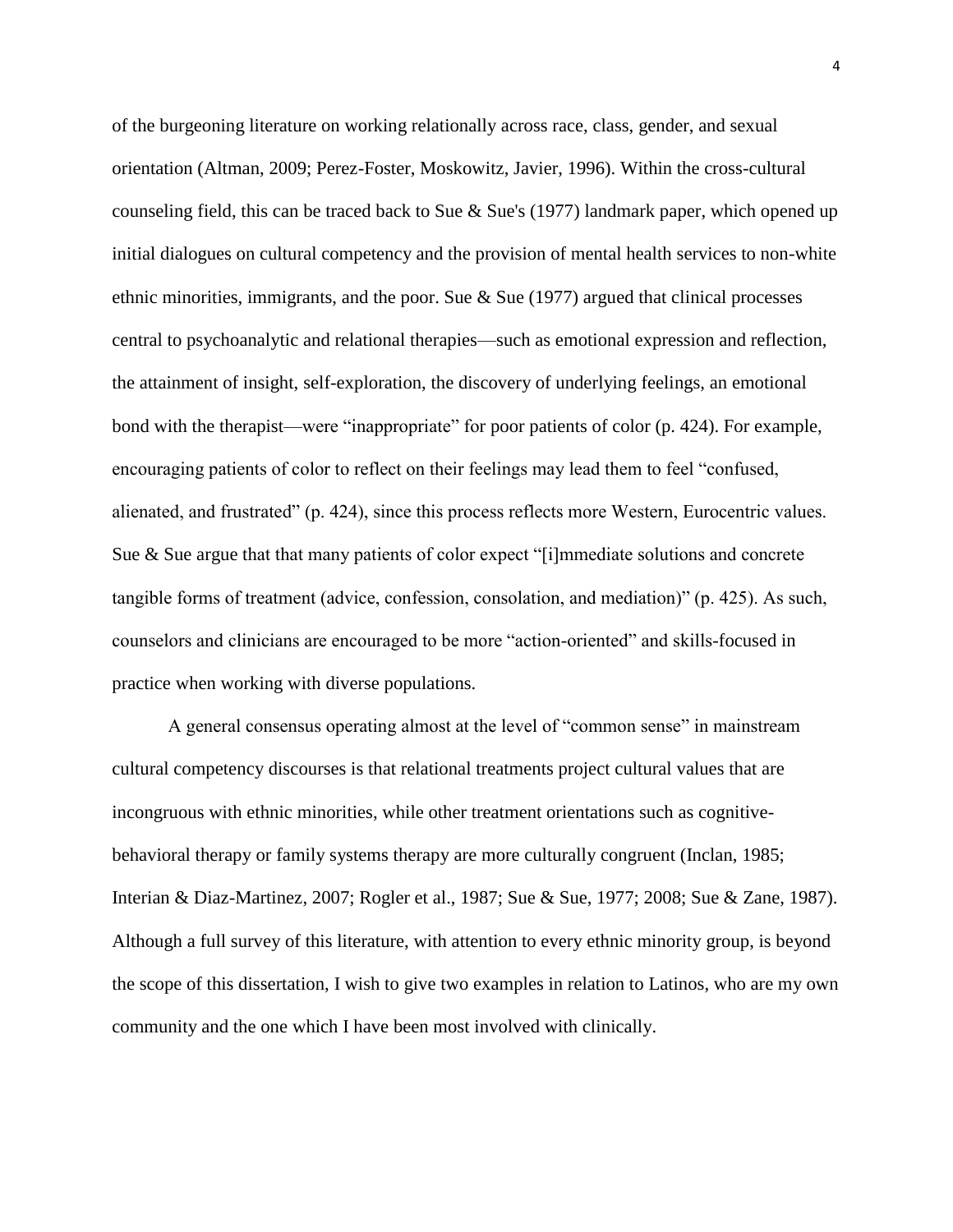Writing in the 80's from a family systems perspective, Inclan (1985) sought to describe the "value orientation" of first-generation, poor Puerto Rican migrants in the United States, and outline the most culturally congruent mode of treatment. In contradistinction to psychoanalysis' emphasis on the past, Inclan states that "poor Puerto Ricans tend to exhibit behaviors that are expressions of a present-time value orientation" (1985, p. 326). Whereas Anglo-Saxon culture exudes values of self-assertion, of mastery over nature, poor Puerto Ricans "are governed more by a value of subjugation to nature" (p. 330). With this fatalistic value of self-subjugation and passivity, the universe of poor Puerto Ricans is described as "rigidly stratified," with God reigning at the top and boundaries keep everyone in their place at the bottom. Within this value universe, "people tend not to challenge but rather to accommodate to the existent hierarchies and conditions" (p. 331). Such values of fatalism, submissiveness, and a preference for hierarchical relationships make poor Puerto Ricans a poor fit for "nondirective" and "insight-oriented" therapies. Rather, therapies that emphasize the present, the concrete, and foster more hierarchical, active therapists are argued to be more in line with the value orientation of poor Puerto Ricans. To this end Inclan promotes structural family therapy as more culturally congruent. Another example is more recent, but reveals little shift or modification in the narrative of the capacities of Latinos in relation to psychoanalytic therapy. Interian & Martinez (2007), in articulating their own cognitive-behavioral approach for treating depression in Latino patients, posit that insight-oriented, psychodynamic therapies are not compatible with the needs and values of Latinos, who expect a problem-solving and directive approach—features argued to be reflective of cognitive-behavioral therapy.

Such arguments about the compatibility or incompatibility of different psychological treatments with different cultural groups depend on a binary, static, and ahistorical construction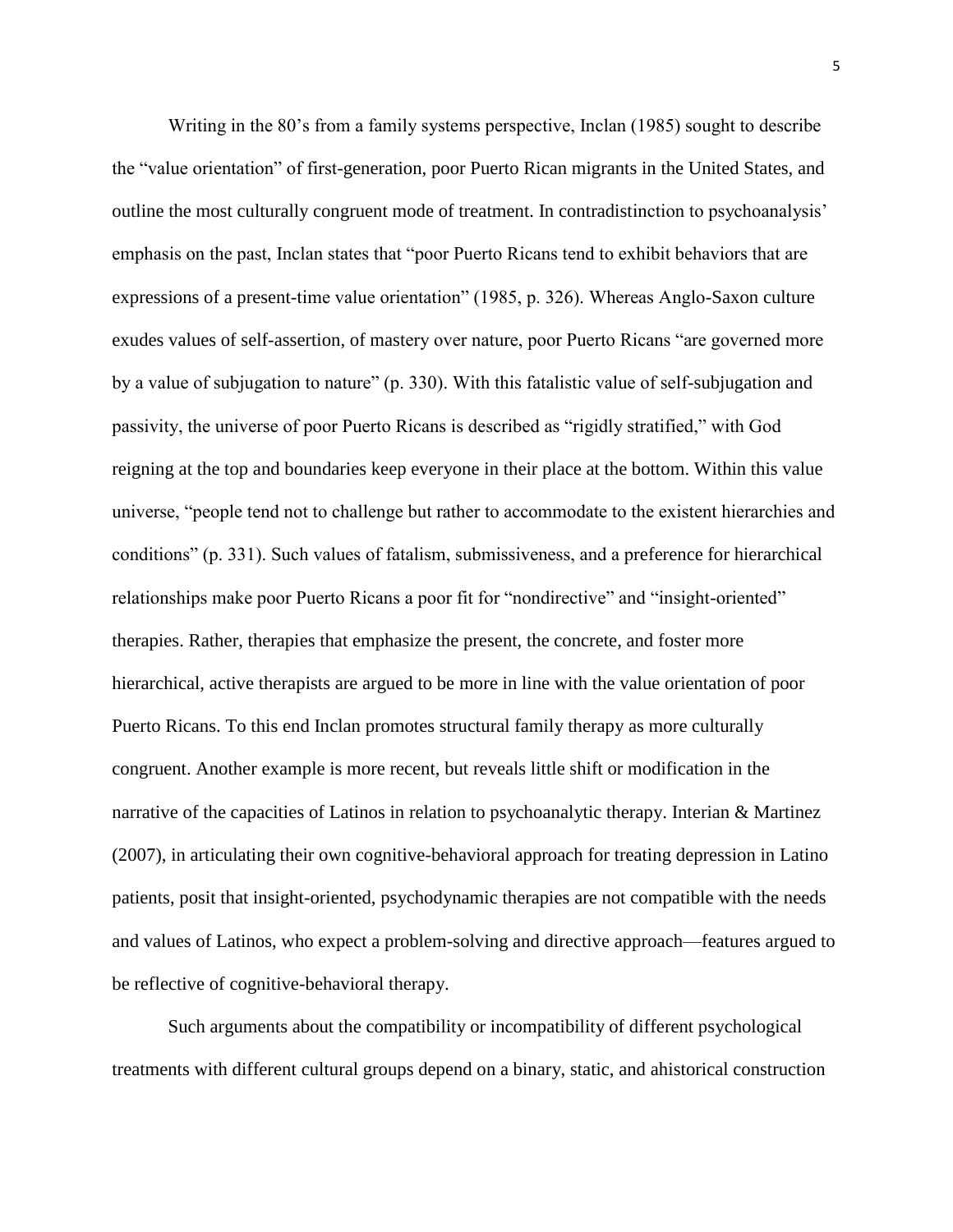of each of these terms. Psychoanalytic therapies are past-oriented, emphasize self-exploration, and are non-directive. Cognitive-behavioral therapies and structural family therapies are presentoriented, emphasize problem-solving, and are directive. Similarly, ethnic minorities—and in my specific case, Puerto Ricans and other Latino communities—are present-oriented, expect immediate solutions, are passive and desiring of direction/advice, etc. However, if we entertain the *possibility* that there is greater diversity *within* different cultural groups as much as between them, or that there exist different types and forms of cognitive-behavioral therapy, psychoanalysis, and family systems therapy, then this type of binary thinking becomes untenable. More specifically, if it is the case that ethnic minorities are perfectly capable of making use of insight in psychotherapy, or if our definition of psychoanalysis entails something more flexible and complex than being "insight-oriented," then we may need to reconfigure just how we think about the relationship between cultural competency and psychoanalysis. My desire to question this narrative notwithstanding, it must be acknowledged that it did not arise in a vacuum, nor do I want to imply that psychoanalysis itself is not at fault for this turn of events.

It must be noted that papers on cultural competency which take this binary opposition between psychoanalysis and the treatment of ethnic minority and other disempowered groups, whether Sue & Sue in the 70's, Inclan in the 80's, or Interian & Martinez in the past decade, do so in response to a historical injustice. Inclan (1985) eloquently and incisively summarizes the crux of the problem,

The revolutionary insights of Freud were received so enthusiastically that psychoanalytic theory became heralded as a methodology for understanding all spheres of life and all peoples. As with global expectations, the promise became tempered by reality. One area in which psychoanalytic practice proved limited was in reaching poor and minority group peoples. 'They' were not verbal, motivated, insightful, or able to delay gratification. 'They' tended to act-out, be concerned with material things, and project causality to external sources. (p. 330)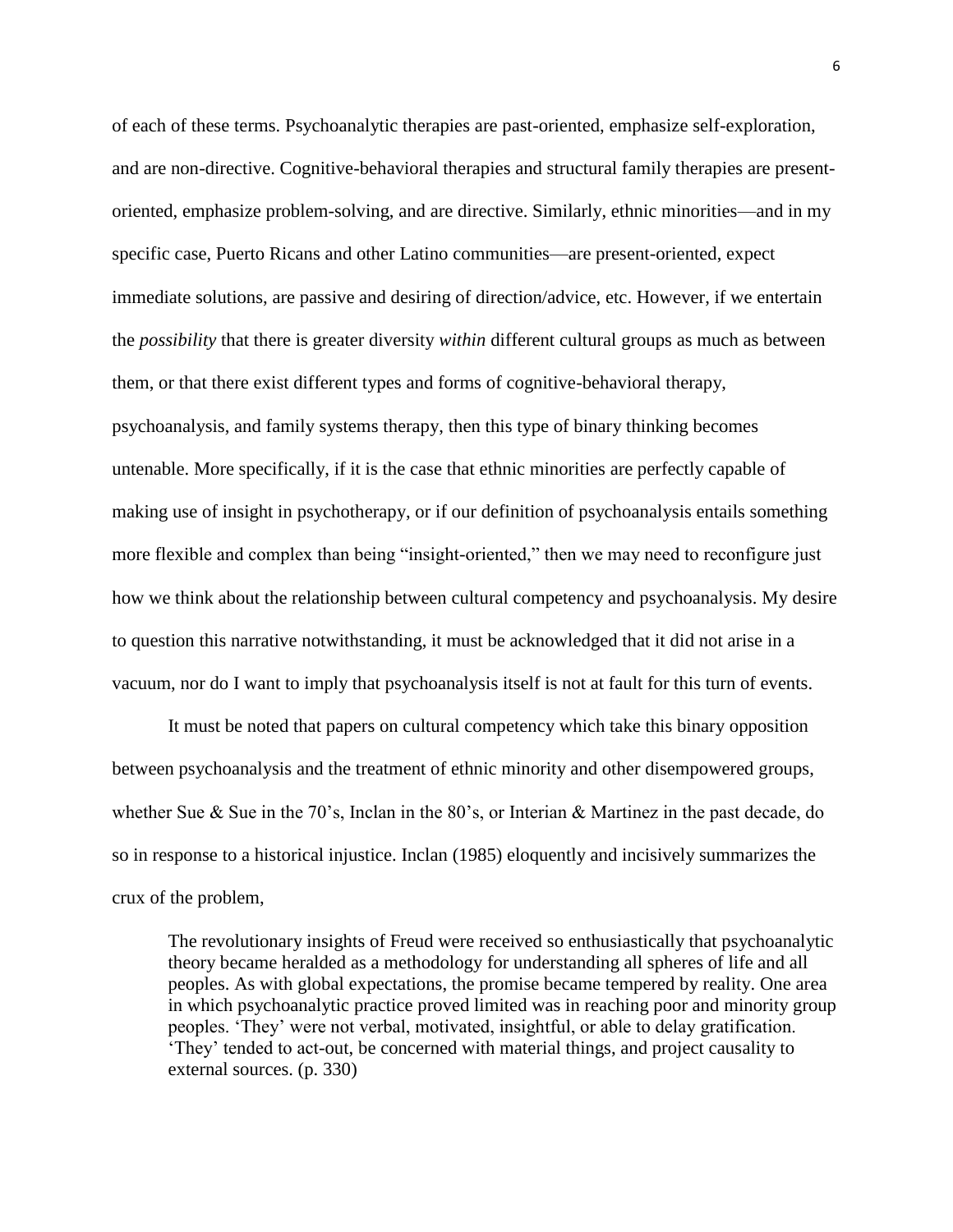Inclan draws attention to the historical exclusion of ethnic minorities and the poor from psychoanalytic treatment based on the so-called "criteria of analyzability." The criteria of analyzability emphasized an explicitly verbal mode of communication, the capacity for insight, and impulse control as necessary requirements for patients to be admitted into psychoanalysis or psychoanalytic treatment. Such criteria have gone in hand with negative stereotypes and reactions by white, middle-upper class therapists toward minority and lower-class patients (Siassi & Messer, 1976). This has led to a troubling history in North American psychoanalysis, where these criteria, alongside ethnic-racialized stereotypes, have served to marginalized diverse populations from psychoanalytic treatment and even psychoanalytic training (Altman, 2009; Wachtel, 2002).

What I find problematic about Inclan and other writers who discuss the incongruity between psychoanalysis and cultural competency is that while they rightly point out the potential for the analyzability criteria to discriminate against non-white populations, instead of critiquing and deconstructing the idea that ethnic minorities "don't do insight," "aren't verbal," and etc, they *reify* it and accept it as a given reality. As we will discuss further in Chapter II, psychoanalysis in North American has certainly contributed to its own marginalization from cultural competency discourses and Multicultural Psychology. However, this dissertation will nuance this story by arguing that this was not always the case. Psychoanalysis in its inception was neither unavailable, nor exclusive of the poor and ethnically "other" (Danto, 2005).

This dissertation will challenge the view that psychoanalysis is necessarily antagonistic to the progressive causes of Multicultural Psychology through a historical and philosophical analysis of psychoanalytic theory and practice. It will show that there are values and ideas within psychoanalysis that are quite simpatico with the goals of cultural competence. Furthermore,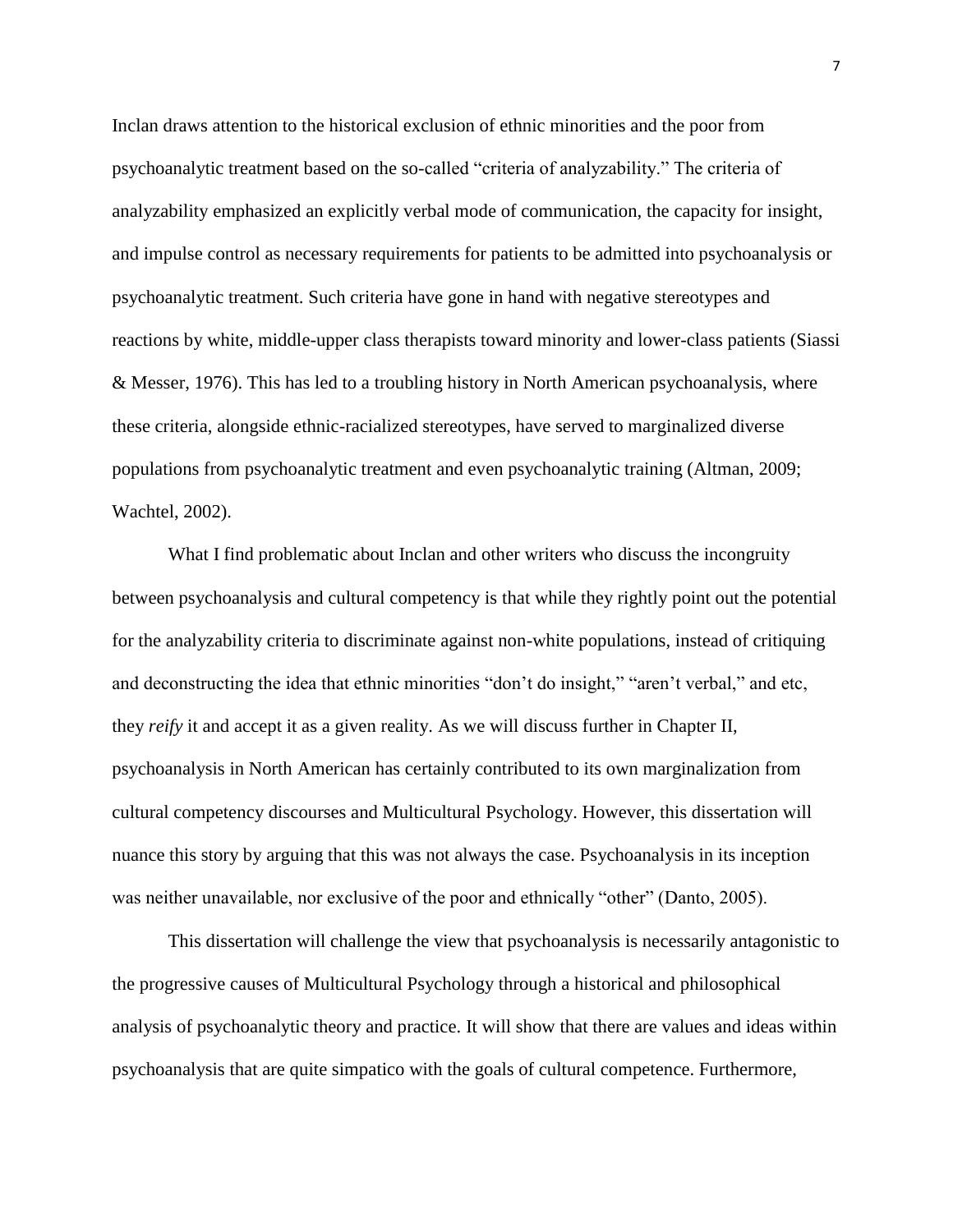through this dialogue between Liberation Psychology and psychoanalysis, it will be argued that psychoanalysis contributed to the birth of Liberation Psychology, and thus both share certain values in common, theoretically, historically, and practically. The dissertation will provide a rereading of psychoanalytic history, theory, and practice through the lens of liberation theology, and will put forth an integration of liberation psychology and psychoanalysis.

### **Liberation Psychology: Theology, Epistemology, and Praxis**

In the remainder of this introduction I will introduce Liberation Psychology proper, and in so doing highlight not only certain values which are profoundly psychoanalytic, but also raise a heretofore unexamined tension between Liberation Psychology and Multicultural Psychology. Ignacio Martin-Baro's (1994) call for a Liberation Psychology transcended the immediacy of his context as a social psychologist, demanding that *all* of psychology, including clinical psychology, be transformed in the interest of social justice (p. 19). Writing in the 70's and 80's in El Salvador, Martin-Baro criticized Latin American psychology's scientistic mimicry and dependent mirroring of North American psychology. He warned of "false dilemmas" imported from the North, such as the conflicts between humanistic and behavioral psychologies, or phenomenological and empirical approaches to psychology. He argued that a psychology of the people must concern itself with the *needs* and *experiences* of the people, not an allegiance to a theoretical orientation, a particular method of inquiry, or even one's own professional advancement.

In looking for a foundation for Liberation Psychology, Martin-Baro (1994) looked not to the behavioral sciences but to theology, specifically Liberation Theology. Martin-Baro drew upon Liberation Theology's "preferential option" for the poor and oppressed—that Truth is to be found among the destitute and brokenhearted—as the ethical bedrock of Liberation Psychology.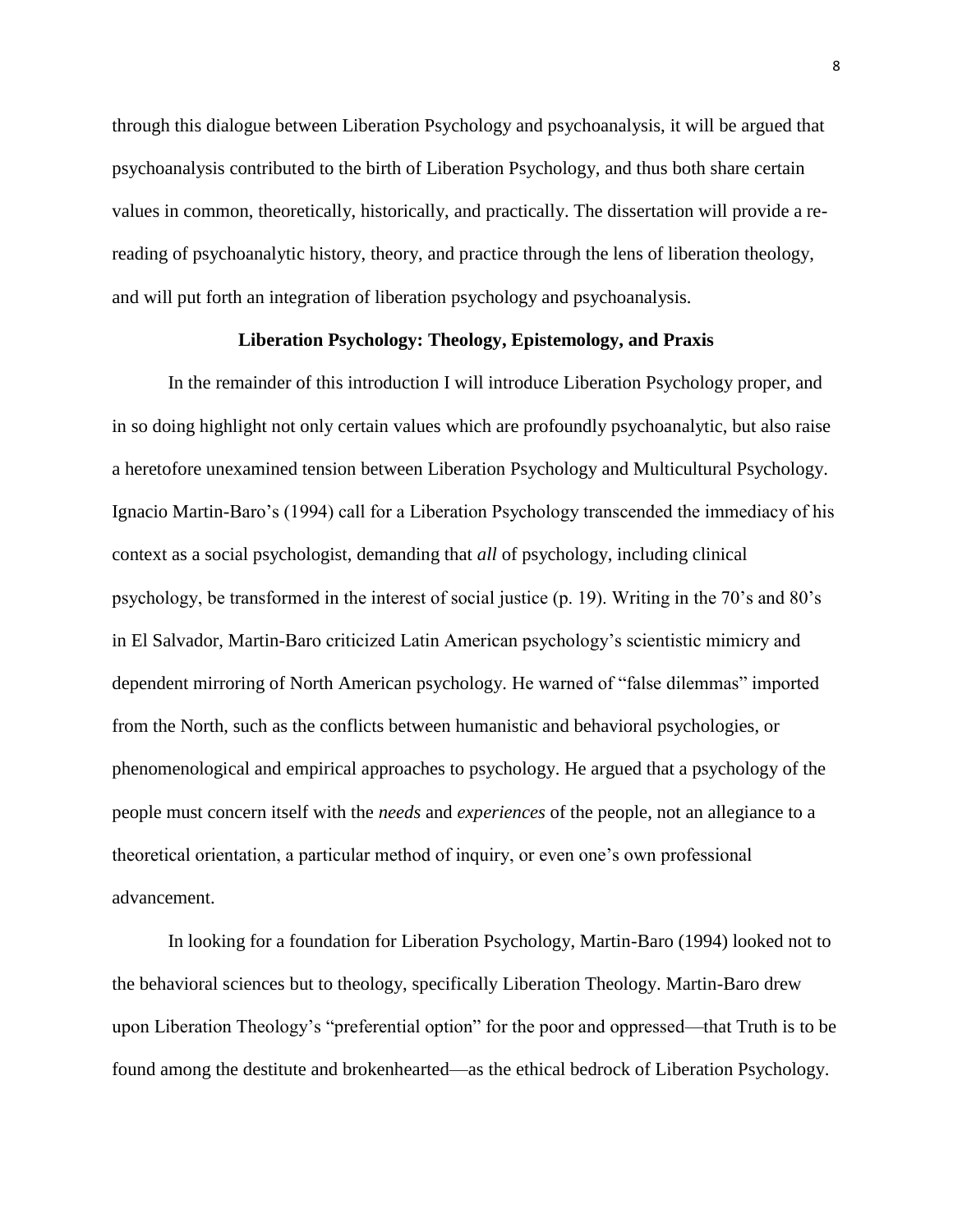Martin-Baro writes that "it is only the poor who offer the objective and subjective conditions for opening up to *the other*, and above all, to *the radical other*" (p. 26, my emphasis). The preferential option for the oppressed, which will be explored in greater detail in Chapter I, posits that what is meaningful, what is important, what enriches us, is to be found *outside* the horizons of our world, whether our psychic world or our social one. Inspired by the preferential option, Martin-Baro argued that psychology required an epistemology that was both ethical and gnoseological. This new epistemology "has to be from below, from the same oppressed majorities whose truth is to be created" (p. 27-28). Martin-Baro (1994) is quick to clarify that this perspective is "from" the oppressed, not "for" them. He draws on Paulo Freire's critical pedagogy in arguing that this "is not a matter of thinking for them or bringing them our ideas or solving their problems for them; it has to do with thinking and theorizing with them and from them" (p. 28). Just as in Liberation Theology it is from the poor that one finds the presence of God, "a psychology of liberation has to learn that only from the oppressed will it be possible to build and discover [their] existential truth" (p. 28). To take a perspective from below does not mean that the psychologist must discard all of their knowledge, tools, and research. Rather the psychologist relativizes and decenters that knowledge, placing it in dialogue with the experiences of oppressed people. It is "from below" that research questions are generated, that treatment options are chosen, and that theories are developed or rejected. Liberation Psychology places a premium on the psychologist's investment and immersion in the experiences of the subaltern, the marginalized, and oppressed.

Having set forth the ethical and epistemological stance of Liberation Psychology, Martin-Baro stated three urgent tasks of any emancipatory psychological project. Firstly, Liberation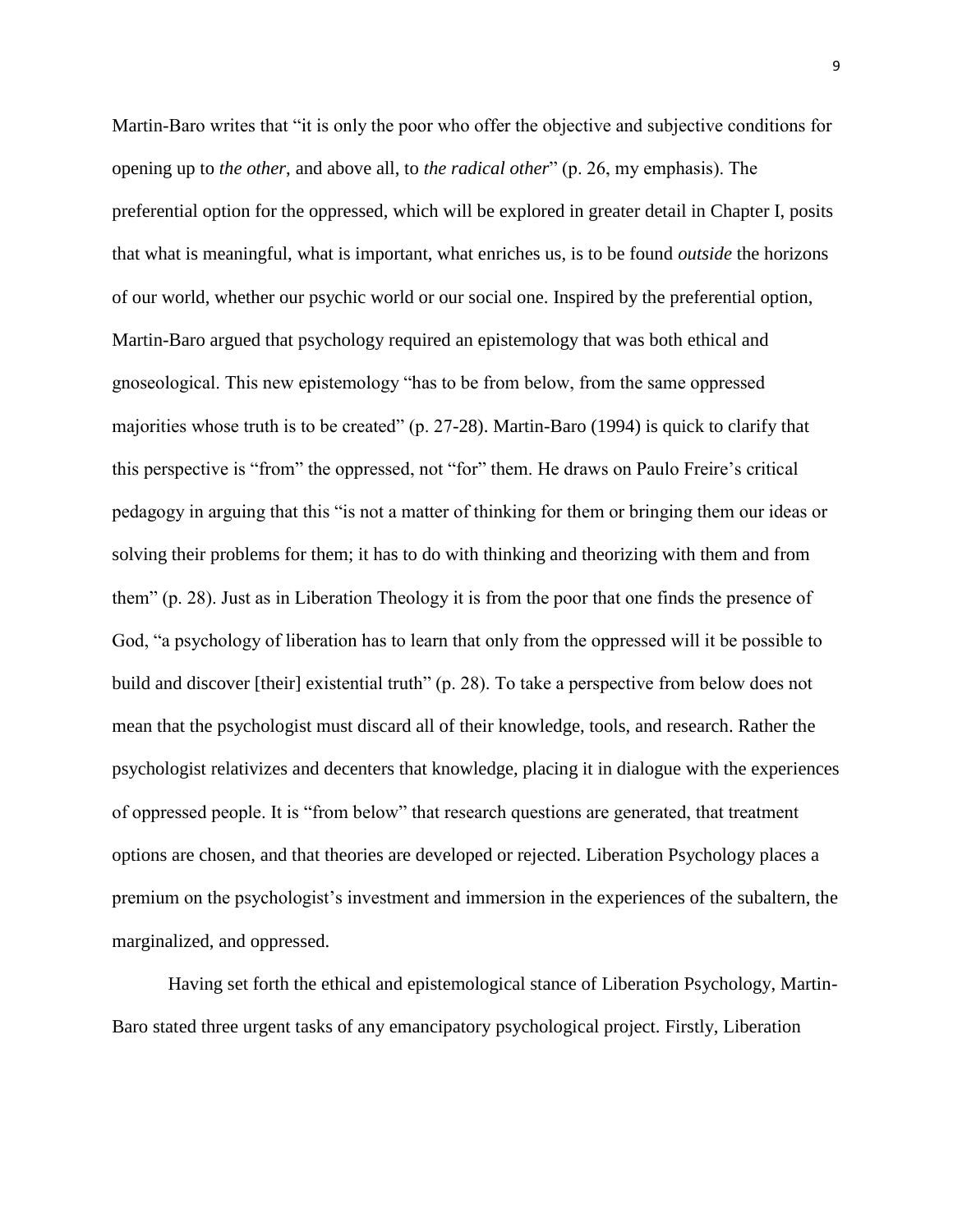Psychology promotes the "recovery of historical memory" as a primary goal. Recovering historical memory

has to do with recovering not only the sense of one's own identity and the pride of belonging to a people but also a reliance on a tradition and a culture, and above all, with rescuing those aspects of identity which served yesterday, and will serve today, for liberation. Thus, the recovery of a historical memory supposes the reconstruction of models of identification that, instead of chaining and caging the people, open up the horizon for them, toward their liberation and fulfillment. (p. 30)

For Martin-Baro, one of the symptoms of oppressive conditions is fatalism, a passive accommodation to a seemingly God-given and unchangeable present. The first step toward overcoming fatalism is not only opening up the people's minds to an emancipatory future, but recovering the memory of their individual and collective past. This is not a return to an overidealized past which never was, or a retrieval of a fossilized culture which does not speak to one's present subjectivity, but a critical excavation of those elements which make up the individual, familial, and communal self's continued survival. Only by scrutinizing and reconnecting with ones roots can one take stock of where one comes from and on whom one depends. It provides one with a series of resources from which to construct a more robust, nuanced, and flexible identity (Alschuler, 2006). Hence, "[t]here is no true self-knowledge that is not an acknowledgement of one's origins, one's community identity, and one's own history" (Martin-Baro, 1994, p. 218).

Side by side with the recovery of historical memory is the de-ideologizing of everyday experience. For Martin-Baro (1994), knowledge is a social construction defined by what is "known" and what is "not-known." For all people, but especially for marginalized groups, life is "burdened by the lie of a prevailing discourse that denies, ignores, or disguises essential aspects of reality… a fictional common sense that nurtures the structures of exploitation and conformist attitudes" (p. 31). Ideology functions to structure subjectivity, and mark the boundary between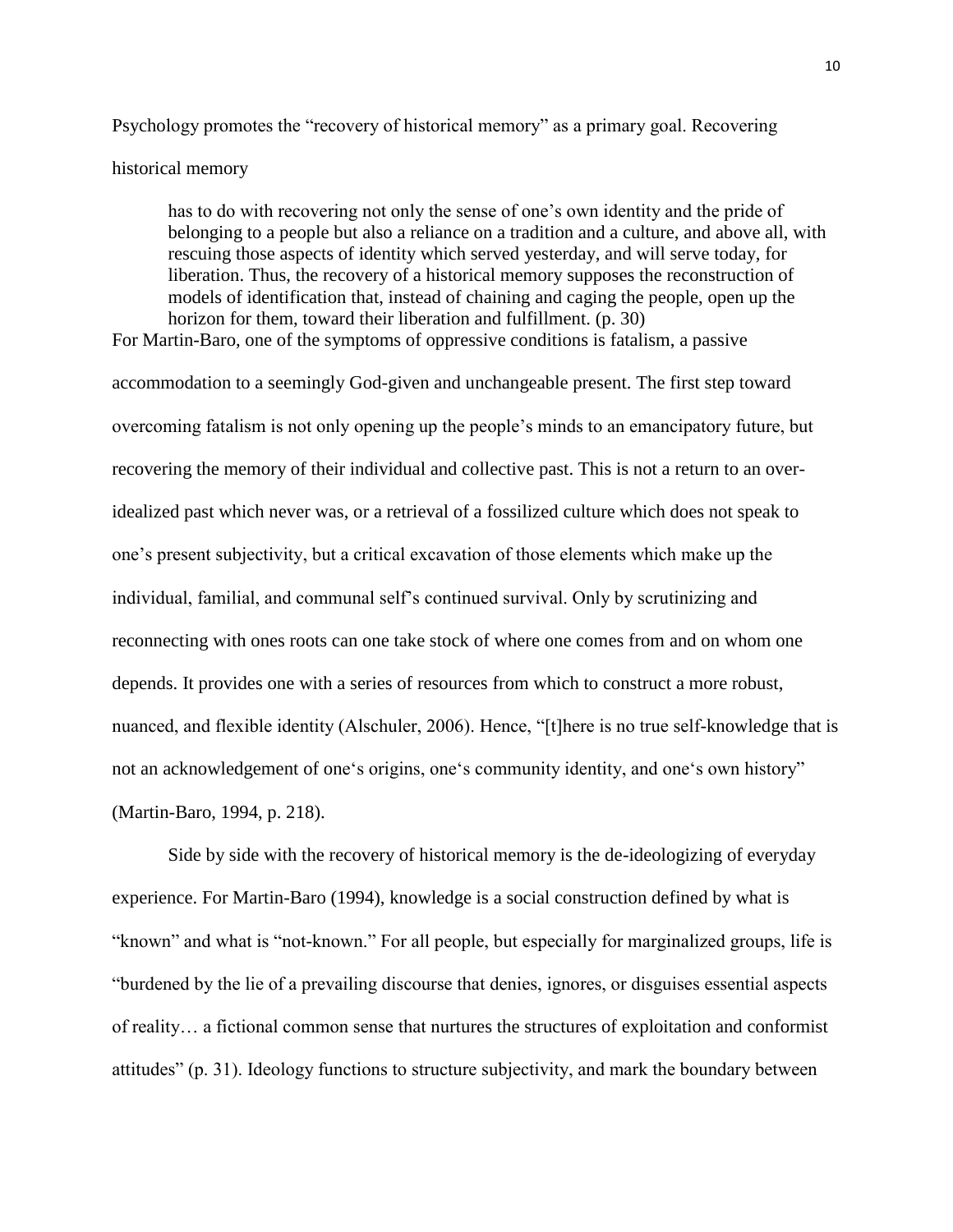what is allowed to enter awareness and what is dissociated, unarticulated, or rendered verboten, maintaining the status quo. To de-ideologize consciousness is to establish a critical distance from that which appears to be "common sense," part of one's daily habits and ways of seeing the world, posing it as a problem to be discussed and explored. When what is previously seen as "natural" is recognized as something that is "not the whole story," a space is opened up for reflection in which *other*—previously disavowed or unarticulated—stories come into focus. For many marginalized people and groups, this may include their own histories and experiences which have been covered over in order to maintain unjust conditions. In this very sense, "[t]o deideologize means to *retrieve* the original experience of groups and *return it to them* as objective data. People can then use the data to formally articulate a consciousness of their own reality" (Martin-Baro, 1994, p. 31, my emphasis). De-ideologizing lifts the veil of lies which clouds consciousness, and creates space for people's own subjectivity, for lost or dissociated experiences, to be brought to life by bringing them into contact with their lived reality. This "healing through consciousness" (Ricoeur, 1970) takes place in the context of a new relationship based in dialogue, a dialogue which recognizes the other as a subject.

### **Concientizacion: Critical Consciousness, Dialogue, and Relationship**

Consciousness in all of its psychological and political dimensions is a key focus of inquiry in Liberation Psychology, just as it is in psychology in the broader sense. Martin-Baro (1994) defines consciousness as "the knowing or not knowing of self, through the world and through others, with praxis coming before mental knowledge" (p. 38). Consciousness is not some static substance existing in the individual subject, but an intentional process that is constantly revealed through relations with the world and with others, including "private" representations and feelings but also habits, behaviors, and social realities. More importantly, "the knowledge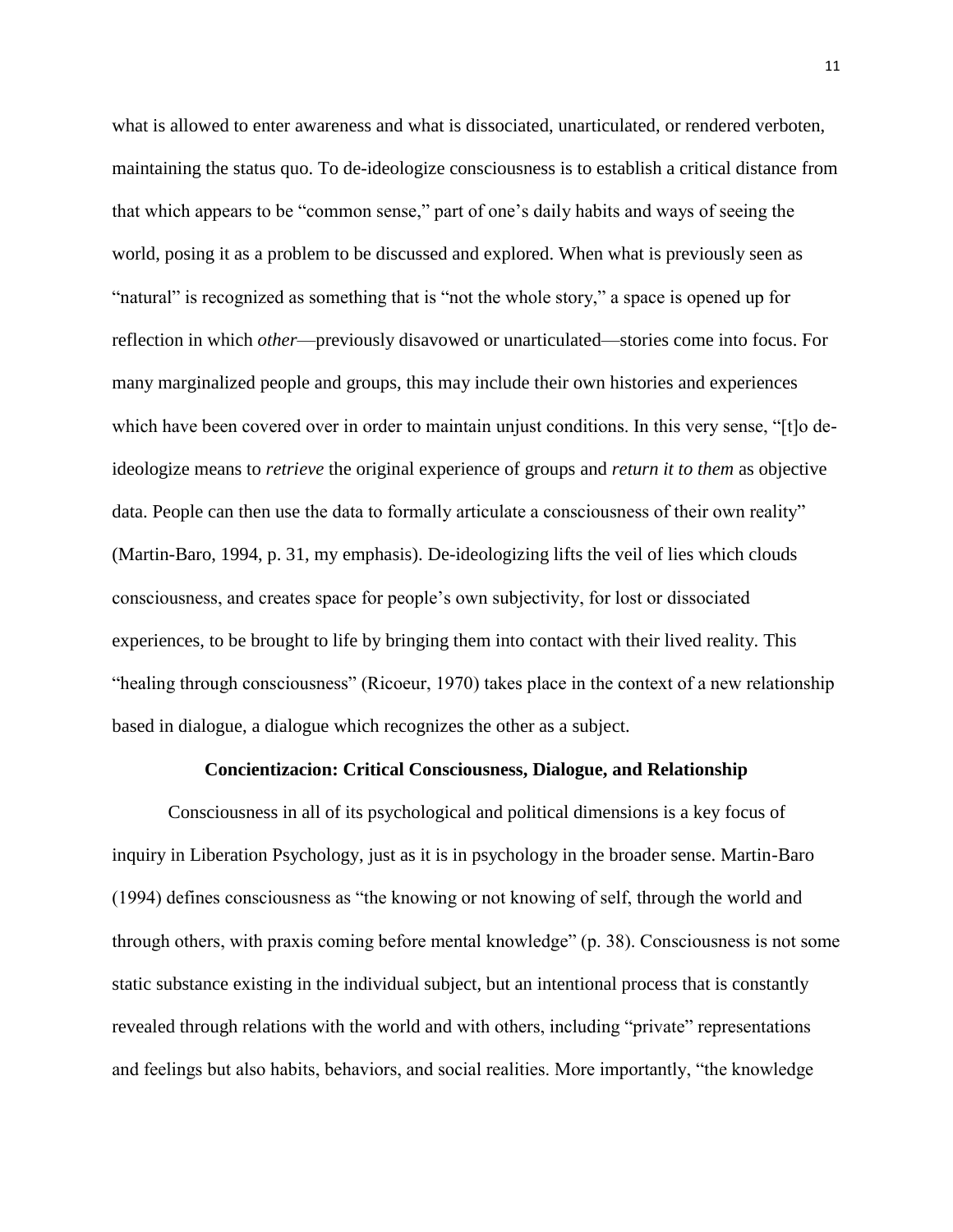that counts most is not explicit and formalized knowledge, but rather the knowledge inherent in everyday praxis, usually implicit, structurally unconscious, and ideologically natural" (p. 29). What is "not known" (e.g. not conscious, inchoate, dissociated, repressed) is usually represented not in words but in the subtle, non-verbal behaviors through which we relate to the world around us. And that which operates outside of awareness has tremendous importance insofar as it aids or hinders the self-definition, humanization, and objective realities not only of individuals but also entire communities.

Given the importance of consciousness—and what is inside or outside its boundaries— Martin-Baro (1994) asserts that "that the fundamental horizon for psychology as a field of knowledge is *concientizacion*" (p. 39). "Concientizacion" or "concientizacao" is a term Martin-Baro draws from Paulo Freire (whom I'll discuss in more detail in Chapter III), referring to a critical consciousness which joins the psychological dimension of personal consciousness with the communal, social, and political. Originally coined by Freire in the context of literacy education, concientizacion "involves more than the possibility of people reading and writing the alphabet; it opens the possibility of their being able to read about themselves and write their own history... achieving a critical understanding of themselves as well as of their world and where they stand in it" (Martin-Baro, 1994, p. 18; p. 41). What is meant here is not a critique of "false consciousness" in the sense of consciousness itself being a lie. It is not the simple sentiment that *this* (overt, explicit) consciousness is "false" while what is outside of it is "true," but that what is false is the notion that what is readily conscious is "the whole story," whole and complete. Concientizacion appreciates the truth embedded in what is left out, and that reflecting on what is excluded transforms the self by broadening the horizons of consciousness.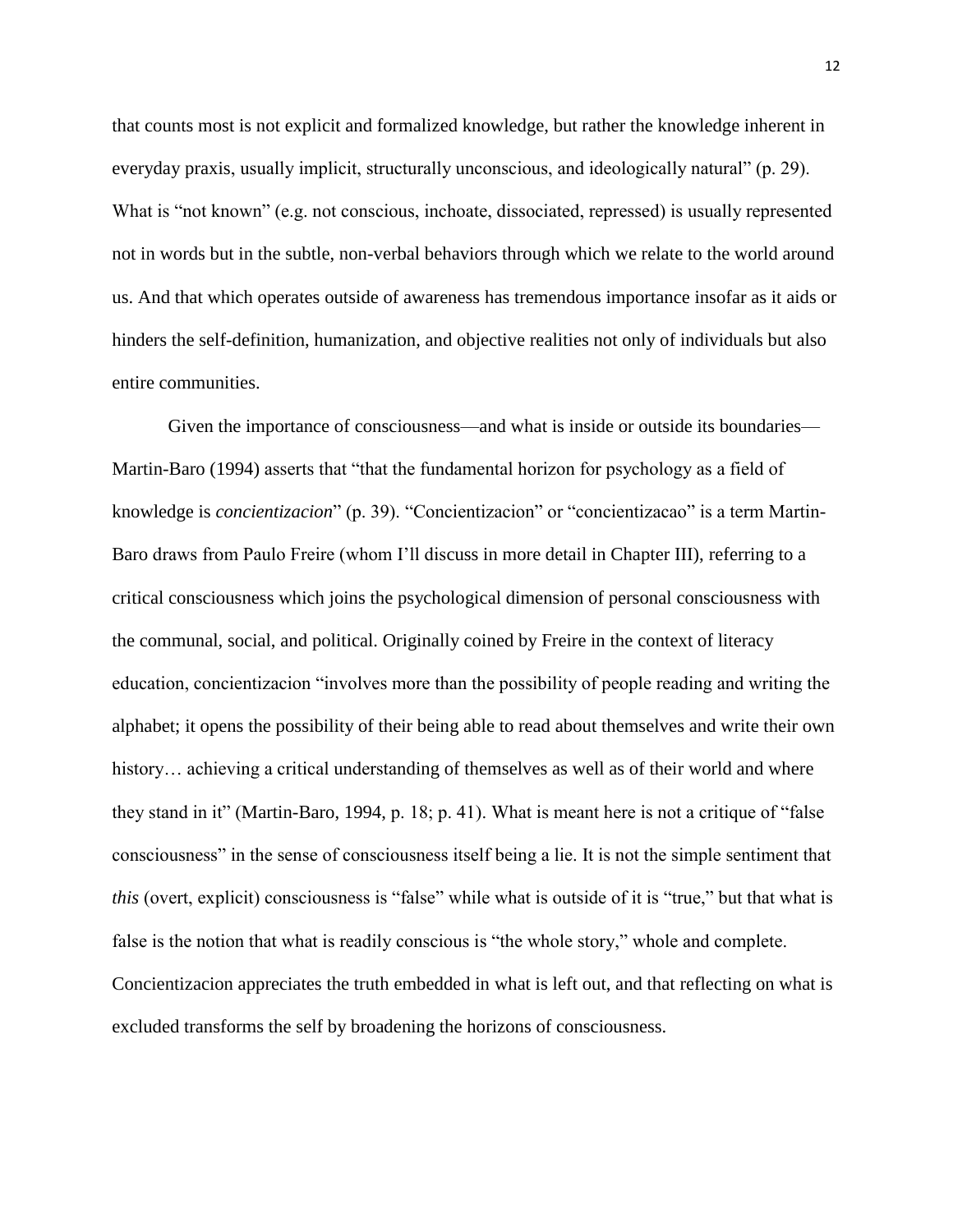By gradually decoding the implicit realities of one's world, one becomes aware of oppressive mechanisms operating in day to day life, and begins to deconstruct "the consciousness that mythifies that situation as natural, and opens up the horizon for new possibilities for action… which at the same time makes possible new forms of consciousness" (Martin-Baro, 1994, p. 40). A new experience of one's reality as open, malleable, and changeable leads to a new understanding of oneself. One begins "to discover themselves in their mastery of nature, in their actions that transform things, in their active role in relation to others" (p. 40). Interestingly, at this juncture Martin-Baro draws a parallel between the psychodynamic therapist's focus on addressing those defense mechanisms which block the patient's awareness of their inner life, and the liberation psychologist who draws attention to defense mechanisms which mutilate the consciousness of a marginalized person, internalizing social scripts which maintain their subjugation by alienating them from their own sense of personhood (p. 41). A psychologist of liberation, then, is concerned with the various psychological, cultural, social, and political mechanisms which operate to distort consciousness and keep one's immediate experience from focus. It involves a concern for dissociated experience, the experience of the outcast. Exploring and articulating these experiences through dialogue, new material emerges which allows for new forms of consciousness. This process of concientizacion disrupts fatalistic thought processes and behavior, creating the possibility of a new, transformative experience.

The discussion of consciousness up to this point should not be taken to mean that concientizacion is a purely intrapsychic or individual process. Nor is it something that the Liberation Psychologist "installs" in the mind of an oppressed person or community, as one installs a program into a computer. This would be a relationship between a dominant subject and a controlled object. Concientizacion "…assumes an escape from the reproductive machinery of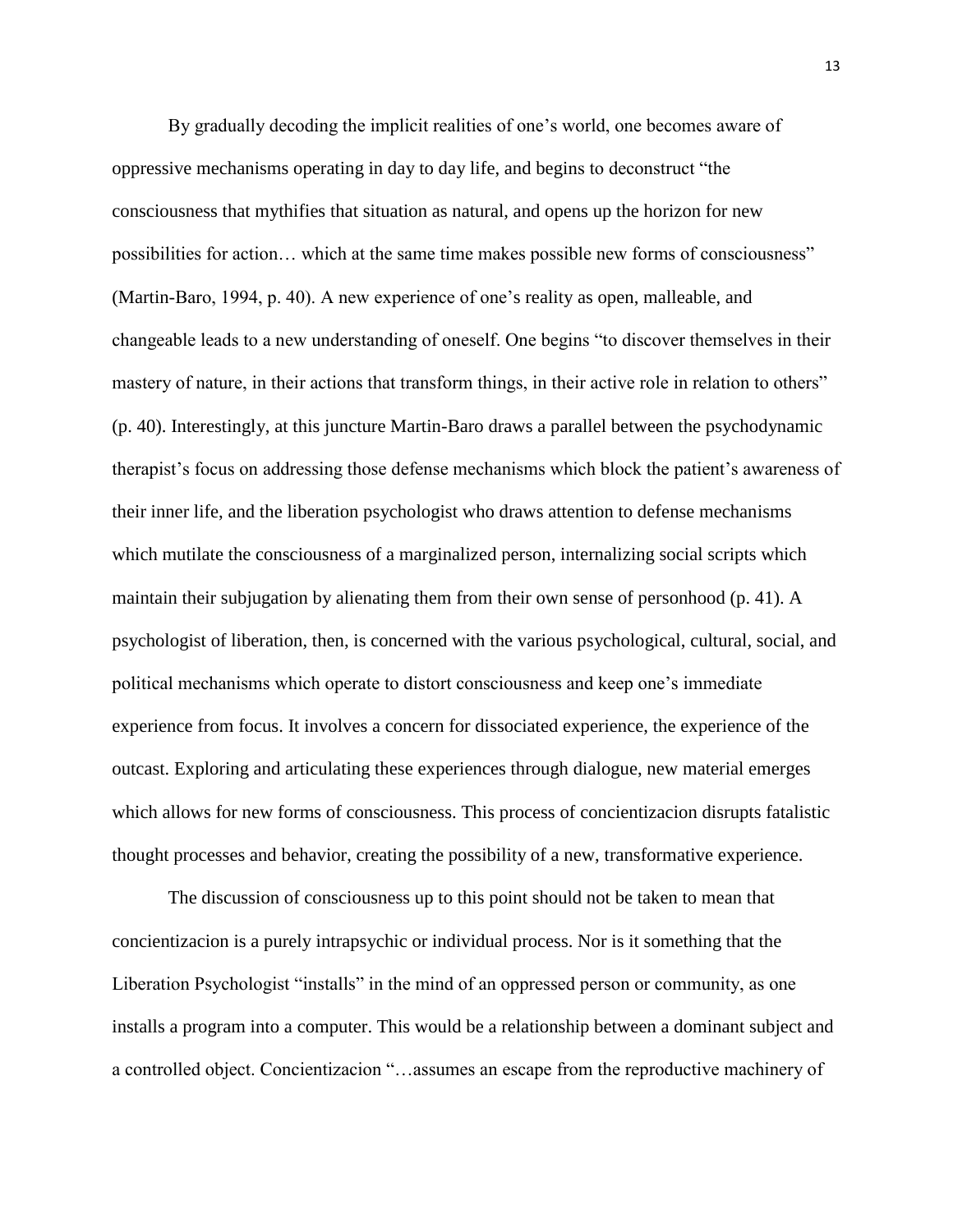the relationships of dominance and submission, *for it can be realized only through dialogue*" (Martin-Baro, 1994, p. 42, my emphasis). Individual self-knowledge and self-acceptance is only possible through changes in the type of relationships that make up the self, changes that subvert the subject-object, active-passive, oppressor-oppressed dichotomy. It is through a relationship that is grounded in dialogue, in negotiation and moment to moment responsiveness between subjects—not objects—that concientizacion can occur. For Martin-Baro this dialogical, intersubjective process of change is the same whether we are addressing the teacher-student relationship or the therapist-patient relationship. Just as oppressive relations between the self and the world lead to distortions in the self, so too do affirming, empowering relations lead to repair, rejuvenation, and new self-states. Using the specific case of victims of war trauma in Central America, Martin-Baro argues that the clinical encounter has to involve concientizacion, "a process that returns the word to these human beings, not only as individuals, but as part of a people," by addressing the way that identity is distorted by the enactment of oppressor-oppressed prototypes (p. 43). A psychotherapist influenced by Liberation Psychology would take care not to impinge their reality upon the patient, recycling a pattern of domination and submission, but seek to establish the relational conditions under which the patient can rediscover their experience by putting it into words, learn to "read" those words, and through this reading become the author of a new narrative.

### **The Problem of Fatalism: One Person's "Culture" is Another's "Oppression"?**

Briefly touched on in this review of Martin-Baro's (1994) thinking was the concept of fatalism. Fatalism, or *fatalismo* as it is discussed in the Multicultural Literature on Latinos (see for example, the section on Latinos in McGoldrick et al., 2005) and Latin Americans, is a way of construing the world "in which everyone's fate is already predetermined and everything happens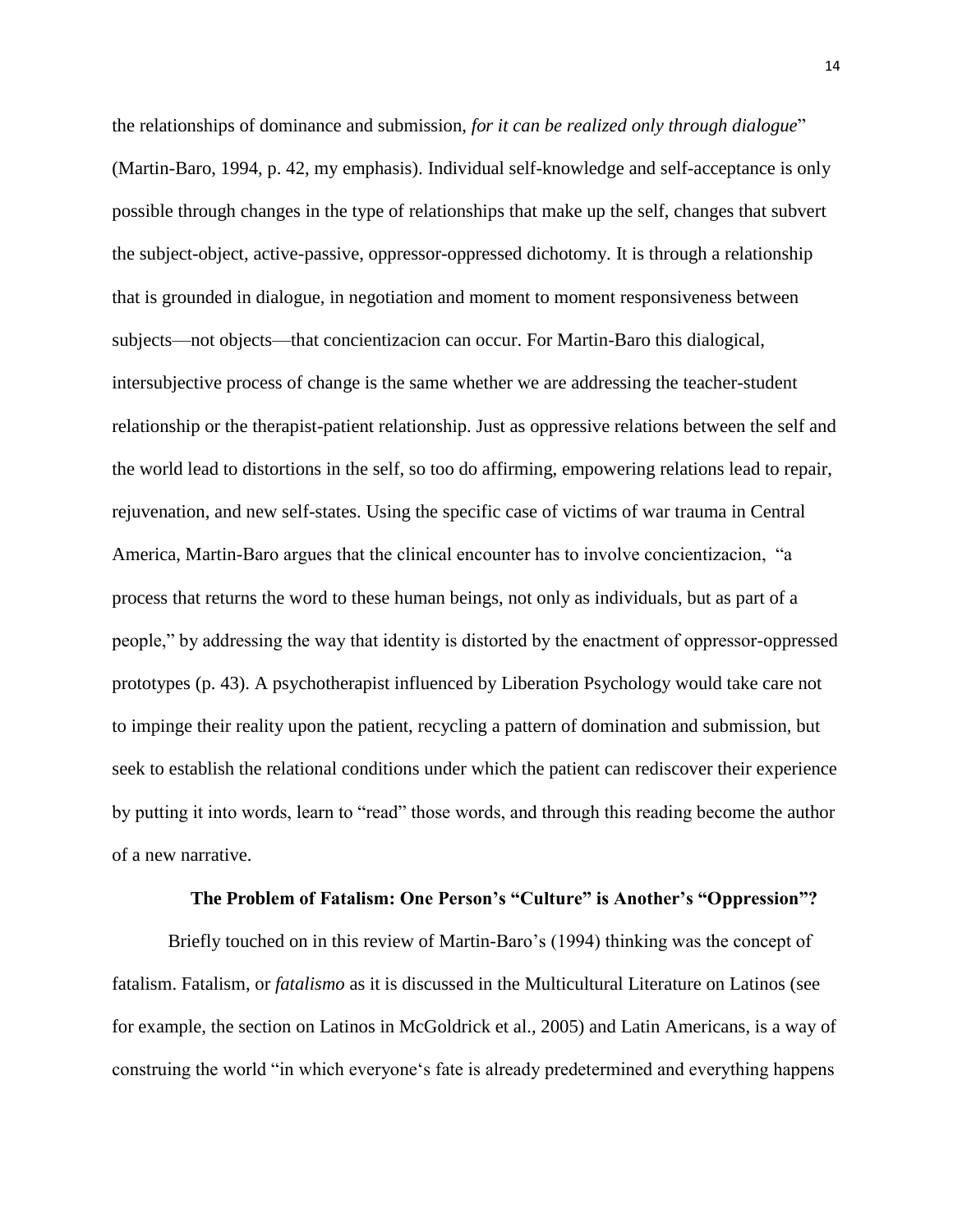inescapably. Human beings have no choice but to defer to their destiny and submit to the lot that their fate prescribes for them" (Martin-Baro, 1994, p. 200). People with a fatalistic orientation feel they can do nothing to change their lot in life, as it is instituted by forces outside their control, such as God or the state. Negative emotions such as sadness or anger are seen as pointless and distracting, as one is to bear one's cross bravely and without complaint. "Fate" is accepted in order to avoid problems or conflicts with others. Passivity is encouraged not only as a virtue, but as a way of surviving punishment from the authorities. One's life horizons are narrowed to the present, with the here and now being the only thing that counts; "Knowing the past or predicting the future serves only to confirm the inevitability of fate" (p. 201).

What is interesting about reading Multicultural Psychology's interpretation of fatalism or *fatalismo* side by side with Liberation Psychology is how strikingly different they interpret this phenomena. For much Multicultural Psychology, fatalism is a cultural trait endemic to various ethnic minorities, Latinos amongst them. As a cultural trait, it is to be respected, and psychotherapies are to respond in kind. Hence we see the call for psychotherapies which have an "active" therapeutic approach vis-à-vis the passive, fatalistic patient, with the assumption that to do otherwise is to be culturally incompetent. For Liberation Psychology, fatalism is a symptom of oppression and marginalization. It is the result of structural injustice and the ideological apparatus which serves to maintain inequality between the powerful and the powerless. Fatalism provides the oppressed with a way of making meaning of their surrounding misery, while installing in their psyches the very fears and distortions which serve the interests of the powerful. It would not be unfair to say that from a Liberation Psychology perspective, Multicultural Psychology's normalization, perhaps even elevation of Latin American fatalism to the level of common sense, represents a serious injustice. I read this normalization in light of Martin-Baro's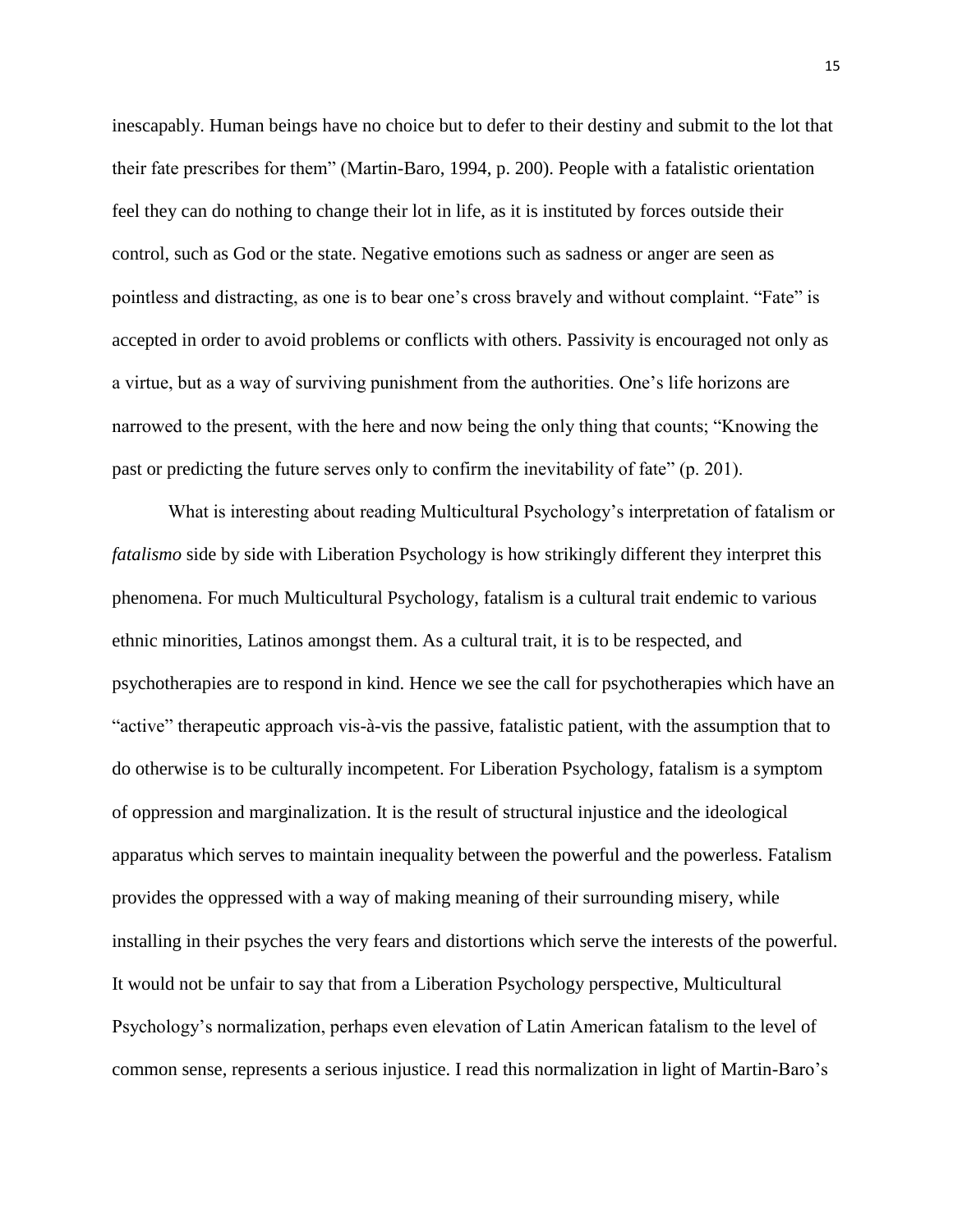indictment that "[i]n practice, ideological acceptance of fatalism amounts to acceptance of the oppressive social order" (p. 216).

This tension, between what Liberation Psychology scrutinizes as a problem to be reflected on, and what Multicultural Psychology sees as a core cultural value, is virtually untouched in the literature. Rather than become mired in discussions about the relative "passivity" or "activity" of different cultural groups, Liberation Psychology asks us to consider what kinds of psychotherapeutic relationships will foster a more holistic consciousness, a more integrated sense of self, a greater awareness of political dynamics, and a greater sense of freedom, in patients who are from historically marginalized communities. It asks us to place culture in a dialectical relationship with its immediate social, economic, and political context. This would be an important remedy to the danger of reducing issues of power and privilege to matters of "cultural difference." Liberation Psychology also warns us against being complicit with oppressive forces by accepting fatalistic attitudes among underprivileged groups as somehow culturally natural. Martin-Baro (1994) asserts that in spite of behavioral signs of docility, oppressed people are never completely tamed, never completely convinced of their inferiority or powerlessness before "reality." From time to time, oppressed people make subtle, albeit emergent and tentative, challenges to the powers and authorities that dominate them. Rather than a desire for change being a foreign artifact outside of their culture, Martin-Baro writes that "There is no need to sow the seed of rebellion to throw off an unjust fate; it is already there in the spirit of the colonized and can sprout forth when circumstances are right" (p. 217). What is required is a different relational context, one that recognizes the subjectivity of oppressed people, and holds out the possibility of change, of transformation, of another reality beyond a prescribed "fate." In keeping with this spirit, this dissertation will eschew Multicultural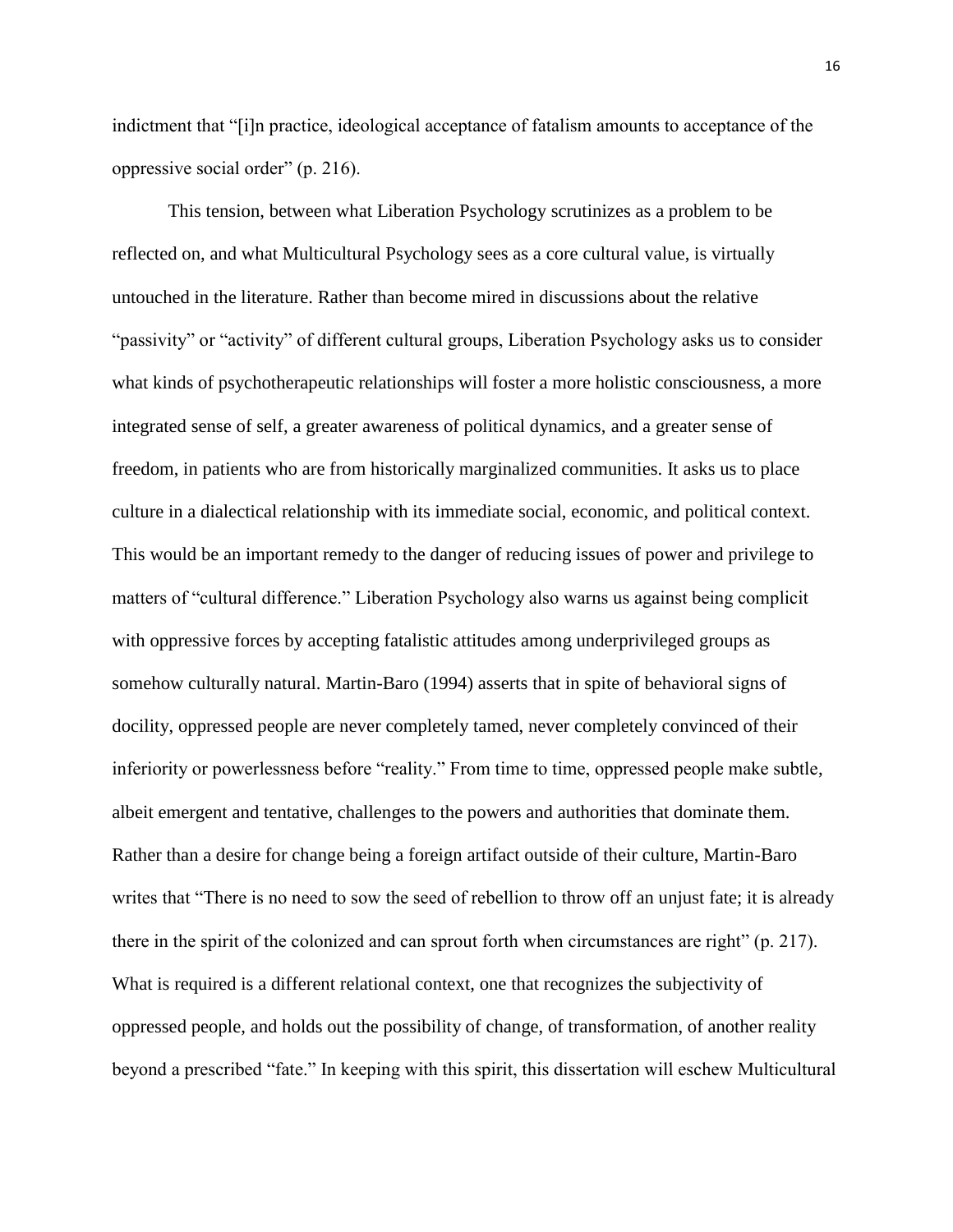Psychology's emphasis on cultural differences, and will follow Liberation Psychology's emphasis on power relations and the subject-object, oppressor-oppressed dialectic.

### **Psychoanalysis and Liberation Psychology: Beginnings of a Dialogue**

Liberation Psychology, as reviewed in this dissertation, holds a number of values and concepts that reflect the influence of psychoanalytic theory. Chapter III will unpack the different psychoanalytic tributaries flowing into Liberation Psychology and Martin-Baro's work. These values include,

- 1. A concern for what is cast out, rendered unspeakable, or unarticulated in consciousness, and how rediscovering what is "outcast" can enrich and expand consciousness.
- 2. A tilt toward the past—especially what is lost or disconnected from one's past—is of inestimable importance. The past grounds identity, and recovering the past by making it alive in the present provides new resources for reconstituting the self in new, more flexible ways, paving the road for a future. The process of recovering lost memories and experiences allows the ghosts of the past to be transubstantiated into the ancestors of the present (Loewald, 1960).
- 3. A conviction that it is through relationship that consciousness is transformed. Consciousness is torn, ruptured, impaired, and wounded in relationship, and it is in relationship that it is repaired, made whole, and healed. The place of the "other" reveals the background and foreground of change. Consciousness becomes stagnant in the face of domination, but through dialogue with another subject who takes the self as a subject, not an object (Benjamin, 1988), the unspeakable is put into words, the outcast is brought into the light, and the inchoate takes on form and presence.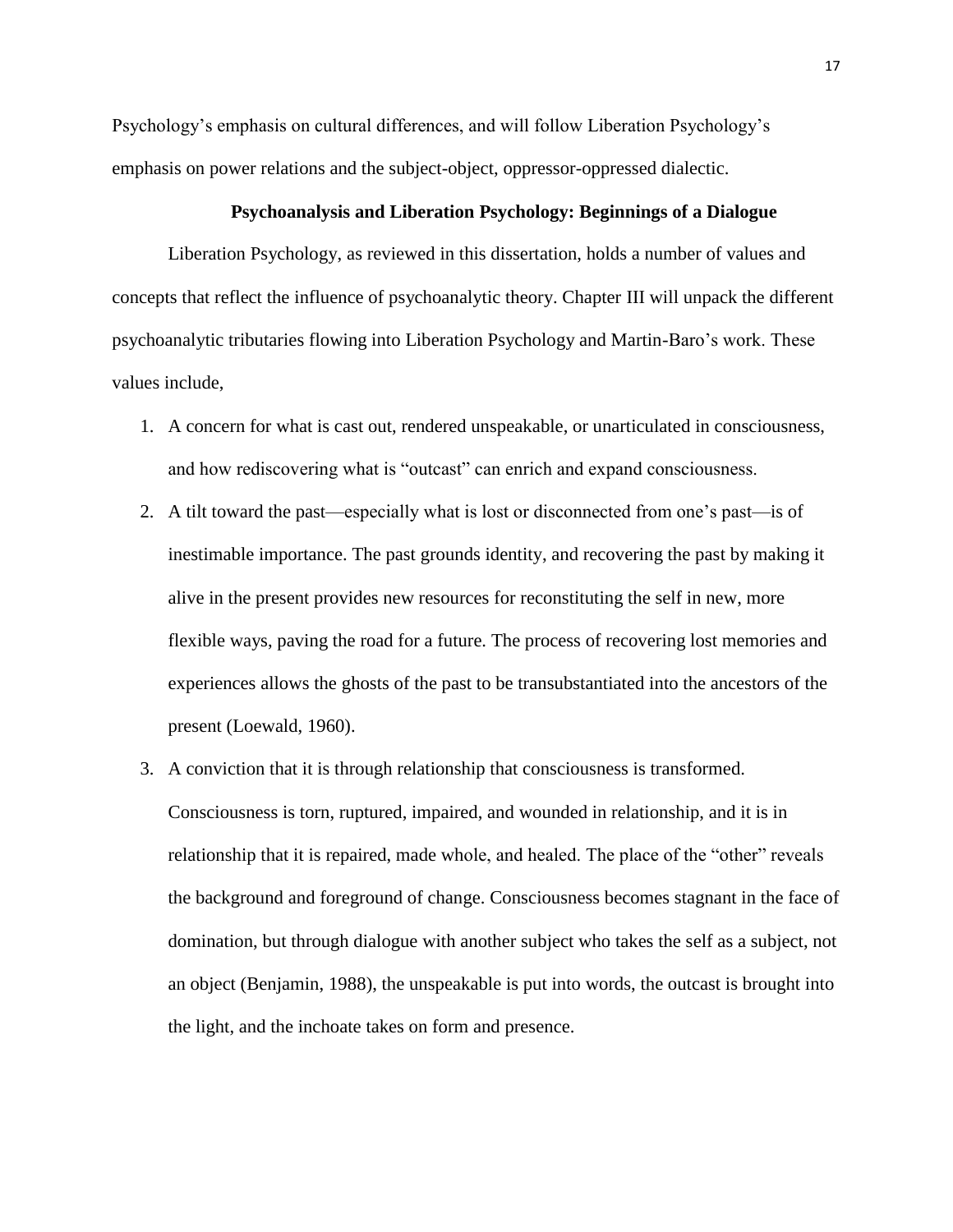These values flowed into Liberation Psychology through the work of third-world therapists and post-colonial thinkers who brought psychoanalytic theory to bear on the experiences of oppressed, colonized, and disempowered people. These writers include—among others—Frantz Fanon, Albert Memmi, Enrique Pichon-Riviere, and Paulo Freire (Watkins & Shulman, 2008, p. 58). These third-world theorists were drawn psychoanalysis because they perceived in it a progressive spirit which was relevant to the realities of subaltern people. And it will be the goal of this dissertation to make this progressive spirit manifest.

Chapter I will involve a dialogue between Latin American Liberation Theology, Black Theology, and the social and intellectual history of psychoanalysis. The central theological tenet of these theologies, of God's "preferential option for the oppressed," will become the lens through which psychoanalytic theory and history will be re-read. A brief historical excursus will establish the social context in which Sigmund Freud and the first generation analysts lived and worked. More specifically, the social position of Jews in fin-de-siècle Europe as "other" to the white Christian ideal will be highlighted. Freud's Jewishness placed him in the position of the "other," of one cast outside the bounds of Victorian society. It is from the position of the "other," of "exteriority" (Levinas), that Freud developed psychoanalytic theory.

In tragic and ironic fashion, a group of marginal people (Jewish people) who were oppressed in society began articulating a theory about what is repressed in the psyche. The (white, Christian) "ego" is seen as suspect by the analyst, who turns instead to its repressed underside, and sheds a light upon the feelings, memories, and object-relations which are cast out of conscious awareness. And it is the process of bringing these two into contact, the conscious and the unconscious, that serves as the foundation of analytic practice. A parallel will be drawn here with liberation theology's preferential option, as the theologian (or God, or the prophets)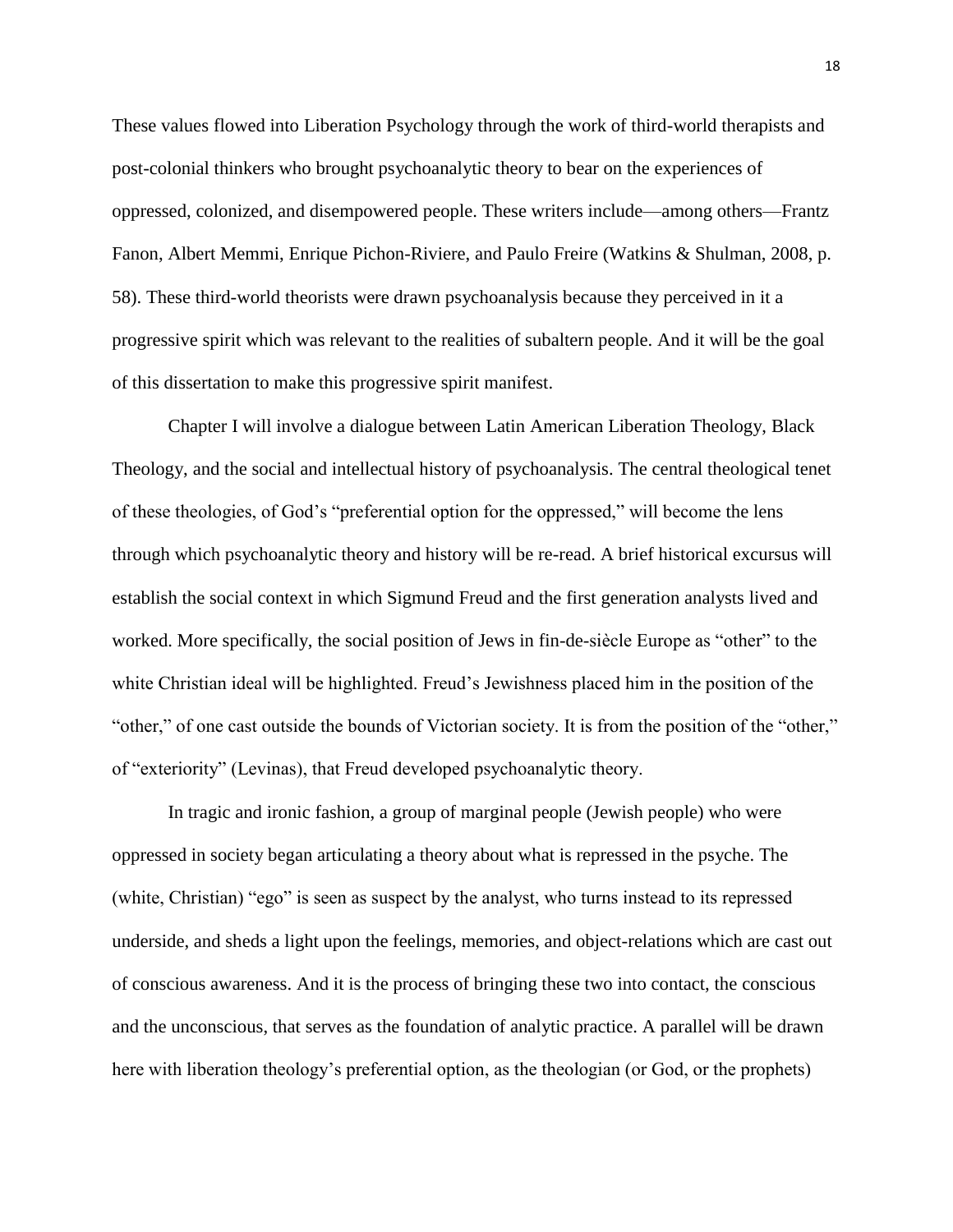takes society as suspect, and turns toward the "outside," toward the underside of history (Dussel), to shed a light upon the despised and abject other: the widow, the poor, the orphan, the nonwhite, female, and non-heterosexual. Psychoanalysis will be shown to exude a kind of ethic, a "preferential option for the *repressed*" which parallels liberation theology's "preferential option for the *oppressed*." Liberation theology and psychoanalysis then share a concern for what is cast out, marginalized, excluded, repressed inside and outside, in psyche and society. This sensibility holds important insights for clinical practice and social reflection.

Chapter II will continue this historical review by exploring the concern for social justice on the part of the first generation of psychoanalysts, and how this concern influenced psychoanalytic theory and practice. The development of psychoanalytic technique will be traced to the dialogues between Sigmund Freud and Sandor Ferenczi, dialogues which took place in the context of psychoanalysis' encounter with poverty and destitution in the wake of World War I. These dialogues, which served as precursors to contemporary, especially relational, psychoanalysis, also inspired Freud's call for greater psychoanalytic engagement with the poorest and most vulnerable. This incited the early psychoanalysts—overwhelmingly left-leaning Marxists, communists, and social democrats—to "sharpen in all directions the sense of social justice" (Freud) by engaging in political activism, experimenting with clinical technique, and by promoting short-term, more affordable treatments. The relevance of this history for clinical work with diverse populations will be discussed, and aspects of contemporary psychoanalysis (countertransference, enactment, new relational experience) will be understood in light of Freud and Ferenczi's responsiveness to the underprivileged.

Heeding Watkins & Shulman's (2008) call for the inclusion of third world depth psychologists within the psychoanalytic corpus, Chapter III will trace the lineage of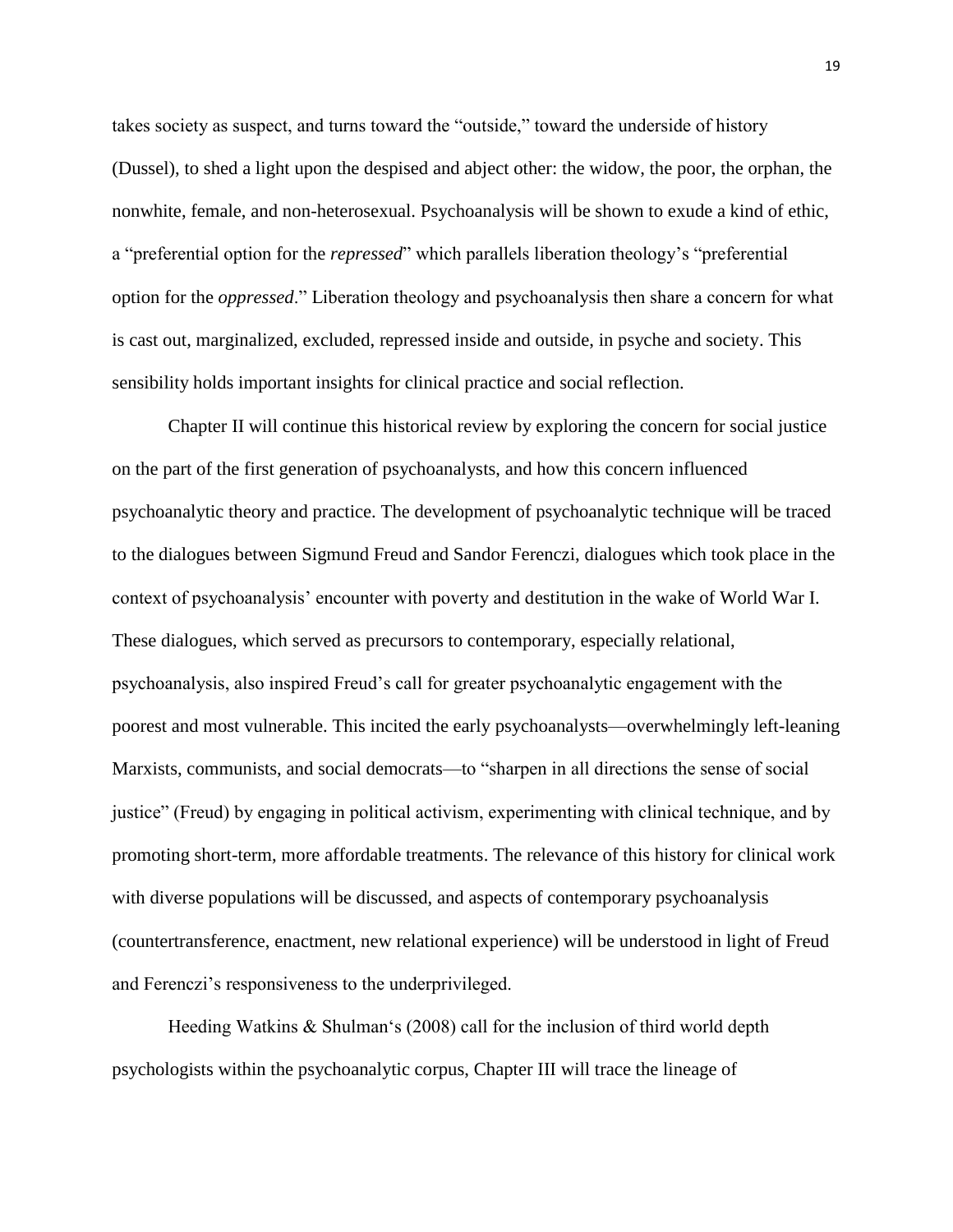psychoanalysis starting with Freud, flowing through post-colonial theory (Frantz Fanon, Albert Memmi) the interpersonal-cultural school (Erich Fromm, Herbert Marcuse), and into Paulo Freire's Pedagogy of the Oppressed, whose work served as a core theoretical engine of Liberation Psychology. Having located the tributaries flowing into Liberation Psychology from psychoanalysis, it will be argued that Paulo Freire's critical pedagogy can be read as a "historicocultural-political psychoanalysis" (as Erich Fromm once commented to Freire) through comparison with contemporary relational theory. Placing Freire in dialogue with relational psychoanalysis draws out the implicit role of affect in the politics of critical pedagogy, and embeds the affective nature of the therapeutic encounter in the realm of the political. Freire's ideas regarding intersubjectivity, the teacher-student relationship, and critical consciousness will be seen as pre-dating relational psychoanalytic reflection on mutual recognition, enactment, and the social third (Jessica Benjamin, Neil Altman). Freire emerges from this dialogue as a protorelational theorist, crafting a bridge between psychoanalysis and Liberation Psychology.

Implications will be drawn for clinical practice, emphasizing the potential for the teacherstudent and therapist-patient relationship to provide an affective space for political empowerment and critical consciousness. These ideas provide a useful framework for reflecting about cultural enactments, and for resolving them within the therapeutic relationship. A case example will be provided to illustrate the concepts explored through the dissertation. By engaging the psychoanalytic origins of Liberation Psychology, psychoanalysis itself will stand poised to reclaim lost voices of healing and liberation.

In the concluding chapter I will summarize the points made in this dissertation. Firstly, returning to Multicultural Psychology's roots in liberation Psychology has the potential to act as a broader, more cohesive framework for cultural competence discussions. Secondly, a socially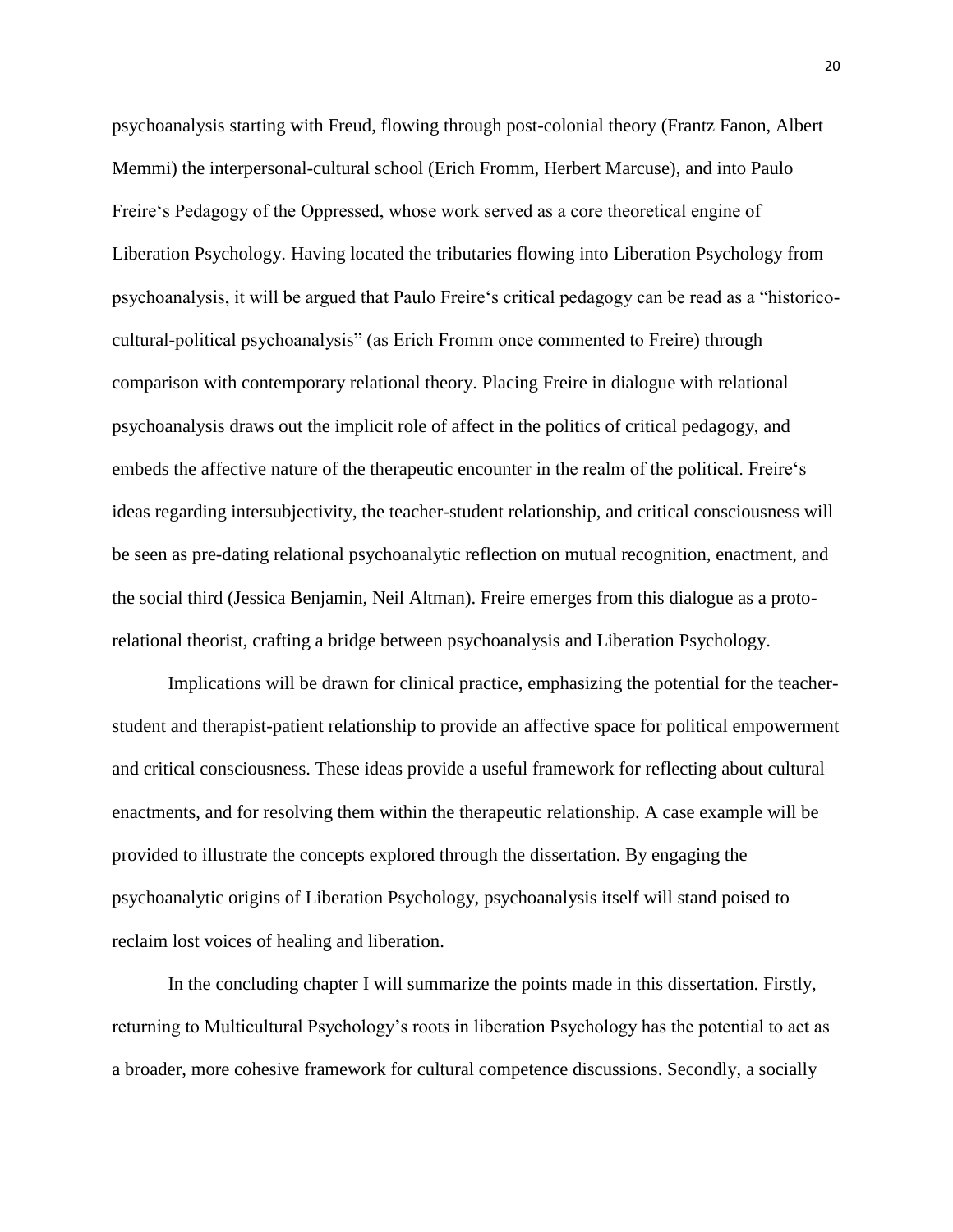aware psychoanalysis founded on Liberation Psychology has very particular—and very important—contributions to make to our discussions of culturally competent practice by emphasizing the role of the therapist's identity, awareness of self and unconscious biases, and reflection-in-relation when conducting cross-cultural therapy. These are tools and skills that while emanating from a psychoanalytic perspective, can be useful to a variety of schools of psychotherapy (Cognitive-Behavioral, Systems, Humanistic, etc).

In joining together Liberation Psychology and psychoanalysis we must find our contemporary approaches to talking about culture and responding to our diverse patients incomplete, wanting, and in need of reform. Bringing together these two perspectives in this dissertation is essentially an attempt to deconstruct my education, and rediscover the original drive of those who came before me. What earlier generations of culturally and socially conscious psychologists, social workers, and other mental health practitioners called for was deeper and more radical than cultural competence, or even an expansion of services to "diverse" populations. They correctly identified the intrapsychic manifestations of broader social forces, of marginalization, of discrimination, of immigration and failed immigration policy, of communal decay and stagnation. They called for justice. Unfortunately, this call for justice became diluted and rendered to a distant and subordinate role to that of cultural competency. Training and public policy has emphasized the adaptation of services to different racial and cultural populations. It has not fully acknowledged the need for mental health services to join with these populations in the pursuit of social justice. For some it is assumed. For others it hovers in the background, an expected secondary result of "cultural competence" work. For many I fear it is either irrelevant or non-existent. Complacency, ignorance, and compromise exist side by side in cultural competency discourses, over time turning a cry for revolution into a whisper for inclusion.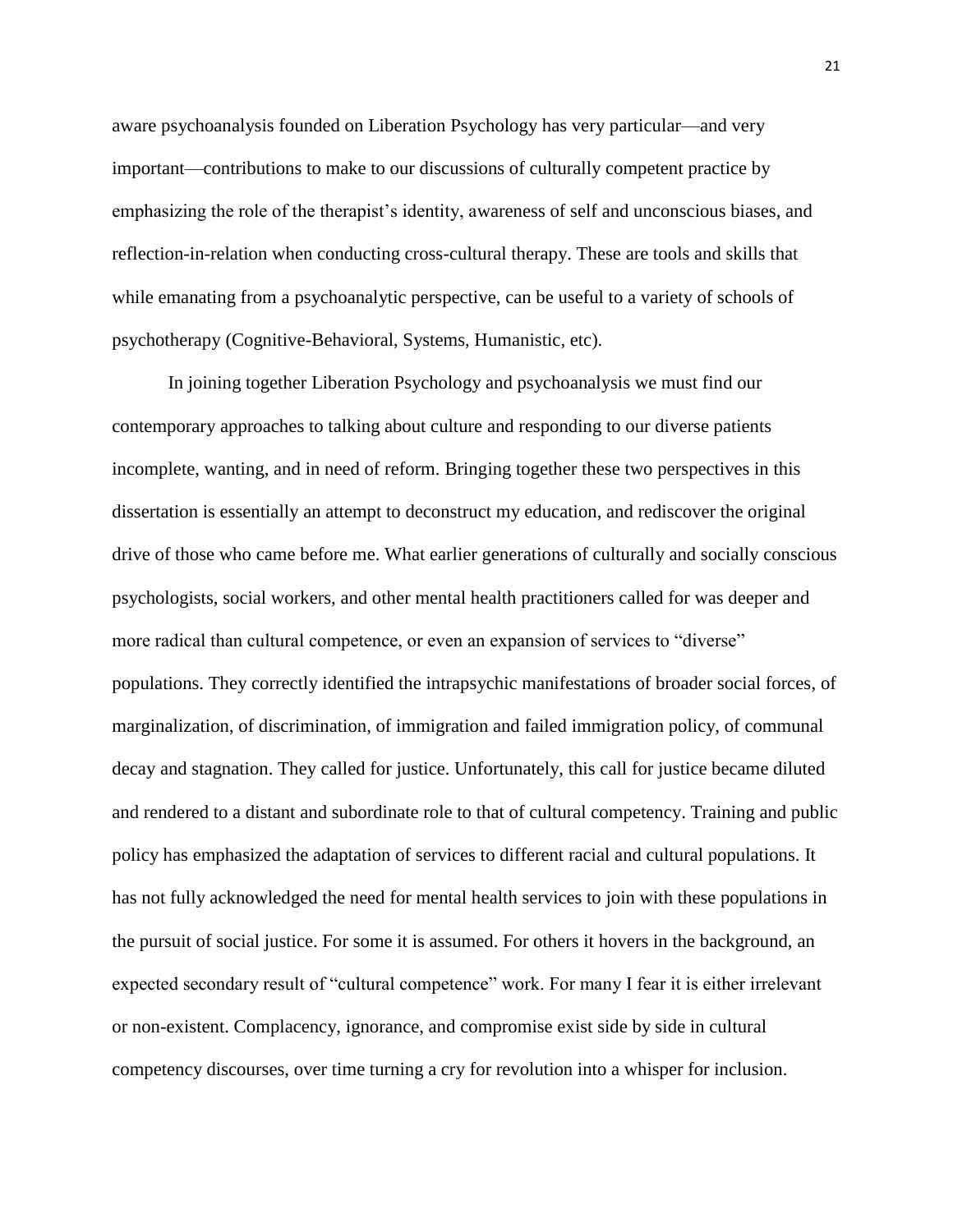As critical as this conclusion aims to be of what has come before and of what currently is, it is my hope that it will come across as a love letter to the teachers, supervisors, and mentors who have inspired me, and to the patients I have treated, and whose symptoms call out to me:

I was hungry, did you feed me? I was thirsty, did you give me to drink? I was a stranger, did you invite me in? I was naked, did you clothe me? I was sick and in prison, did you visit me?

My goal is not so much to criticize, condemn, and put down, but to call us back to a set of values and a way of thinking about diversity that I have felt muddled by the discourse of cultural competency. So that it is not tokenism, not the trade in stereotypes or narrow thinking about ethnic identity, but "*justice*, justice you shall pursue" (Deuteronomy 16:20). This is what I have heard in the therapeutic ruptures I have experienced with all my patients, but especially my patients of color:

*I was depressed, and you did not make my heart glad*

*I was anxious, and you did not soothe my soul*

*I was in need, and you injured me*

But with each interpellation, each calling out of my therapeutic misstep, of the impasse emerging in the therapeutic dance, was the final test: *I am thirty and hungry for* justice*, will you repent and*  be just *toward me?* Repentance can be seen as the ultimate act of reparation in words and in action. It is that moment when we take responsibility and acknowledge our contribution to the breach in the relationship. It is restorative justice *in the trenches*.

We have feared this breach in our relationship with our ethnic minority clients. We fear ruptures, and have developed a variety of strategies with which to "ensure" that ruptures will "never" happen. But no treatment manual, no workshop on "working with X community," no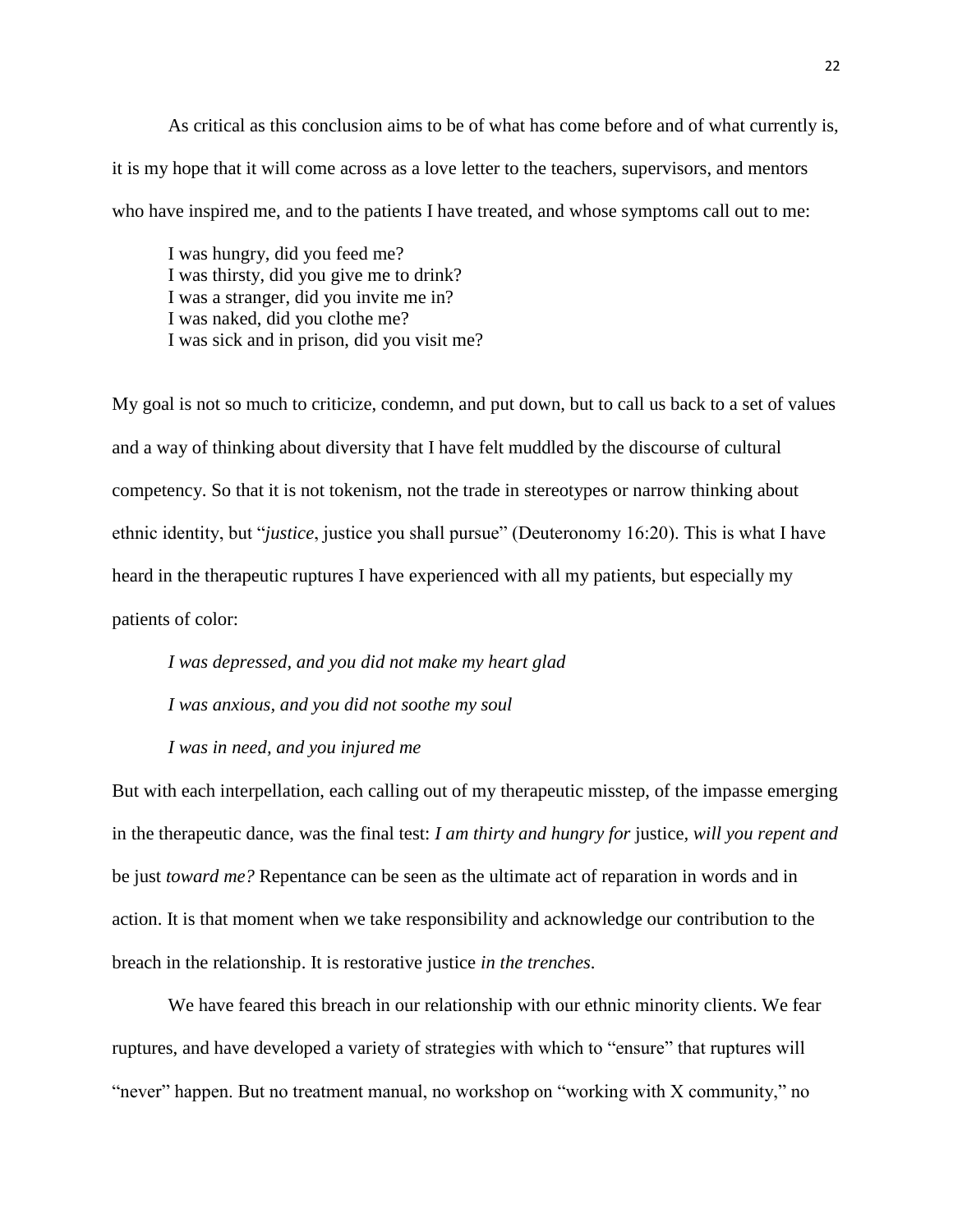amount of knowledge, not even of our own psychic world and its vulnerabilities, will prevent cultural ruptures from happening. We have distanced ourselves from this reality. We have forgotten this truth, and with it the need for justice. Justice, especially *reparative and restorative justice*, reminds us of how we have fallen short, how we have failed our patients and communities, and of the need to respond to this lapse in connection. It is precisely because of this lapse-in-justice that the Hebrew prophet Isaiah chastises Israel, calling it back to a fundamental ethical imperative, "Learn to do right; seek justice. Defend the oppressed. Take up the cause of the fatherless; plead the case of the widow" (Isaiah 1: 17). Although throughout this dissertation I will have paralleled the theologian, the therapist, and the prophet as calling attention to what is "other," I feel that it is our patients who seek to remind us of this reality session after session. In the end it is their cry we are compelled to hear. Heeding this cry is the first step toward justice.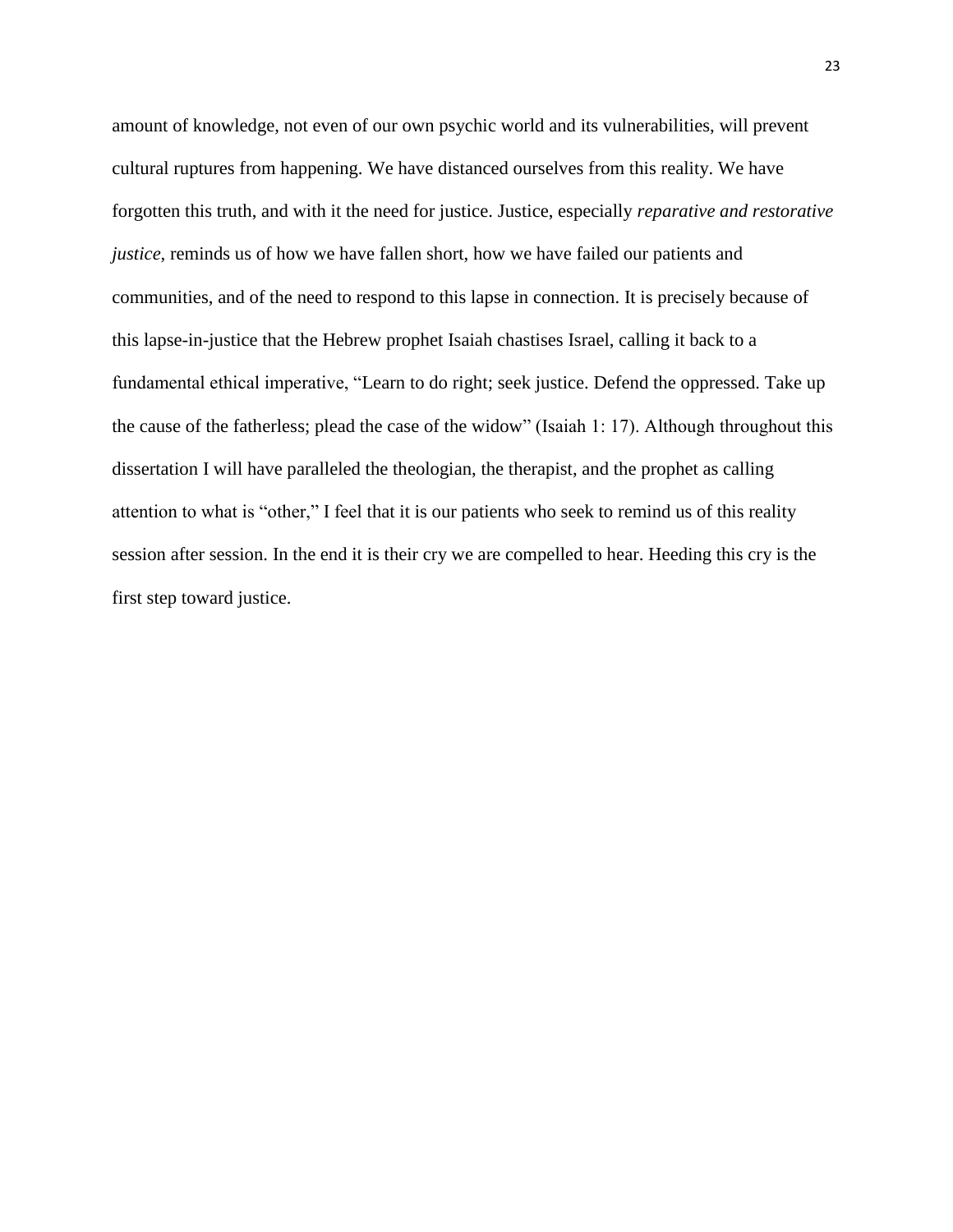### Chapter I

A Preferential Option for the Repressed: Freud through the eyes of Liberation Theology

Nor is it perhaps entirely a matter of chance that the first advocate of psychoanalysis was a Jew. To profess belief in this new theory called for a certain degree of readiness to accept a situation of solitary opposition—a situation with which no one is more familiar than a Jew. —Sigmund Freud (1925/1961, p. 222)

The fact that *all* of Freud's early associates were Jewish guaranteed that psychoanalysis would remain marginal. The Jews were the racialized 'other' in European life of the period… Under these conditions, the Jewish composition of psychoanalysis guaranteed that all analysts regarded the dominant culture as hypocritical—an assumption shared by all oppressed or marginalized groups for obvious reasons. —Eli Zaretsky (2004, p. 70)

It may be that a chorus [in psychoanalysis] will emerge to call for a 'preferential option for the poor' and to proclaim that psychotherapeutic neutrality—as well as political neutrality—is impossible, especially in the polarizing social conditions of the United States. —Nancy Caro Hollander (1997, p. 237).

Colleagues often ask me—a student practitioner of clinical psychology and former seminarian who is Christian, Puerto Rican, and committed to issues of social justice—why psychoanalysis? Why make it part of my clinical work? Are its values not in conflict with my culture? Does Freud's stand on religion not contradict my beliefs as a Christian? What could the hundred-year old theory of a Victorian, bourgeoisie, European man possibly contribute to discussions of social justice? This will be an attempt, however immature and incomplete, to answer these questions, and argue that psychoanalysis conveys an ethics and a *telos* which deepens my faith, speaks to my experience as an ethnic minority, effectively guides my clinical work, and enriches my reflections on social justice. Although it is understandable to be suspicious of such claims given psychoanalysis' social origins as a product of the misogynistic, heterosexist, racist, and classist discourses of the Victorian era, I invite the reader to consider an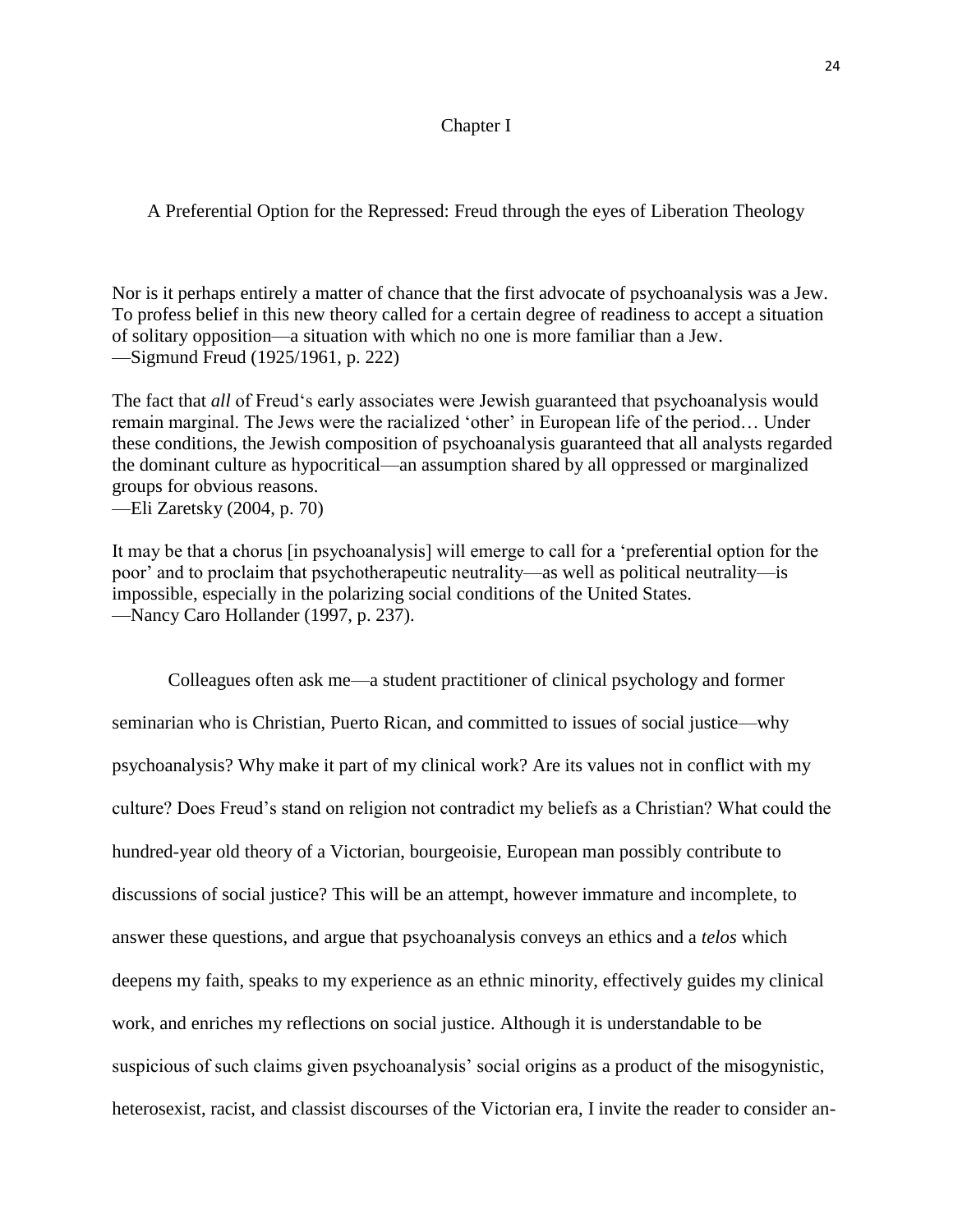other story to be told, a story which complements and nuances this story. In what follows I argue that this prevailing narrative lacks awareness of psychoanalysis' marginal origins, and the role of Freud's own racial identity as a Jew in crafting and producing that marginality.<sup>1</sup> This lack of awareness at the same time belies the robust social amnesia that has gripped not only the public imagination regarding the origins of psychoanalysis, but in many ways the social imaginary of psychoanalysis itself (Jacoby, 1986). In the midst of an embodied economic crisis, and the everpresent inequalities of our current national and global economic system, it becomes all the more pertinent to examine our origins as a field of clinicians and theorists, and undertake a recovery of our historical memory in order to make our collective unconscious, conscious.

Hence, I wish to recover the historical memory of psychoanalysis as a progressive psychological project constructed by an oppressed ethnic group—by Jewish people in fin-desiecle Europe. I will argue that imbued within its origins, within its very theoretical machinery and history, psychoanalysis was a science of the marginal, and needs to be rediscovered—or reinvented—as such. While this may at first appear to be a far-fetched and even utopian argument, I will employ Latin American Liberation Theology (Gutierrez, 1988), Black Theology (Cone, 1970; 1975/1997), and Liberation Philosophy (Dussel, 1985; 1996) as a composite lens through which to re-read the origins of psychoanalysis, and unearth a progressive core. Although a conversation between Liberation Theology and Freud—who was an avowed atheist—may seem impossible, one may find a certain liberationist ethic in psychoanalysis, as well as a psychoanalytic "ethic" in Liberation Theology. It is this impossible ethic which marks the contours of an impossible profession.

 $\overline{\phantom{a}}$ 

 $1$  What it means to be a Jew or "Jewishness" is a source of much debate. In the United States Jewishness is conventionally defined in terms of religious affiliation, while various past and present social movements have also sought to understand it as a ethno-cultural or racial classification. This paper emphasizes Jewishness as an ethnic as well as racial category in the 19th century world.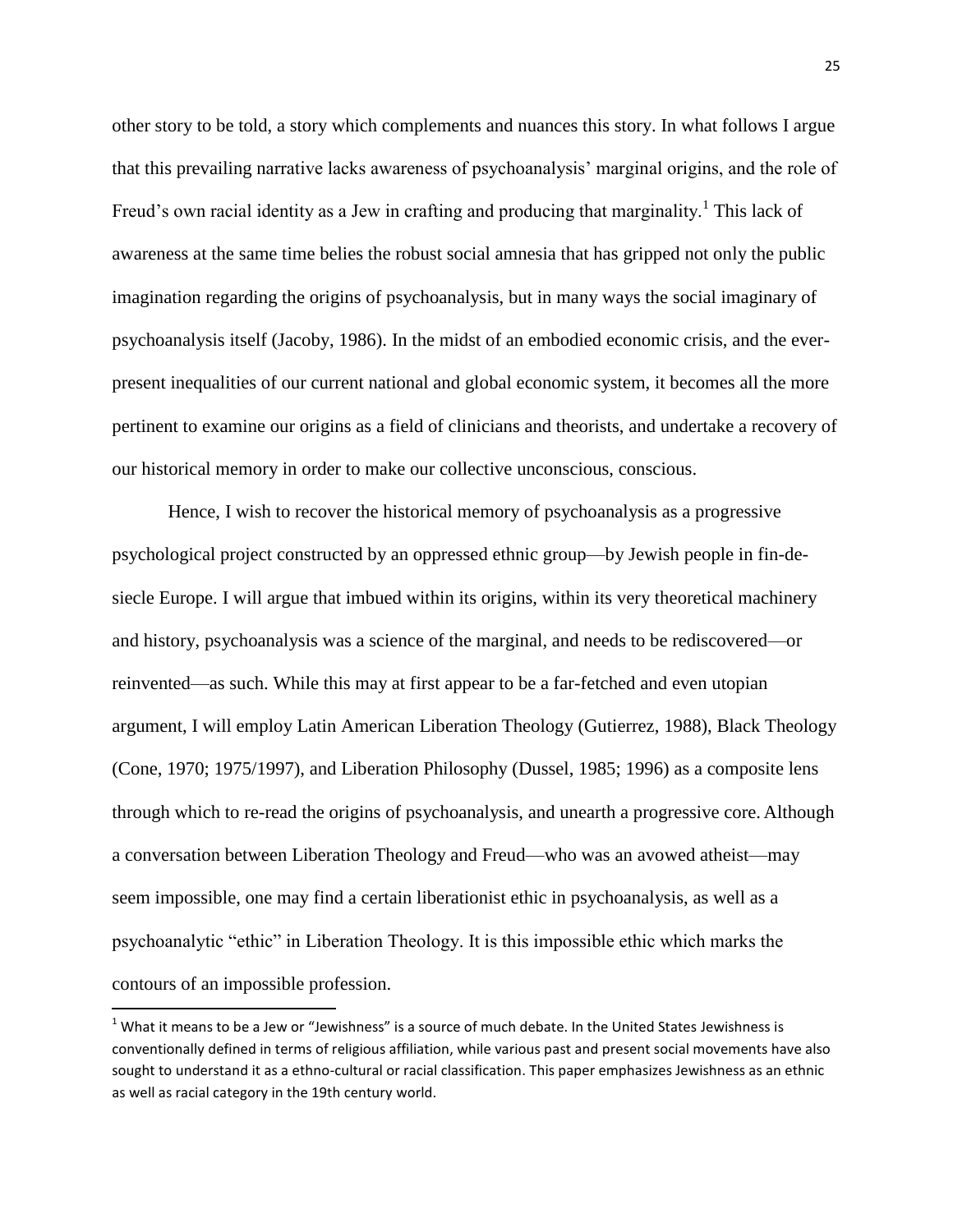### **The Unconscious and the Jewish "Other": Psychoanalysis in its Social Context**

Although a full treatment of psychoanalysis' cultural and historical origins is beyond the scope of this chapter, I want to draw on the groundbreaking works of sociologists and historians such as Sander Gilman and Elizabeth Danto, in order to paint—albeit in broad strokes—a picture of the social forces shaping and framing psychoanalysis in relation to its "Jewishness." The rise of the Enlightenment in late 18<sup>th</sup> century Europe led to the emancipation of the Jews from confinement to the ghetto, and the lifting of anti-Semitic laws which sustained socio-economic segregation between the Jewish people and the broader gentile world (Salberg, 2007, p. 199- 200). Although emancipation led to greater social mobility, it also went in hand with what Geller (2007) refers to as the "pre-Shoah double-bind": the pressure on Jews to assimilate into Aryan society, along with the belief that they are not only incapable of doing so, but that to even attempt to integrate would threaten Aryan identity. The Jewish people, Sander Gilman (1993b) writes, "had been historically classified as an exclusionary stereotypical category with a status analogous to that of women… The Jew defined what the Aryan was not…The Jew became the projection of all the anxieties about control present within the Aryan" (p. 9). The Aryan ego needed the Jew to "function as exemplary other, as the always already antitype," but the transgression of the Jew from the periphery to the center of the Gentile world "fomented a crisis" (Geller, 2007, p. 48). Anti-Semitic populism and new forms of anti-Semitic racism arose to continue oppressing the Jewish people, rendering them "both inside and outside Western society: newly 'emancipated' and able to claim influential positions, yet still victims of social exclusion" (Frosh, 2005, p. 1).

The scientific, cultural, and political world of Freud's era made a series of equations between Jewishness, femininity, homosexuality, blackness, and disease on the one hand, and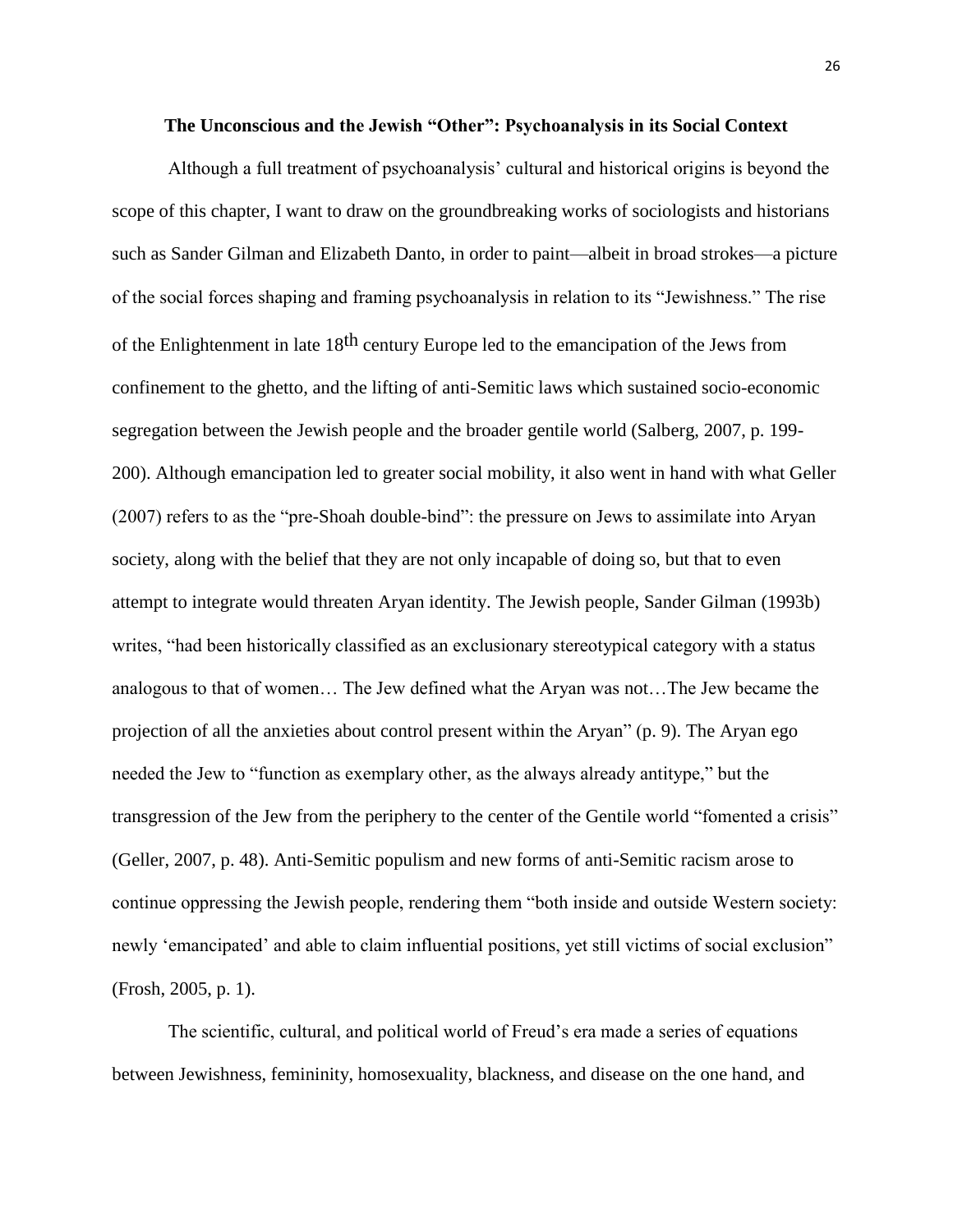Aryan-ness, masculinity, heterosexuality, whiteness, and health on the other. Sander Gilman (1991) states that "the idea of seeing the hysteric was closely bound to the idea seeing the Jew but very specifically the male Jew. … [Hence t]he Jew is the hysteric; the Jew is the feminized Other, the Jew is seen as different, diseased" (p. 333). As such, not only Jewish minds but Jewish bodies were seen as prone to pathology. Racially, the Jew occupied "the 'lowest' rung on the *scala naturae*, the scale of perfection, of eighteenth-century biological science," (Gilman, 1993a, p. 12) and was a prime example of the "dark-skinned" races. Within that category, both the Jew and the African were "seen as equivalent dangers to the 'white' races" (Gilman, 1993b, p. 19). It was believed that the Jew had black skin, an inherent quality that "was as much a sign of their illness as was their hair" (Gilman, 1993b, p. 20). Jews were black. This identification of Jewishness and blackness was itself reflected in the late 1930's by writers such as Jesenska, who referred to the Jews as "the Negroes of Europe" (cited in Gilman, 1993b, p. 20).

Schopenhauer himself, echoing the anti-Semitism of his day, ascribed to the Jew a "primitive" and atavistic smell, reducing them to the status of an animal (Geller, 2007). In this reduction of their humanity the Jew is made an example of biological degeneration from the Aryan masculine ideal (p. 73). Thus the Jewish smell was at the same time a feminine smell. Brickman (2003) would add that in this equation of the Jew with the primitive, an association with the "primitive" African would follow, an enslaved association which collides with the unconscious in Freud's own work. Freud connects the unconscious with avoided odors when he writes, "To put it crudely, the [unconscious] memory stinks just as in the present the object stinks; and in the same manner as we turn away our sense organ (the head and nose) in disgust, the preconscious and the sense of consciousness turn away from the memory. *This is repression*" (cited in Geller, 2007, p. 78; cf Freud, 1930/1961: 46n, 53n, my emphasis). That which is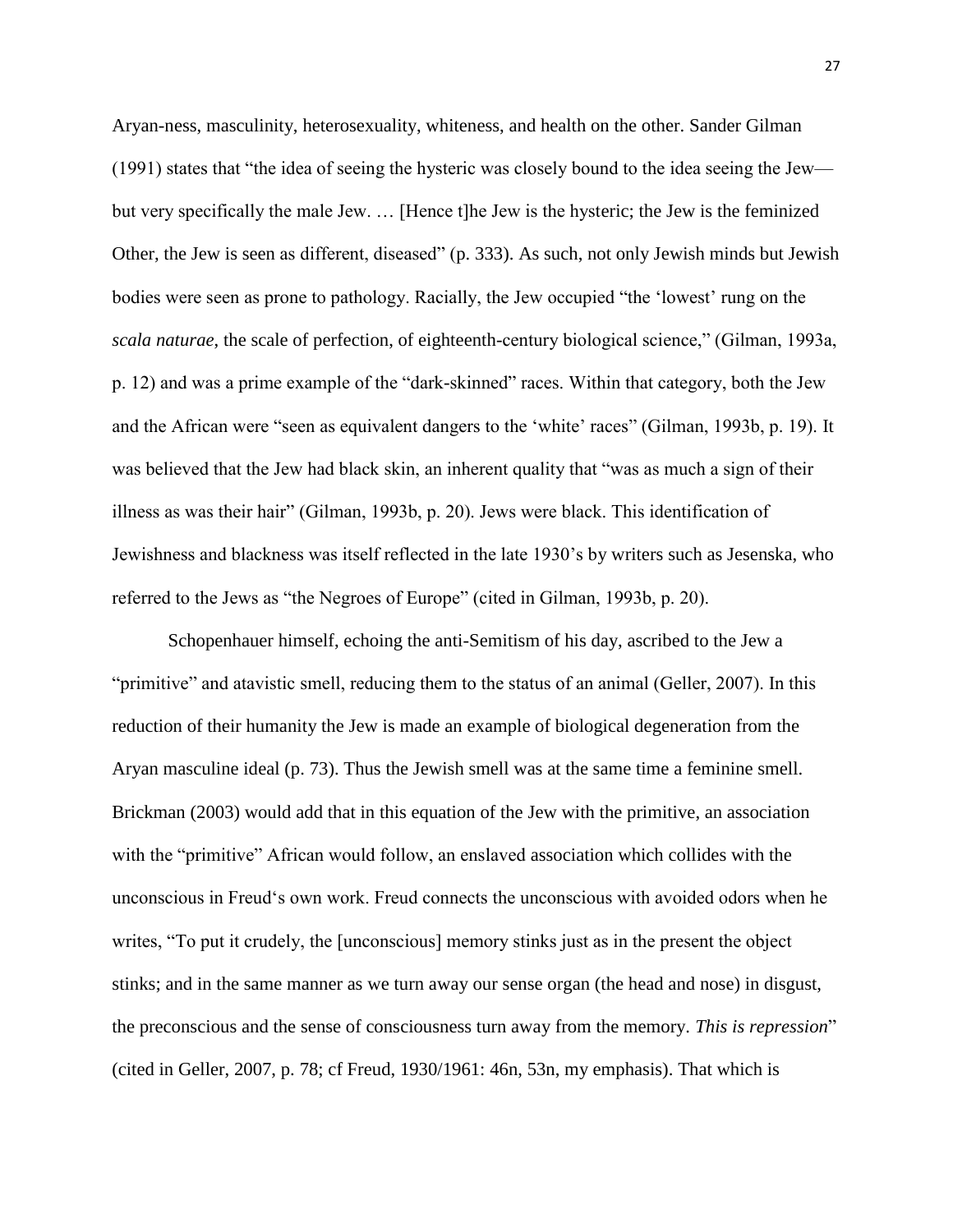repressed, that which we turn away from and cast out, becomes unconscious. But again, to evoke the unconscious, the repository of primitive aggressive and sexual drives, not only calls forth the repudiated feminine, but also those 19th and 21st century "others" most associated with a rambunctious, rapacious, threatening, and aggressive sexuality: the Jew and the Black (Brickman, 2003; Geller, 2007). How did Freud respond to the experience of Jewish oppression—his own marginality—and how did this affect the development of psychoanalysis?

Sigmund Freud's life mirrored the collective struggle of many post-emancipation Jews. Originally from Galicia on the fringe of the Hapsburg Empire, his family migrated to Vienna when he was four years old, seeking better economic opportunities. This was not initially forthcoming, as the Freud family established itself in the district of *Leopoldstadt*, where the majority of poor Jewish emigrants resided. It was in this district—seen in the Viennese "popular imagination" as the quintessential Jewish ghetto—that the young Freud experienced unstable housing, chronic poverty, and the earliest lashes of anti-Semitism (Geller, 2007, p. 50; Gilman, 1993b: 15-16; cf Freud, 1936 & Holmes, 2006, p. 216; Rozenblit, 2010). "For the young Freud," Gilman writes, "being Jewish meant being seen as different, as diseased, as culturally incomplete. The category of race had a real meaning for Freud throughout his life, and it was closely associated with the field of science" (Gilman, 1993b, p. 16). Alongside everyday racism, Freud experienced discrimination in his professional life, facing barriers to greater social mobility time and again on account of being Jewish. It was anti-Semitic racism that led Freud and other Viennese Jews—to be excluded from the fields of law and medicine, paving the way for his turn to psychiatry and the development of psychoanalysis.

Jewishness was both a source of pride as well as stigma for Freud, and it was the conscious and unconscious interplay between these two facets of his experience that formed the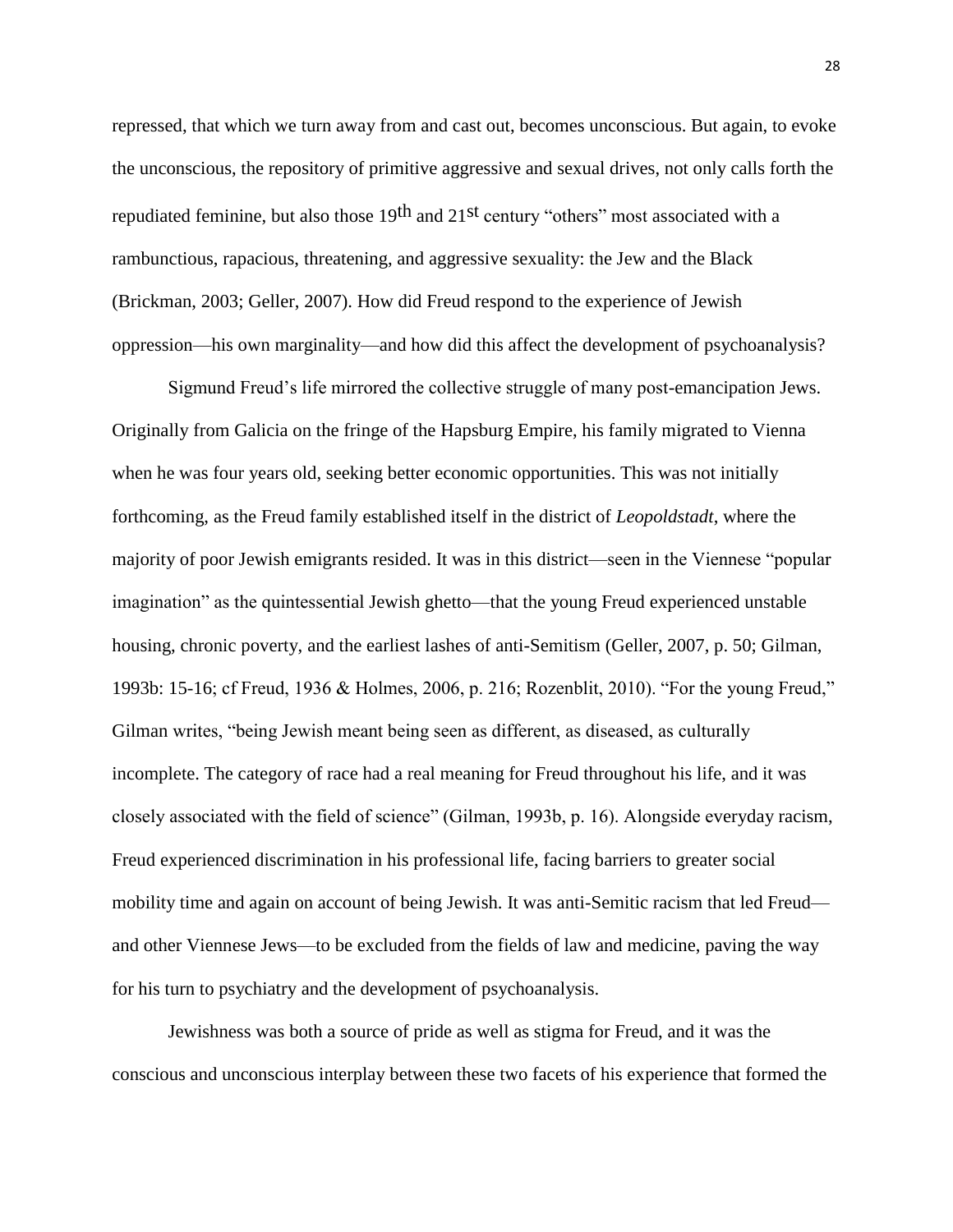genetic-traumatic knowledge of psychoanalysis. On the one hand, Freud saw his Jewishness as that which provided him with the resilience to withstand ongoing criticism and rejection from the dominant culture, and which freed him from prejudices which would have restricted his openness to the unconscious (Freud, 1925/1961). On the other hand, Freud also harbored a fear that psychoanalysis would be marginalized as being a "Jewish science," and sought to cover over this fact in a variety of ways (not the least of which was giving Carl Jung, a gentile, greater prominence in the predominantly Jewish psychoanalytic movement). Displaying the very ambivalence of the psyche, Freud consciously and unconsciously upholds and subverts anti-Semitic discourses and its attending evils—misogyny and heterosexism—through the interpretive transformations of psychoanalytic theory (Brickman, 2003; Frosh, 2005; 2008; Geller, 2007; Gilman, 1993a; 1993b; Salberg, 2007).

In the very genesis of psychoanalysis as a theory and a treatment—Freud's earliest case studies, *The Psychopathology of Everyday Life*, *Jokes and their Relation to the Unconscious*, and *The Interpretation of Dreams*—one finds the stories of young Jewish women caught in the societal contradictions of patriarchy and anti-Semitism, of Jewish men torn by the push and pull of ethnic pride and assimilation, and of strained relations between Jews and Gentiles (Blum, 2010; Decker, 1992; Geller, 2007). In the clinical case studies that gave rise to psychoanalytic theory, Freud omits the ethnicity of his Jewish patients, preventing any possible association between their hysteric or nervous conditions and their Jewishness. The themes of sexual perversion, mental illness, primitivity, criminality, and aggression become the cornerstone of psychoanalytic discourse through Freud's de-linking of these traits from Jews and universalizing them to all humanity (Frosh, 2005; 2008; Geller, 2007; Gilman, 1993a; 1993b). Hence Gilman (1993a) writes, "What [is] being worked out (at least in part) within the rhetoric of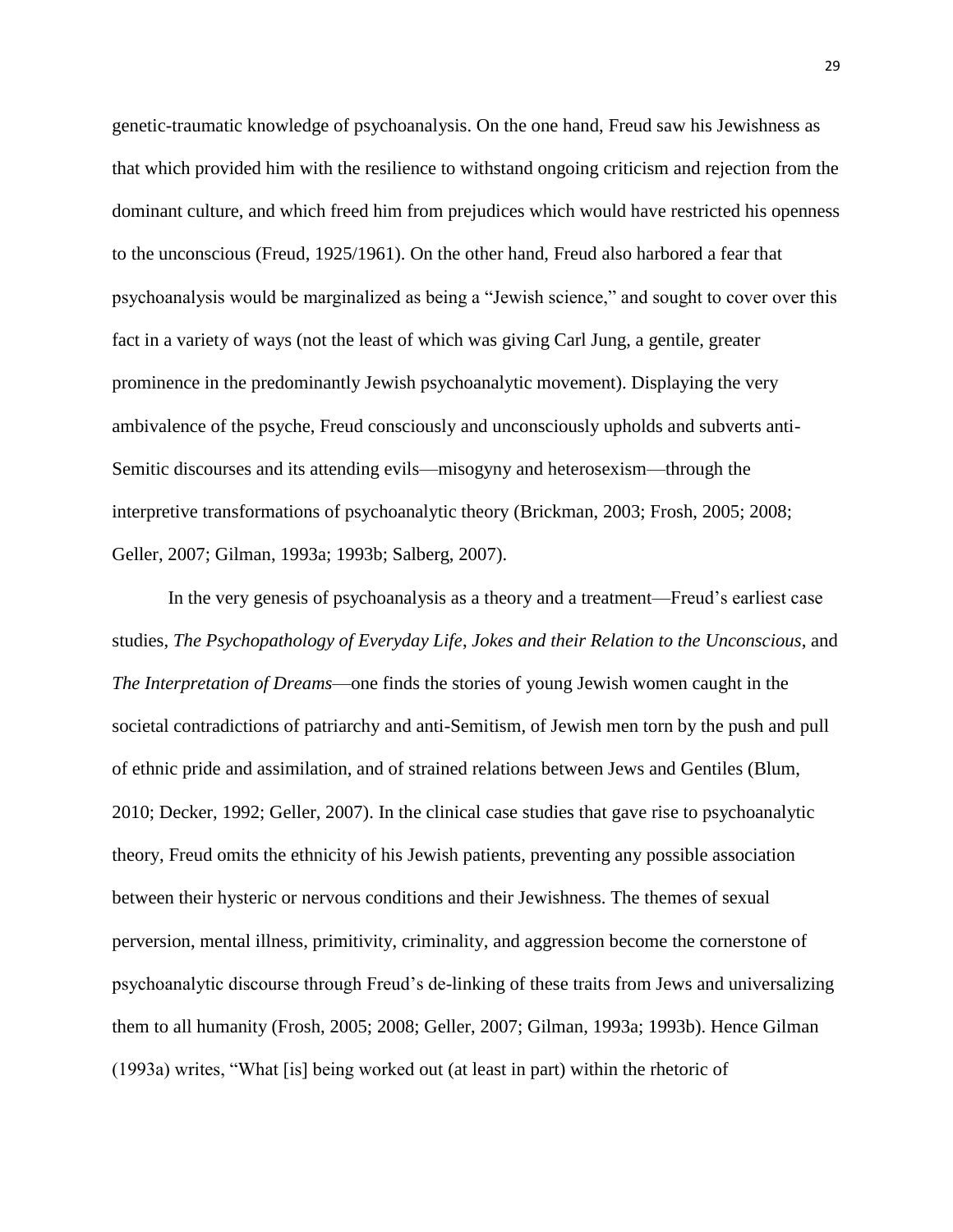psychoanalysis is a complicated answer to the stigmatization of the Jew, especially the Jewish male, in the science of the nineteenth century" (p. 8).

Psychoanalytic theory operated as the atavistic mirror from which 19th century society recoiled in disdain. To borrow from clinical language, Freud as a Jew acted as the "blank screen" which received the projections of white-Aryan society around animality, sexuality, aggression, and perversion. As the "analyst," Freud's writing functioned as a type of "counter-transference," returning the repressed content, the projections of society, back to those who thought themselves free of the unconscious, free of the toxic Jewish other. What is seen as the pathological nature of the Jew becomes the pathological nature of humanity projected upon the Jew. Taking this line of thought to its extreme, Freud consciously and unconsciously engaged in a "return to sender," returning the repressed to the ego, in order that it be included and integrated into a split and brutalized consciousness. It becomes the lot of psychoanalysis, then, to critique the totality of modernity, and reveal to it its suppressed underside in the hopes of reconciliation.

### **Liberation Theology and the Preferential Option for the "Other"**

Before unpacking what exactly I mean by this, I would like to introduce at this point three discourses of Liberation Theology that are relevant here: Latin American Liberation Theology, Black Theology, and Liberation Philosophy. I hope to use these discourses to frame a foundational ethic that flows throughout psychoanalytic history, from the outcast position of the Jew, to the analyst's concern for the repressed within, and argue for a psychoanalytic concern for the oppressed without. As mentioned in the introduction, the essence of Liberation Theology is captured in the doctrine of God's "preferential option for the oppressed." The preferential option refers to a strand of tradition in the Judeo-Christian scriptures which emerges in the Mosaic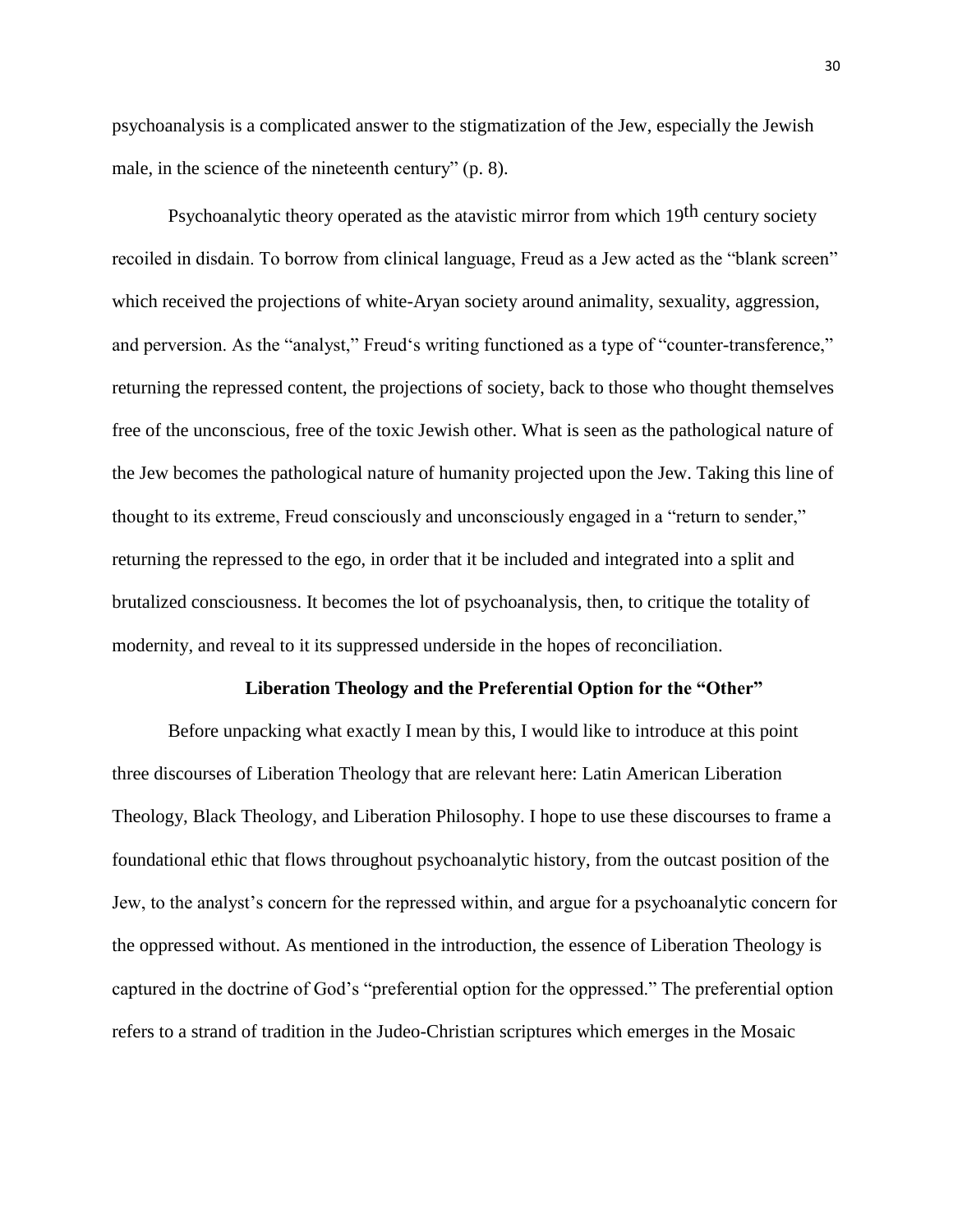literature (the *Torah*), the Prophets, and the Christian Gospels, in which Divinity is revealed among those who suffer egregious injustice at the hands of the powerful.

From a Liberation Theology perspective, the "chosenness" of the enslaved Hebrews represents an archetype—indeed, a "light unto the nations" (Isaiah 42:6)—to those who are marginalized and oppressed. Gustavo Gutierrez (1988) and James Cone (1970), founders of Latin American and Black Liberation Theology, respectively, argue that the election of the Hebrews is inseparable from the Exodus. The Exodus is the theological proof *par excellance*, through which God takes a stand with those who are oppressed, and joins with them in their struggle for liberation through Moses the liberator and law-giver. Thus, Gustavo Gutierrez (1988) sees the preferential option for the oppressed as ingrained in what he refers to as the Mosaic legacy (p. 167). This legacy emerges again and again throughout the scriptures, particularly in the writings of the prophets. Biblical scholar John Sawyer (1993) notes that in the Deuteronomic tradition, the figure of Moses functions "as the supreme prototype for Israelite prophecy" (1993, p. 16). Whenever Israel prioritized cultic ritual and neglected the ethical mandates of the Mosaic legacy, "there arose again and again," as Freud (1939) himself writes,

an unending succession of men… seized by the great and powerful tradition which had gradually grown in darkness, and it was these men, the Prophets, who sedulously preached the old Mosaic doctrine: the Deity spurns sacrifice and ceremonial; he demands only belief and a life of truth and justice" (p. 175, p. 76)

Thus Freud and Liberation Theology concur in an interesting way as they appraise the prophetic criticism of ceremony in favor of justice. Sawyer (1993) adds, "[s]acrifice without justice is worthless; and justice for the prophets means protection of the underprivileged members of society" (p. 44). Sawyer observes that the Hebrew word for righteousness—*tsedaqah—*often goes in hand with the word justice in the prophetic literature. *Tsedaqah* as a concept can be translated as "a righteous act on behalf of the oppressed," as well as "justice" in a more abstract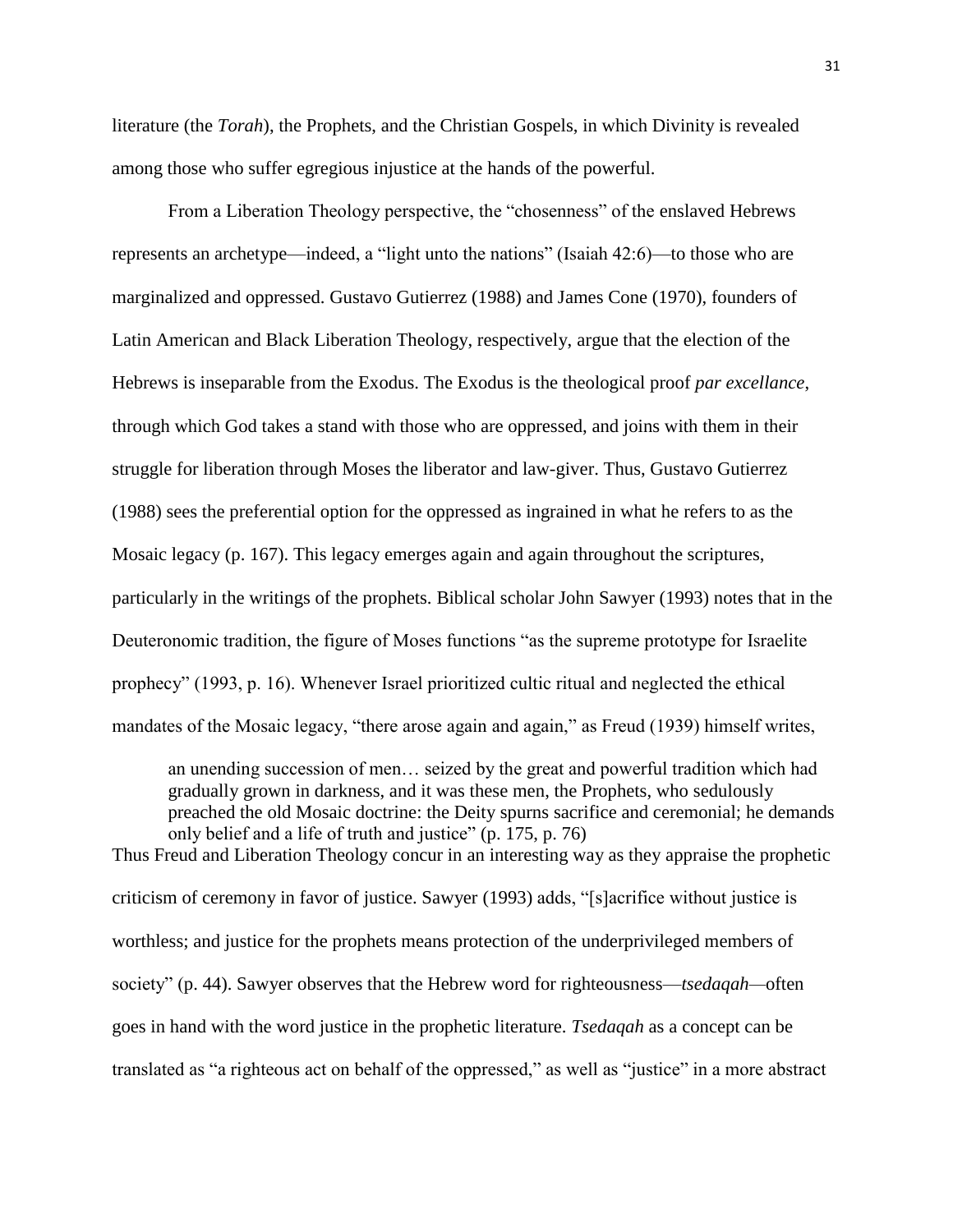sense (Sawyer, 1993, p. 45). Therefore prophets practiced *tsedaqah* by "acting righteously" on behalf of the other: the widow, the orphan, the poor, and the stranger in the land of Israel. Indeed, social ethicist Daniel Maguire (2005) claims that "[t]o practice *tsedaqah*, you must *love* the alien"  $(p. 43)$ .

A central marker of otherness in Black Theology is James Cone's articulation of "blackness" as an ontological and physiologico-historic category. While Gutierrez originally wrote within the context of economic exploitation and post/colonialism in Latin America (and later included other categories of oppression, such as race and gender), Cone wrote from a North American context dealing with the economic, cultural, and social oppression of the historic African-American community. Hence, a focus on racism and the dynamics of the "color line" was and continues to be a salient angle of inquiry for Black Theology.

Blackness refers firstly to a physiological trait, representing the historic black community in North America that has been a victim of structural racism. But for Cone blackness also functions ontologically as a sign for all oppressed people. In reflecting on the genocide of the indigenous people of the Americas, the persecution and brutalization of Jews, Latinos, and all people of color in the first and third worlds, Cone (1970) concludes that "Blackness… stands for all victims of oppression who realize that their humanity is inseparable from man's liberation from whiteness" (p. 28). It is in this spirit that Cone asserts that "God is black." To say theologically that God is black is to assert that "God has made the oppressed condition his own condition. This is the essence of the biblical revelation. By electing the Israelite slaves as his people and by becoming the Oppressed One in Jesus Christ, God discloses to men that he is known where men experience humiliation and suffering" (p. 121). By grounding Jesus' soteriological purpose in his Jewishness, Black Theology affirms his blackness; Jesus "*is* black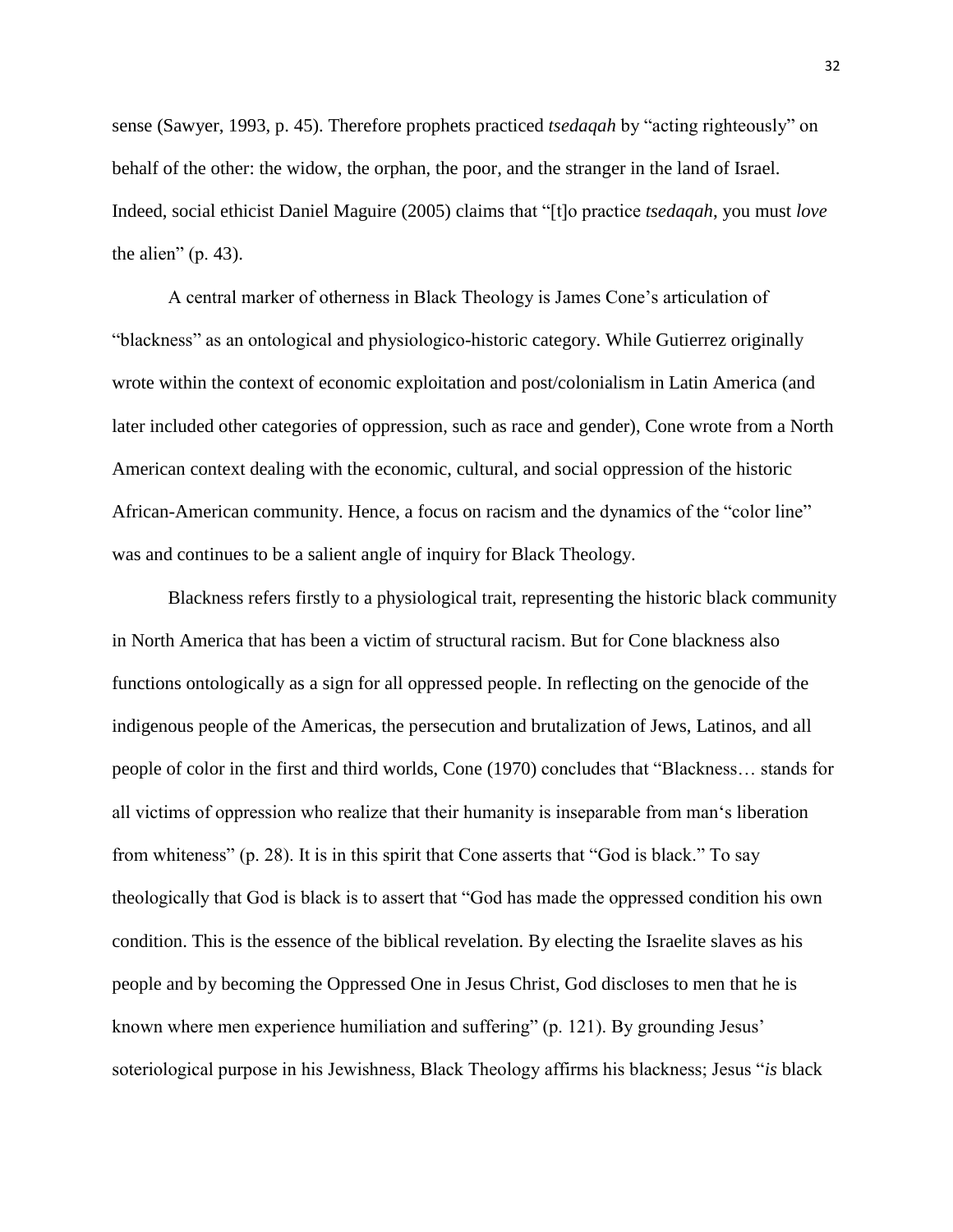because he *was* a Jew. The affirmation of the Black Christ can be understood when the significance of his past Jewishness is related dialectically to the significance of his present blackness" (Cone, 1975/1997, p. 123). It is through God's identification with the blackness of the Jewish people that Israel operates as a light to the oppressed people of the world (cf. Isaiah 42: 6- 7).

Within Liberation Theology, there is perhaps no stronger affirmation of Christ's identification with the poor and the stranger than in Matthew 25:31-46, where Jesus teaches about the advent of the "Son of Man," who in the end of days turns to the righteous and calls upon them, "I was hungry and you gave me to eat. I was thirsty, and you gave me to drink. I was a stranger, and you took me in. I was naked, and you clothed me. I was sick, and you visited me. I was in prison, and you came to me." When the righteous ask the Son of Man whenever did they do these things, he responds: "whatever you do for the least of these, *you did for me*." Notice here the convergence between a concern for the alien and downtrodden with *responsiveness* to their unmet needs. It is in this vector that we introduce one of the great refinements of Liberation Theology's preferential option as an option for the *Other*, as articulated in Argentinian philosopher Enrique Dussel's (1985; 1996) philosophy of liberation.

Inspired by the work of Emmanuel Levinas, Dussel (1996) equates the position of "exteriority," outside the contours of the self, outside the "totality" of modernity, with the position of the poor as Other to the rich, of woman as Other to man, queer to straight, black to white. Speaking to the immediacy of his context as a Latin American philosopher, he writes "We [Latin Americans] were conscious of being the 'other face' of modernity" (p. 21). He traces the birth of modernity to the advent of colonialism in the "new world" (but also in Asia), creating a relationship of domination between the "center" of Europe and the "periphery" of the non-white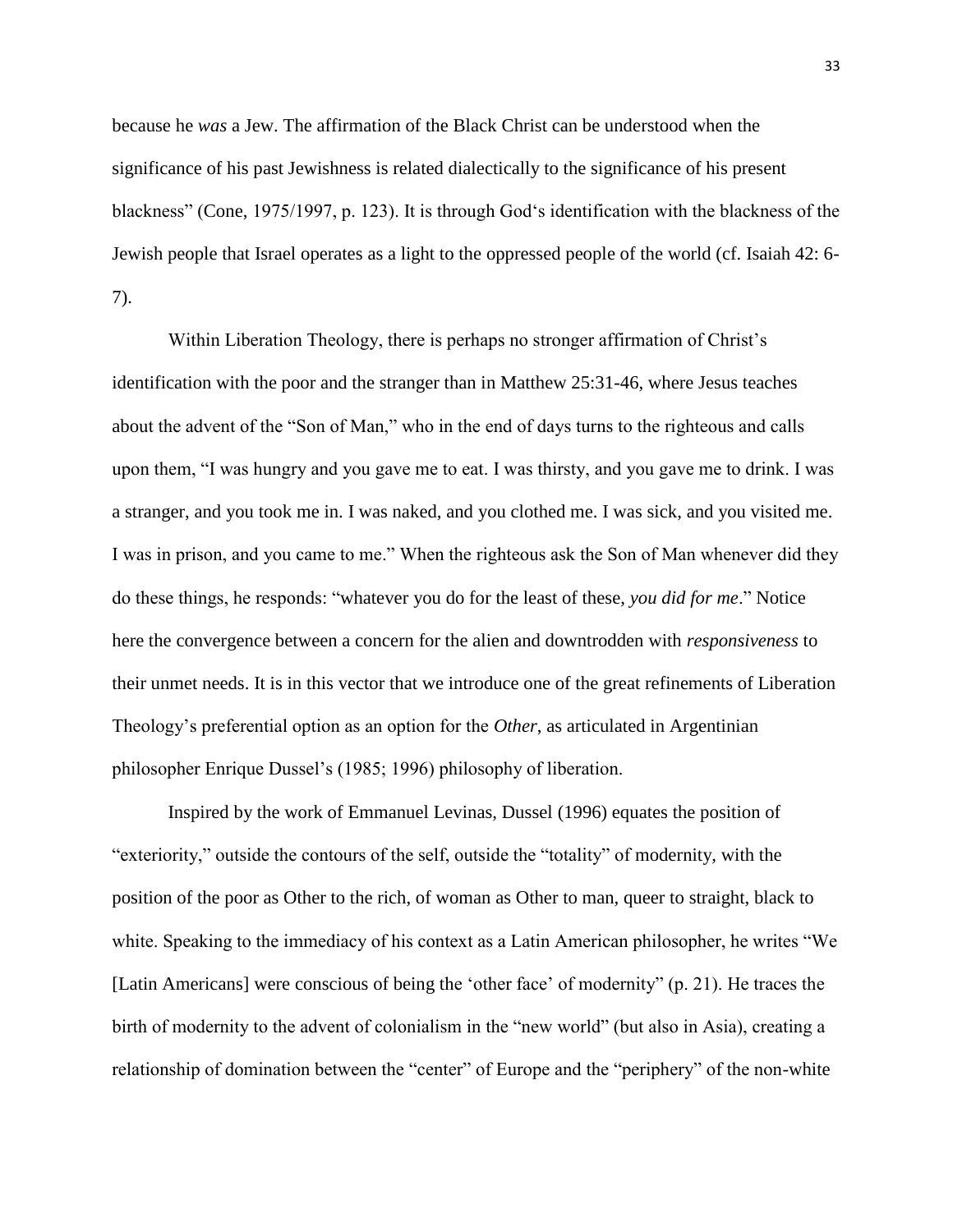world. European powers positioned themselves as an "I" in relation to a fantasized "*it*," questioning whether these "Other people" were in fact human; humanity defined in terms of the rational European subject. In the case of indigenous Latin Americans, if they were not truly human, then they "were suited to forced labor; if not irrational, then at least they were brutish, wild, underdeveloped, uncultured because they did not have the culture of the center" (Dussel, 1985, p. 3).

Dussel (1985) argues that before the ego cogito "there is an ego conquiro; 'I conquer' is the practical foundation of 'I think'" (p. 3). It is in this act of instituting a ego-as-centrality that Europe considered itself "the archetypal foundational 'I'" (p. 8). Dussel unpacks the multiple iterations of this imperialistic ego:

From the 'I conquer' applied to the Aztec and Inca world and all America, from the 'I enslave' applied to Africans sold for the gold and silver acquired at the cost of the death of Amerindians working in the depths of the earth, from the 'I vanquish' of the wars of India and China to the shameful 'opium war'—from this 'I' appears the Cartesian ego  $cogito. (p. 8)$ 

This ontological splitting between an ego-center and an Other-periphery did not appear out of thin air. Rather, it paralleled a dialectical process operating within the boundaries of Europe itself—the exclusion and denigration of the Jew as non-white foil to the white-Aryan ideal.

It is from this position of the *Other* (the poor, female, queer, non-white, the stranger) that Dussel (1996) argues that the Levinasian *autrui* appeals from the exteriority of the center, "[f]rom a 'beyond' of the horizon of the world, the Other irrupts 'into the world,' demanding justice. This is the ethical stance par excellence, the face-to-face stance" (p. 53). This demand erupts as a cry, a howl, a supplication emanating from unbearable pain and suffering. The cry paralyzes us, terrifies us, takes hold of our ego, beating at its doors like an enemy at the gates, "I am naked, I am homeless, I am sick, I am a foreigner, I am in prison, I hunger and thirst for justice!" The philosophy of liberation arises from the periphery of the oppressed, "from the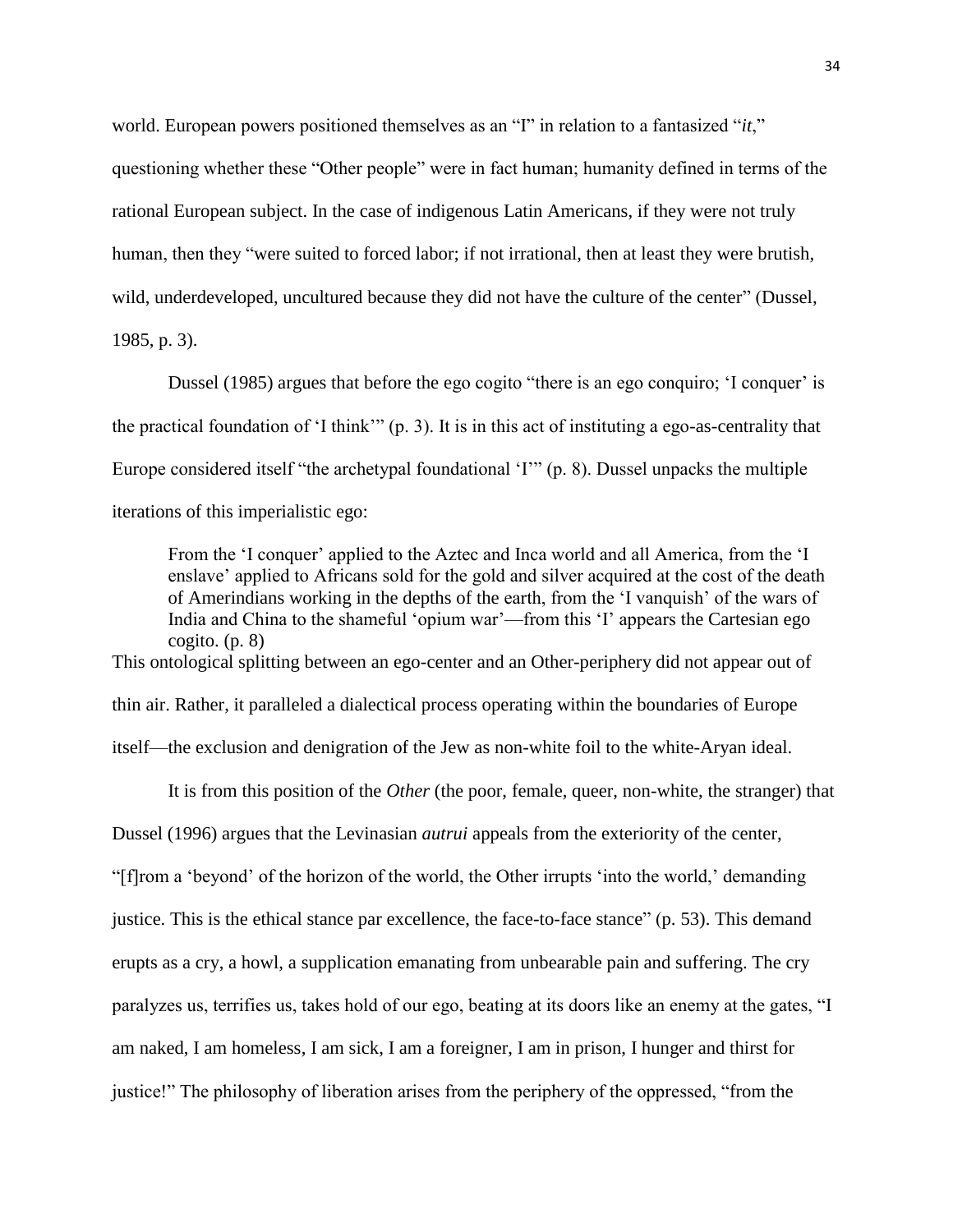shadow that the light of Being has not been able to illumine. Our thought sets out from non-Being, nothingness, otherness, exteriority, the mystery of no-sense. It is, then, a 'barbarian' philosophy" (Dussel, 1985, p. 14). The ethic of Liberation Theology is both this call and response. It is the cry of the Other, but also the response of the self held captive by the Other's interpellation. The self's ethical act lies in its responsiveness to the need of this terrifying other, "of shortening the distance between someone who can accept or reject us, shake our hand or injure us, kiss or kill us. To approach in justice is always a risk because it is to shorten the distance toward a distinct freedom." (p. 17). Approaching the Other involves pushing past our fears of its unbearable toxicity. For Dussel, the self answers the call of the Other by bearing this toxic, traumatic kernel, entering into a new relationship with it, carrying out an act of justice.

Liberation Theology points to a concern for what is rendered "Other" in society. It connects this concern for the oppressed other to the Mosaic legacy operating in the Hebrew Scriptures and its particular incarnation in Christian theology through the figure of the Christ, framing it as a core ethical imperative cutting across the Judeo-Christian tradition. Black Theology in particular sees the ontological blackness of the Jewish people—blackness as a symbol for those who are oppressed—as a sign of their chosenness by God. This blackness marks the epistemological location of the outcast, and endows the Other and self (who responds to the cry of the Other) with a particular type of hermeneutics; a hermeneutics of suspicion.

### **Hermeneutics of Suspicion as Turn to "the Underside" of the Unconscious**

Paul Ricoeur (1970) in *Freud and Philosophy* articulated just such a view of psychoanalysis as a "hermeneutic of suspicion," a process of questioning the "illusion and lies of consciousness," in order to open up our horizons "for a more authentic word, for a new reign of Truth by the invention of an art of *interpreting*" (p. 32; p. 33). Psychoanalysis aims to extend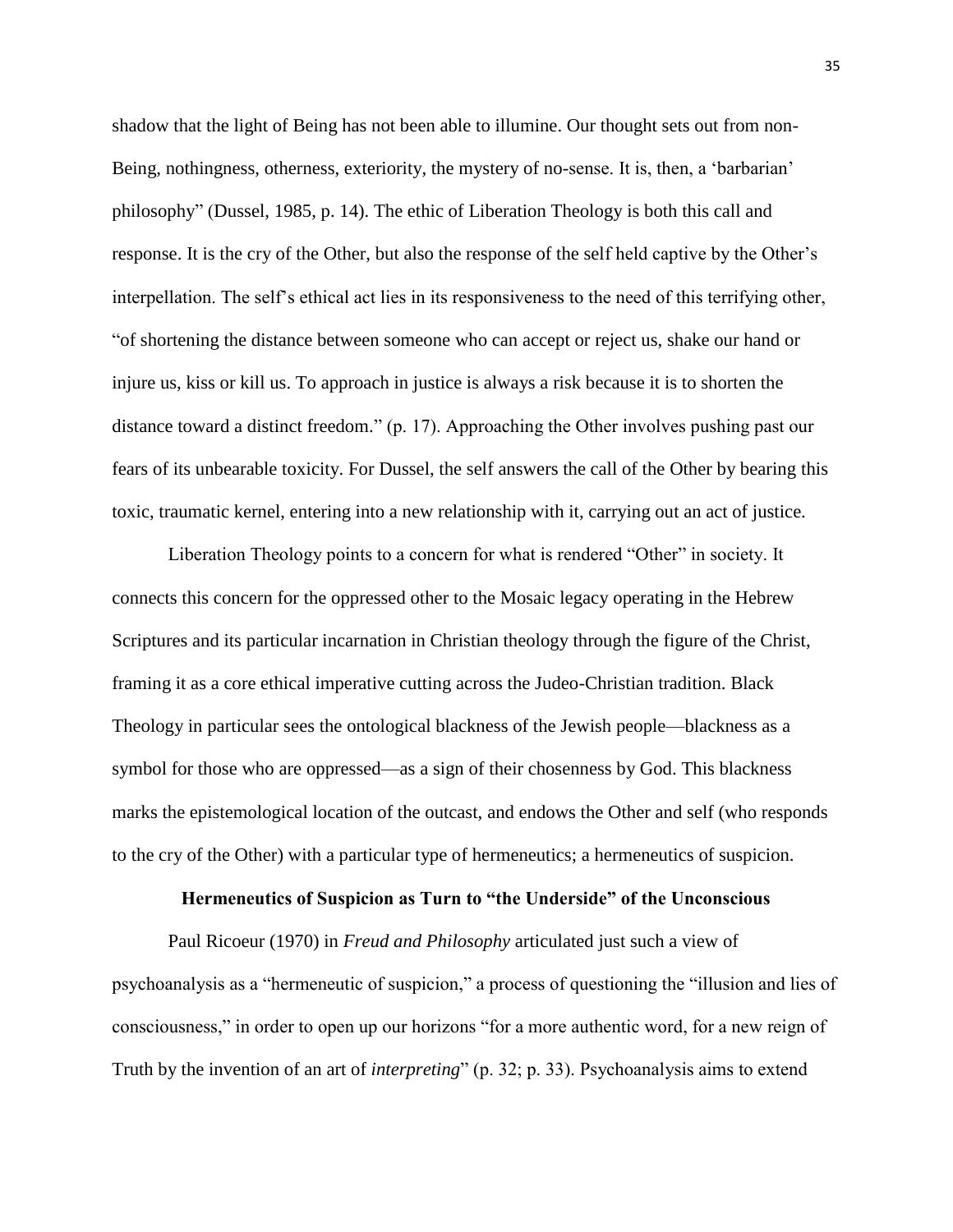consciousness by bringing it into contact with the repressed; interpretation catalyzes the advent of the Other by providing an-Other perspective that challenges the limits of consciousness (cf. Ellman, 2009, p. 598; 603-604). Ricoeur (1970) sees this "healing through consciousness" (p. 35) as taking place through the critical reappraisal of the horizons of one's world, as mediated by the Other-person of the analyst. This critical consciousness (cf. Freire, 1972; Martin-Baro, 1994) develops through "[t]he dispossession of the ego… [revealing that] the home of meaning is… something *other* than consciousness" (Ricoeur, 1970, p. 55, my emphasis). The ego is problematized as a construct dependent on that which it avoids and excludes, revealing that the "I" is dependent on the *Other*. In this relationship the focus of truth is tilted toward the unconscious through an "archaeology of reflection," in which analyst and analysand join together to critically examine that which was ejected beyond the contours of consciousness (p. 411).

Expanding the hermeneutics of suspicion to include its underpinnings in Freud's Jewishness, Stephen Frosh (2005) writes that psychoanalysis is "a process of *decentring* because it removes the ego from the centre of personal psychology and replaces it with the unconscious (and, in Freud's 'structural' theory, the Id or 'It'), which reveals with great intensity the *alien*  core inside each one of us" (p. 206, my emphasis). The alien is an internal and external other that is both feared and desired, fantasized and sexualized, and the Jewish people—including Freud and the early psychoanalysts—functioned as the *sine qua non* alien of 19th century Europe, "[becoming] the carriers and recipients of culture's repressed underside" (p. 59). This leads Frosh to state that in the unconscious,

otherness itself has a 'Jewish' feel to it; the hidden recesses of sex and aggression are easily identified with anti-Semitic paradigms. It is not, then, that the Jew is just a convenient scapegoat upon whom these inner urges can be projected; it is rather that just as psychoanalysis is 'Jewish' in important ways, so is the unconscious it has discovered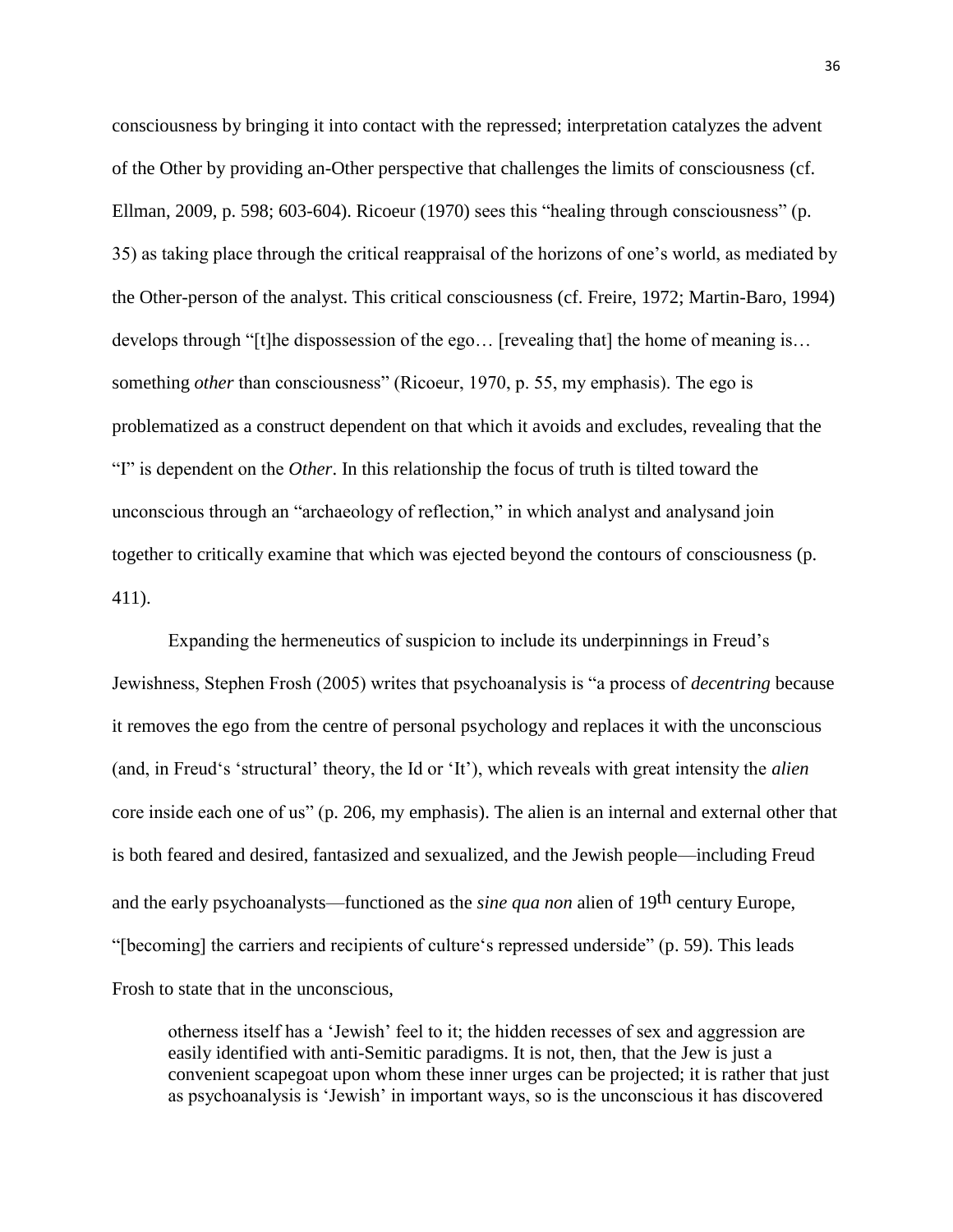and invented. *All* otherness in the West is Jewish, including that inner otherness that is unconscious desire. (p. 215)

Given the equations in Black Theology and Freud's cultural milieu between Jewishness and blackness, it could also be argued that the unconscious has a "black" feeling to it, that the sexual/aggressive depths of psyche and society permeate with the otherness of the non-white world (Brickman, 2003). Freud's "blackness" as a Jew placed him in the world of the alien, into the unconscious world teeming with abject associations which always already render the "personal" political, social, and cultural.

Drawing on psychoanalysis' epistemological position in theorizing about analytic work in inner city contexts, Neil Altman (2009) writes that psychoanalysis

was a black thing, given the predominance of Jews... [and as] a black thing in a white society, psychoanalysis attained the power of the outsider to gain perspective to critique, to see in the dark. A large share of the value of psychoanalysis derives from the ability of Freud and his followers *to bring to light that which was disavowed and repressed* (p. 122; p. 123, my emphasis)

The position of the outcast provided Freud and the first generation of analysts with a kind of "night vision"—as Altman (2009) refers to it—able to hold society's manifest consciousness suspect, to enter the darkness of its repressed underside and see in the dark, revealing the repressed elements that lie in its unconscious borderlands. Returning to Dussel but mixing in some Anzaldua, psychoanalysis sheds a light upon the Other who was crossed by the borders of the ego (Anzaldua, 2007), rendering those borders more permeable, granting the alien Other a "travel visa" or "permanent residency" in consciousness, echoing the spirit of the age-old Vedantic phrase, "thou art *that*."

It is this epistemological and ethical impulse in psychoanalysis that I see as analogous to Liberation Theology's "preferential option for the oppressed." It is this suspicion of ego and society, and responsiveness to the avoided and outcast, that I term psychoanalysis' "preferential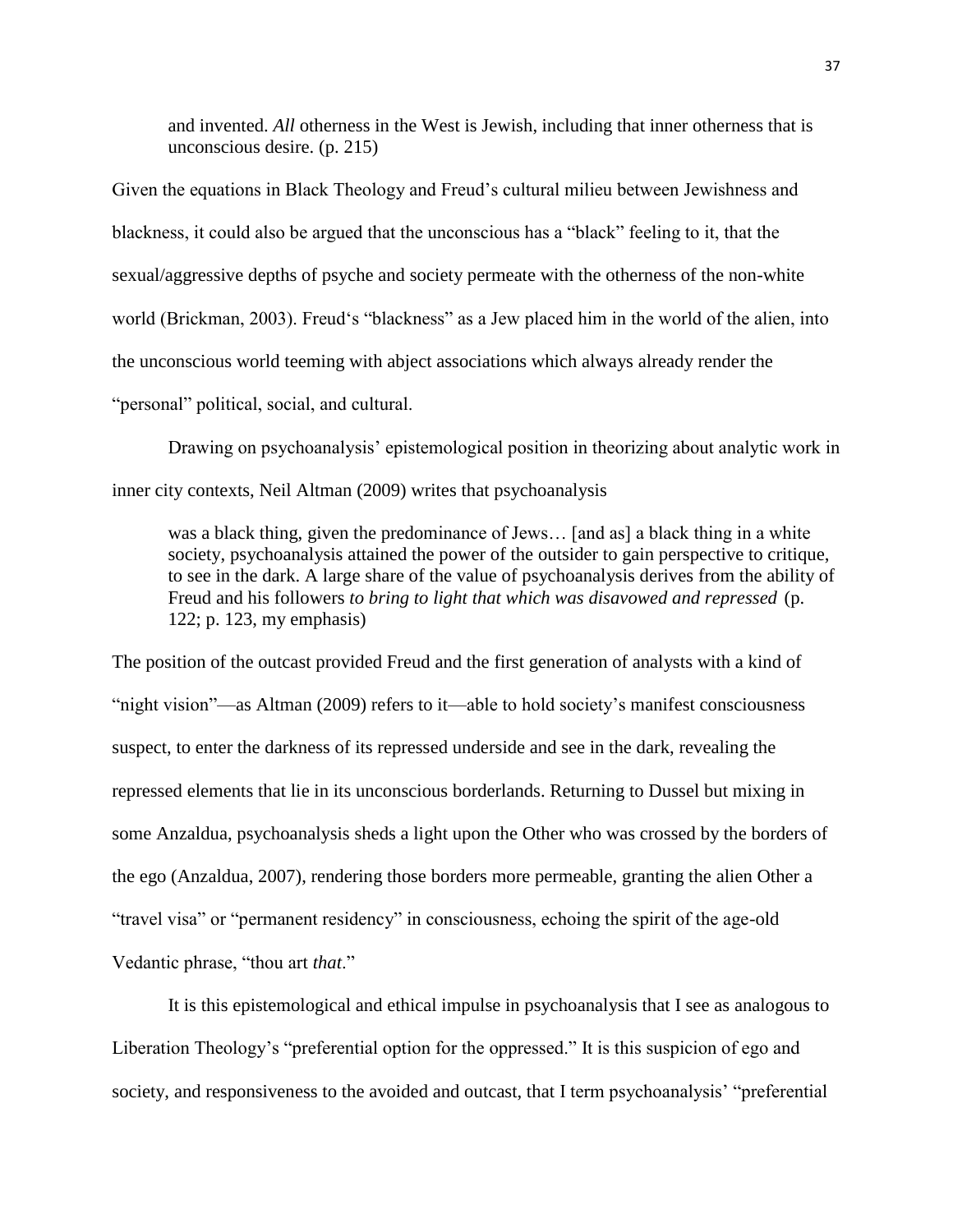option for the *repressed*." This preferential option for the repressed flows between the lines of Freud's clinical and social texts, defining the repressed as that which the ego wards off, but also functioning as a metaphor for those who are oppressed, exploited, and excluded in society. The relationship between "inside" and "outside" functions like Lacan's Mobius strip, in that tracing the trajectories of one inevitably blends into the other. Freud's (and the early analyst's) Jewishness and experience of oppression flowed into the concept of repression, which itself attracted a diverse array of progressive thinkers, activists, and professionals who saw in repression a intrapsychic analogue to oppression in everyday life. Psychic repression then becomes a tool for understanding social oppression, bringing the process full-circle.

## **From the Inside-out to the Outside-in: Repression as Psychic and Social Metaphor**

Psychoanalysis exuded a revolutionary concern for otherness in both psyche and society. This otherness in turn can be said to have *interpellated* the Others of Victorian society—Jewish minorities, feminist thinkers, queer reformers, leftist radicals—who were compelled to respond and *connect* with that otherness. The first audience to Freud's ideas on dreams and the unconscious were members of the B'nai B'rit, a socially conscious Jewish fraternity, and the members of the first generation of psychoanalysts were predominantly Jewish, left-leaning Marxists, communists, socialists, and social democrats (Danto, 2005; Klein, 1981; Makari, 2008). As Freud's theories on repression and sexuality entered mainstream debates on Austro-German socio-political life, various leftist thinkers, artists, and non-physicians were drawn to psychoanalysis. Given the tortured relationships between sexuality, gender, and race, to comment on any of these—particularly sexuality—was to implicitly comment on all three. This was not merely a matter of access to sexual pleasure. For Freud to argue that the repression of sexuality leads to illness was to effectively enter headfirst into debates around race and gender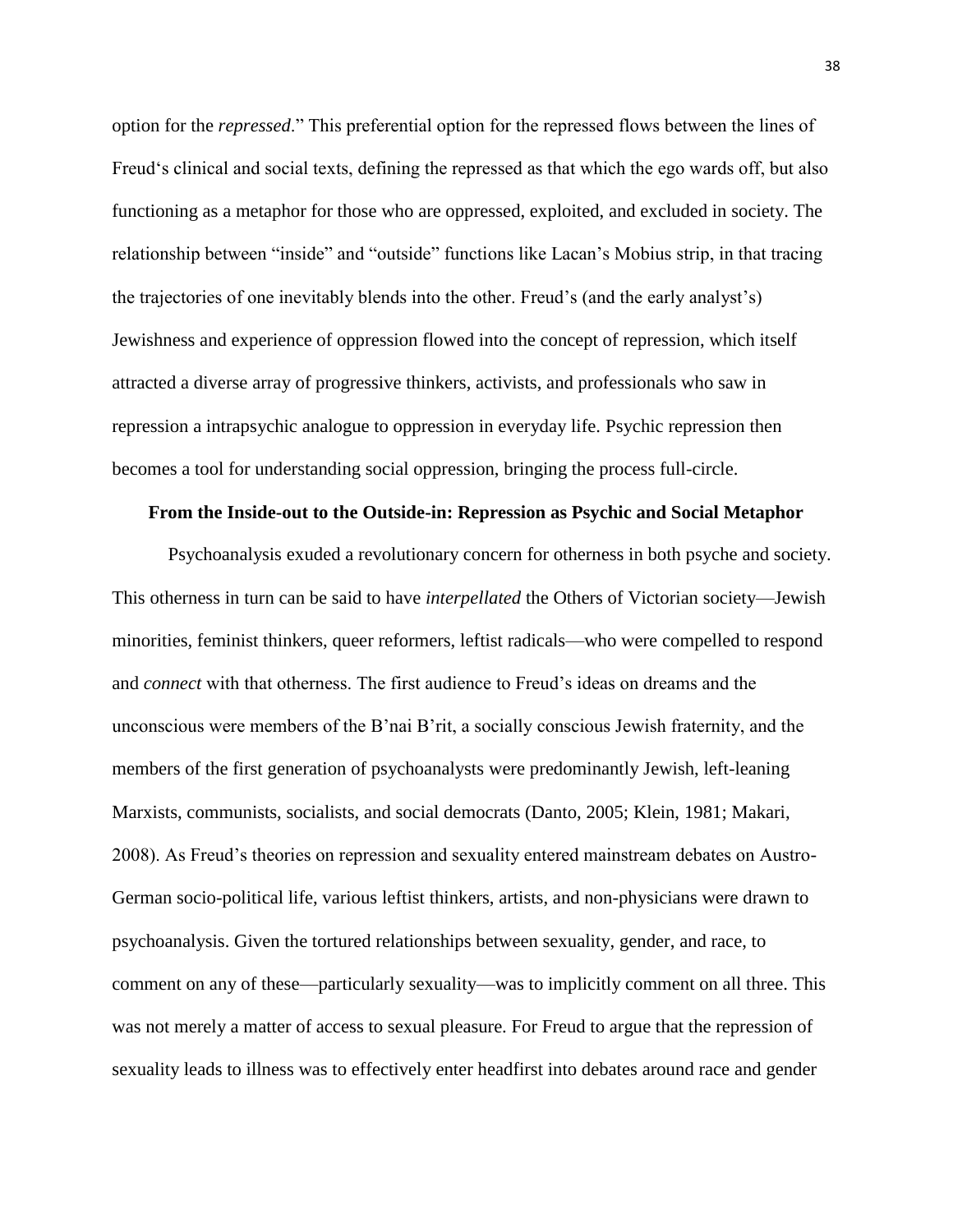(Gilman, 1993b; Makari, 2008). As described above, to draw attention to sexuality was to trigger related anxieties around racial and gender identity. And it was Freud's discovery of repression and that which is repressed which laid the foundations for leftist applications of psychoanalysis and psychoanalytic social engagement.

Makari (2008) observes that feminist and gay rights activists of the time drew on the idea of repression to examine the ways in which society's gender and sexual norms fomented a double consciousness in human subjectivity, arguing that "[c]ivilization made a pathological split between day and night, above and below, the socially sanctioned and the sexual" (p. 143; cf. Danto, 2005). Freud himself would publish his first socially engaged essay in 1908, "Civilized Sexual Ethics and Modern Nervous Illness," warning about the dangers of socially imposed repression. Following Freud's lead, those among the first generation of psychoanalysts participated in movements dedicated to penal reform, advocacy for the rights of women and homosexuals, economic reform for the poorest and vulnerable, and greater social welfare for disenfranchised Jews (Danto, 2005; Makari, 2008). Freud believed that society would resist psychoanalysis because it drew attention to "shameful" and oft-forgotten realities, but if society could accept these repressed aspects of itself, then the possibility of change would be in the horizon (Makari, 2008).

Following World War I, psychoanalytic social engagement became more pronounced, as Freud clamored to "sharpen in all directions the sense of social justice" in psychoanalysis (Freud, 1920/1955, p. 267). Elizabeth Danto's (2005) groundbreaking historical analysis returns to us this much forgotten chapter of psychoanalysis. At the 1918 Budapest Congress Freud (1919/1955) called for the development of public out-patient clinics where free treatment would be provided for the poor. He ushered in a new era of clinical experimentation in psychoanalytic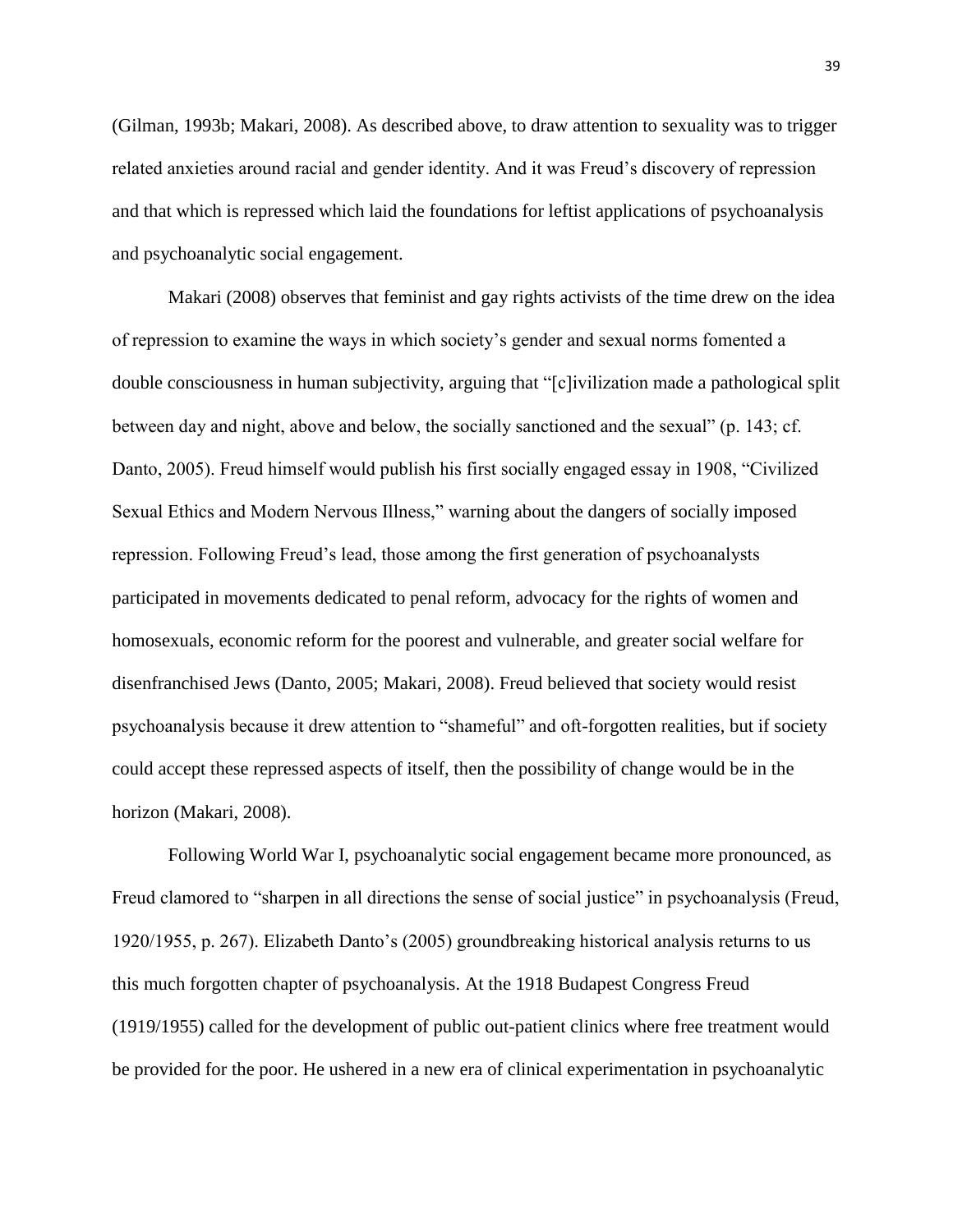technique, and called on psychoanalysts to commit themselves to care for the mental and material well-being of the poor, invoking the image of Emperor Franz Josef, a revered reformer and advocate of Jewish minorities and the poor (Danto, 2005; Makari, 2008). This was to be a "psychotherapy for the people," therapeutic to both psyche and society (Danto, 2005). The development of this "psychotherapy for the people" and its implications for contemporary practice will be further discussed in Chapter II.

During the years between 1918-1938—which Makari (2008) refers to as the "great flowering" of psychoanalysis (2008, p. 299)—Freud wrote some of his most political and socially conscious treatises. In *The Future of an Illusion* Freud (1927/1975) revealed himself a proto-postcolonial theorist (Jonte-Pace, 2006) by exploring how the oppressed internalize a identification with the ruling class which maintains the status quo (Freud, 1927/1975, p. 14-17). Freud argued that suppressed classes experience ambivalence toward the oppressor class, in which they both harbor hostility for their exploitation and at the same time see in the oppressors their most cherished ideals. By instilling their values within the masses, the powerful could transform them "from being opponents of civilization into being its vehicles" (p. 14). In Freud's scheme religion—specifically white Christian religion (p. 24; p. 48)—operates as the institutional/ideological apparatus *par excellance*, keeping the oppressed from revolting by restricting the use of the critical intellect, promising a "life in the afterlife" in return for renouncing freedom on earth. However, Freud claims that by rejecting the illusions of religion, "and concentrating all their liberated energies into their life on earth, [the suppressed classes] will probably succeed in achieving a state of things in which *life will become tolerable for everyone and civilization no longer oppressive to anyone*" (p. 63, my emphasis). Later, in *Civilization and its Discontents* (1930/1961) Freud writes that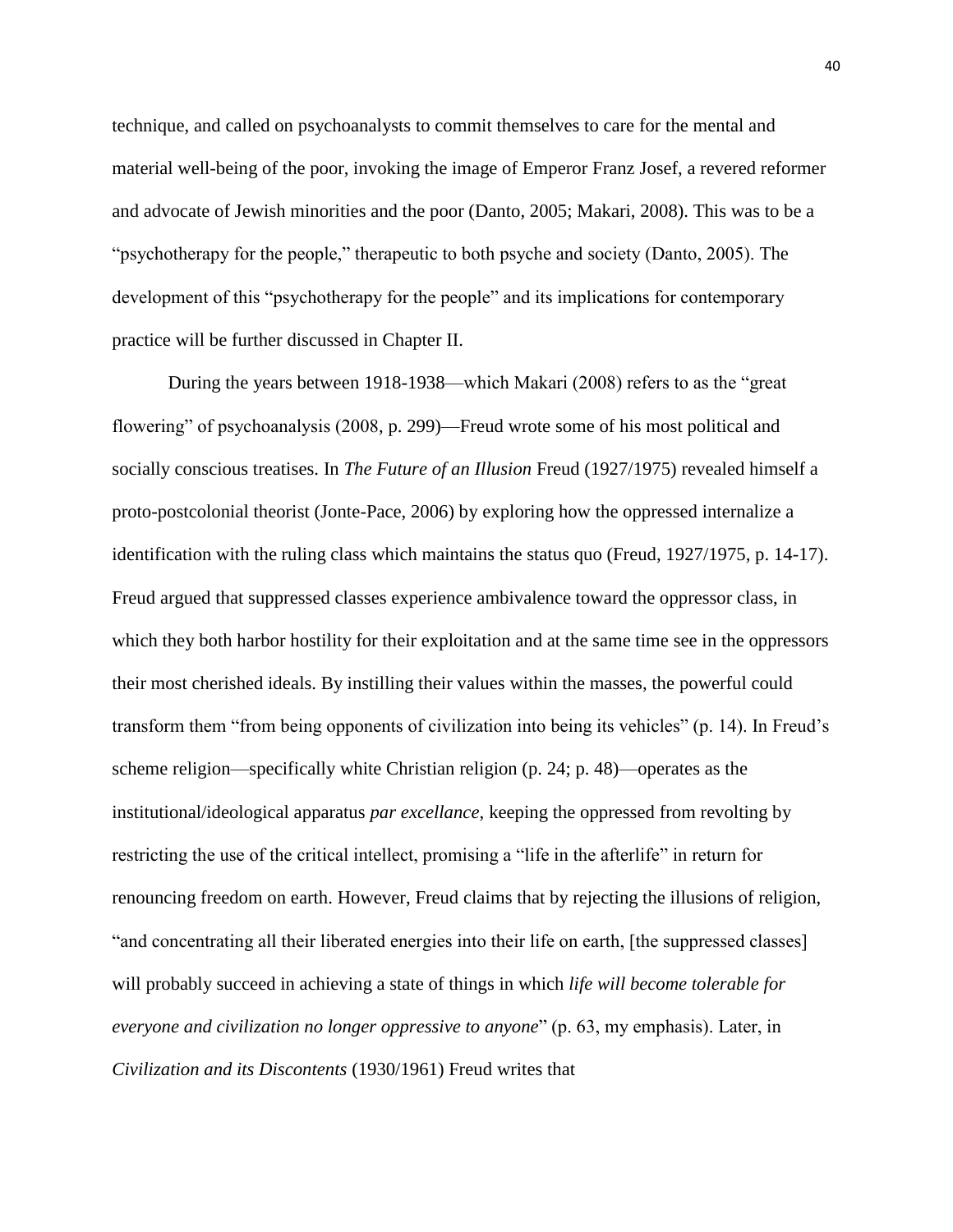The first requisite of civilization… is that of justice—that is, the assurance that a law once made will not be… an expression of the will of a small community—a caste or a stratum of the population or a racial group—which, in its turn, behaves like a violent individual towards other, and perhaps more numerous, collections of people. The final outcome should be a rule of law to which all… have contributed by a sacrifice of their instincts, and which leaves no one… at the mercy of brute force. (p. 42)

Here one can hear here the voice of a Jew, a member of a people who have faced injustice and who have been left at the mercy of brute force by a society which behaves violently toward the Other. Once again alluding to the delicate association between sexuality and the oppressed, Freud writes that "civilization behaves towards sexuality as a people or a stratum of its population does which has subjected another one to its exploitation. Fear of a revolt by the suppressed elements drives it to stricter precautionary measures" (p. 51). The imposition of repression against sexuality and all of its associated metaphors of otherness (the Jew, poor, woman, queer, black, etc) "becomes the source of serious injustice" for Freud (p. 51).

Lastly, in perhaps his most complicated text, *Moses and Monotheism*, Freud (1939) returns to the question of religion. Turning from the white Christian religion which restricts the intellect and leads the oppressed to identify with the oppressor in *The Future of an Illusion*, he considers its opposite as found in the Mosaic legacy of the Jewish religion. One must remember that—especially at this point in history—to say "Christian" was to say "white" in the same breath. In the same manner, to say "Jew" or "Jewish" was to say "(non-white) Other" (Gilman, 1993a; 1993b). Whereas the White/Christian religion of the oppressor binds the intellect, the Jewish religion from Moses to the Prophets promotes "an advance in intellectuality" which concerns itself with truth and justice, with the poor and the widow, with the repressed. As Richard Bernstein (1998) points out, "Freud emphatically affirms that it is this [intellectual and spiritual] character that has held the scattered people together. It has enabled the Jewish people *to survive, to resist brutality*" (p. 116, my emphasis). It is *this* ethic which sustains an oppressed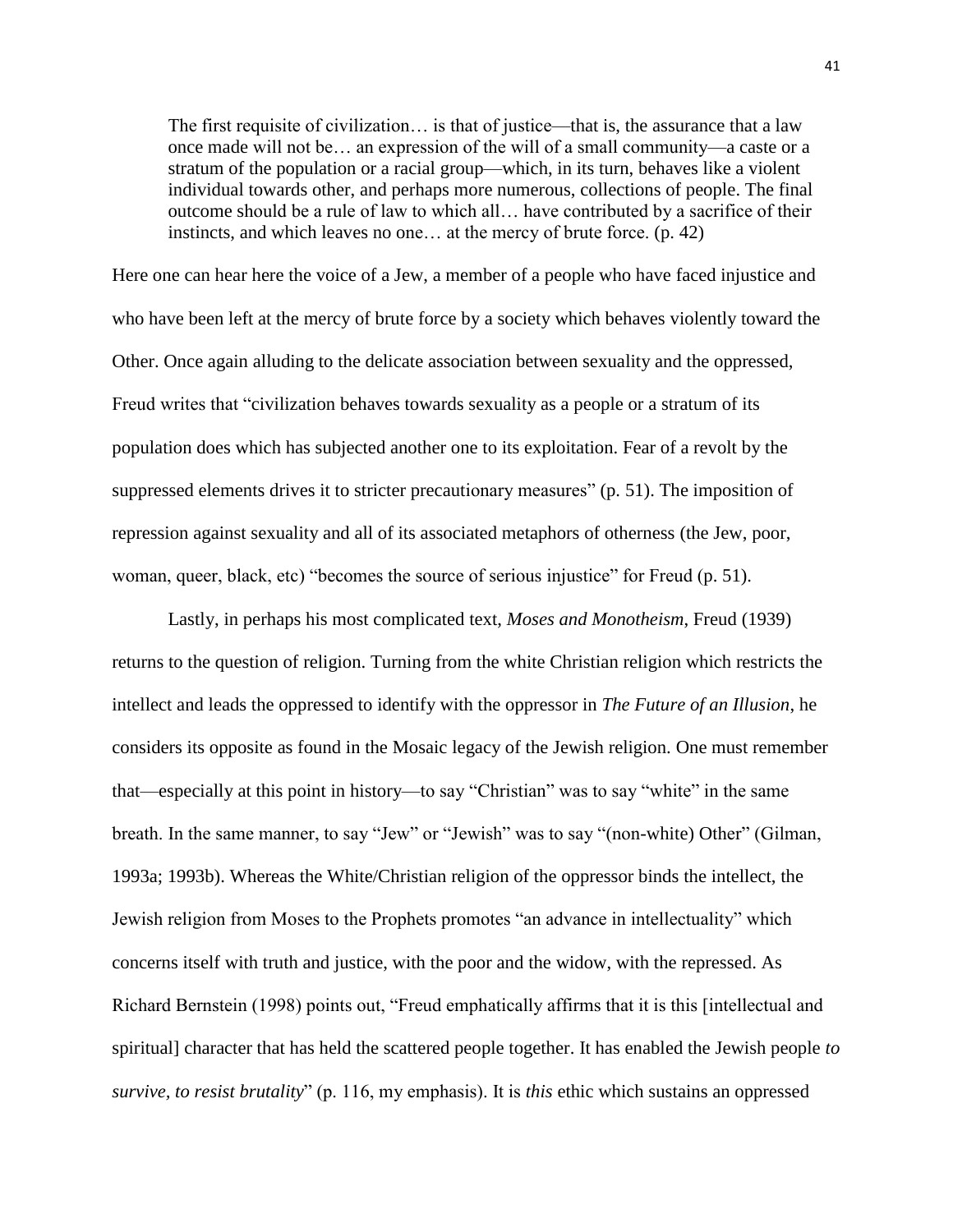people and aids them in their survival. Freud, although Godless, believed that his Jewishness fostered a resilience grounded in the tradition of the prophets—a tradition that speaks truth to power, that brings a light unto the shadow, that seeks not only to know the truth but *respond* to the truth. As scholars have noted, Freud had a strong identification with the figure of Moses, and saw psychoanalysis as an inheritor of the Mosaic legacy of truth and justice (Bernstein, 1998; Blum, 1991; Klein, 1981). In this sense, Freud saw psychoanalysis as a descendant of the Mosaic Legacy that formed the character of the Jewish people (Bernstein, 1998).

# **Synthesizing the Historical and the Clinical: A Preferential Option for the**

### **Repressed**

And so we end with Moses, prophets, justice, and Jewishness, bringing together bits and pieces of themes and plots, all orbiting around the elusive claim of a history forgotten and found. But what does any of this mean? What possible connection could such complex tributaries have to the theory and practice of psychoanalysis, let alone psychoanalysis with diverse and nondominant populations? In this section I will attempt a synthesis of this historical material, and explore the common bodies into which these tributaries flow.

My first thesis is that out of Freud's own anxieties and struggles with a world which saw his Jewishness as abject, a compromise formation emerged—the compromise formation we call psychoanalysis. An external conflict between Freud, Jewishness, and a violently racist world became an internal conflict between the conscious and the unconscious, or between the superego and the id—with the ego carrying out the will of the super-ego, to repress, disavow, and *turn away from the "it."*. Yet precisely through psychoanalysis we find Freud attempting to establish contact with the lost and compartmentalized regions of the psyche. The "hermeneutic of suspicion" which takes consciousness as "not all there is" in order to shed a light into the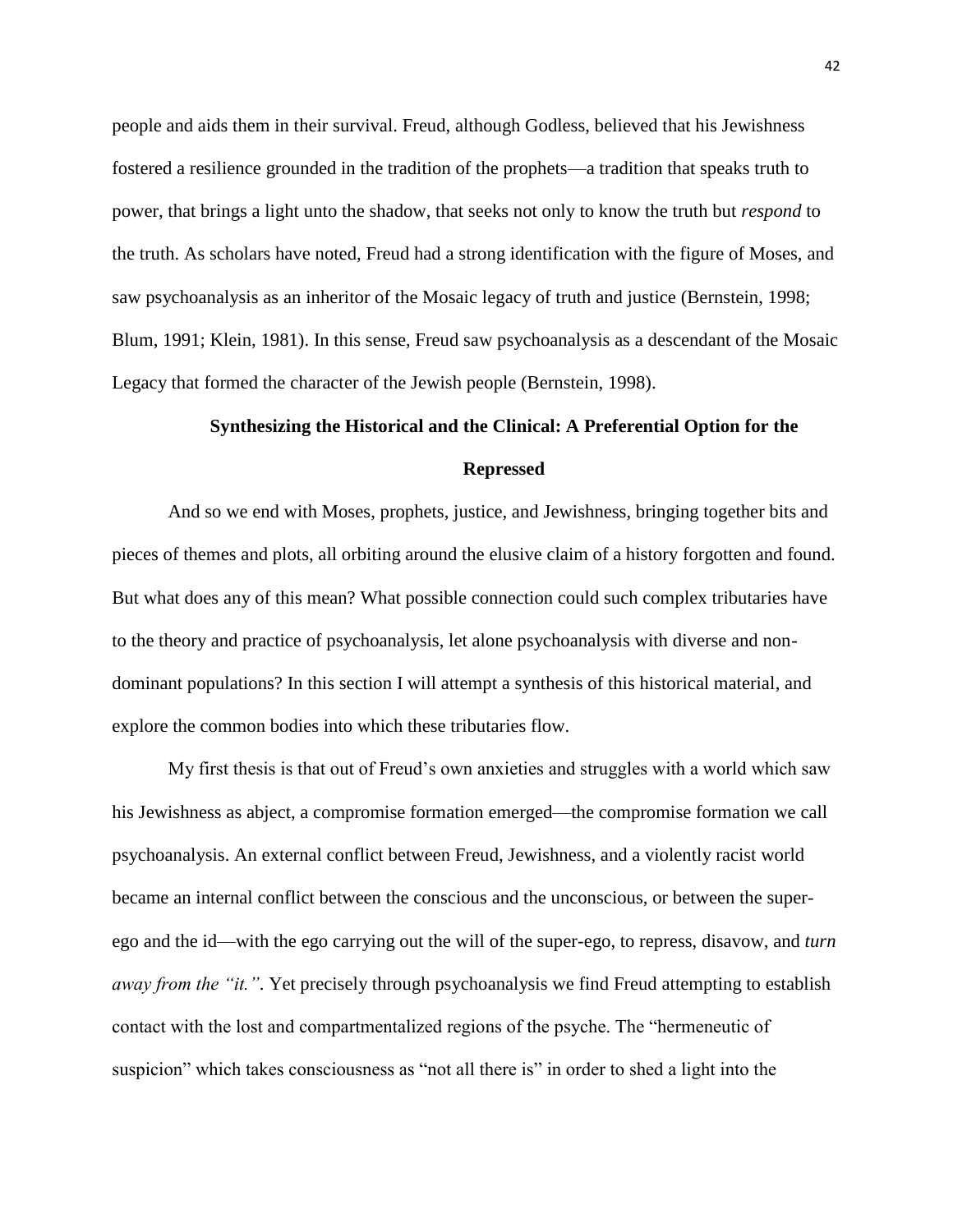unconscious, is the first element of the "preferential option for the repressed." Related to this hermeneutic or preferential option, are the clinical ramifications of psychoanalysis: The analyst practices a preferential option *for the patient*, and *the patient's unconscious*, with the understanding that it is out of the what the patient "leaves out" that a site of truth is to be found. Similarly, and as reflected by contemporary psychoanalytic theory (to be expanded on in Chapters II and III), to take the unconscious seriously is to acknowledge that the *analyst has an unconscious*. Hence, a preferential option for the unconscious would imply an option for the analyst's unconscious as well. To summarize, the psychoanalytic project calls upon the analyst to make a preferential option for what is dissociated, repressed, and cast out in the analystanalysand dyad, insofar as it facilitates the analysand's self-discovery. We are always listening to the rhythm, the ebb and flow of the analysand's discourse—their free associations. We not only follow the course of the narrative, but also where that narrative breaks, falters, and becomes disjointed—we listen for the slips-of-the-tongue and aporias of consciousness. Those moments interest us and arouse our attention, drawing us closer to material that lies at edge of conscious awareness. Through empathy, reflection, and interpretation, we play with those boundaries, and hopefully through dialogue with our patients clear the way for the emergence of the Other within. Analytic training instills precisely this preferential option for the repressed.

My second thesis is that through this preferential option, the psychoanalyst operates as a type of prophet. I noted above how Freud identified with Moses and the prophets, an identification that informs the position of the analyst. In the same way that the prophets of the Judeo-Christian scriptures draw attention to the poor, the widow, and the stranger at the gates, so too does the analyst act as a catalyst for the stranger at the door of our own consciousness. The analyst is not only the handmaiden of the Other through their interpretation of defenses or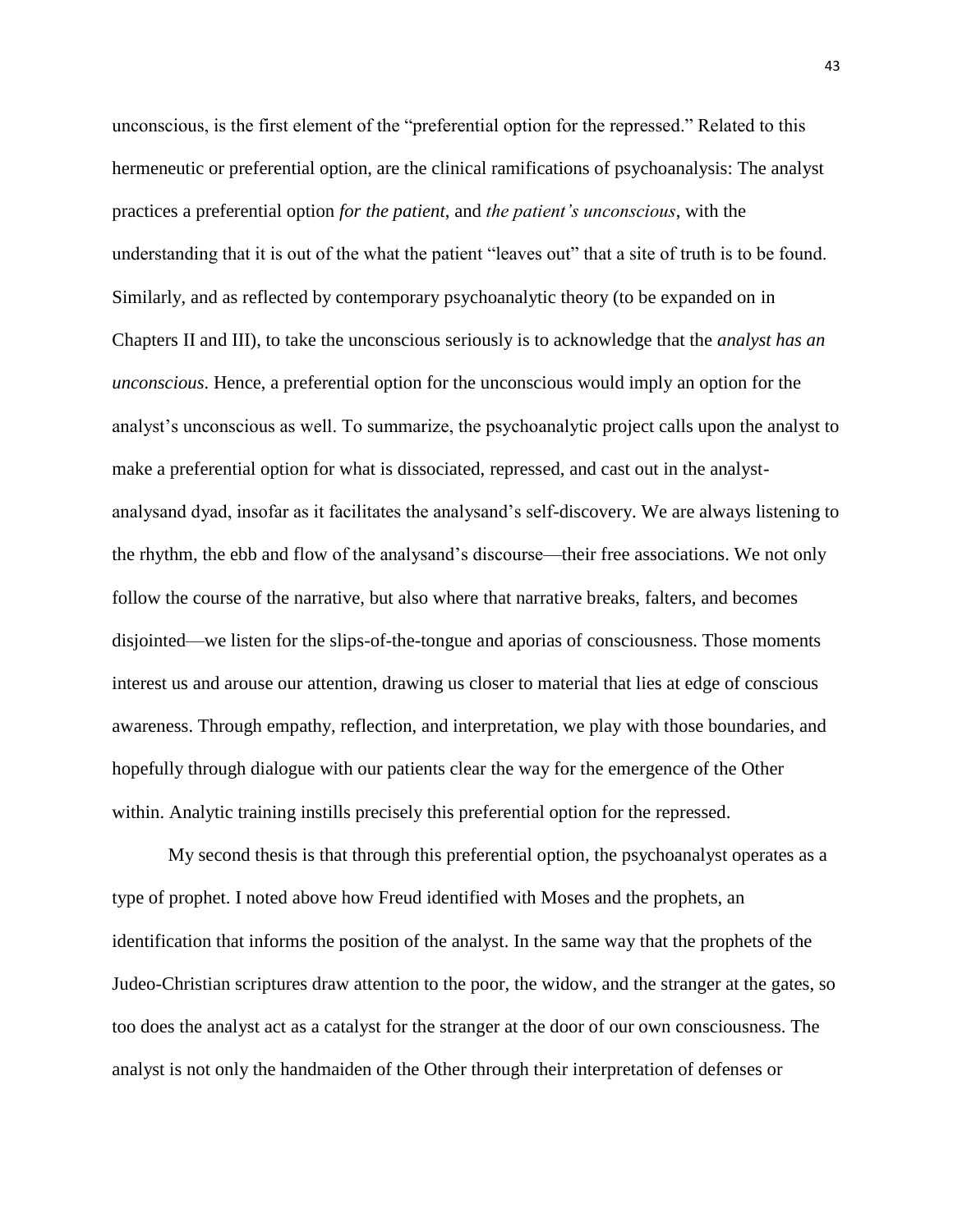reflection of affect, but radically incarnates this Other through the transference relationship. The Other within takes on flesh before the patient's eyes. To borrow from Daniel Maguire's social ethics, the analyst opens up an opportunity to practice *tsedaqah*, to reintroduce the patient (and also the analyst) to the alien, and enter with it into a new relationship. To "love the alien" dovetails with Freud's remark to Jung, "Our cures are cures of love."

Lastly, my third thesis is that the structure of psychoanalysis is not merely an internalization or individualization of societal contradictions. Rather, it is a creative compromise formation developed in light of the social dialectics of Freud's time, but which in turn provides new insights into those dialectics. As argued above, the early psychoanalysts and their allies drew on psychoanalytic theory to critique political institutions, challenge conventional social norms, and mount arguments aimed at improving the lot of the destitute of the Victorian era. Psychoanalysis, employed as a tool of social critique, yielded a preferential option for the repressed not limited to the internal world of the psyche, but expanded to include those "repressed" by the injustices of society. Psychoanalysis, understood in its totality, calls for a critique of the lies of consciousness and society, and a turn toward what is are left out, whether we are talking of affects, internal objects, or self-states ghettoized in the mind, or human beings—the poor, the nonwhite, the non-straight or trans-gendered, the female—ghettoized in the inner city, marginalized in public policy, or cast out in our communities.

I have attempted, however clumsily, to create and discover a tradition emerging from and speaking to the margins, opening up my horizons and hopefully those of others to lay hold of a legacy and a tradition that belongs to all psychoanalysts. It is, in many ways, our legacy and our *challenge*. It is a tradition of social criticism. It is a tradition of progressivism. It is a tradition of social justice. It is not a perfect parchment, torn as it is by legacies of colonialism, racism,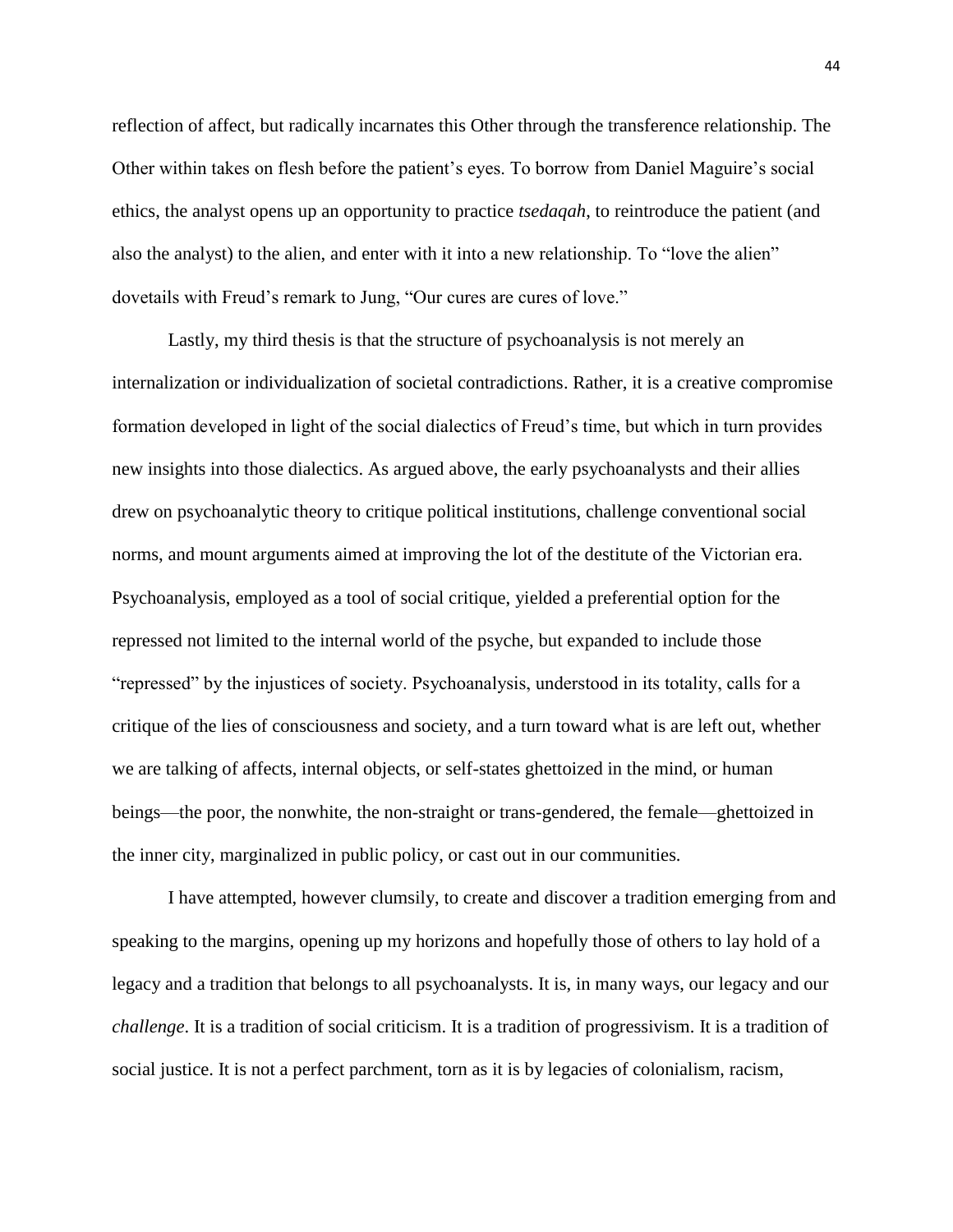heterosexism, and patriarchy, but it is *ours*; ours to struggle with, ours to reinterpret, ours to wrestle with. As explored through Liberation Theology, psychoanalysis as a science of the marginal is pregnant with *tsedaqah*. As a process of hearing the call of the neighbor, the alien, the outcast, the inner and outer Other, psychoanalysis calls for a preferential option for the repressed, lifting them out of the margins through the expansion of consciousness in psyche and society.

### **Recovering our Historical Memory: A Personal Coda**

This historical memory expands the contours of the what we can imagine psychoanalysis to be, and creates more space for ethnic-racialized minorities such as myself, allowing for a deeper and more intimate connection to Freud and psychoanalysis. To assert that Freud was a Jew, and psychoanalysis a "Jewish science," is for me to recognize the role that marginality played in the origins of our field. It is—to draw again on Black Theology—to recognize *its blackness* as a product of an oppressed people. To discover that immigration, racism, poverty, and discrimination all formed part of the genetic-traumatic foundations of psychoanalysis is to encounter an otherness that resonates with my own. As a Latino, I've been feared as an abject other that causes the degeneration of the fabric of society and threatens the social order. As a result, I am denied being and rendered a non-being. I cry and howl out of the pain that I experience, calling out to any subject who will hear my plea. Freud also cried as a Jew; Freud wept. I suspect it was Freud's own cry that sensitized him to the interpellation he heard from his patients' unconscious, meeting otherness with otherness in the rawest form of Levinas' face-toface relation: one in which analyst and analysand must encounter and survive sharing their *Other* face in the encounter—the face of the unconscious. This encounter between Others, Others who approach one another with fear and trembling, is invariant in the analytic project. Just as Freud's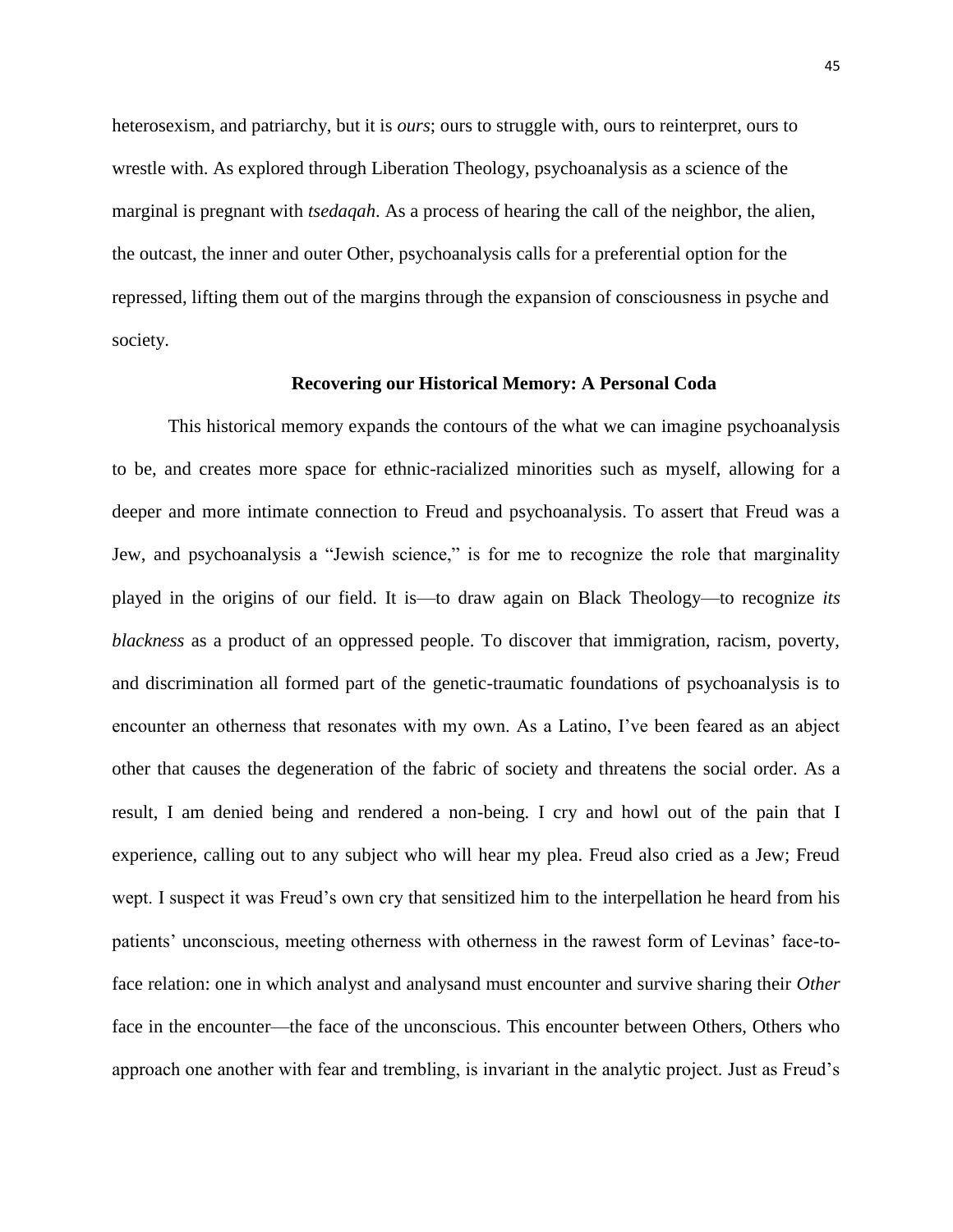otherness drew him to the otherness of the unconscious, tilting his ears to the call of the Other, so too did other Others respond to Freud and psychoanalysis—Other Jews, Other women, Other queer people.

I count myself among those Others drawn to the otherness of the unconscious, of psychoanalysis, of Freud himself. But perhaps it is more accurate to say that I was not so much drawn to psychoanalysis, as I was *called* by it, enraptured by the interpellation of something that is beyond me, but which resonates with and drives me. It is like feeling that there is something alive and terrible moving beyond the light, beyond the veil of the seen. I edge toward it with curiosity and trepidation, not knowing if the darkness will embrace me or consume me, kiss me or kill me. Groping in the dark, I sense *it*. Just where *it* was I will be—always one step behind. Suddenly *it* grabs me and turns my body to face it, in the dark. It demands a response which is bodily, spiritual, affective; complete. It demands an ethical act. I open my mouth to speak, but my words fail me. So I invite *it* to speak, and *it* speaks the Truth, its words emanating a brighter light which reveals me, reorienting me towards my own shadow. This is an option for the repressed, for the voice of the Other within and without. This option emerges in my clinical work with every patient, with every transference, every interpretation, every countertransference, every empathic reflection, every rupture, and every act of repair. It grows past the consulting room and into my activism in the community when I do outreach, when I inform, when I raise awareness, and when I witness. It flows from my activism and into my faith, when I lift my voice to the Almighty, when I leave my pain at "the foot of the cross," when I bend my knees before the Other "who loved [me] first, who empowers [me] to see [myself] and everyone else as a subject, not just now for the duration of this life, despite everything that looks to reduce [me] to a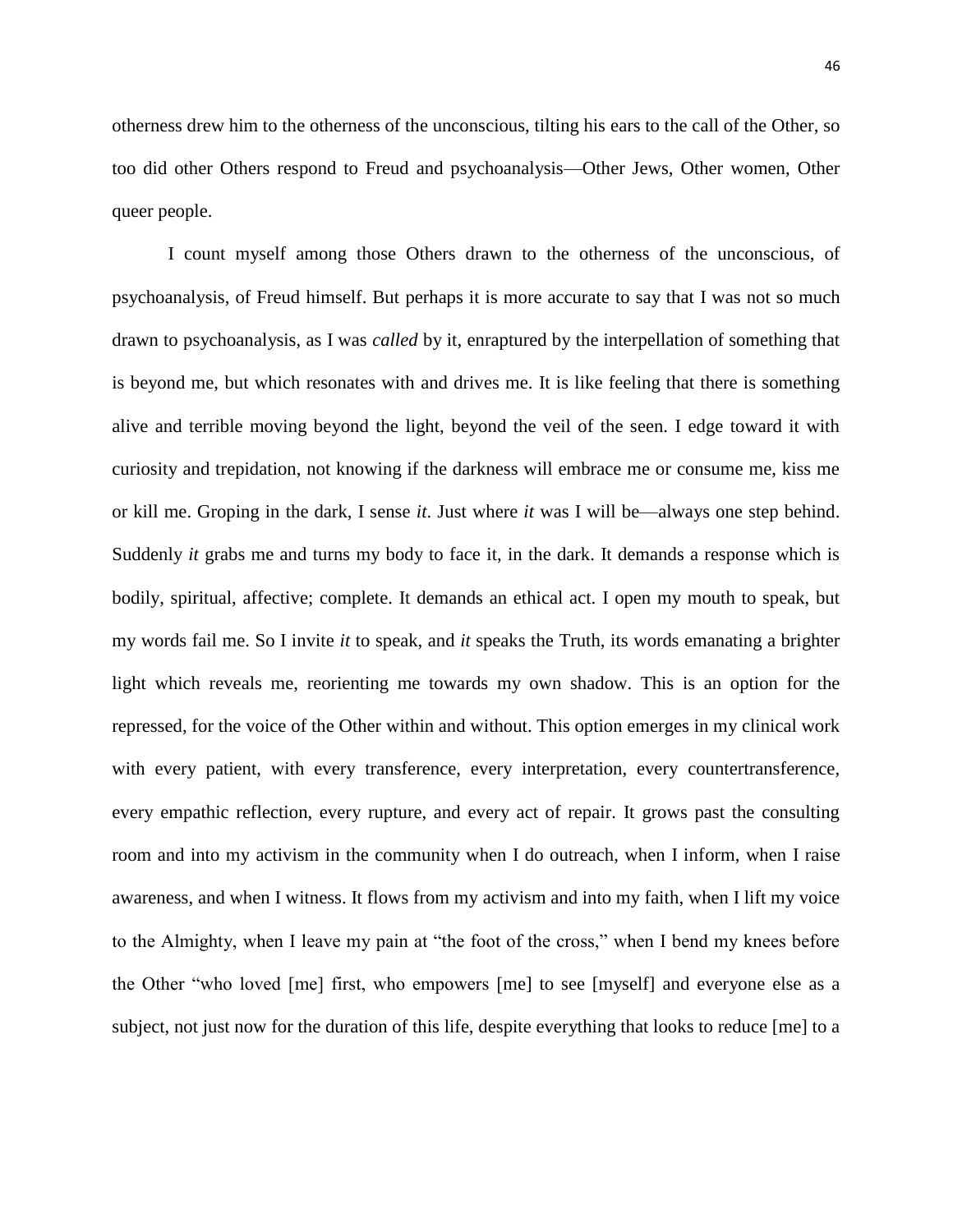mere object, but as subjects for all time, subjects in eternity" (paraphrasing Ulanov, 2001, p. 146).

Tracing this option betwixt, between, and beyond Freud, let us hear this call to awaken the conscience of society, and achieve "a state of things in which life will become tolerable for everyone and civilization no longer oppressive to anyone" (Freud, 1927/1975, p. 63). In conclusion, it is interesting to note that James Cone defines a Christian theology of liberation "as that discipline which seeks to analyze the nature of Christian faith in the light of the oppressed" (Cone 1970, p. 18). One wonders if a "psychoanalysis of liberation" might not be defined as that discipline which seeks to analyze the nature of the unconscious in the light of the oppressed. In Makari's (2008) words, this calls for an emancipatory "practice of psychoanalysis: it would be a revolution from the couch" (P. 245).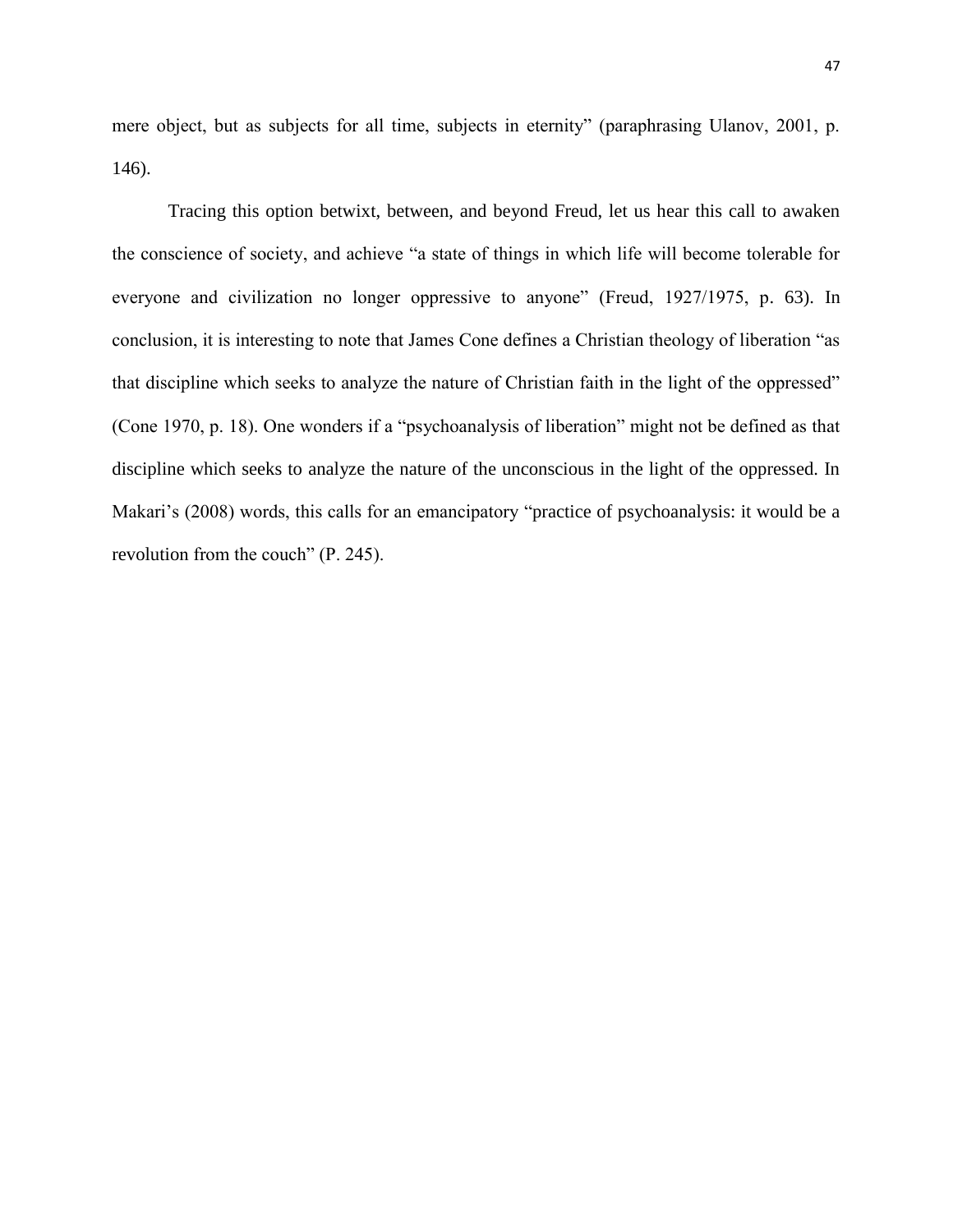#### Chapter II

## "A Psychotherapy for the People":

## Freud, Ferenczi, and Psychoanalytic Therapy with Underprivileged Populations<sup>2</sup>

…at the foundation of our Institute we referred to the inspiration we received from a lecture delivered by Professor Freud to the Congress at Budapest on "The Paths of Psycho-Analytic Therapy." He warned us then to be ready for the moment when the public conscience would awake and the State would regard it as a pressing duty to make provision for the mental wellbeing of its citizens, no less than for the preservation of their lives and the promotion of their health. Public centres and Institutes would then be founded, the business of which would be to make psycho-analytic treatment accessible to wide circles of people… these words of Freud were spoken—half as prophecy and half as challenge…

—Max Eitingon (1923, p. 254)

 $\overline{\phantom{a}}$ 

Freud's (1919/1955) distinction between the "pure gold" of analysis and the "copper" of direct suggestion is often invoked to mark the boundaries of orthodox psychoanalysis, and separate it from the more "base" elements of supportive psychotherapy. The "pure gold" of psychoanalysis refers to a long-term, interpretive approach in which abstinent analyst and repressed analysand meet more than twice a week in an open-ended therapy. The "copper" of direct suggestion traditionally refers to any and all therapeutic methods that fall short of this "gold standard," such as the supportive elements of the therapeutic relationship, interventions spanning the gamut from Relational/Interpersonal psychoanalysis to cognitive-behavioral therapy and different varieties of short-term therapy. These alternative therapies are defined as "other," denigrated in relation to the idealized method of cure. This application of Freud's words, however, ignores the context in which he coined them, and the two-sided and conflicted purpose

<sup>2</sup> An earlier form of this chapter was originally published in *Contemporary Psychoanalysis* (Gaztambide, 2012a). It is reproduced here with permission from the editors.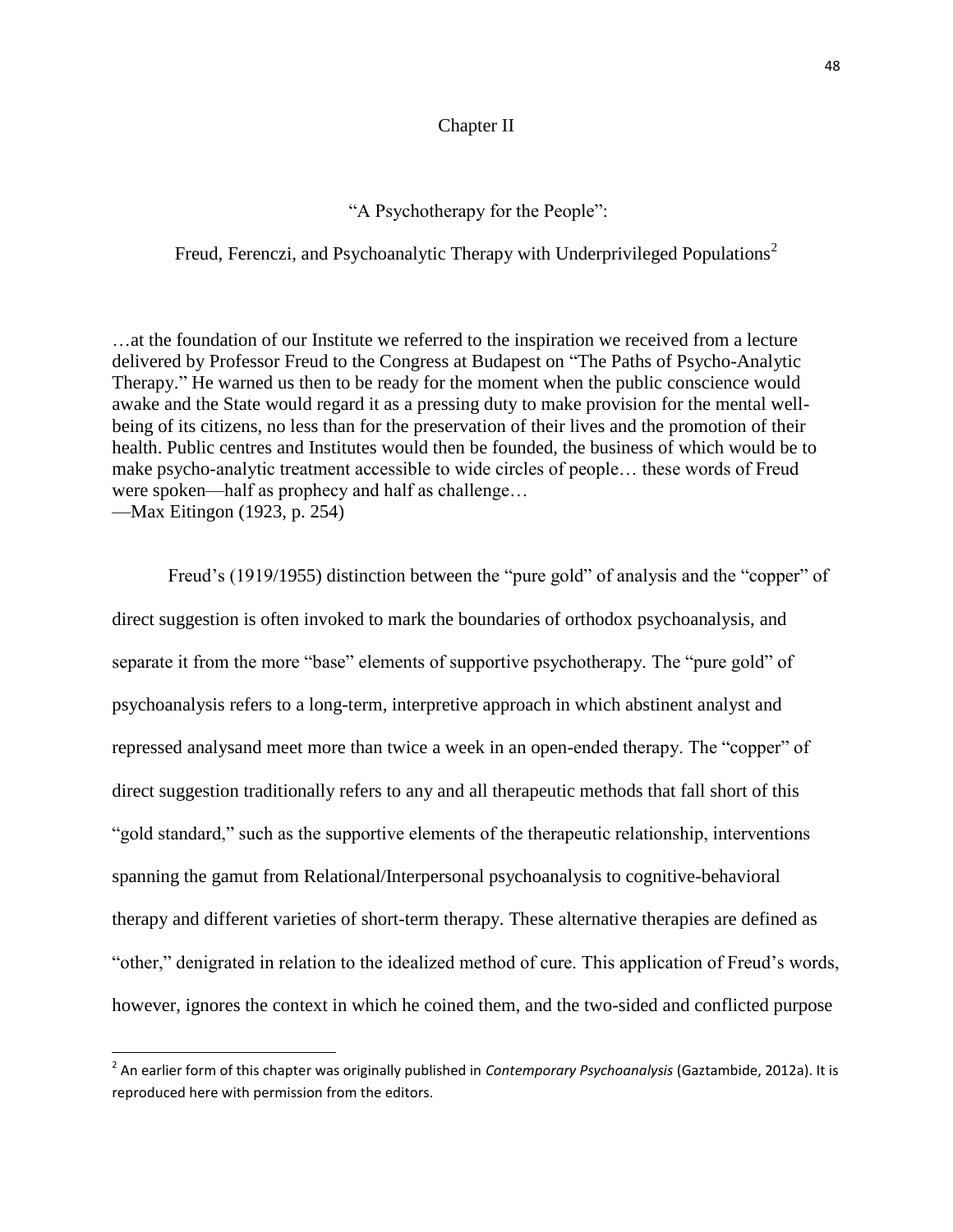for which they were developed. The context of these terms is his 1918 keynote at the Budapest congress, "Lines of Advance in Psychoanalytic Therapy," in which he explored the modification and application of psychoanalysis to the poor and underprivileged who, until the 1920s, were generally marginalized from psychoanalytic treatment. The purpose of distinguishing between "pure gold" and "copper," in turn, serves a double function of both exclusion and inclusion, segregating psychoanalysis from the pragmatic realities of psychotherapy, while calling for their integration in order to forge what Freud referred to as a "psychotherapy for the people."

The context of this chapter is the ever-changing face of psychoanalysis in the United States. Recent developments in psychoanalysis in the U.S. have fostered the growth of Relational theory and practice, which highlights the interpersonal context of the analytic relationship as well as the role of the analyst's subjectivity in the transference-countertransference dance (Aron, 2001; Greenberg & Mitchell, 1983; Wachtel, 2008). Increasing economic and political pressures (especially from managed care companies) have led to the proliferation of short-term psychodynamic therapies that take place once a week over the course of 12 to 40 sessions, and emphasize greater therapist activity and the formulation of a focus to guide treatment (Crits-Christoph, Barber, & Kurcias, 1991; Messer & Warren, 1995; Tosone, 1997). Finally, clinical work with diverse populations has fostered an increasing awareness of race, class, culture, and social justice in the analytic process (Altman, 2009; Leary, 1997; Perez-Foster, Moskowits, & Javier, 1996; Pogue-White, 2002). The purpose of this article is to contextualize the historical origins of each of these concerns—Relational theory and practice, short-term psychodynamic therapy, diversity and social justice—in the modification of psychoanalysis in clinical work with the disenfranchised. Freud's 1918 keynote speech ignited the fires of social justice among the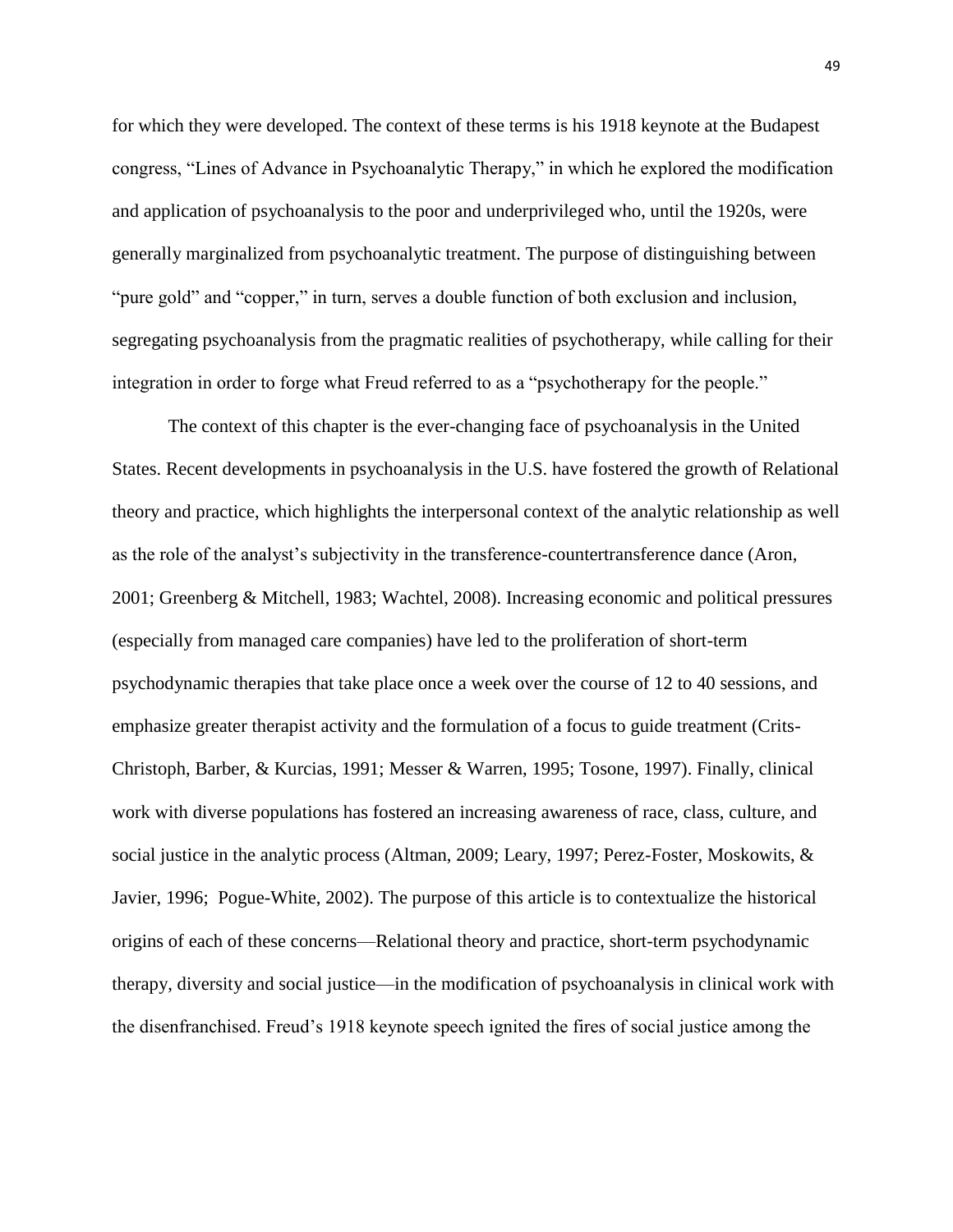early analysts, and brought him closer to one of his most esteemed, yet undervalued, colleagues—Sándor Ferenczi.

Ferenczi has only recently been recognized for his contribution to psychoanalysis, today "created and found" as a forerunner of Relational psychoanalysis and short-term psychodynamic therapy (Neil Altman, personal communication). The reach of his influence, whether direct or indirect, can be felt throughout the whole of psychotherapy; as Freud recognized, Ferenczi "made all analysts into his pupils" (Freud, 1933/1964). Echoes of Ferenczi's ideas can be found in streams as diverse as object relations theory, self psychology, Interpersonal and Relational psychoanalysis, humanistic psychotherapy, and short-term psychodynamic therapy (Aron & Harris, 1993; Marmor, 1980; Messer & Warren, 1995; Rachman, 2007).<sup>3</sup> Although the history of Freud and Ferenczi's relationship is tumultuous and tragic, their dialogues served as the anvil on which a "psychotherapy for the people" was crafted. It is out of this dialogue that I hope to extract some possibilities for thinking about psychoanalytic work with diverse, and all-too often underprivileged, populations. I invite us to engage in what Liberation Psychology calls a "recovery of historical memory" (Martin-Baro, 1994). This entails rediscovering those elements of our tradition that open the horizon for a more dynamic and flexible psychoanalysis, a psychoanalysis that is responsive to the needs of the non-White, the poor, and oppressed.

## **Tenacious Healer, Relentless Advocate: Ferenczi's Social Passion**

In Ferenczi's writing, one finds ongoing self-scrutiny and reflection on the challenges posed by the power difference between analyst and analysand, and how this inequality must be negotiated in cases of severe trauma. Arnold Rachman (2007), a psychoanalyst who pioneered the resurgence of interest in Ferenczi's life and work, notes that Ferenczi's clinical experiments

 $\overline{a}$ 

 $3$  Although this is beyond the scope of this article, an argument can be made that Ferenczi's work foreshadowed some of the technical innovations of cognitive-behavioral therapy. See below.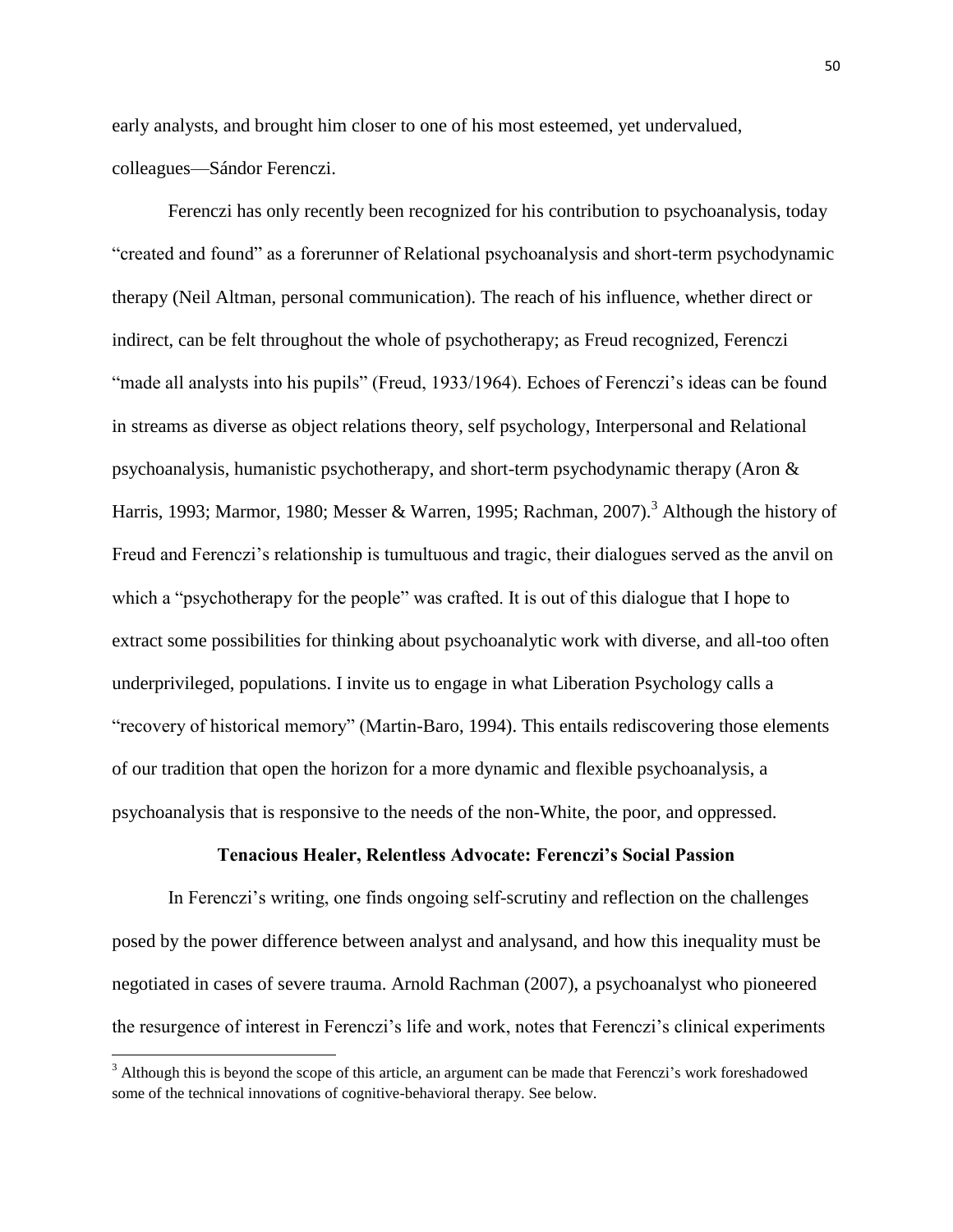with empathy and mutuality were based on meticulous observations of the therapeutic relationship, especially the patient's moment-to-moment reactions to the therapist. These experiments, ranging from "active" intervention to the provision of reparative emotional experiences, pioneered the psychoanalytic treatment of complex trauma, and "laid the foundation for a relational perspective in psychoanalysis" (p. 76). It should come as no surprise, then, that before joining the psychoanalytic movement Ferenczi's professional life involved clinical work with poor and oppressed populations who were victims of chronic trauma from the broader society (Rachman, 1993). Although Ferenczi, like Freud, was embedded in cultural streams of patriarchy and misogyny, and no less likely to repeat its ideologies wholesale (Meszaros, 1993), one can nevertheless discern that he struggled with these discourses. It is through this struggle that Ferenczi in turn challenged and critiqued them.

Ferenczi, who was Jewish and raised in a household of progressive values, began his clinical work in hospitals devoted to work with the poor and marginalized members of Hungarian society at the time. The populations Ferenczi served often included men and women who were persecuted due to their sexual orientation, or were pushed into such destitution that prostitution became the only means for survival (Rachman, 1993). Perhaps the best known patient from Ferenczi's preanalytic days is "Rosa K," a lesbian woman who was condemned as a "cross dresser." The publication of his therapeutic relationship with Rosa K was the first article written in Hungarian calling on the medical community to recognize the humanity of male and female homosexuals, and to reject theories that pathologized and dehumanized them (Rachman, 1993).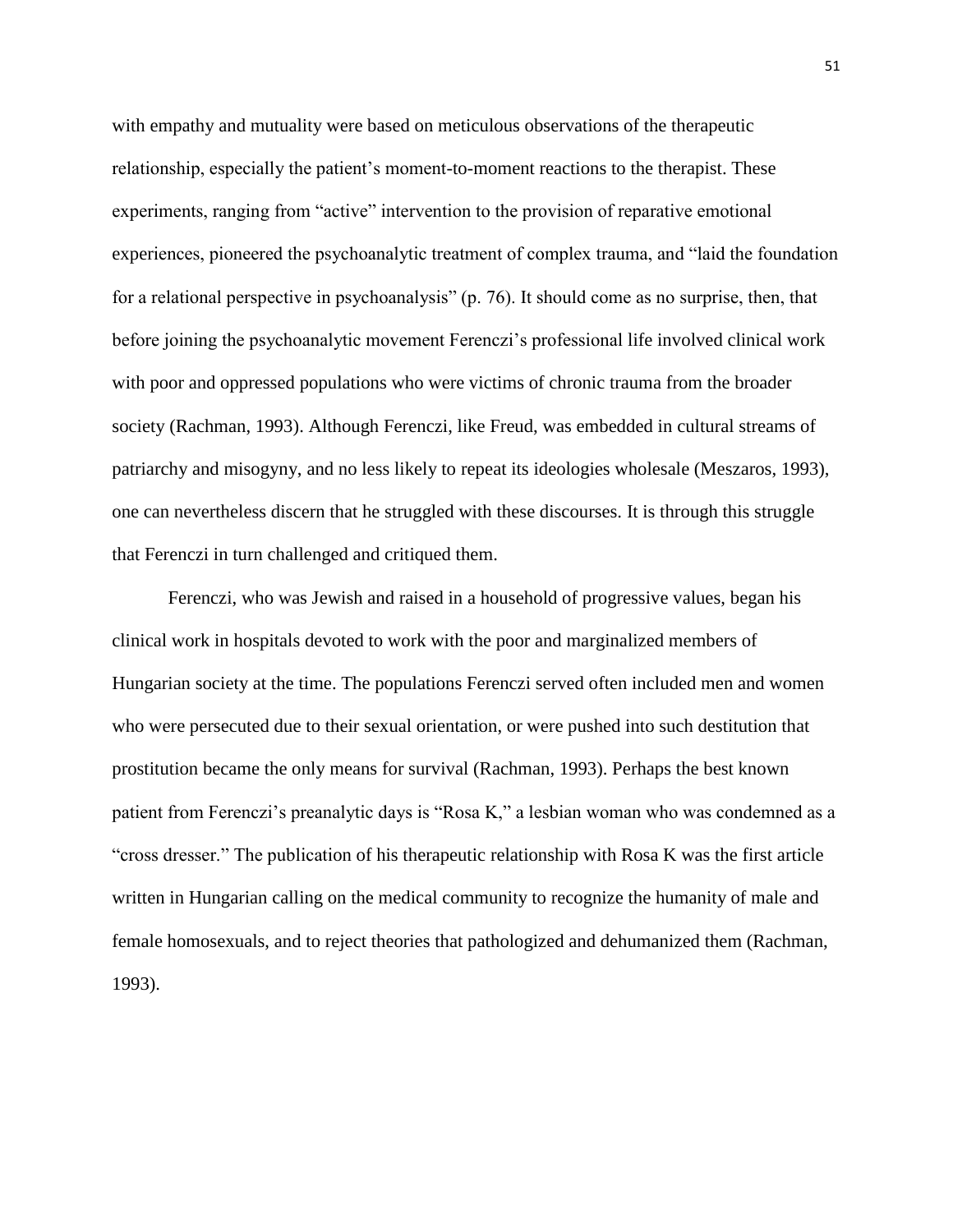Ferenczi saw Rosa K during his clinical tenure at St. Elizabeth's Hospital for the poor in Budapest. Rachman's (1993) moving depiction of their encounter is suggestive of Ferenczi's later clinical developments:

Ferenczi described the sad fate of Rosa K in an empathic way; it is clear from his description of her that he was attempting to understand her, not to judge, moralize about, or categorize her. Hunted, incarcerated, and oppressed by everyone, Rosa K, like most homosexuals at the turn of the century, was socially isolated and emotionally unstable when she met the young Ferenczi. The attitude of her family, the medical community, and society at large toward Rosa K was universally negative, rejecting, and condemning. But Ferenczi viewed this "cursed" woman as a person. (p. 82)

In order to better understand her experience of interpersonal and systemic trauma, Ferenczi encouraged her to write an autobiography, which he used therapeutically. Ostracized by her parents, mocked by her peers, unemployed and harassed by the police, forced into homelessness, poverty, and discriminated against, her relationship with Ferenczi may have been her first experience of recognition from an-other. Rachman (1993) states that "[t]his early perspective of 'the other in the treatment process' was to become a significant theme in Ferenczi's clinical work" (p. 84), work that would redefine psychoanalysis into a transformative relational encounter grounded in empathy.

Ferenczi's clinical and social concerns for those who were oppressed increased after he joined the psychoanalytic movement, when he reflected on the sociopolitical implications of psychoanalysis soon after his first meeting with Freud (Moreau-Ricaud, 1996). In 1908, Ferenczi openly advocated for the rights of homosexuals, urging his analytic colleagues to "take sides against the unfair penal sanctions which homosexuals are subjected to in many countries, especially in Germany, but also in our country" (cited in Rachman, 1993, p. 84). Likewise, in a 1911 publication, Ferenczi diagnosed alcoholism as a symptom of "social neurosis," which could be cured only by addressing its social etiology in psychoanalysis and in society. Even earlier, in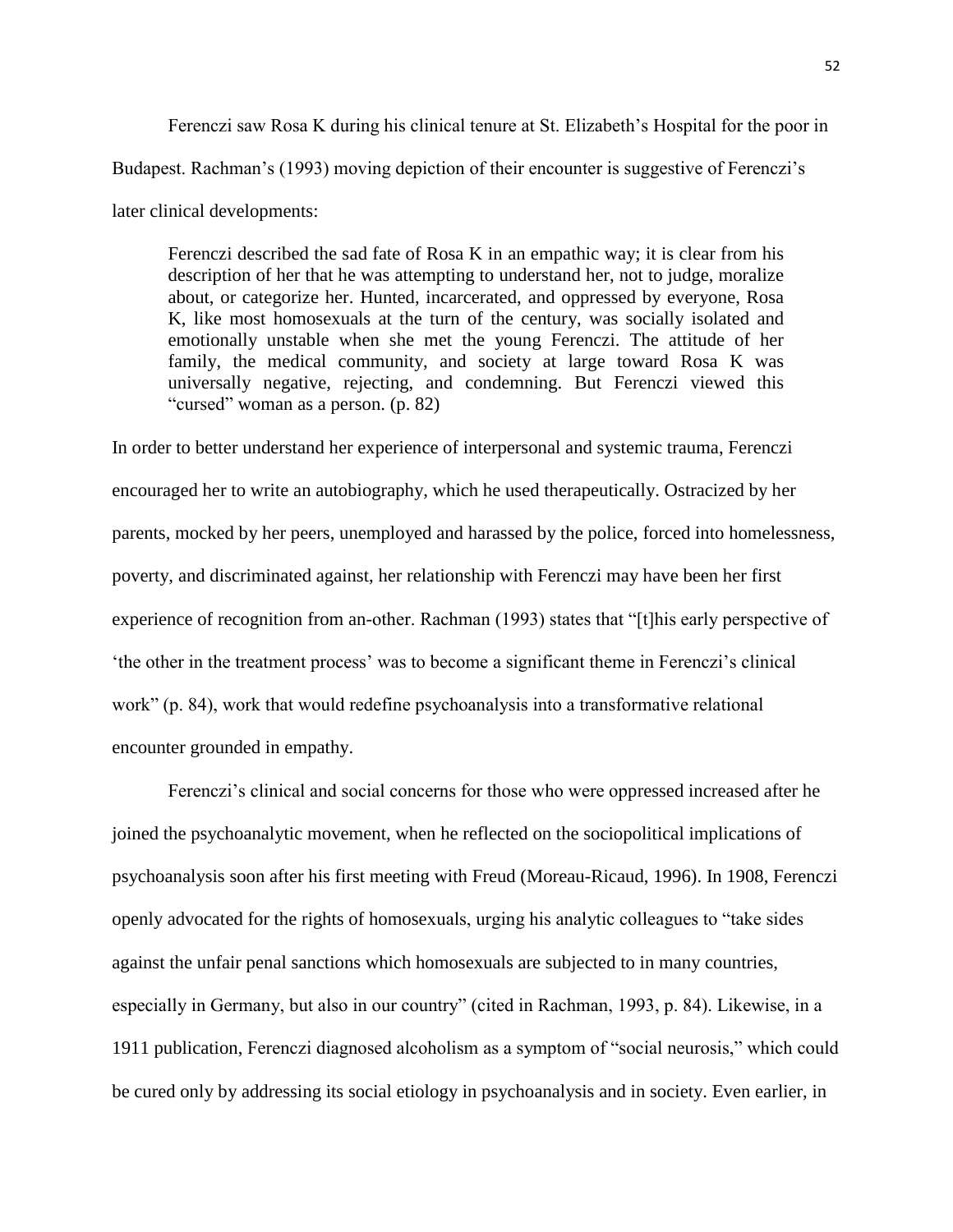1903, he presented a paper defending the rights of exploited medical workers, advocating for better wages and improved working conditions (Sziklai, 2012).

Politics and society were also vibrant topics of conversation in Ferenczi's correspondence with Sigmund Freud. In a 1910 letter, Ferenczi attempted to dissuade Freud from his belief in the inherent destructiveness of human beings by arguing for the role of social factors in human suffering. Reflecting on a related insight by Carl Jung, Ferenczi drew attention to the parallels between anti-Semitic and anti-Black racism, writing to Freud that "[t]he persecutions of [B]lacks in America [is because] [B]lacks represent the unconscious of [White] Americans. Thus, the hate . . . against one's own vices . . . could also be the basis for anti-Semitism. It is only since my analysis that I have understood the widespread Hungarian saying: 'I hate him like my sins'" (cited in Meyer, 2005, p.19). These social reflections were, in turn, tied to clinical observations, as Ferenczi intuited that in psychoanalysis "we investigate the real conditions in the various levels of society, cleansed of all hypocrisy and conventionalism, just as they are mirrored in the individual" (Ferenczi, 1910).

The challenge of the here-and-now relationship between therapist and patient, and the role of empathy, were clinical questions that took their earliest form in Ferenczi's experiences with oppressed individuals. The "ethics of truth and justice" (Borossa, 2007) present in Ferenczi's clinical and social thought were further nurtured by Freud's own social awakening, and the direction in which he would take psychoanalysis at the 1918 Budapest Congress.

## **The Origin, Meaning, and Effect of the 1918 Budapest Speech**

Freud and Ferenczi's dialogues from 1910 through 1918 led to a deeper commitment on Freud's part to expand the scope of psychoanalysis to consider the plight of the masses rendered destitute in the wake of World War I. The ideas that would later become part of his 1918 keynote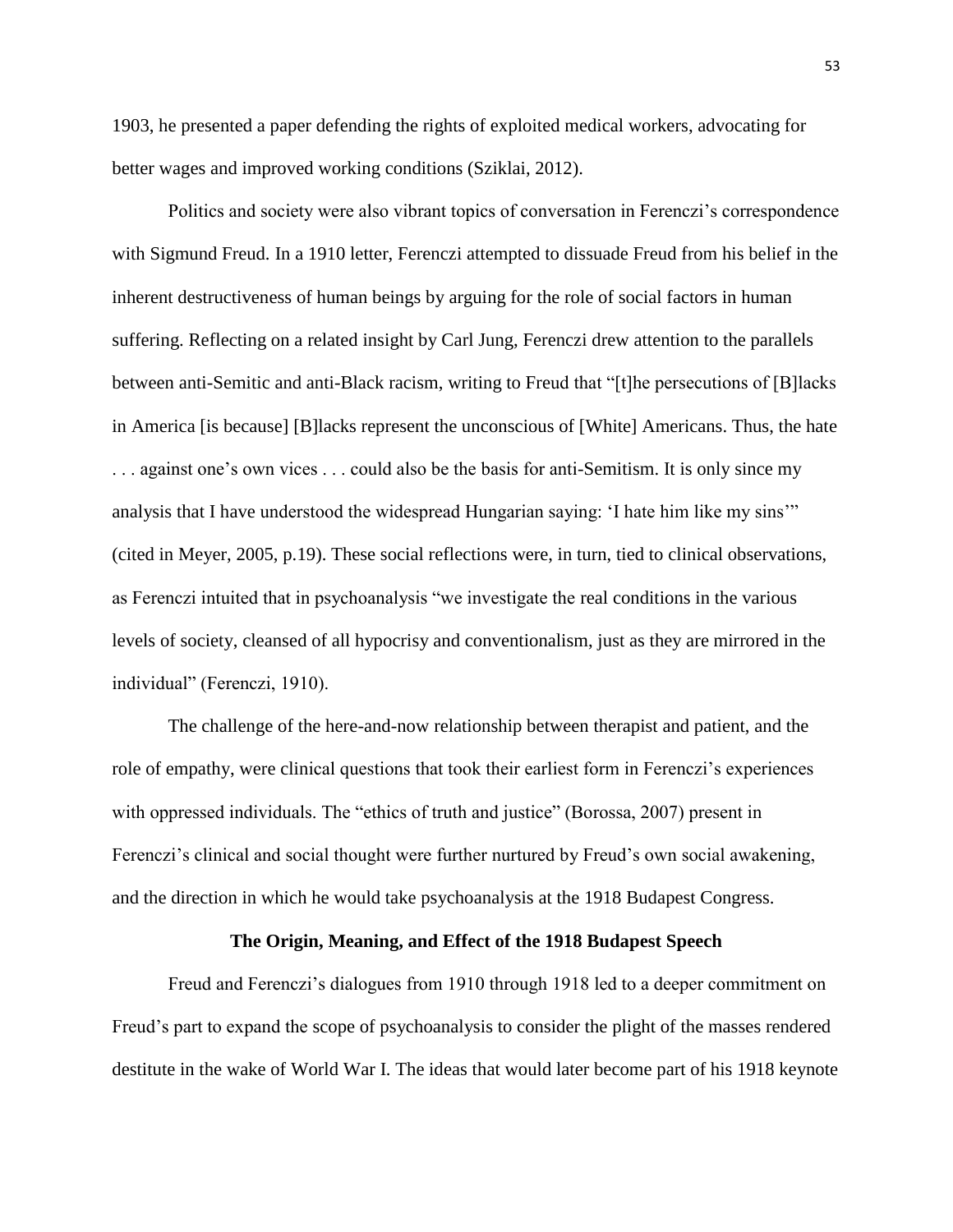speech were first put to paper in the summer prior to the Budapest Conference, during Freud's stay in the home of Anton von Freund. Von Freund, a friend and training analysand to both Freud and Ferenczi (Danto, 2005), spoke with Freud about donating part of his fortune to help create a psychoanalytic clinic for the poor in Budapest. Although the first psychoanalytic free clinic would actually be built in Berlin, Freud would later write that von Freund's vision would "sharpen in all directions the sense of social justice" within psychoanalysis (Freud, 1955b, p. 267). Freud's Budapest speech was influenced not only by von Freund's plans for a communitybased clinic, but also by Ferenczi's experiments with time-limited therapy and "active" intervention during World War I. Based on these experiments with "active treatment," Freud envisioned new directions and challenges in psychoanalysis, and reflected on their implications for work with the underprivileged.

In "Lines of Advance in Psychoanalytic Therapy," Freud (1919/1955) referred to Ferenczi's "active technique" as a step forward in psychoanalysis's evolution as a treatment. "Active technique" involved two types of interventions. The first was what Ferenczi termed "admonitions," in which patients were encouraged to gradually expose themselves to their phobia-inducing or anxiety-provoking objects within and outside the session, thus exposing them to the avoided affect associated with those objects. The second set of interventions involved "prohibitions," in which patients were instructed to cease self-soothing or compulsive behaviors in order to experience the defended-against anxiety without incurring the feared catastrophe. These techniques—presaging exposure, response prevention, and desensitization-based behavior therapies by almost a century—were to serve as supplements to an interpretive method, as they allowed repressed thoughts, affects, wishes, and memories to emerge into consciousness in order to be worked through psychoanalytically. Their application was highly dependent on the patient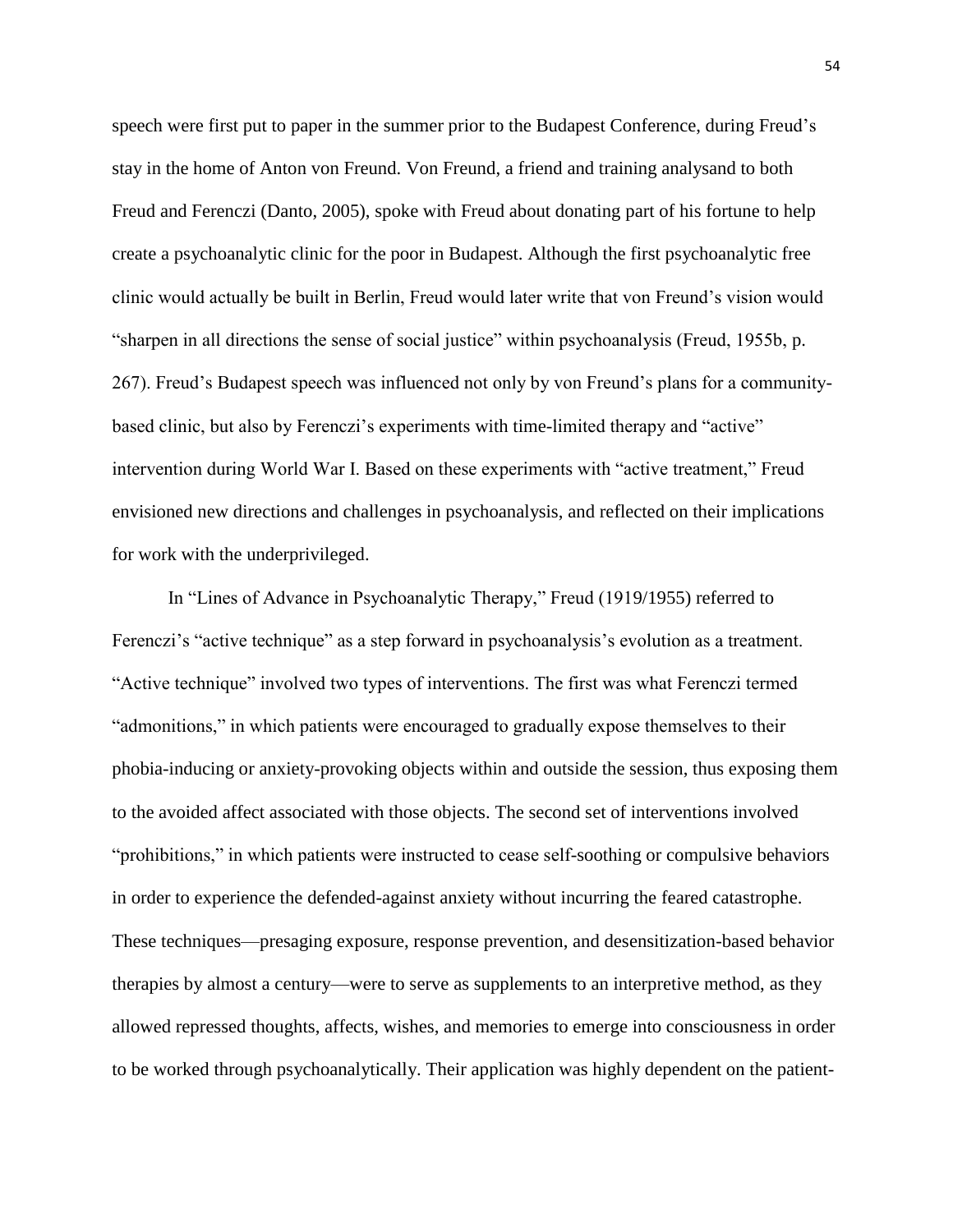therapist bond, which created a safe space within which the feared situation could be enacted, without the expected traumatic result (see also Ferenczi, 1920/1926). Although cautious about the analyst's increased role in "active therapy," Freud welcomed the application of these interventions as outlined by Ferenczi (1919/1955, p. 165).

Turning from the clinical to the social, Freud (1919/1955) addressed "the vast amount of neurotic misery which there is in the world, and perhaps need not be" (p. 165). Lamenting psychoanalysis's inability to serve the majority of displaced and poor people after World War I, he foresaw a future in which "the conscience of society will awake," and compel it to take responsibility for their psychological as well as material well-being. Probably as a result of Ferenczi and von Freund's influence, Freud proposed the creation of outpatient clinics staffed by psychoanalytic clinicians, where "treatments will be free" (p. 165). At such clinics, analysts would "be faced by the task of adapting [psychoanalytic] technique to the new conditions" (p. 167). Freud suggested that clients who lacked formal education should be provided appropriate psychoeducation, demystifying psychoanalysis and making them active participants in treatment. He further intuited that for such treatments to be successful, it would be necessary to address the client's economic as well as psychological needs, "[combining] mental assistance with some material support, in the manner of the Emperor Joseph" (p. 167), a revered advocate of Jewish minorities and the poor.

Concluding his speech, Freud (1919/1955) made a critical prediction about the future of psychoanalytic treatment with the many impoverished people of the postwar world, one that was to cast its shadow over the whole of psychoanalytic discourse on relationship and technique:

It is very probable, too, that the large-scale application of our therapy will compel us to alloy the pure gold of analysis *freely* with the copper of direct suggestion; and hypnotic influence, too, might find a place in it again, as it has in the treatment of war neurosis. But, whatever form this *psychotherapy for the people*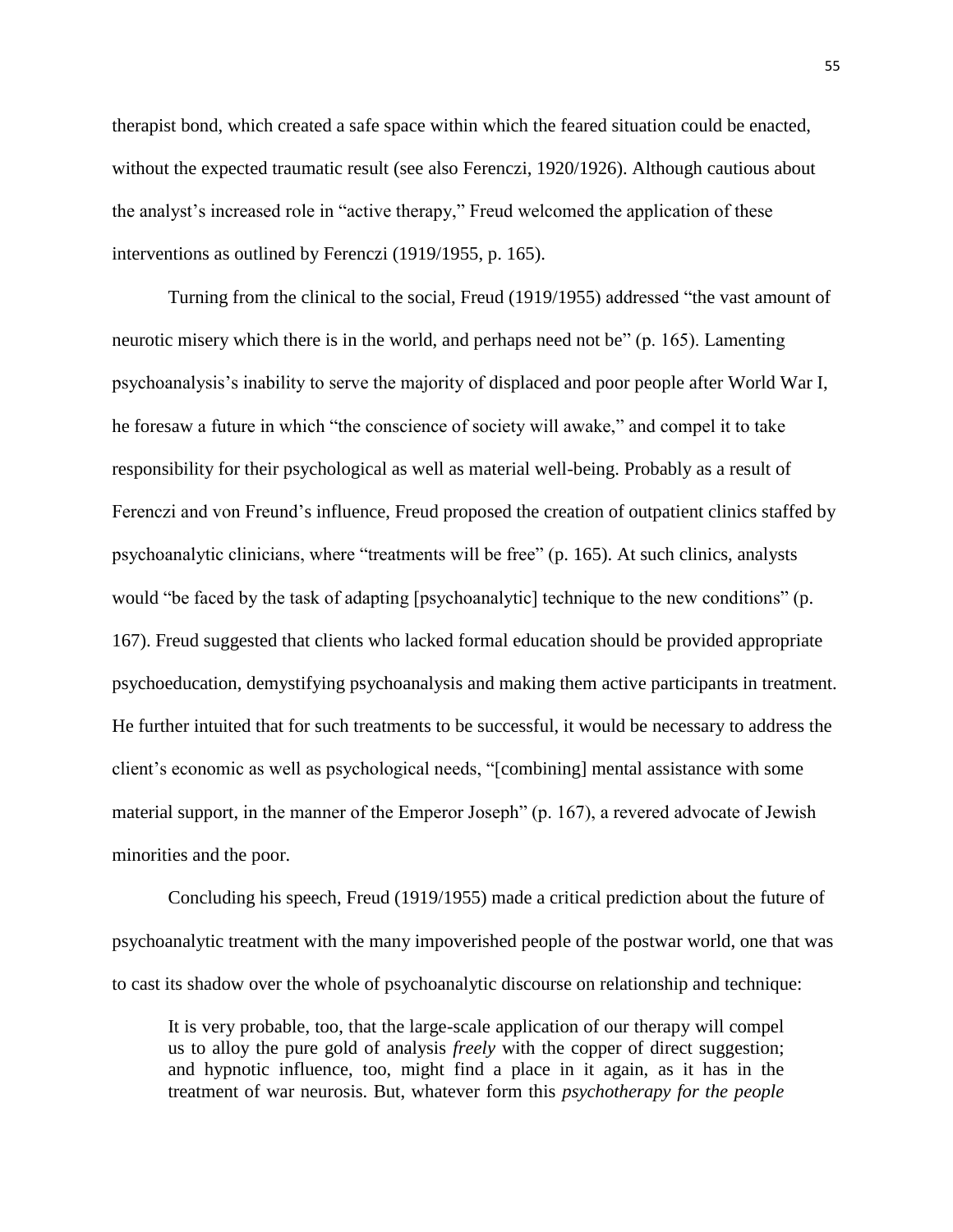may take, whatever the elements out of which it is compounded, its most effective and most important ingredients will assuredly remain those borrowed from strict and untendentious psycho-analysis. (p. 167–168; emphasis added)

Sociologist and historian Elizabeth Danto (2005), to whom we are indebted for bringing the history of social justice in psychoanalysis to light, has chronicled the remarkable effect of Freud's speech on the psychoanalytic movement. In the vibrant period between 1918 and 1938, the first generation of analysts responded to Freud's words "half as prophecy and half as challenge" (Eitington, 1923), opening clinics in Berlin, Vienna, London, Paris, and elsewhere, offering *pro bono* or sliding-scale psychosocial relief for the poor, developing new treatment methods, and participating in various feminist, homosexual rights, and socialist-Marxist movements seeking social change in post-World War I Europe (Danto, 2005). In order to meet the needs of a broader range of people, psychoanalytic practitioners such as Franz Alexander, Max Eitingon, Ernst Simmel, and Sándor Ferenczi experimented with time-limited treatment and "active" interventions that increased the use of overt behavioral change strategies and the role of the therapeutic relationship (Danto, 2005). Freud appeared to encourage such explorations, although his ambivalence toward findings discrepant from his own was nevertheless notable (Haynal, 1993, p. 60; cf. Giampieri-Deutsch, 1996).

Freud's keynote is striking both for its progressive energies and its conservative pull. Freud welcomed the therapeutic interventions developed by Ferenczi, even to the point of seeing in them the future of psychoanalytic technique, yet rendered them subservient to his "classical" approach. Hence, Freud simultaneously called for the integration of his "analysis" and Ferenczi's "direct suggestion," while delegitimizing, denigrating, and devaluing the latter as "copper" and defining the former as "pure gold." Going a step further, Freud remarked that although these "copper" innovations may be welcome, perhaps even necessary, in providing services to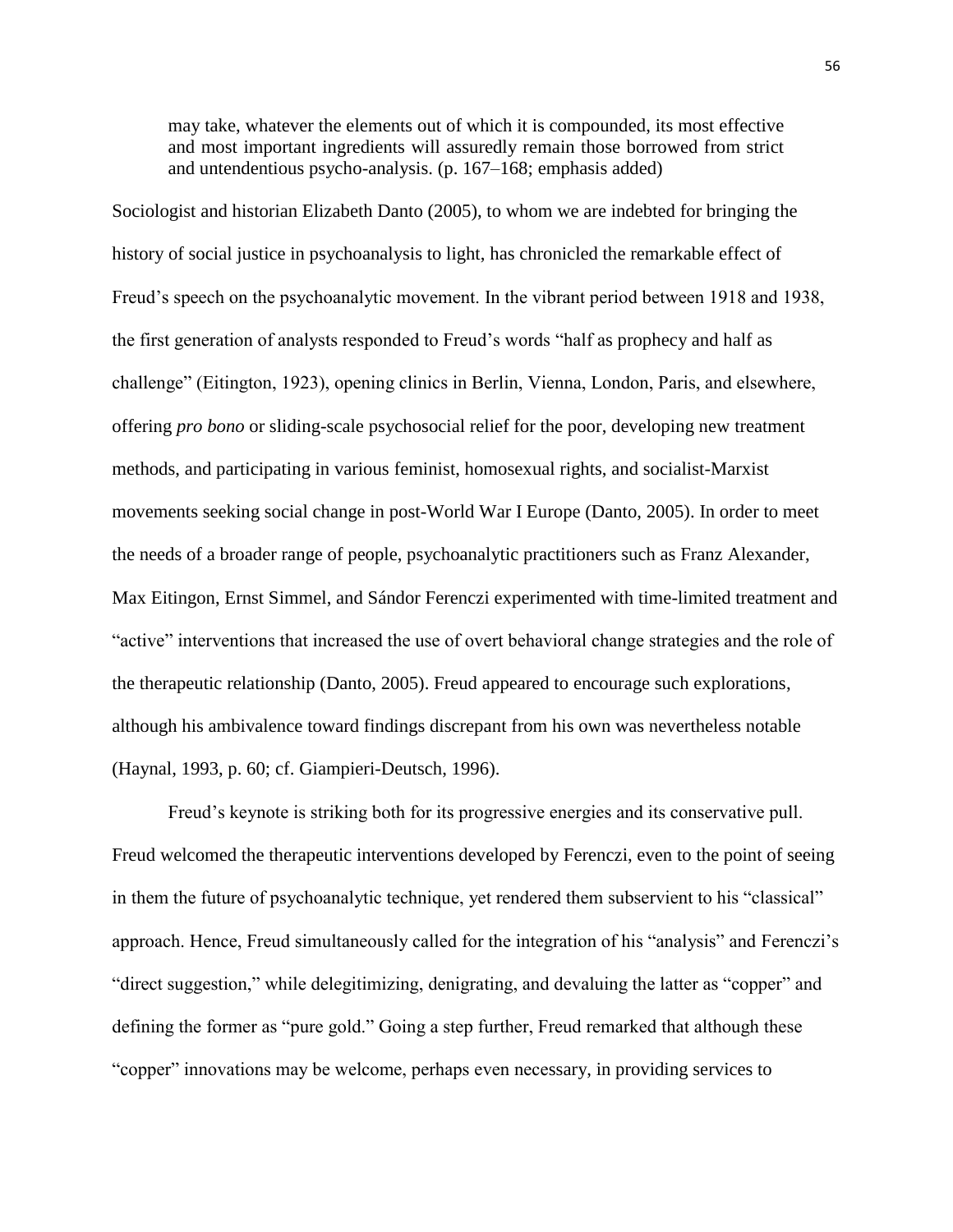impoverished populations traumatized by the ravages of war, the *real* ingredients of change would be analytic interpretations (i.e., "pure gold"). Reflecting Freud's hesitant downgrading of the intrapsychic (i.e., transferential and interpretive) type of psychoanalysis to the advice-giving and even directive kinds of psychotherapy, this passage has been criticized—not unjustly—as laying the groundwork for later stereotypic statements about the poor not being "analyzable" or capable of *real* psychoanalytic work due to lack of ego-strength and psychological mindedness, and, therefore, in need of a baser, more "supportive" and directive therapy (Altman, 2009; Wachtel, 2002). I will return to this problem of "analyzability" when I examine the implications of this controversy for contemporary work with underprivileged populations.

In coining the terms "pure gold" and "copper," Freud set the "terms of engagement" (Paul Wachtel, personal communication) between what would be seen as "strict and untendentious" psychoanalysis and those degradations that would become its various "others," such as "psychodynamic" and short-term therapy, "supportive" therapy, and emerging relational trends in analytic theory. On the other hand, these terms also functioned inclusively, and they allowed Ferenczi and other first-generation analysts to play with the boundaries of technique and create something new. As long as analysts understood these terms, did not stray too far from Freud's position, or argue that these new approaches were of equal value to analytic interpretation, they could experiment freely with technique. This back and forth between either/or and both/and betrays a deep ambivalence we have inherited from Freud. A no less ambivalent example of Freud's enthusiasm and reserve for the development of technique, followed by eventual excommunication, is Ferenczi and Rank's monograph, *The Development of Psychoanalysis* (1925)*.*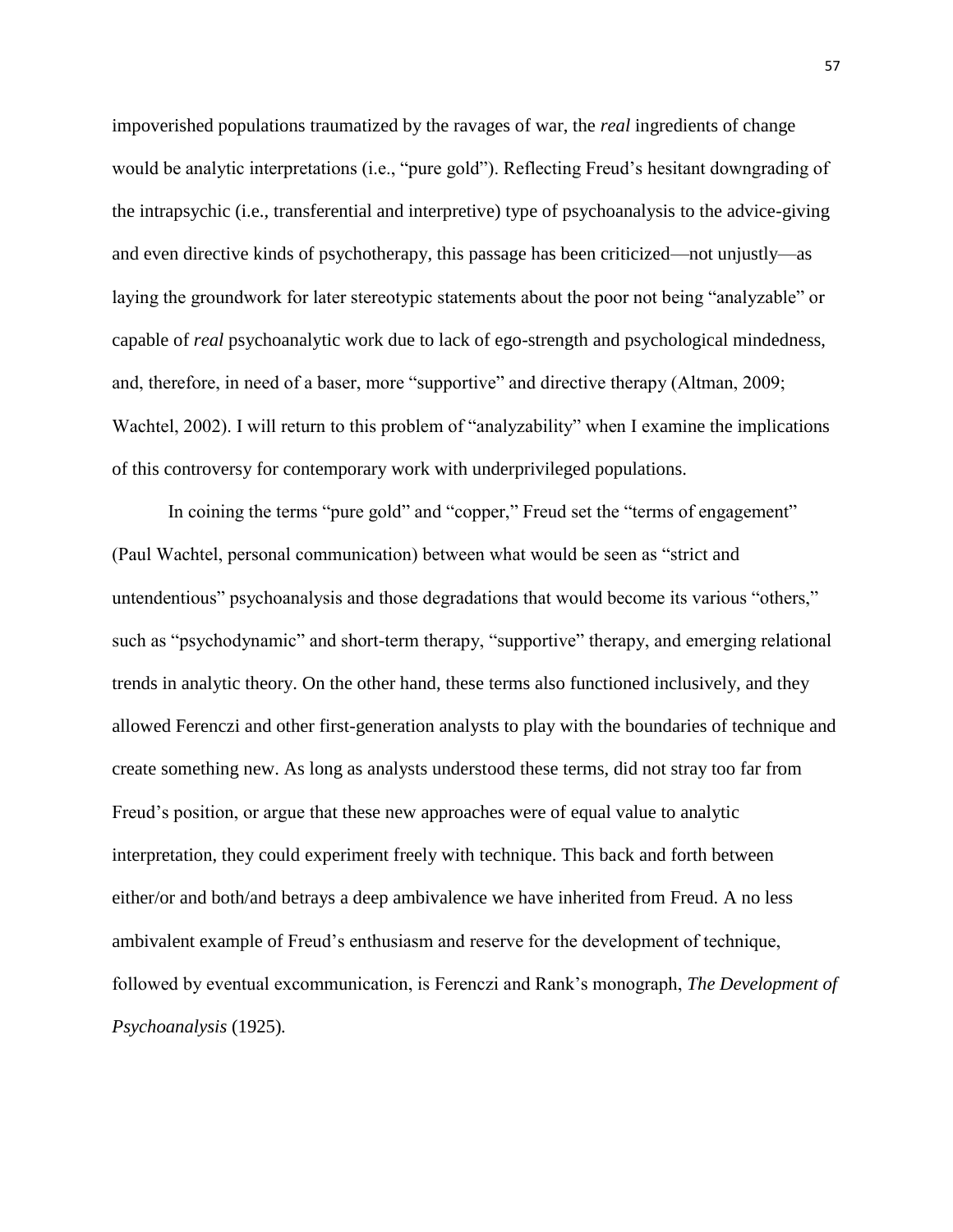### **The Development of a "Psychotherapy for the People"**

Aided by Freud's encouragement, Ferenczi and Otto Rank initiated further clinical experiments on therapeutic activity and the role of the analyst in the healing process (Haynal, 1993; Rachman, 2007). In *The Development of Psychoanalysis* (1925), Rank and Ferenczi expressed their concern that clinical technique remained frozen in time while psychoanalytic theory soared to new insights (p. 2). Seeking to correct the atrophy of technique, they revisited Freud's earlier technical paper, "Remembering, Repeating, and Working Through" (1914), and created a series of reversals in their understanding of analysis. Although Freud emphasized the role of cognitive remembering, Ferenczi and Rank (1925) attributed the primary mechanism of change to "repetition" (p. 4), the enactment of the patient's core conflicts within the analytic session.

"The creation of the analytic situation," Ferenczi and Rank write, "really *exposes* the patient a second time to his infantile trauma . . . [reliving] the Oedipus situation in the relation of the patient to the analyst, in order to bring it, with the help of the patient's insight, to a new and more fortunate conclusion" (p. 20, 54; emphasis added). The patient's forbidden wishes, feelings, and thoughts were to be enacted in relation to the analyst, consciously reexperienced, and allowed a "partial gratification" (p. 19) through the analyst's empathic responsiveness. Bringing the core conflict to a "new and more fortunate conclusion" (p. 54) makes new emotional and historical material available to consciousness, allowing the transition from repetition to remembering. Prioritizing repetition in relation to the therapist also placed "affective factors of experience" (p. 62) at the center of the change process, effectively reversing the relationship between pure gold and copper, as insight is framed as an important *result* of new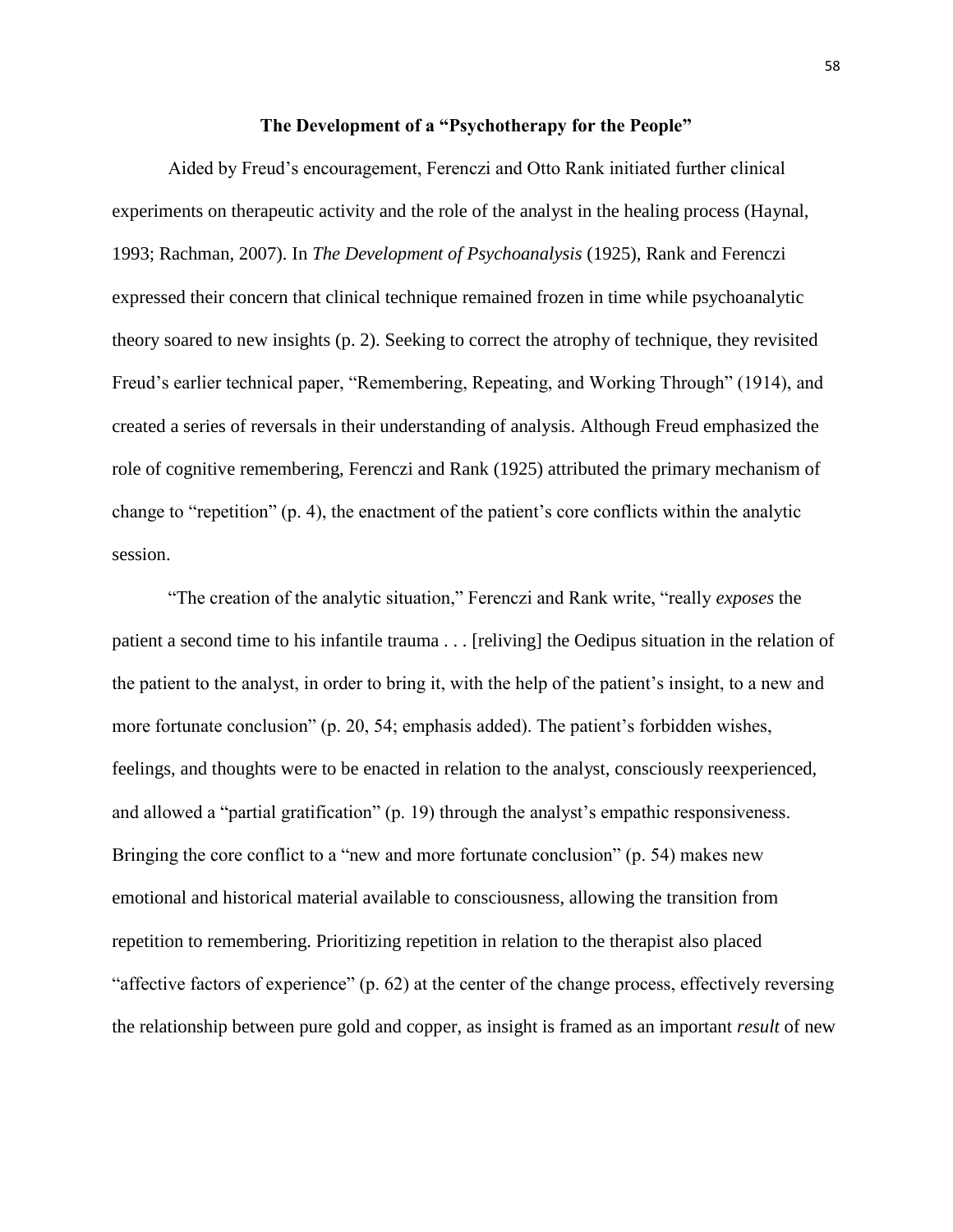emotional experiences, and intellectualization as a resistance that must be overcome by experiencing avoided affect within a responsive relationship.

Ferenczi and Rank (1925) conclude their text by anchoring their technical recommendations in Freud's Budapest speech (p. 58). Revisiting Freud's suggestion that psychoanalytic knowledge be conveyed to impoverished patients in simple and straightforward terms, Ferenczi and Rank likewise suggest that "[t]he reduction of the method to more simple actual facts . . . would [make it] much easier for doctors . . . to acquire psycho-analytic knowledge" (p. 63). It is not only the uneducated poor who would need the intricate nature of psychoanalytic theory to be "boiled down" to the pragmatic terms of the therapeutic process, but educated doctors and physicians as well! But simplifying the esoteric nature of psychoanalytic theory and concretizing its precepts into pragmatic interventions would have another purpose for Ferenczi and Rank: it would "shorten and simplify the treatment" (p. 63). With the repetition of the core trauma in the transference, its subsequent transformation into remembrance through relational-affective reexperiencing, and provision of a corrective experience to the patient's catastrophic expectations, a path is carved for the setting of treatment goals and a focus on those particular areas in a person's psychic life in which they experience difficulty.

Finally, citing Freud's opinion that the "the pure gold of analysis might be freely alloyed with the copper of direct suggestion" in the modification of psychoanalysis with the poor, Ferenczi and Rank (1925) argue that psychoanalysis no longer needs to exist in "splendid isolation" from other therapeutic methods. They wonder "if the point were finally reached when other psycho-therapeutic methods which had proven themselves useful according to analytic understanding . . . were legitimately combined with psycho-analysis" (p. 64). In this regard, Ferenczi and Rank may qualify as the first assimilative integrationists (Messer, 1992), as they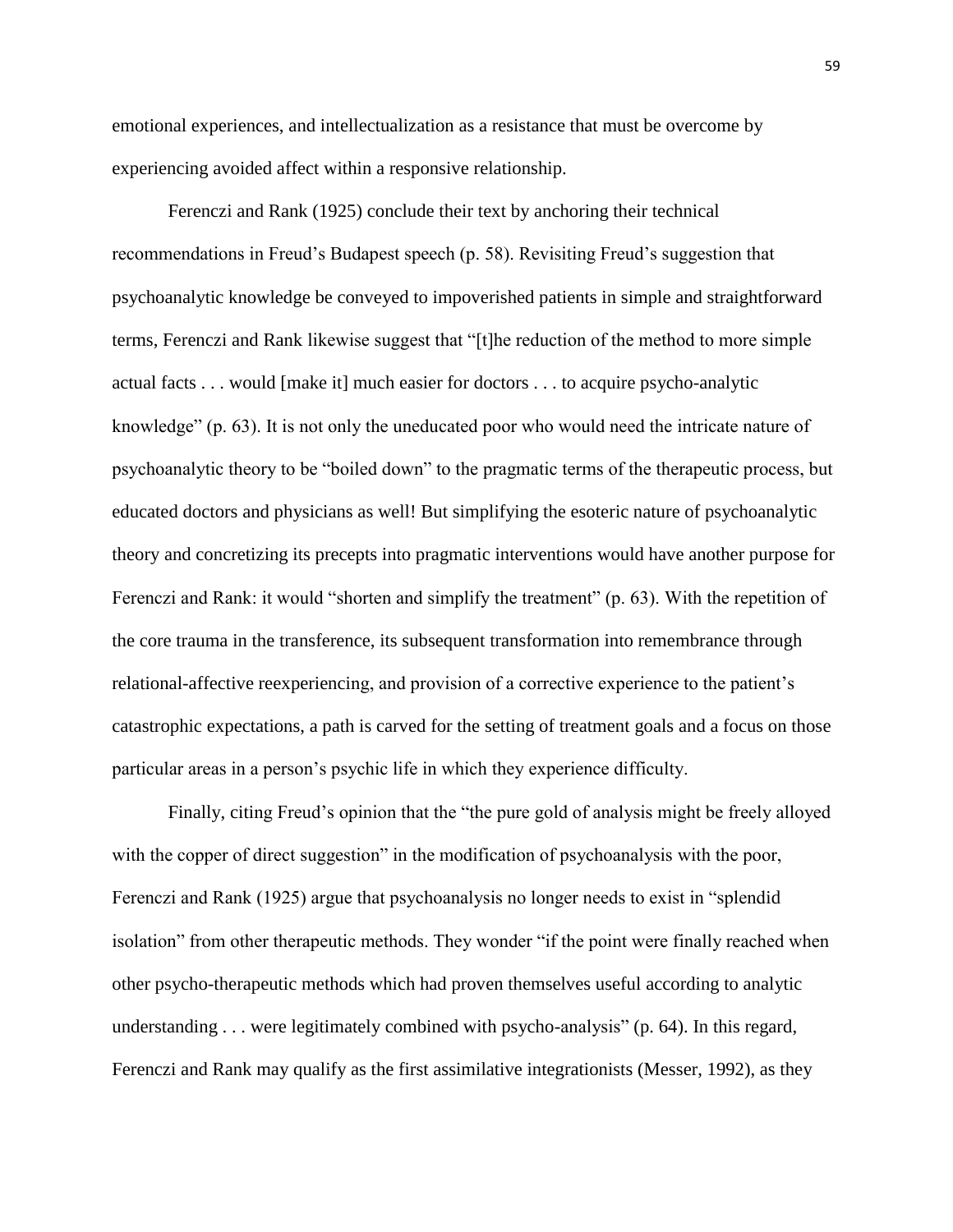consider employing nonanalytic methods by "assimilating" them within a broader psychoanalytic perspective.<sup>4</sup> Rather than being subservient adjuncts to psychoanalysis, as it was understood at that time, "other psycho-therapeutic methods" were to be integrated on an equal level.

Ferenczi and Rank's *The Development of Psychoanalysis* (1925) could in many ways be read as "The Development of a Psychotherapy for the People." It is a direct descendant of Freud's "Lines of Advance in Psychoanalytic Therapy" (1919/1955), in which he highlights the increasing importance of the analyst's activity in treatment. This acknowledgement of the analyst's role is the result of applying the underlying principles of "active" intervention to the therapeutic relationship itself. What began as a series of techniques employed to expose patients to the avoided affect, anxiety, and pain elicited by objects in the world (a technique we associate today with behavioral exposure therapy), was now influencing the way Ferenczi and Rank thought about the patient-therapist relationship. The therapeutic relationship *itself* would be the context in which patients are exposed to disowned affect and desire through the person of the analyst, who provides a corrective experience through their empathic, nonretaliatory responsiveness. Ferenczi and Rank here cite the application of psychoanalysis to the poor as a source of their technical recommendations, applying those insights in a way that affectively deepened the transference relation. Hence, their monograph is a product of the progressive energies unleashed by Freud's own reflections on the future of analytic technique, and their application to the vast numbers of impoverished people in post-World War I Europe.

Ferenczi and Rank's (1925) monograph destabilized the relationship between classical psychoanalysis and other treatment modalities by contextualizing insight in affect, memory in enactment, and repetition in relationship, thus, redefining and "refin[ing] the gold of

 $\overline{a}$ 

<sup>&</sup>lt;sup>4</sup> Paul Wachtel's (1997) work is a contemporary example of psychotherapy integration, as he assimilates cognitivebehavioral interventions within psychoanalytic therapy.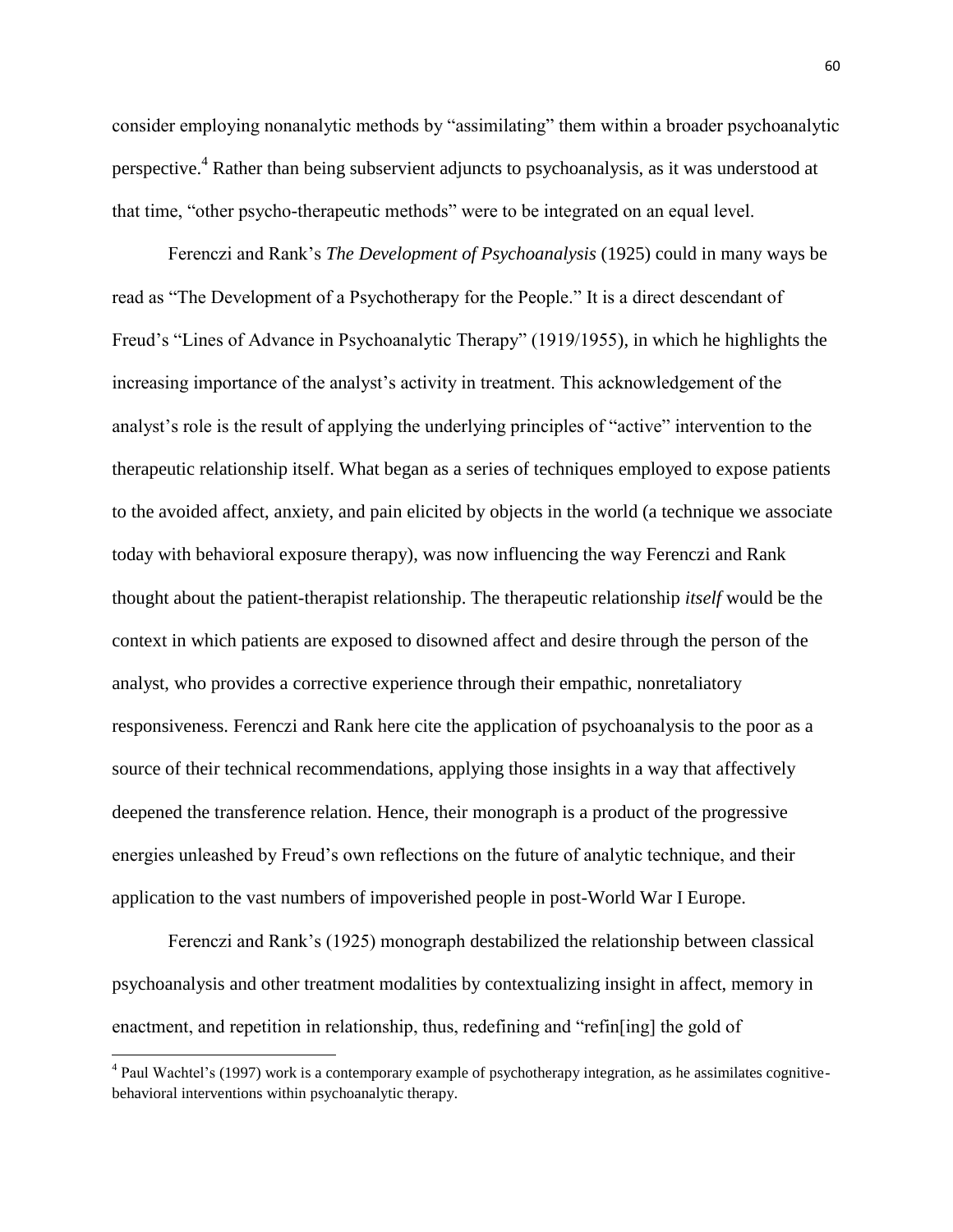psychoanalysis itself" (Szecsody, 2007). Their work proved to be an important precursor to the development of Relational psychoanalysis and short-term dynamic therapy. Both traditions trace their lineage to Ferenczi and Rank's text and, although they might disagree on the place of shortterm therapy in psychoanalysis, they would both agree on the crucial role of the here-and-now relationship, and the mutative power of the analyst's attunement to the patient's affective experience (Tosone, 1997; cf. Aron, 1993; 2001). It is a key element of these two traditions, an element that can be traced back to the disjunctions and conjunctions of Freud and Ferenczi's dialogues on psychoanalytic technique and their application to underserved populations. Ferenczi's contributions, based in part on these dialogues, emerged from a process of clinical experimentation that attempted to meet the needs of a variety of traumatized, oppressed, and socially marginalized populations (Rachman, 1993).

## **Gold, Copper, and the "Other": A Ferenczian Take on Analyzability**

Ferenczi's continued elucidation of a relational perspective after 1925 echoed an "ethics of truth and justice" (Borossa, 2007), demonstrating his ongoing focus on the power difference between the therapist (who represents the social order) and the patient (whose symptomotology is the result of flawed relationships with that social order). In his seminal article, "Confusion of Tongues" (1949/1988), Ferenczi took a radical step forward in theory and practice:

Gradually, then, I came to the conclusion that the patients have an exceedingly refined sensitivity for the wishes, tendencies, whims, sympathies and antipathies of their analyst, even if the analyst is completely unaware of this sensitivity. . . . The analytical situation—i.e. the restrained coolness, the professional hypocrisy and—hidden behind it but never revealed—a dislike of the patient which, nevertheless, he felt in all his being—such a situation was not essentially different from that which in his childhood had led to the illness. . . . The setting free of [the patient's] critical feelings, the willingness on our part to admit our mistakes and the honest endeavor to avoid them in [the] future, all these go to create in the patient a confidence in the analyst. (p. 198–200)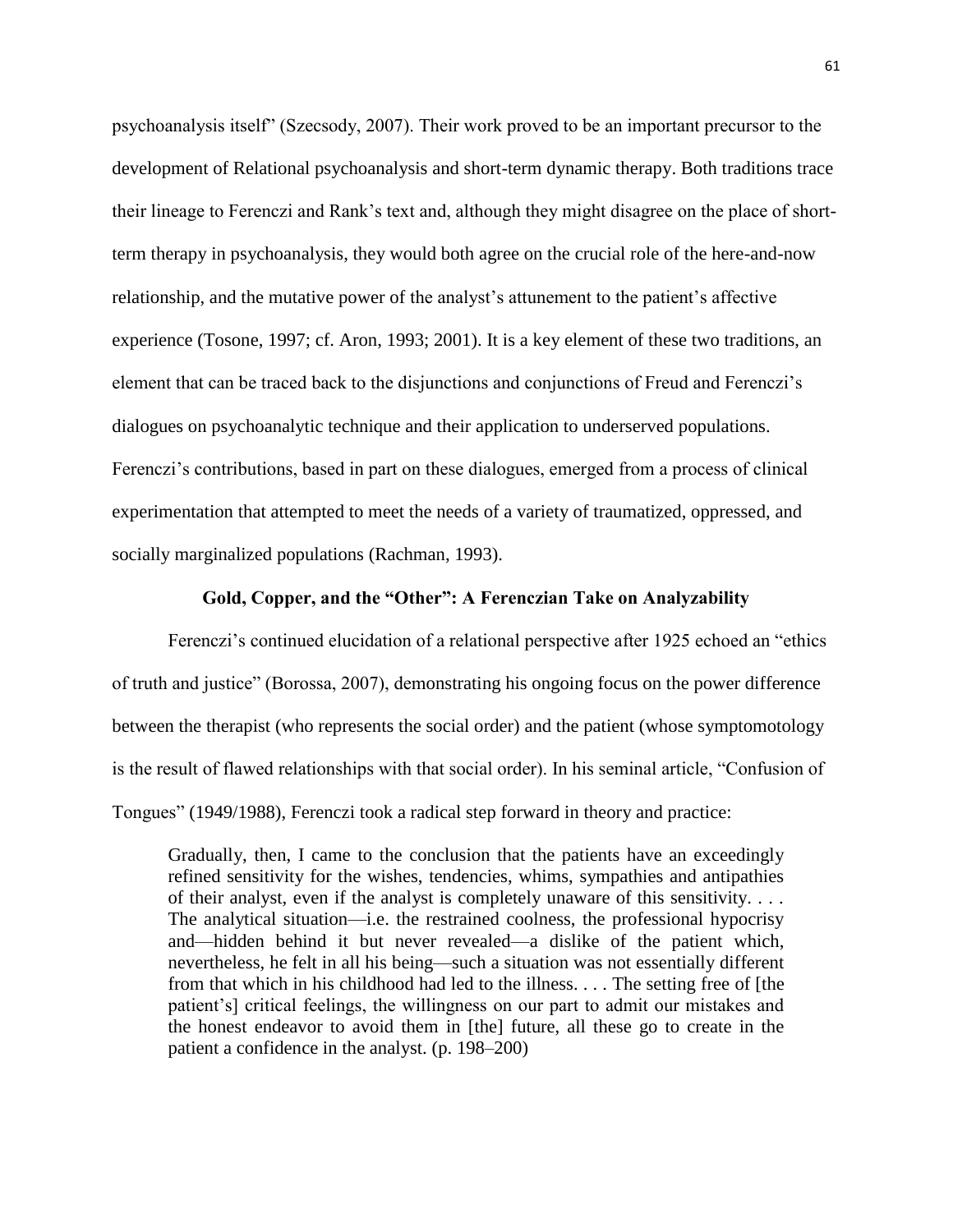Ferenczi noted that patients who were repeatedly abused and invalidated often develop an exquisite perceptiveness of others' internal states. If the analyst experiences and then disowns his or her negative countertransference to such patients, there is a risk of communicating these reactions unconsciously through one's behavior. Denying these reactions in turn invalidates the patient's reality and ruptures trust in the analyst, repeating the original traumatic event with significant caretakers. But, by owning their countertransference reactions, disclosing them to the patient, and validating their reality, the analyst provides a corrective experience that increases the patient's trust in this relationship. It is precisely this process of rupture, reconnection, and repair that, Ferenczi argued, leads to the curative power of the therapeutic relationship, influencing much relational thinking on enactments (Aron, 2001; Benjamin, 2004; see Chapter III). This relational, two-person perspective has powerful implications for work with the underprivileged or culturally different, especially with regard to the criteria of analyzability (Altman, 2009; Wachtel, 2002).

The criterion of analyzability refers to a cluster of attributes that define the "kind" of people that can be effectively treated in psychoanalysis. These include psychological mindedness, ego-strength, verbal intelligence, frustration tolerance, and impulse control. Those who have these traits are considered treatable by the "pure gold" of psychoanalysis, whereas those who do not are referred to the "copper" of supportive or less intensive psychotherapy—another therapy for "other" people. Altman (2009) and Wachtel (2002) argue that such criteria have been used to exclude ethnic minorities and the poor from psychoanalytic treatment, leading to sociocultural enactments in which practitioners decree that non-White, lower income populations are less amenable to analytic treatment and more responsive to, for example, more "directive"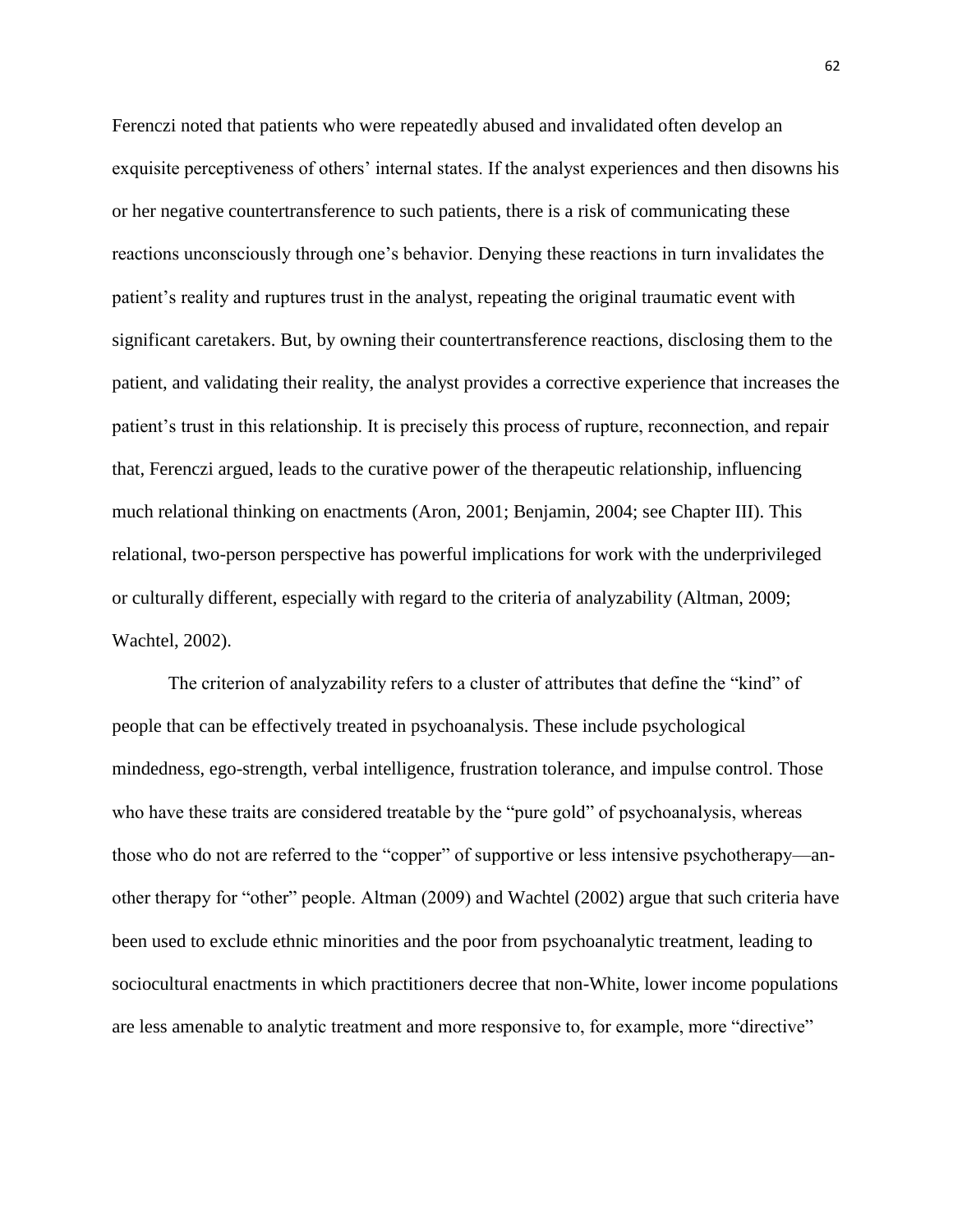cognitive-behavioral approaches or family systems approaches.<sup>5</sup> What is interesting about the socalled analyzability criteria is that it places the onus of engaging in the psychoanalytic process squarely on the patient, especially if the patient is a racial or socioeconomically different "other." The analyst's role in defining analyzability is entirely obscured.

Speaking from a relational perspective, Altman (2009) argues that "[d]iscussions of analyzability, in which lower-class patients often end up on the unanalyzable side, may reflect the analyst's psychic defensive operations" (p. 92). What might be framed as the patient's inability to engage in the analytic process may, in fact, reflect the analyst's inability to engage the patient. The analyst's wish to be a competent, empathically attuned listener may be frustrated by biases and reactions operating outside of his or her awareness. In turn, the analyst's difficulties and insecurities in making empathic contact are projected upon the patient, who is then deemed unanalyzable (Frosch, 2006). In a parallel spirit, contemporary Freudian analyst Allan Frosch (2006) writes that "the analyst's *idea about* psychoanalysis is an essential variable that contributes to our concept of analyzability. And the analyst's ideas are always shaped by desire. Wishes and defenses organize our perception of the world, including the world of who is or is not analyzable" (p. 51; emphasis added). How we think about what psychoanalysis is, or is not, defines who we will and will not treat, because those we can treat are more likely to be "like us," making us feel safe and competent, whereas those we cannot treat, the "not-me," make us feel unsafe, incompetent, and uncomfortable. "Analyzable" and "unanalyzable" inevitably become shorthand terms for who gets the pure gold or the copper, distinguishing the "me" from the "not-me." To take this intersubjective reality into account would mean redefining analyzability as something that "is dependent on . . . a reciprocal relationship that allows for the

 5 See Brown's (2009) insightful commentary on this dynamic.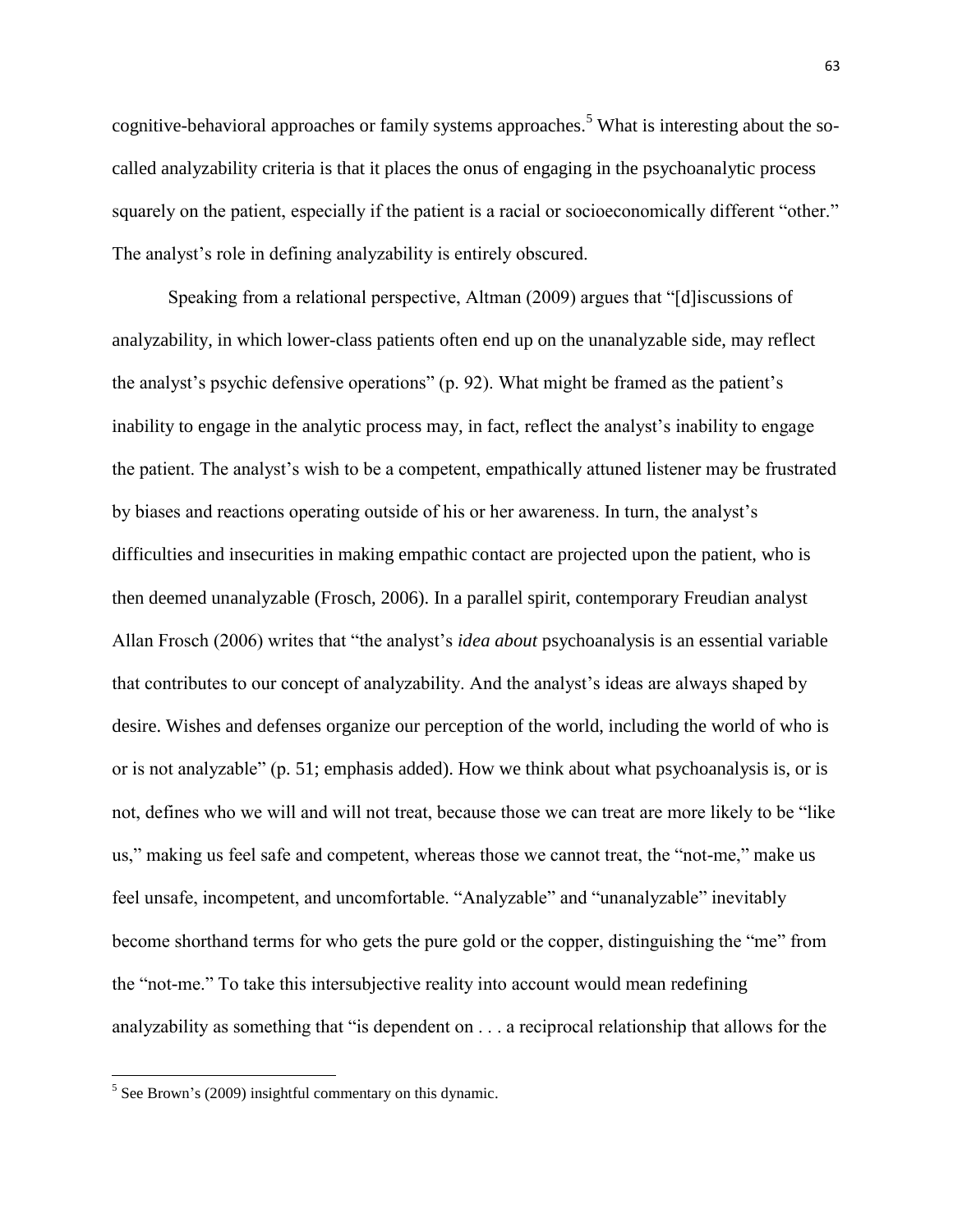development of mutual trust" (Frosch, 2006, p. 52). Thus, analyzability is not determined by the supposed ego-strengths or deficits inherent in the patient, but is a function of each therapistpatient dyad's capacity to establish a trusting relationship. Given the asymmetrical nature of this relationship (Orange, 2010), it becomes imperative that we examine the unconscious assumptions that may impede the analyst's empathy, attunement, and understanding of the culturally different patient. In keeping with Ferenczi's thinking, the onus of analyzability—or at least a great deal of the responsibility for setting the conditions for psychoanalysis—falls on the subjectivity of the therapist.

A useful framework for thinking about this topic is Derald Wing Sue's (2010) work on "microaggressions." Microaggressions are often unconscious, "brief and commonplace daily verbal, behavioral, and environmental indignities . . . that communicate hostile, derogatory, or negative racial, gender, sexual-orientation, and religious slights and insults to the target person or group" (p. 5). Whereas members of privileged groups (e.g., White, male, cisgendered, heterosexual, middle-upper class, able, etc) are usually unaware of these implicit transactions, members of nondominant groups over time develop a finely tuned hypervigilance of such exchanges. All too often, people of minority backgrounds may detect that a microaggression has taken place, whereas the more dominant person—in our case, the psychotherapist—invalidates the minority's experience either by being unaware of a misstep, ignoring its impact on the other, or explicitly denying that anything problematic has transpired. The ethnic minority, the poor person, the transgendered, the female, or the nonheterosexual suddenly finds his or her internal reality usurped, leading to "a great deal of self-confusion and pain," as described by Kathleen Pogue-White (2002, p. 405). Reflecting on her experience as a woman of color, Pogue-White writes that "[e]rring on the side of wariness and vigilance" (p. 405) is an adaptive defense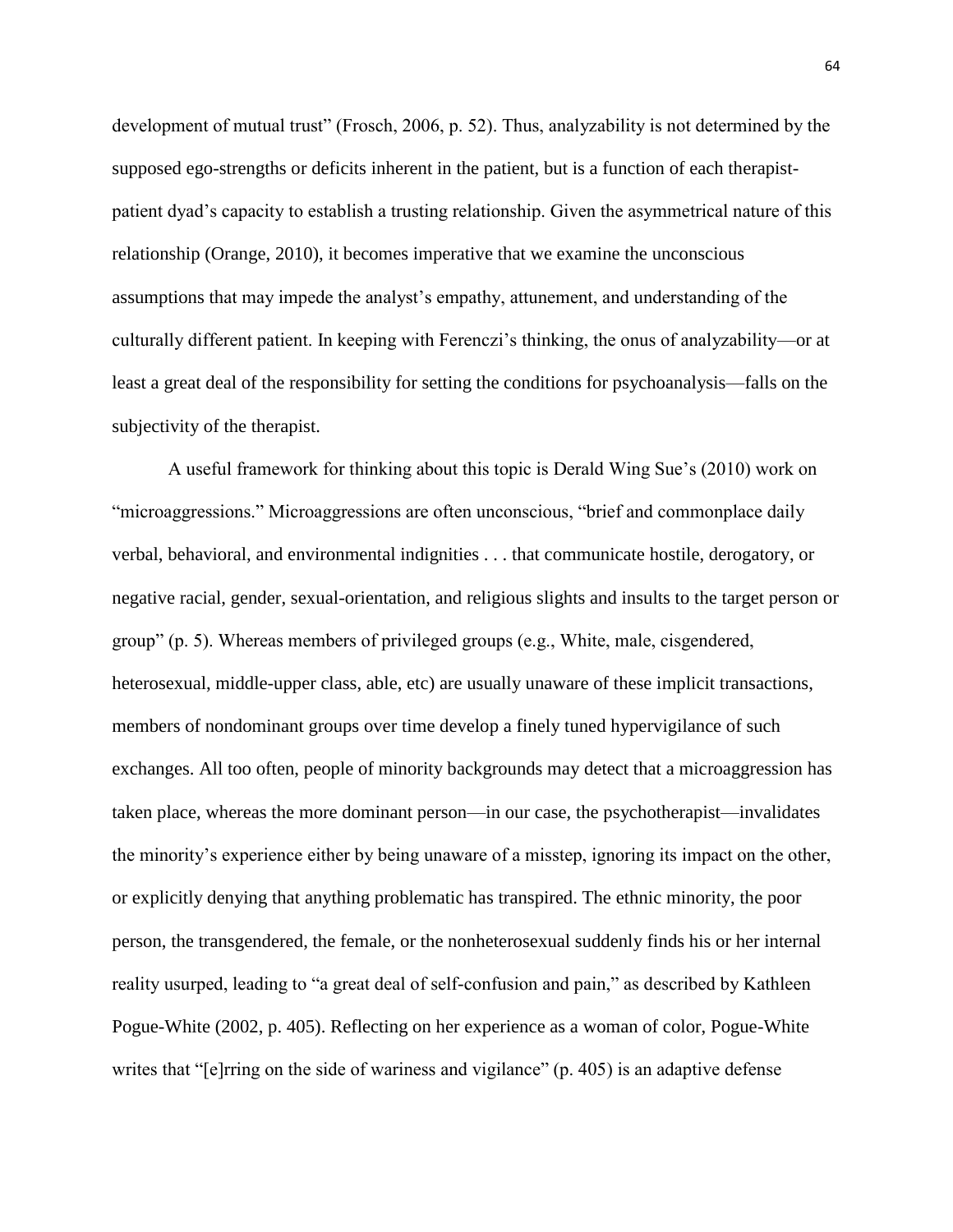utilized by people who have been victims of prejudice and injustice, a sentiment that runs parallel to the experiences of chronically traumatized people.

Having reviewed the empirical literature available in the 1970s, Siassi and Messer (1976) concluded that White, middle- and upper-class therapists often hold negative stereotypes of the poor, unconscious attitudes that affect the interpersonal interaction and impair therapeutic empathy. These stereotypes can lead impoverished patients to experience rejection and drop out of treatment. Contemporary research has shown that this tragic reality still exists, showing that therapists who act out their prejudices corrode the therapeutic relationship. If this is not addressed, the chances that a minority patient will leave treatment are greater, further adding to the dropout rate for ethnic minorities in general (Gaztambide, 2012b). Although the issue of therapist responsiveness and attunement is not limited to work with underprivileged populations, it is especially relevant to them. Questions of power, rupture, attunement, and trust are central to cultural competence (Gaztambide, 2012b), and one can find each of these topics reflected in Ferenczi's (1949/1988) later thinking. His awareness of the patient's sensitivity to the therapist's often subtle negative reactions provides a clinically useful way of addressing microaggressions and cultural enactments in the here-and-now (Altman, 2009; cf. Sue, 2010). Ferenczi calls attention to the inevitability of the therapist taking on the role of perpetrator vis-à-vis the patient, and reminds us of the need for critical self-reflection and honest self-disclosure in order to reconnect with the patient, repairing the injury provoked by therapeutic missteps. His later development of the concept of mutuality suggests that paying attention to cultural prejudices, accepting them when they arise, and owning them with our patients will help restore trust in the therapeutic relationship and make the work of analysis possible. Attention to cultural misattunements may reveal that the "unanalyzable patient" is a product of the therapist's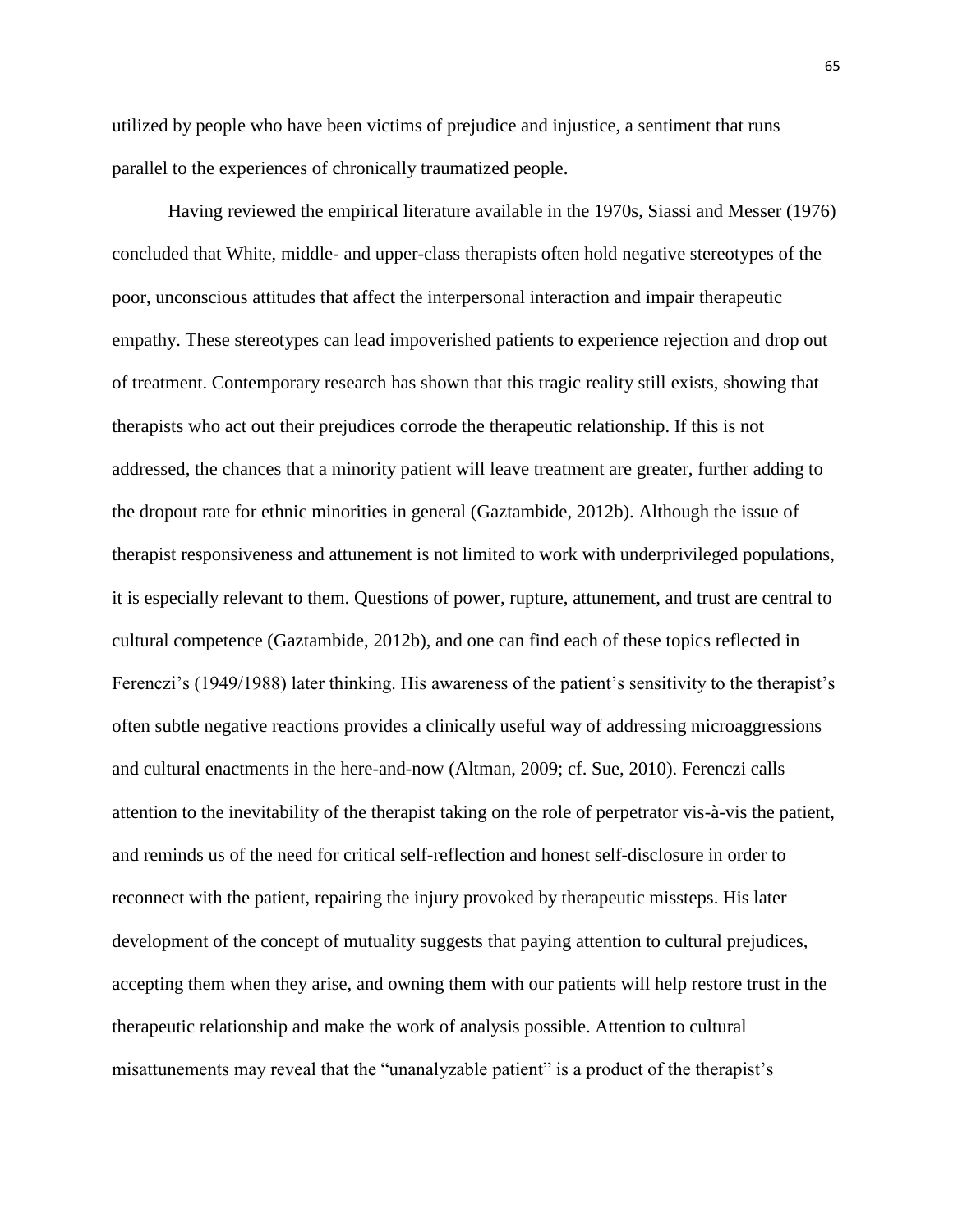unconscious assumptions about the patient based on cultural or socioeconomic biases that derail the work of analysis. And, if the work of psychoanalysis is to make the "unconscious, conscious," then the task of a "psychotherapy for the people" is to make the unanalyzable, analyzable.

## **Elements and Alloys: An Outline**

Another set of insights to be drawn from the efforts of the early analysts lead us to a critique of Relational theory itself, specifically its dyad-centricity. An implicit belief in Relational theory, and psychoanalysis more broadly, is that the analysand's difficulties can be resolved within the boundaries of the treatment dyad without addressing their ecological surround, including not only their relationships with "real others" in the world but also the broader systems in which the dyad is embedded (Paul Wachtel, personal communication; cf. Cushman, 1994; Altman, 2009). Many early analysts recognized the need to "combine mental assistance with some material support," thus reducing their fees for poor clients and engaging systemic issues socially, politically, and academically (Danto, 2005). This suggests a perspective that grounds the therapeutic relationship within a broader sociocultural context, as seen in contemporary reflections on the social "third" (Cushman, 1994; Altman, 2009; see Chapter III). Such a perspective would not only invite dialogue on social dynamics as they are reflected in transference-countertransference enactments, but would also suggest that—under certain circumstances—the analyst may need to engage the broader social matrix directly, through systemic intervention, advocacy, and client empowerment, as seen in many family therapy approaches (e.g. Boyd-Franklin, 2003).

As noted above, several-times-a-week, long-term psychoanalysis may not be a treatment option for many underprivileged people. This is due to economic and logistical reasons rather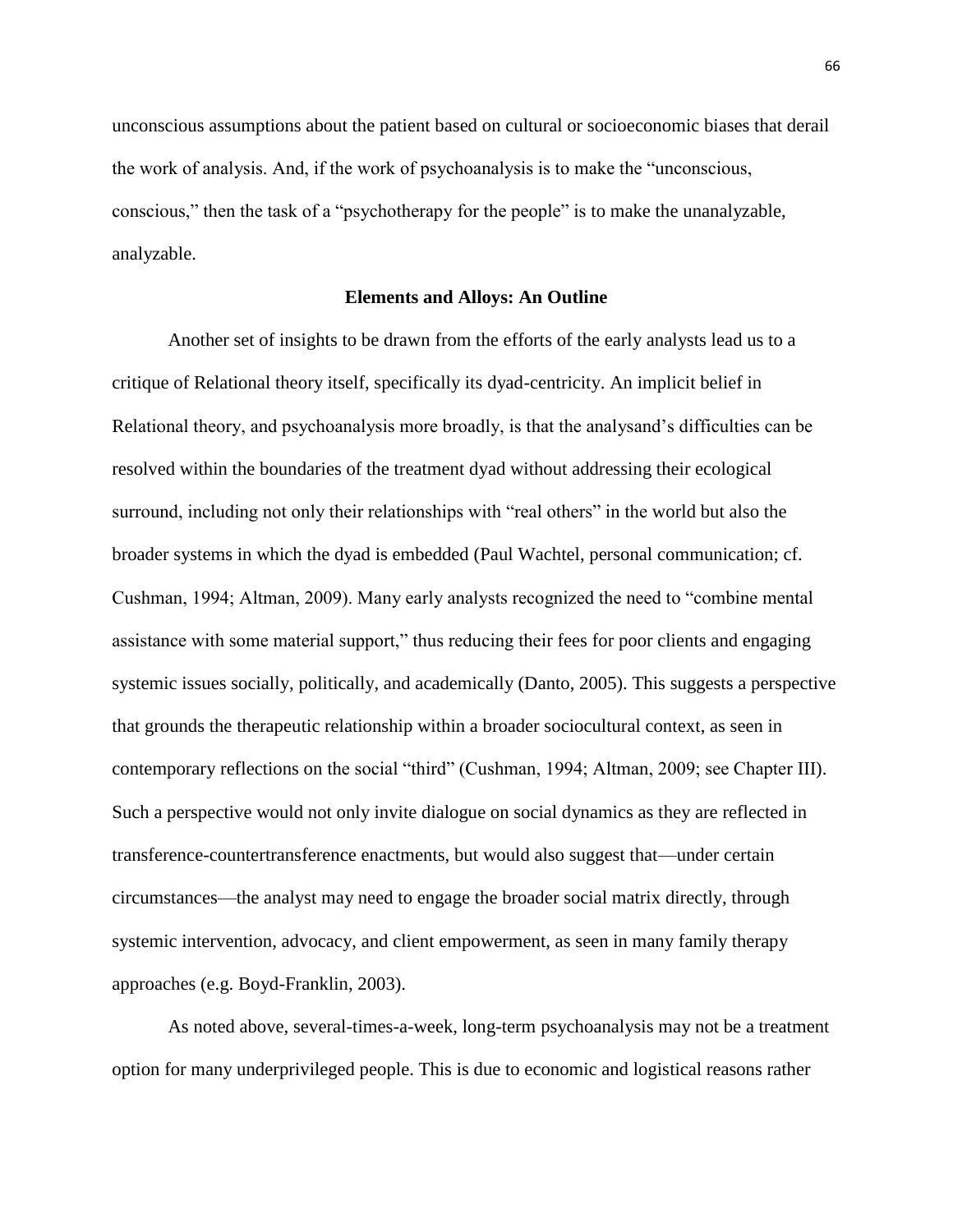than psychological ones. Many lower-income populations cannot afford therapy multiple times a week over an extended period of time. Aside from more immediate financial restraints, many individuals and families do not have the time to engage in this kind of therapy. In spite of what some stereotypes of the poor (e.g., "lazy" or "undeserving") lead us to believe, many impoverished people may be working hard to maintain a 40-hour a week job, or work several part-time jobs in order to make ends meet or, if unemployed, are working diligently to secure a new job. In addition, other issues—e.g., access to adequate transportation to and from therapy may complicate the use of frequent sessions. Therapy in such circumstances becomes a luxury, one that demands time, money, and other resources. Once (at most twice) a week treatment on a short-term basis (e.g., 12–40 sessions) may be a more feasible alternative, financially and logistically.

As suggested by Freud (1919/1955), psychoeducation may prove to be a useful tool for engaging clients from diverse backgrounds in treatment. Nancy McWilliams (2004) notes that psychoeducation has not received sufficient attention in the psychoanalytic literature, although most patients would benefit from preparation for the therapy process (p. 86). This might be even more important for patients from cultures that do not regularly engage in psychotherapy, or for whom therapy is stigmatized. A useful distinction might be drawn between the traditionally didactic kind of psychoeducation found in some treatment modalities, and a more processoriented psychoeducation that draws on myth and metaphor. Didactic psychoeducation involves the therapist speaking as an authority and conveying direct information to the patient. Processoriented psychoeducation makes psychoanalytic ideas, such as affect regulation, defenses, and transference-countertransference enactments, understandable to patients as they arise and are addressed in the moment. McWilliams sees metaphor as a rich medium through which to educate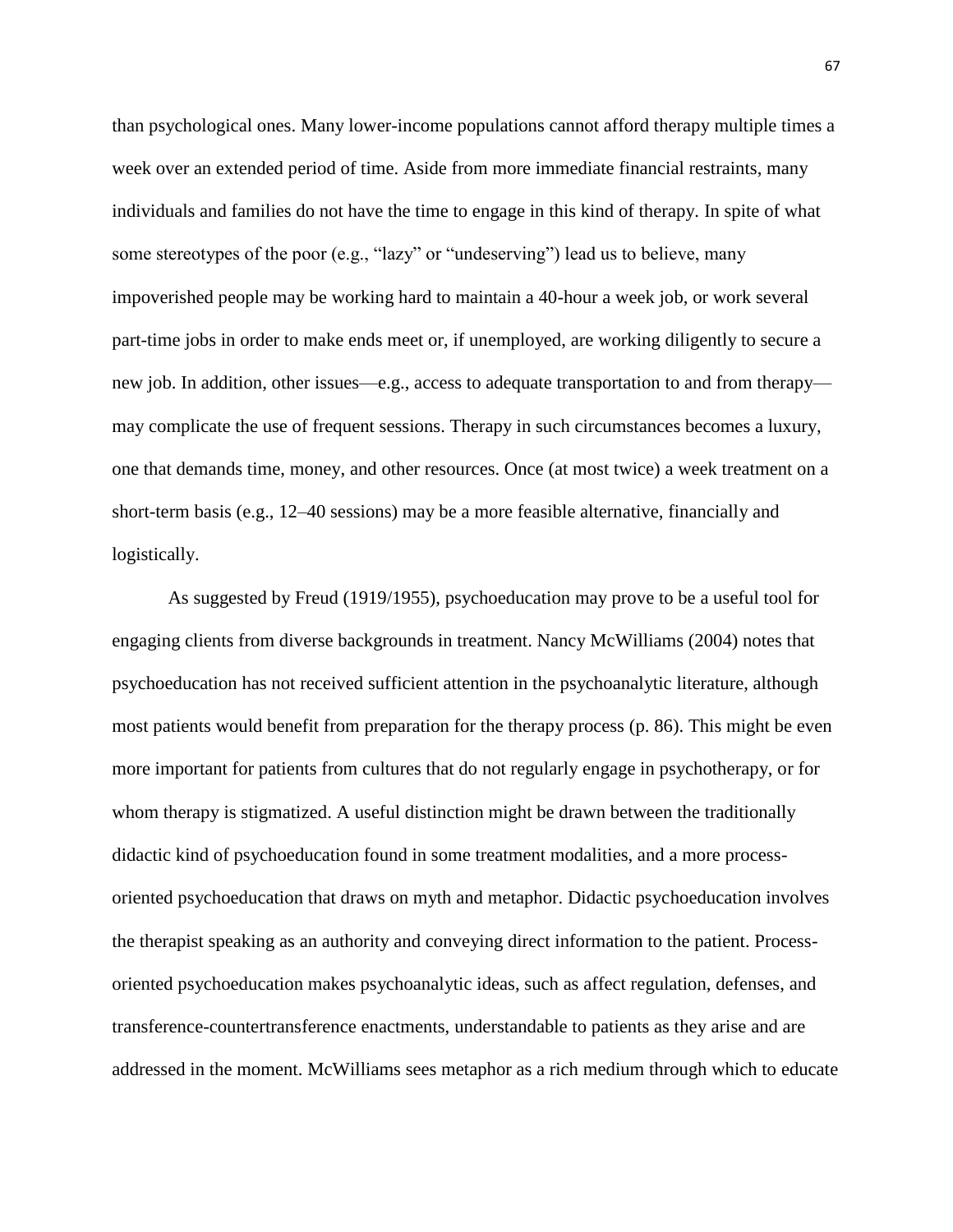the patient in these moments, especially when metaphors are employed in a manner that is experience-near and culturally congruent (pp. 86–87). Exploration of the patient's cultural world may reveal a complex set of symbols that can be drawn upon in orienting them to psychoanalytic therapy.

By placing the relationship at the core of the analytic endeavor and inviting the integration of techniques seen as "non-psychoanalytic," Ferenczi refined the gold of psychoanalysis itself (Szecsody, 2007). This leads to an interesting question for analysis today. If Relational psychoanalysis and short-term psychodynamic therapy are the products of this refined gold, is there not the risk of creating a new "copper" to serve as "other" and foil to this "gold" (cf. Curtis, 1996)? Are cognitive-behavioral, family systems, and even experiential/humanistic therapies not rendered the contemporary "copper" of psychoanalysis? If so, are we to invoke the language of pure gold and copper anew to keep these different systems apart (and only tentatively related, if at all)? Or, are we to create new alloys, further refining psychoanalysis instead?

An illustration of each of these elements will have to wait until Chapter III, where I will provide a case example that ties together the various themes of this dissertation. What I am trying to argue at this point is for a vision of psychoanalytic practice that is flexible in its responsiveness to the needs of diverse populations, but that is also infinitely diverse in its application of techniques, ideas, and interventions that not only exhaust the wide ranging resources of the psychoanalytic corpus, but go beyond them to integrate the work and knowledge of a variety of school of therapy, including cognitive-behavioral, family systems, and humanistic approaches.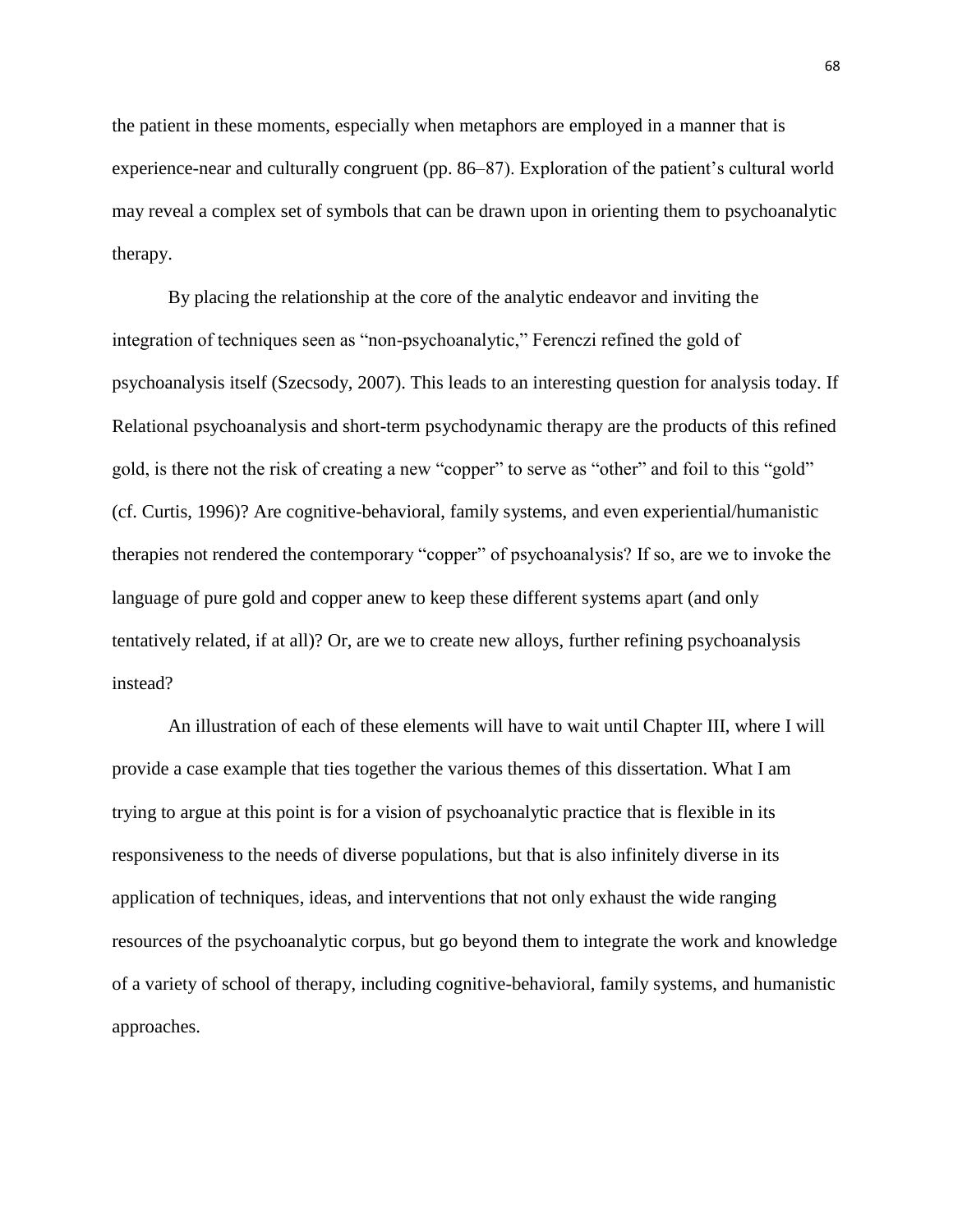### **Conclusion: Ferenczi's Contribution to a "Psychotherapy for the People"**

Governmental bureaucracy, combined with the ravaging effects of World War I, prevented von Freund's dream of starting the first psychoanalytic free clinic in Budapest from becoming reality. Although Ferenczi was an aggressive advocate for a free clinic, one was not to be established in Hungary until the early 1930s. He blamed inadequate social services and economic destitution not only for the delay of the clinic's establishment, but also for the lives lost to hopelessness and poverty. In 1929, he published a case report, "From the Childhood of a Young Proletarian Girl," a clinical plea for social reform and increased awareness of the psychological effects of poverty.

The case report was the diary of a 19-year-old woman from an impoverished family, whose suicide Ferenczi was unable to prevent. The diary chronicled her first 10 years of life, describing the misery she experienced as a result of her social class. Rendered powerless as a clinician in the face of structural injustice, Ferenczi took the words of her diary to heart and tried to give her in death what she could not have in life: her voice, reminiscent of his work with Rosa

Rich children are lucky. . . . They can learn many things, and [learning] is a form of entertainment for them . . . and they are given chocolate if they know something. Their memory is not burdened with all the horrible things they cannot get rid of. The teacher treats them with artificial respect. It was like this in our school. . . . I believe that many poor children learn poorly or only moderately for similar reasons and not because they are less talented. (quoted in Danto, 2005, p. 220)

Ferenczi's patient spoke truth from the margins of psychoanalysis. Freud, Ferenczi, and others struggled creatively to alloy pure gold and copper and refine psychoanalysis into a metal that was more responsive to the needs of those who do not have the time or the money for long-term, open-ended, multiple-times-a-week analysis. These patients' limitations are not due to a lack of

K,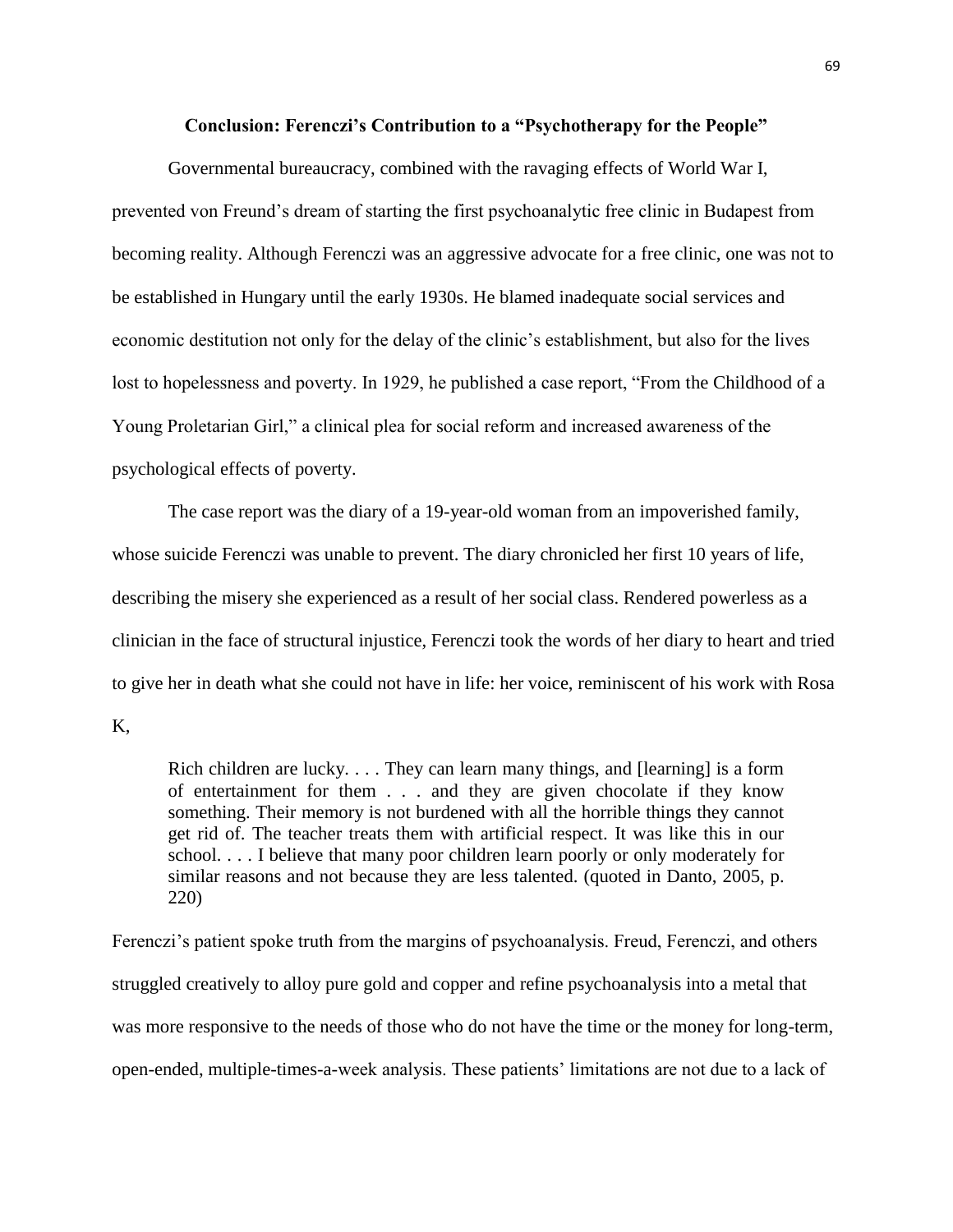ego-strength, inability to tolerate frustration, or any such ideologically motivated notions. Ferenczi's "proletarian girl" exhibited none of these. She displayed a keen understanding of the forces that underlay her trauma, and composed a striking indictment of unjust conditions.

This chapter explores the historical importance of melding Freud's gold of psychoanalysis and the copper of less intensive psychotherapy to produce two important movements in contemporary psychoanalysis: Relational theory and short-term psychodynamic therapy. It does not argue, however, that poor and oppressed communities somehow respond better to these modalities, or that these should be the only options. In the same way that I do not see "traditional" psychoanalysis as the only way to "do" psychoanalysis, I do not wish for shortterm therapy to become the "new norm." What makes the development of Relational psychoanalysis and short-term dynamic therapy "psychotherapies for the people" is the *responsiveness* that the early analysts—Freud, Rank, and Ferenczi among them—employed to adapt their therapy and themselves to various conditions and populations. What is important is not that the 1918 Budapest speech fostered the growth of these approaches, but that it stirred the flexibility necessary to alternate between long-term and short-term therapies, or between "supportive" and "expressive" interventions. What we need to realize is that this conversation is not about "psychoanalysis" versus "something-not-psychoanalysis." This is about different forms, alloys, permutations, flavors, and states that are *all* psychoanalysis (Lew Aron, personal communication; cf. Safran, 2009). The history of the early analysts reveals that far from being apathetic to the needs of the poor, they were responsive, reparative, and aware of the need for modification and adaptation. It is this ethical impulse that can bring psychoanalysis to the people. Following Ferenczi's—and Freud's—lead, we must commit ourselves to an ethic of flexibility, and practice *tsedaqah* by tilting our ears to the voice of the other.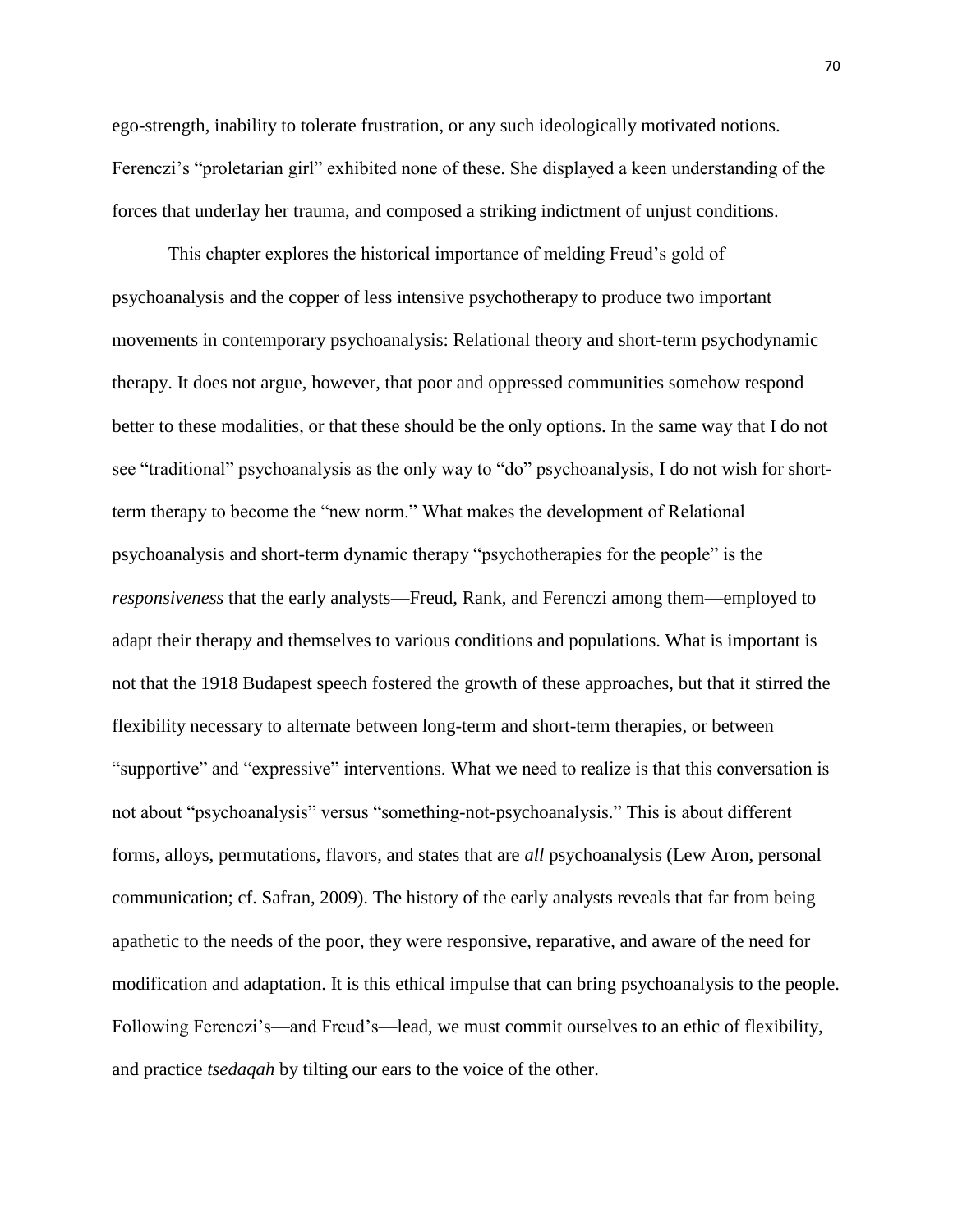#### Chapter III

# A Psychoanalysis for Liberation: Reading Freire, Reading Psychoanalysis

There may be no tenet more important to overcoming this shame and blame in analytic work than the idea that recognition continually breaks down, that thirdness always collapses into twoness, that we are always losing and recovering the intersubjective view. We have to keep reminding ourselves that breakdown and repair are part of a larger process, a concomitant of the imperatives of participating in a two-way interaction. This is because, as Mitchell (1997) said, becoming part of the problem is how we become part of the solution. In this sense, the analyst's surrender means a deep acceptance of the necessity of becoming involved in enactments and impasses. This acceptance becomes the basis for a new version of thirdness that encourages us to honestly confront our feelings of shame, inadequacy, and guilt, to tolerate the symmetrical relation we may enter into with our patients, without giving up negative capability—in short, a different kind of moral third.

—Jessica Benjamin (2004, p. 29)

"What is needed is a historico-cultural psychoanalysis… Psychoanalysis for liberation, I think."

—Paulo Freire & Antonio Faundez (1989, p. 92)

The last twenty years of psychoanalytic writing in North America has seen an increasing interest on the intersections of clinical praxis, theory, and social justice (see for example, the articles in Layton, Hollander, & Gutwill, 2006; as well as *Psychoanalytic Dialogues* Vol. 10, Issue. 5, Vol. 14 and *Psychoanalytic Psychology* Vol 19, Issue 1). Expressing concern for the experiences of oppressed and marginalized communities, this scholarship has raised questions about how to work clinically in a culturally competent manner, as well as how to reflect about social justice issues psychoanalytically (Altman, 1993; 1995; Wachtel, 2002). Some authors have been optimistic about the application of relational "two-person" psychologies to clinical work with the underprivileged, and have employed such frameworks as a source of social critique (Hollander & Gutwill, 2006; Walls, 2004). Others have been empathetic but critical about the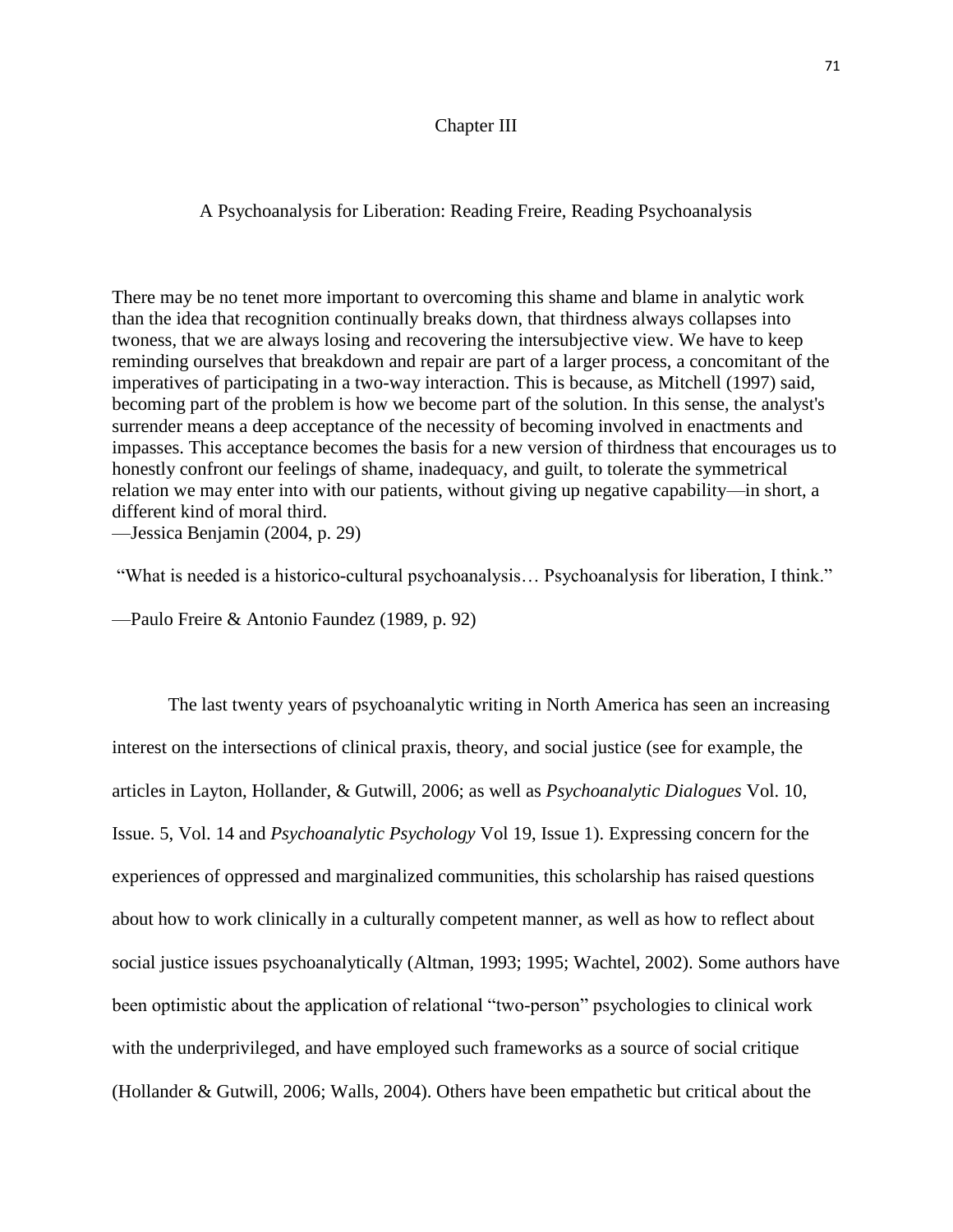use of relational psychoanalytic theory, questioning the degree to which relational theory is itself structured by infantilizing and de-contextualizing ideologies (Botticelli, 1997; 2004; Cushman, 1994; 1995). In applying and refining relational theory, theorists have stressed the necessity of going beyond the "two-person" dyad, and incorporating a "three-person" or contextual model which includes therapist, patient, and the broader socio-economic, historical, and cultural context in which they exist (Altman, 1995; 2000; 2005; Cushman, 1994; 1995). Such a model connects the individual with the social by contextualizing psychological dynamics within a broader political milieu, opening up a critical conversation between therapist and patient regarding the socio-historical forces which shape and affect their suffering (Altman, 2009; Layton, 2006).

I would like to add Liberation Psychology as another voice in this conversation, one which shows promise in integrating relational theory with a social justice-oriented and contextual perspective. As mentioned in the introduction, the work of Brazilian educator Paulo Freire is central to Liberation Psychology given that his "Pedagogy of the Oppressed" is one of the core theoretical engines upon which it was built (Martin-Baro, 1994). In reading Freire's writings, one cannot help but be struck by the influence of psychoanalytic ideas in his work, such as the importance of the teacher-student transference relation, the enactment of political dynamics in the pedagogical situation, and the unconscious internalization of societal oppression. This can be gleamed in Freire's frequent citations of psychoanalytically-informed third world theorists such as Albert Memmi and Frantz Fanon, as well as Frankfurt School scholars such as Herbert Marcuse, Theodor Adorno, and Erich Fromm. It is interesting to note in passing that Freire and Erich Fromm developed a warm friendship over the course of their respective careers, for it was through their conversations comparing the role of intersubjectivity in pedagogy and psychotherapy that Fromm remarked to Freire that his work was a kind of "historico-cultural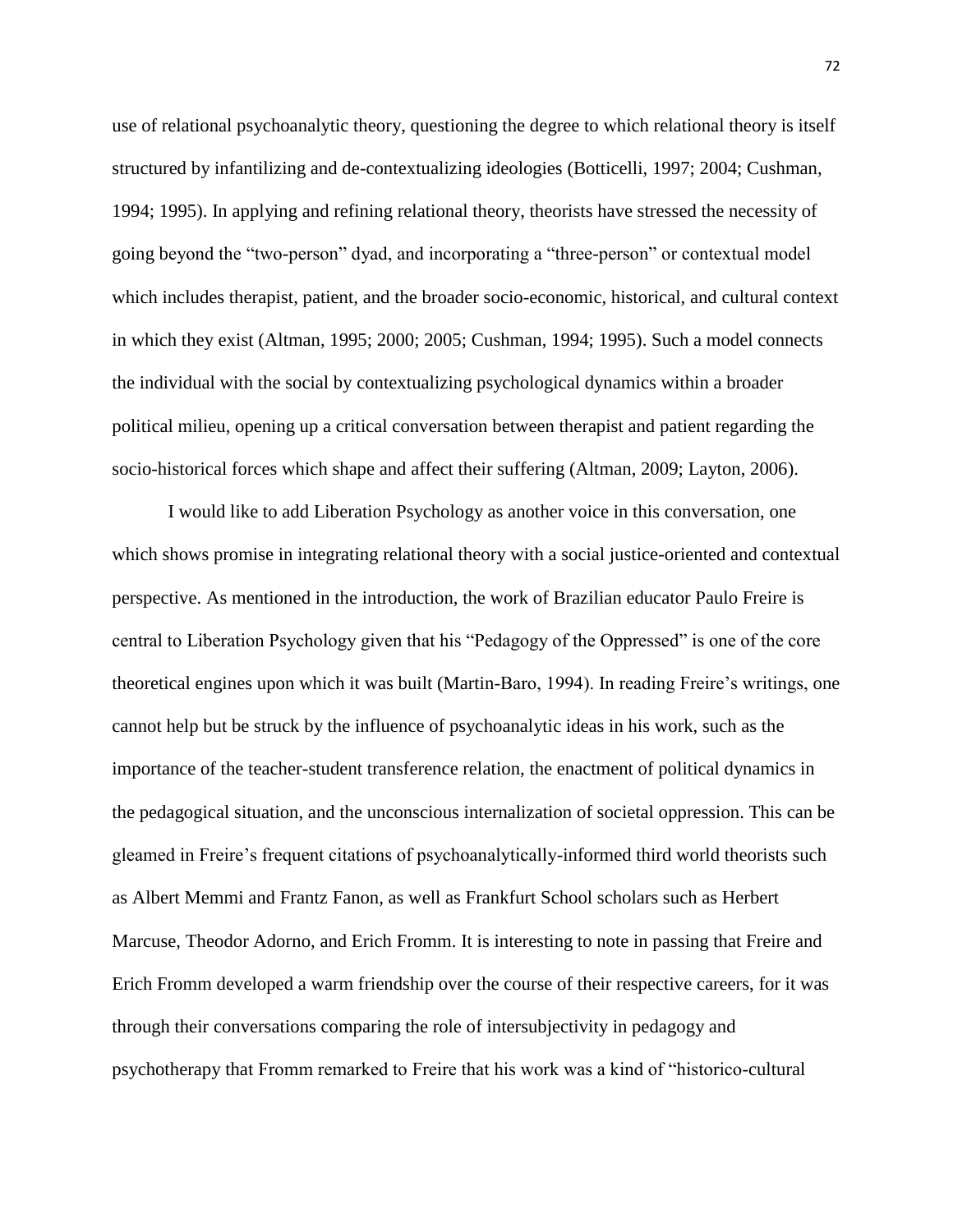political psychoanalysis" (see Freire, 1994: 55; cf. Freire & Faundez, 1989: 92; 95; see also mention of Freire's work in Fromm & Maccoby, 1970/1996).

Hence, in this chapter I will place a greater discursive focus on Freire's pedagogical theory, due to it being a foundation to Liberation Psychology. Fromm's intuition, along with a contemporary psychoanalytic reading of Freire, likewise suggests that it can be read as a kind of proto-relational psychoanalysis of liberation, thus serving as an entry point for dialogue between psychoanalysis and Liberation Psychology. In this interpretation of Freire, I will draw on two of his foundational works, *Pedagogy of the Oppressed* (Freire, 1972) and *Eduation for Critical Consciousness* (Freire, 1973), as providing the material for most of his key terms. After presenting some of the core elements of his theory, I will use Jessica Benjamin's (1988; 2004) intersubjective theory of "thirdness" and Neil Altman's (2009) notion of the "social third" as a prism through which to re-read Freire, and draw out the implications of Liberation Psychology for psychoanalytic practice with oppressed populations. I will synthetize and illustrate the ideas developed in this dissertation through a case example in the next chapter.

### **Humanization and Connectedness: Freire's Relational Vision**

As an educator working with impoverished and indigenous people whose basic rights have been denied, Freire saw the dialectic between humanization—what it means to be rendered a full person—and dehumanization—the denigration of one's personhood—as the central problem of an emancipatory education. For Freire to be human is fundamentally to be in relation with others and with the world, and to experience that world as having its own reality independent of the self. Being able to recognize the separateness of the world, of others, and yet still remain connected, is what distinguishes the human being as a being not only of *relationships*, but of *right* relationships (Harrison, 2004). Human beings are thus "not only *in* the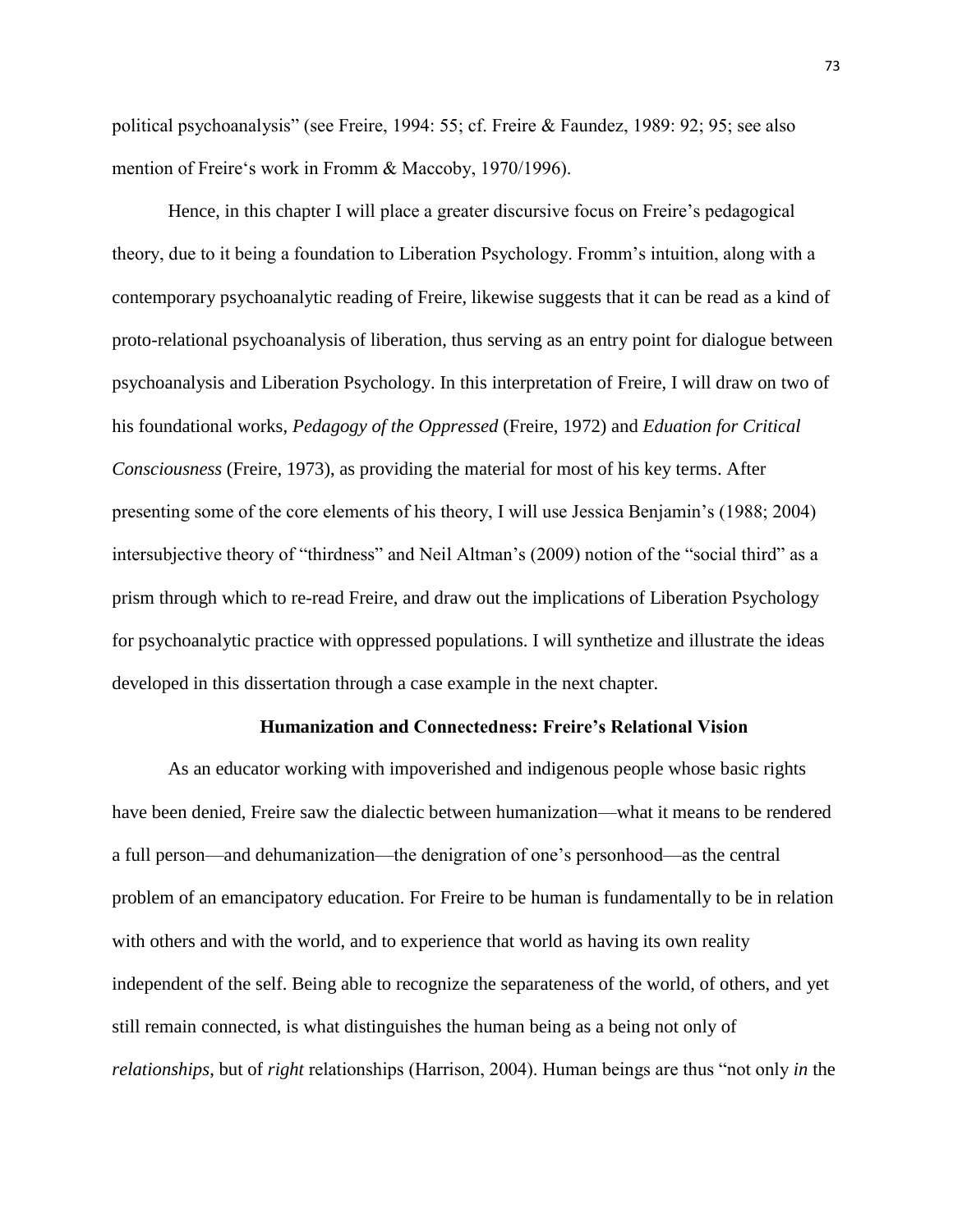world but *with* the world" (Freire, 1973, p. 3). Ontologically, human beings and the world do not exist apart from each other, as isolated Cartesian beings looking outward into an objective reality, but as a system of ongoing mutual interaction and interpenetration. One's relational orientation is in turn composed of the dialectical tension between being able to adapt to reality, and the "the critical capacity to make choices and to transform that reality" (p. 4). A person who can sustain this tension, able to adapt to the environment while at the same time transforming it, is an integrated *subject*. Conversely, the person who merely adapts to the environment is an "*object*, adaptation representing at most a weak form of self-defense. If man is incapable of changing reality, he adjusts himself instead" (ibid). To be in right relation with the world is for Freire the natural vocation of human beings.

Inspired by Hegelian dialectics, Freire (1972) argues that this vocation of right relation is constantly negated by dehumanizing violence and oppression, yet it is affirmed by that negation at the same time. The drive to be human "is thwarted by injustice, exploitation, oppression, and the violence of the oppressors; it is affirmed by the yearning of the oppressed for freedom and justice, and by their struggle to recover their lost humanity" (p. 28). Dehumanization distorts the vocation of becoming fully human by distorting both those whose personhood has been stolen, as well as those who have denied the humanity of the other. For those who oppress and hoard power, to be human is to be an oppressor, while those "other people" are rendered object-like "things" without full agency. The oppressor consciousness transforms everything around it "into an object of its domination. The earth, property, production, the creations of men, men themselves, time—everything is reduced to the status of objects at its disposal" (p .44). But, Freire cautions, sooner or later those whose humanity has been stolen will struggle against those who have rendered them destitute.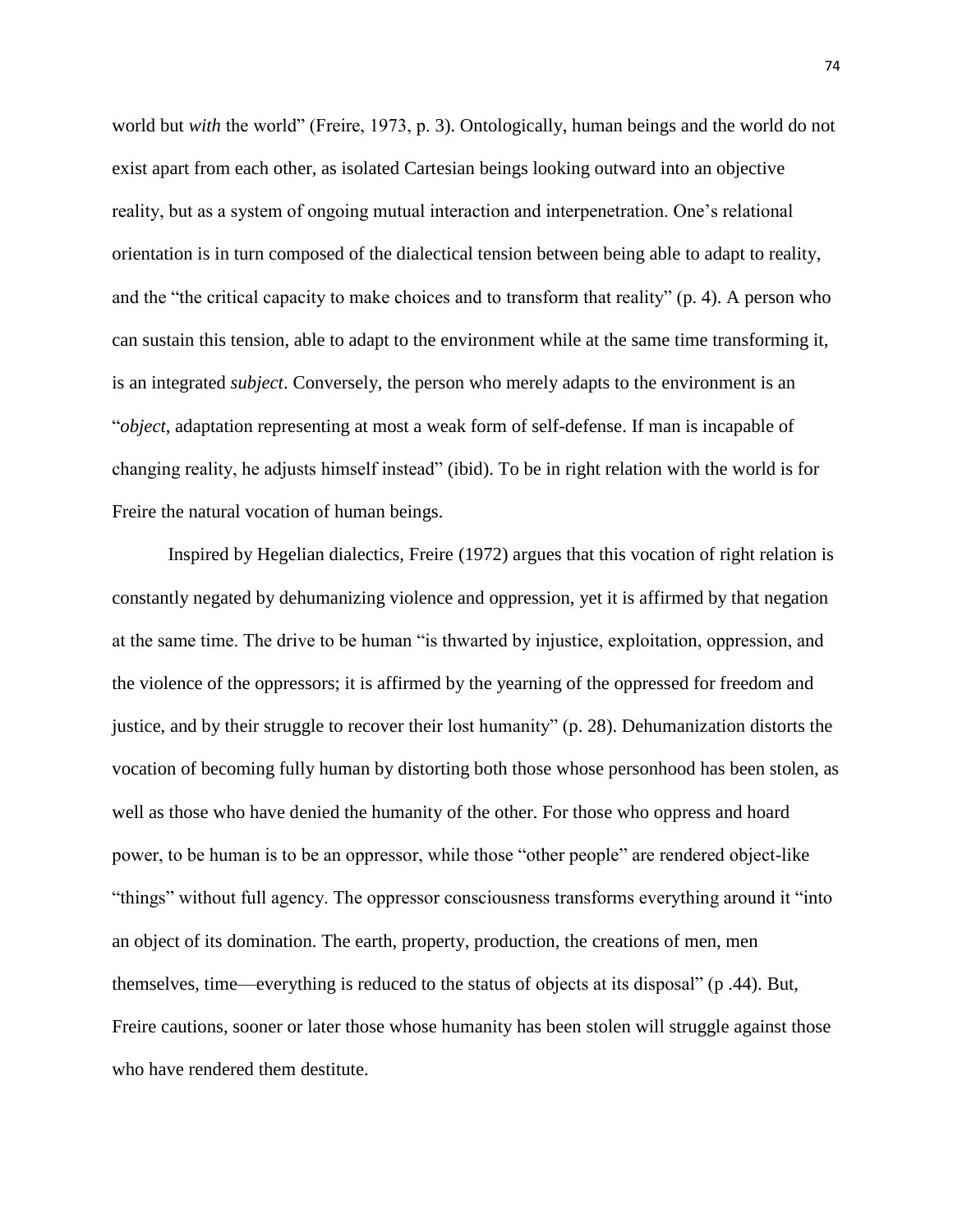Freire (1972) argues that oppressive conditions and institutions promote the internalization of ideological demands, ways of being, and behaviors upon the oppressed. As noted in Freud's own writings (reviewed in Chapter I), the internalization of these ideologies bind the psyche of the oppressed to the perspective of the oppressor, so that even when the oppressed attempt to rise up and create change, they may enact precisely the dehumanizing tendencies which the oppressor initially subjected them to. Marginalized people may then become "sub-oppressors" toward other disempowered people who do not share their views, or engage in reactive behaviors toward the dominant group which maintains the cycle of violence and dehumanization. "The very structure of their thought" Freire explains, "has been conditioned by the contradictions of the concrete, existential situation by which they were shaped" (p. 30). The oppressed may seek to be human, but to be human is to be *like the oppressor.* This distortion of the emancipatory impulse derives from the reality that the psyche of those who have been subjugated becomes dependent, in a state of "adhesion" to the psyche of the oppressor. The ideologies—or the super-ego in Freud's terms—of the oppressor is internalized wholesale, unconsciously texturing the oppressed's experience of the world in such a way that these scripts cannot be consciously reflected upon and scrutinized. In Freire's words, "they cannot 'consider' [the oppressor] sufficiently clearly to objectivize him- to discover him 'outside' themselves" (ibid).

At this point in the psycho-political development of the oppressed, they do not yet see themselves in a dialectical relationship with the oppressors, nor are they engaging in a struggle to transcend the victim-victimizer contradiction. In this context of splitting and complementarity, one aspires not to liberation but identification with the opposite pole. Instead of criticizing the oppressor-oppressed dialectic itself, one merely reverses the poles and continues the struggle, as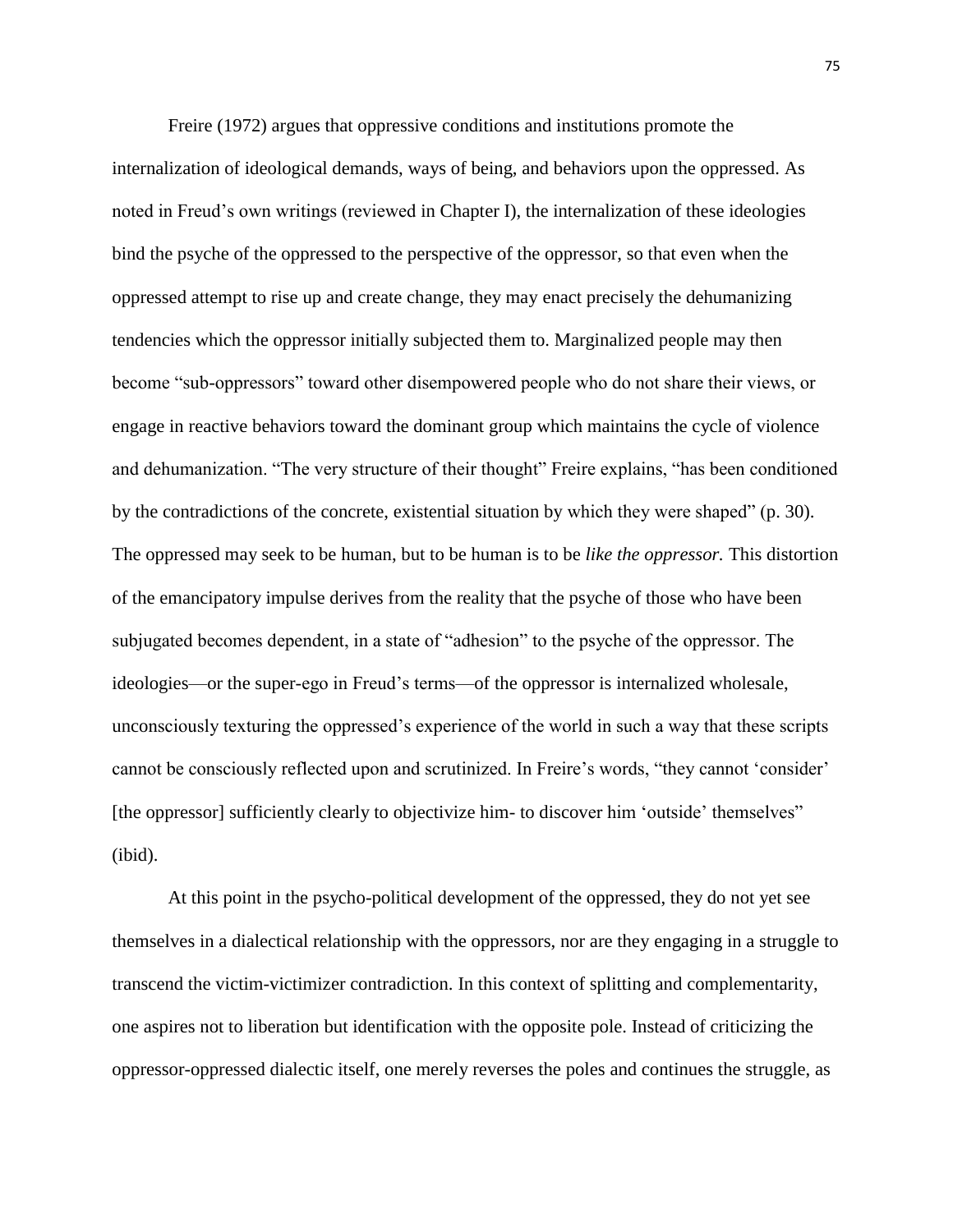if saying "I am powerless now, *until* I can topple you and take your place!" Echoing Freud's musings on melancholia, Freire (1972) rightly intuits that "The shadow of their former oppressor is still cast over them" (p. 31). Hence the oppressed suffer from a form of splitting that has established itself in their psyche. They desire freedom and authenticity, but also fear it, being at one and the same time themselves and the oppressor who has been internalized, being whole and integrated versus maintaining splitting and the cycle of dehumanization, seeking freedom through right relation or the illusion of freedom through the assertion of power. To overcome this splitting, Freire argues that the oppressed must separate themselves from the reality of the oppressor, and in so doing locate the oppressor *outside* themselves, and begin to reflect critically on their contradictory relationship to them (p. 162-163).

For Freire (1972) then there are two interrelated tasks for an emancipatory education. The first has to do with the divided consciousness of the oppressed, the other, with the problem of the oppressor-oppressed relationship. Simply put, those committed to social change must resolve the oppressor-oppressed contradiction by ushering the appearance of new forms of subjectivity which are neither perpetrator nor victim, but human beings in the process of liberation (p. 42). Accordingly, such a relational process goes in hand with the oppressed being able to "'discover' their oppressor and in turn their own consciousness" (pg. 47). Critical reflection on the relationship with the external other goes hand in hand with exploring the contours of one's awareness, and that other which stands outside of consciousness—the unconscious. It is by wrestling with these two tasks that Freire developed the practice of a critical and emancipatory education.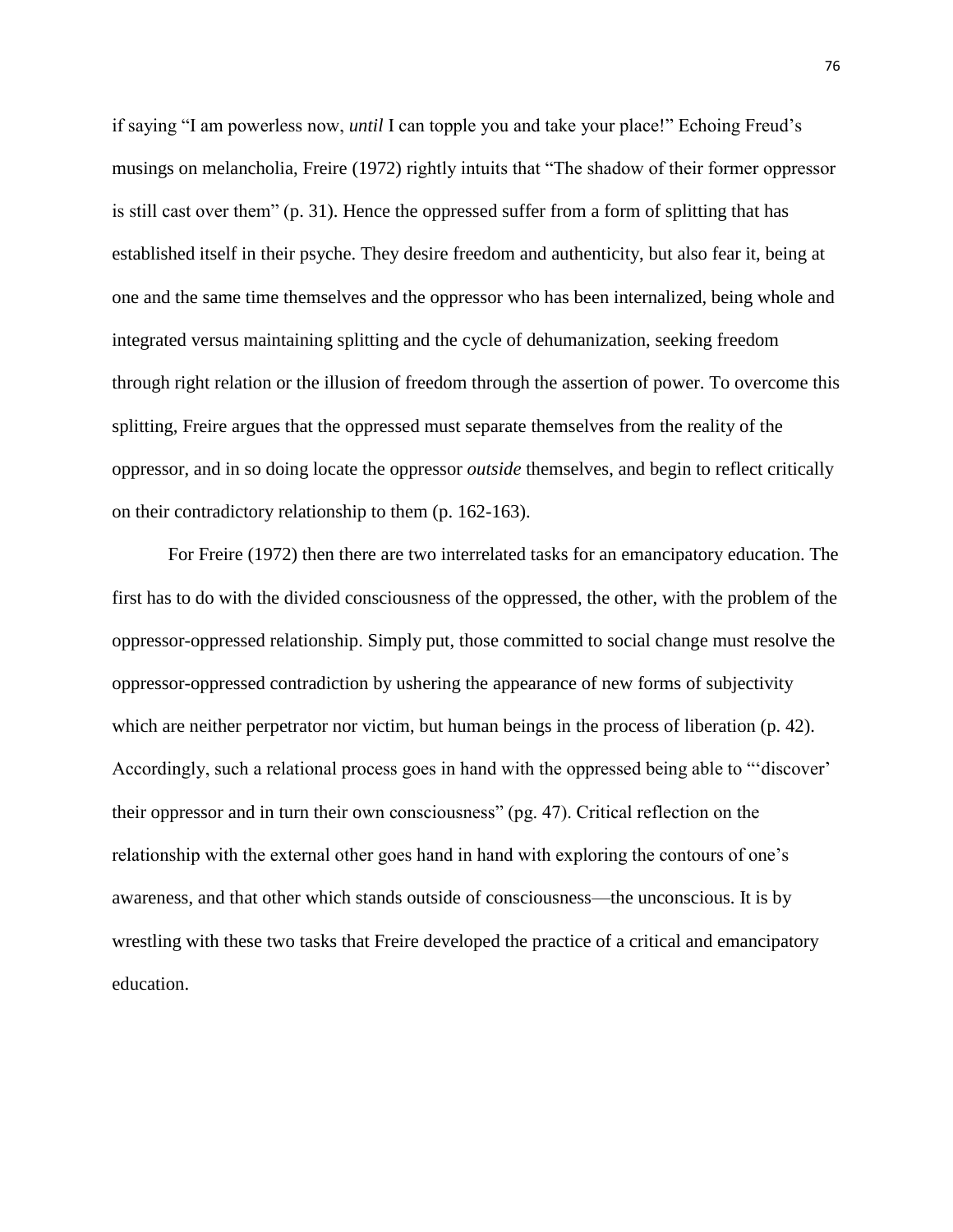# **Banking versus Problem-Posing Systems of Education: An Intersubjective View of Pedagogy**

The original context of Freire's work is his pedagogical practice with impoverished peasant communities in Brazil during the 1960s. Freire was tasked by the Brazilian government with teaching the indigenous poor of Pernambuco and Rio de Janeiro to read and write so that they may be able to vote in the country's elections (Brazil during this time still operated under literacy laws which excluded the illiterate, and often poor and indigenous communities). Having personally witnessed the crushing effects of poverty, and concerned about the plurality of abuses suffered by the poor, Freire sought to use education as a tool of liberation. Although himself a leftist who reflected on how to best empower his students, Freire noticed that a particular pattern would emerge during his lessons. He was treated by his students with a certain level of deference, as a "subject supposed to know" in the Lacanian sense, an upper-class white man who was educated, knowledgeable, and powerful. The students, by contrast, became passive in relation to him, framing him as the know-it-all, and themselves as the know-nothings. Freire saw this as fatalistic behavior, and attempted to correct his students by telling them that they should challenge his authority. The more he beseeched them, the more passive, in turn, they became, until Freire found himself not only formulating the questions for his lessons, but also answering them. This in turn led to another problem, as moments arose when Freire was actively challenged by his students, who questioned him and what he sought to teach, precipitating power struggles between teacher and student in the classroom. Freire was made to realize that he was treating his students exactly as they were being treated by their wealthy landowning bosses, and as they were depicted in the ideology of broader Brazilian society. Disempowering conditions which promoted fatalism and passivity were replicated anew in the teacher-student relationship. Freire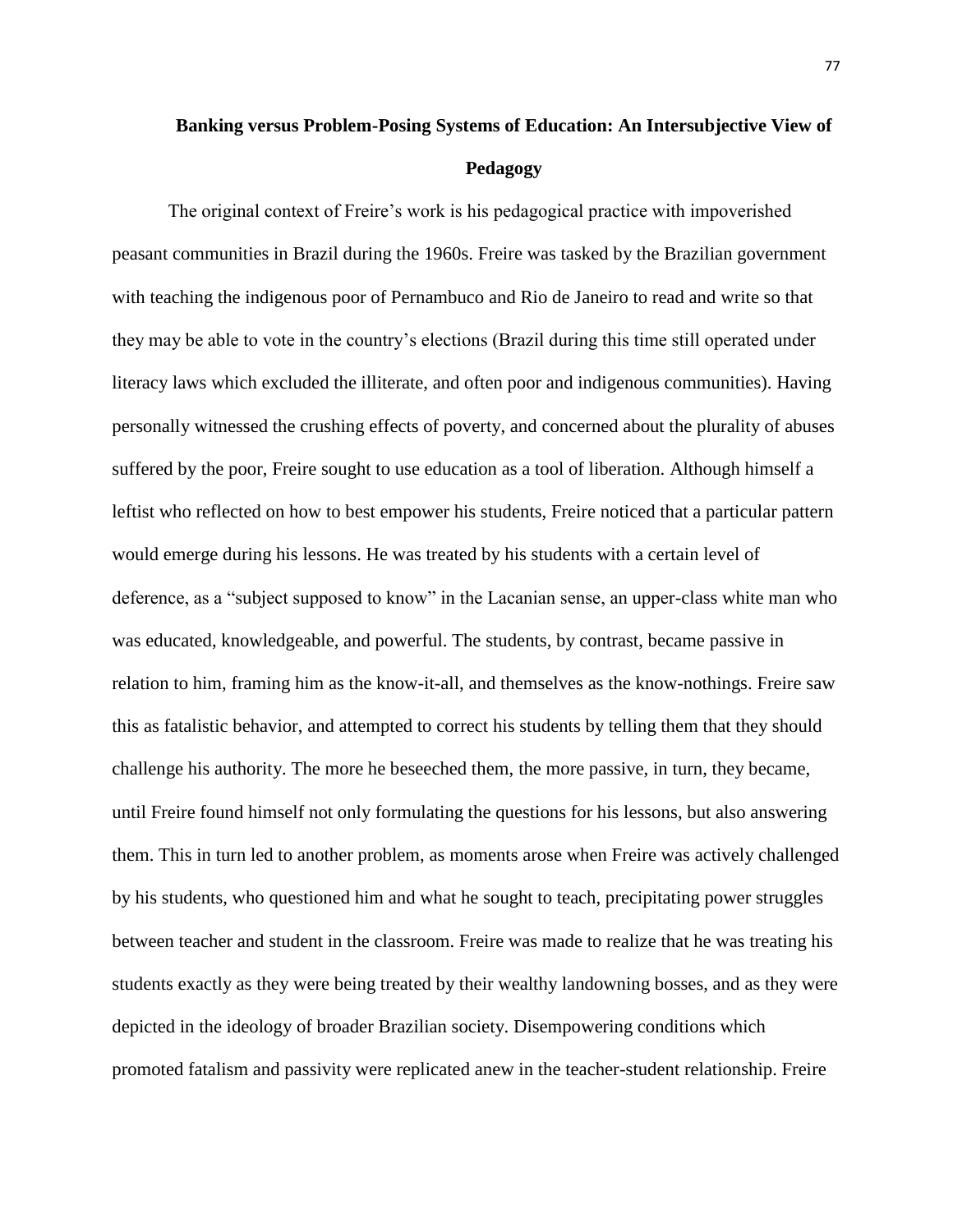became the dominating authority who told the peasants what to think, conveying the unconscious communication that he held the true knowledge which was to be deposited into his passive, ignorant students. The students, in complementary fashion, either became increasingly passive, or challenged his position as the authority. Freire referred to this process as the "banking system of education," and slowly began to disembed from the interaction and acknowledge that he had also fallen prey to this system.

Reflecting on the nature of this teacher-student transference, Freire realized it was not sufficient to simply point out to his impoverished students that they were projecting the role of the "subject supposed to know" upon him. He had also stepped into that role, and thus needed to step out of it. He discovered that when he relinquished his role as the one who framed the questions and gave the answers, and portrayed interest and sincere curiosity about the experiential world of the students, they in turn began producing their own questions about day to day reality. Learning to write and spell the word "house," for example, gave way to questions regarding the inability for the poor to find affordable and clean housing, while the rich lived in comfortable luxury. An intersubjective back and forth then ensued, as the students—through dialogue with the teacher—began to ask questions about those aspects of life in society which up to that point existed only in the background of their conscious awareness. These realities were placed in the foreground and recreated as problems for Freire and his students to consider. The banking system had now given way to a problem-posing education, one in which teacher and student engage in a reciprocal dialogue which problematizes the world and opens it up to the possibility of transformation. As the students asked questions about themselves and their relationship to the world, they turned anew to their relationship with Freire, problematizing and questioning the teacher-student relationship itself. By remaining non-defensive and maintaining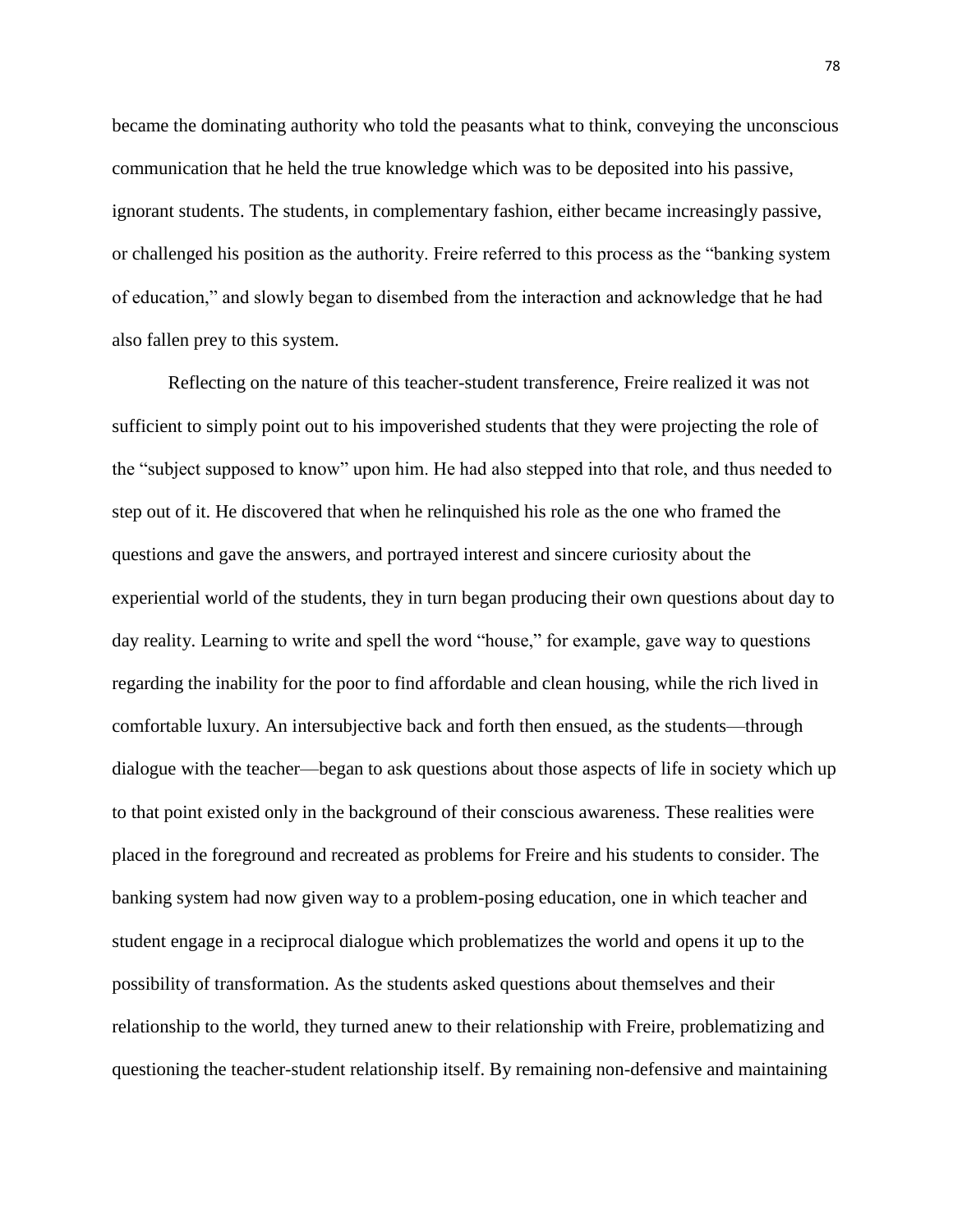responsiveness to his student's queries, Freire facilitated their empowerment in relation to other authority figures in psyche and society.

By shifting the nature of the interaction from a subject-object relationship between active teacher and passive student, to an intersubjective encounter between subjects-in-relation, Freire allowed for the expression of diverse fantasies and reactions to his position as the teacher. By responding with empathy and humility, he created a transitional space in which the students could question his authority, and through problematizing his position also turn toward the broader socio-political context in which their relationships were embedded. For Freire, knowledge about the world was a product of subjects who recognized one another's humanity, and joined together to interrogate their relationship to one another and the world which mediated their encounter. Critical consciousness about oppression cannot be "taught" to the oppressed by drawing on the very tools which maintain their oppression. It must be discovered jointly in the relation to an-Other, with whom another perspective can be discovered and discussed.

Noticing how broader societal contradictions were enacted in the teacher-student relationship allowed Freire (1972) to name one of the major culprits of a dehumanizing education, the "banking system" of education (or more broadly, of relating) which turns students into passive "'receptacles' to be 'filled' by the teacher. The more completely he fills the receptacles, the better a teacher he is. The more meekly the receptacles permit themselves to be filled, the better students they are" (p. 58). The pedagogical relationship then mirrors do'er-doneto dynamics by becoming an act of depositing, whereby the students are to be deposited-into and the teacher is the depositor. Communication about the world collapses into communiqués issued by the teacher. In this relationship "The teacher presents himself to his students as their necessary opposite; by considering their ignorance absolute, he justifies his own existence" (p.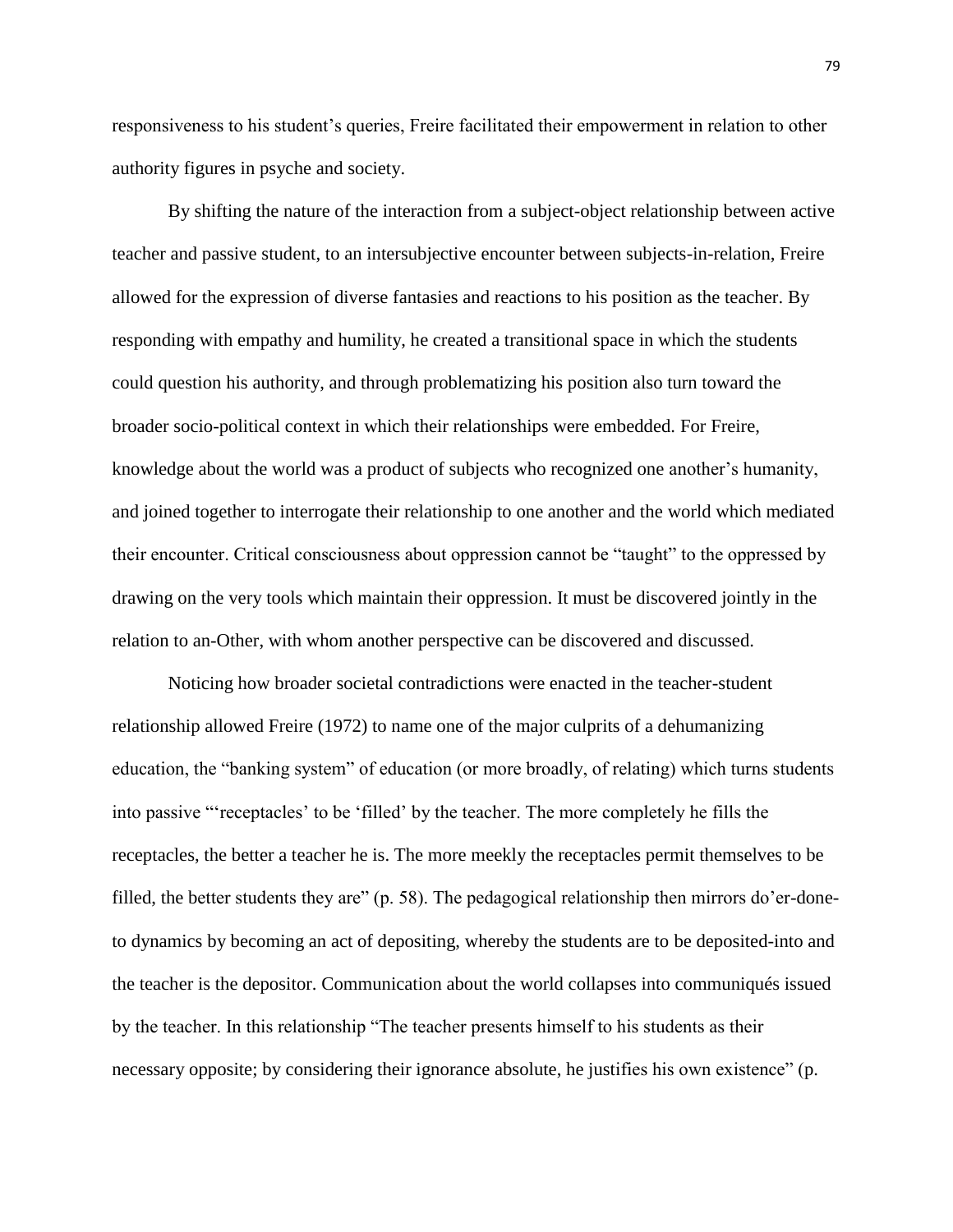58-59). An absolute ignorance is projected unto the student, while the teacher is the know-all who bestows knowledge upon the know-nothings just as Prometheus brings fire down from Olympus to the mortals below. As a result Freire argues that the banking education structures and maintains the oppressor-oppressed, subject-object dialectic, mirroring dynamics of domination in society as a whole. It "transforms students into receiving objects. It attempts to control thinking and action, leads men to adjust to the world, and inhibits their creative power" (p. 64). Our capacity to reflect creatively on our own experience, about the world in which that experience is grounded, and come up with imaginative solutions to complex problems, becomes impaired.

In contrast to the banking system, Freire (1972) proposes a "problem-posing" education that strives toward *reconciling* the teacher-student, subject-object relation. "Education," Freire states, "must begin with the solution of the teacher-student contradiction, by reconciling the poles of the contradiction so that both are simultaneously teachers *and* students" (p. 59). Critiquing the trend of well-meaning progressive education which changes the content of what is taught without changing the *process*, Freire argues that the answer is not to be found in a banking model which talks *at* the oppressed. Critical thinking and emancipatory ideals cannot be "implanted" into the poor and powerless, but must emerge out of an organic process of dialogue. The banking model must be rejected, and in its stead educators must take on a relational epistemology which sees people

as conscious beings, and consciousness as consciousness intent upon the world. They must abandon the educational goal of deposit-making and replace it with the posing of the problems of [people] in their relations with the world. 'Problem-posing' education, responding to the essence of consciousness—*intentionality*—rejects communiqués and embodies communication. It epitomizes the special characteristic of consciousness: being *conscious of*, not only as intent on objects but as turned in upon itself in a Jasperian 'split'—consciousness as consciousness of consciousness. (p. 65-66)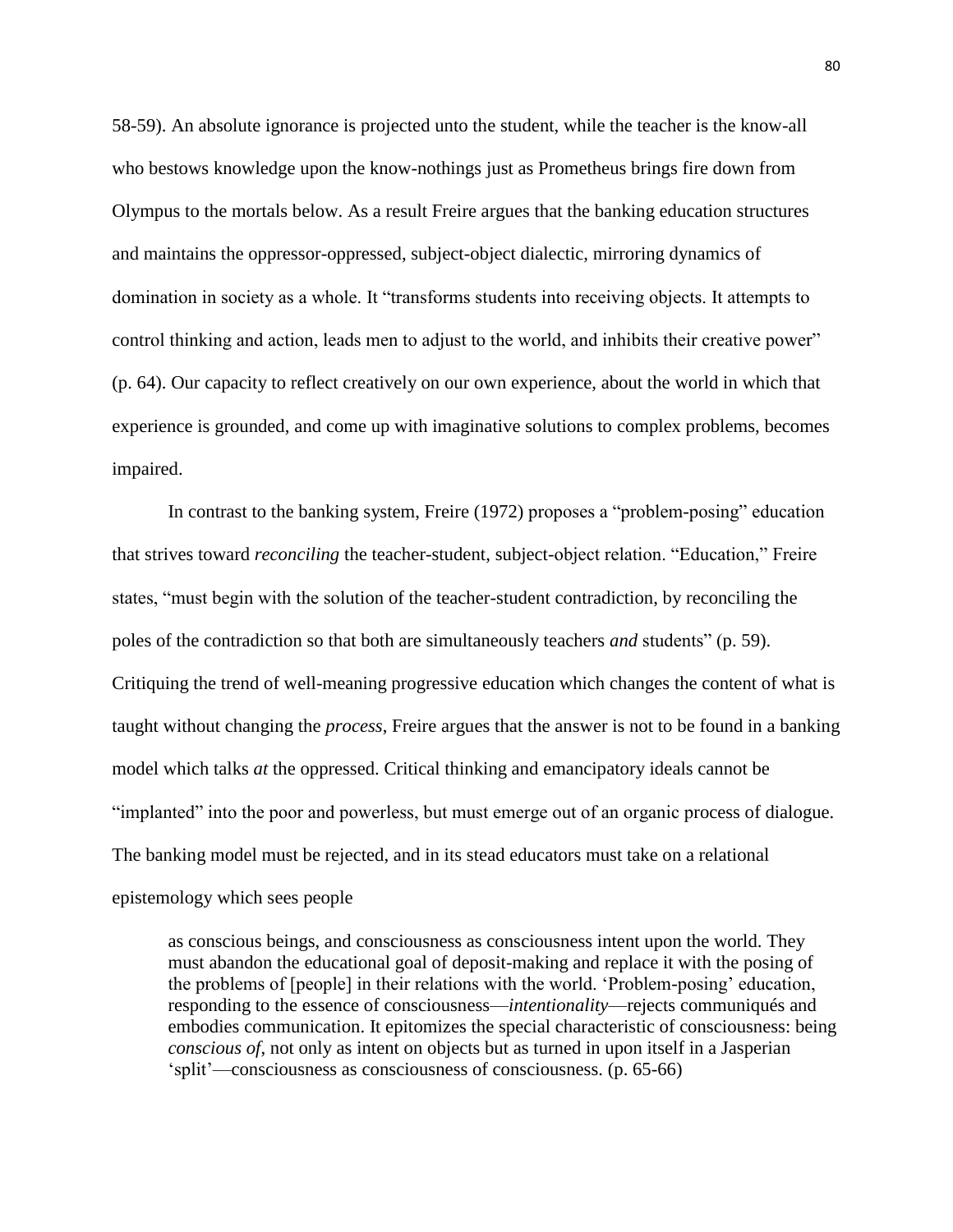Rather than simply exchanging an oppressive message with a seemingly affirming and liberating one, education must engage in a *process* of posing people's everyday relationships with their world, with others, and with society, as problems to be reflected upon. In doing so one not only generates new perspectives on those relationships, but also brings into awareness those aspects of the psyche which up to that point had been hidden, implicit, dissociated, or repressed. Becoming more conscious of one's relational and social transactions thus goes hand in hand with becoming conscious of that which we are usually *not*—the *not-me* of the unconscious. A critical consciousness is thus intent both upon its relational world and upon itself as a focus of inquiry.

In a problem-posing education, teacher and student enter a process of ongoing dialogue which stresses mutuality, although not in the sense of an absolute symmetry or sameness. Mutuality for Freire (1972) is not the rejection of the foundational asymmetry of the roles of teacher and student, but a radical relocation of their meaning. Mutuality in the pedagogical situation involves a back-and-forth in which teachers can tolerate vulnerability by allowing themselves to be taught, and students can take hold of their own power and the responsibility to teach. In a mutual and dialogical relationship, the teacher recognizes the incompleteness and fallibility of their point of view, constantly revising it in light of the students' reflections and verbalizations. The students, in turn, join with the teacher as critical co-investigators of truth. Meaning is constructed out of the convergence, but also the breakdown, in communication between teacher and student. The teacher presents material for the students to consider, "and reconsiders his earlier considerations as the students express their own" (p. 68). In this process of dialogue and repairing breaks in communication, the teacher—in communion with the students—creates the relational conditions for new forms of experience with which to act upon reality. In contrast to the banking system which inhibits creativity, a critical education "involves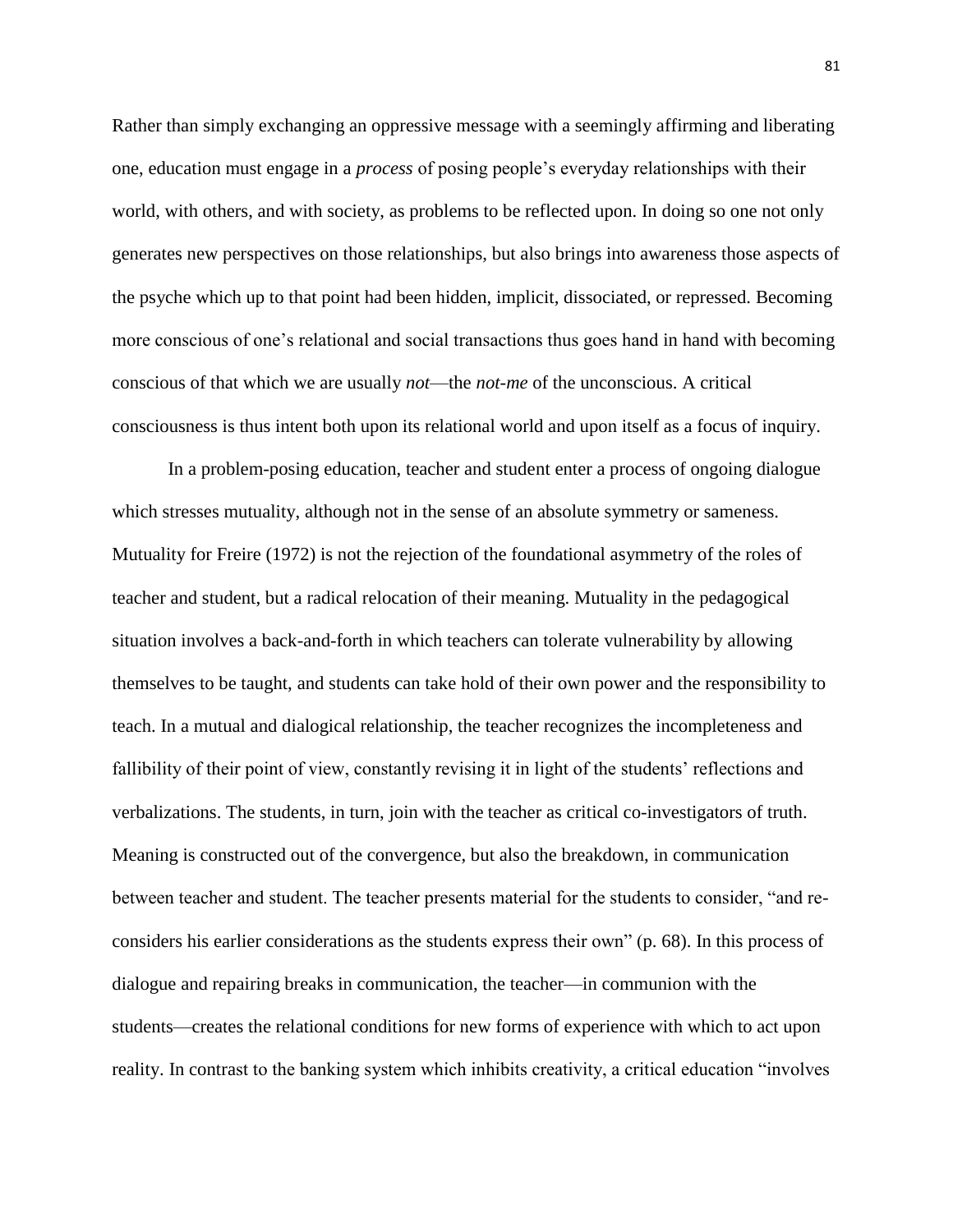a constant unveiling of reality. The former attempts to maintain the *submersion* of consciousness; the latter strives for the *emergence* of consciousness and *critical intervention* in reality" (ibid). Through the emergence of a critical consciousness, and with it the ability to reflect on what is unconscious within and hidden without, there an increasing awareness of one's internal world, and in turn a progressive revelation of one's external reality. Reality then becomes an open, a dynamic process in constant flux and transformation, pregnant with the potential for change. A problem-posing education "is a revolutionary futurity," opening the roads toward a new configuration of reality, the proverbial "promised land" seen from the heights of the mountain top, "Hence it is prophetic (and, as such, hopeful)" (p. 72).

## **Intersubjectivity and Dialogue: Subjects in the World**

Through problem-posing, dialogical education, the dialectic of teacher-subject and student-object gives way to new, radicalized subjectivities: "teacher-student with studentteachers. The teacher is no longer merely the-one-who-teaches, but one who is himself taught in dialogue with the students, who in turn while being taught also teach" (Freire, 1972, p. 67). Teachers and students join together as subjects to not only unveil reality but to transform it. It requires that domination—a distorted form of relationship—be replaced by love. Freire (1973) defines dialogue as "the loving encounter of people, who, mediated by the world, 'proclaim' that world. They transform the world and in transforming it, humanize it for all people" (p. 115). An analogue term for dialogue in Freire's corpus is intersubjectivity, "a relation of communication between Subjects that know, with reference to a knowable object" whether that object is the teacher-student relationship, the sociopolitical world, or the unconscious which grounds all experiencing (p. 136). Intersubjectivty presumes a horizontal relationship between full persons engaged in a joint journey of exploration, nourished by love, empathy, humility, faith, and trust.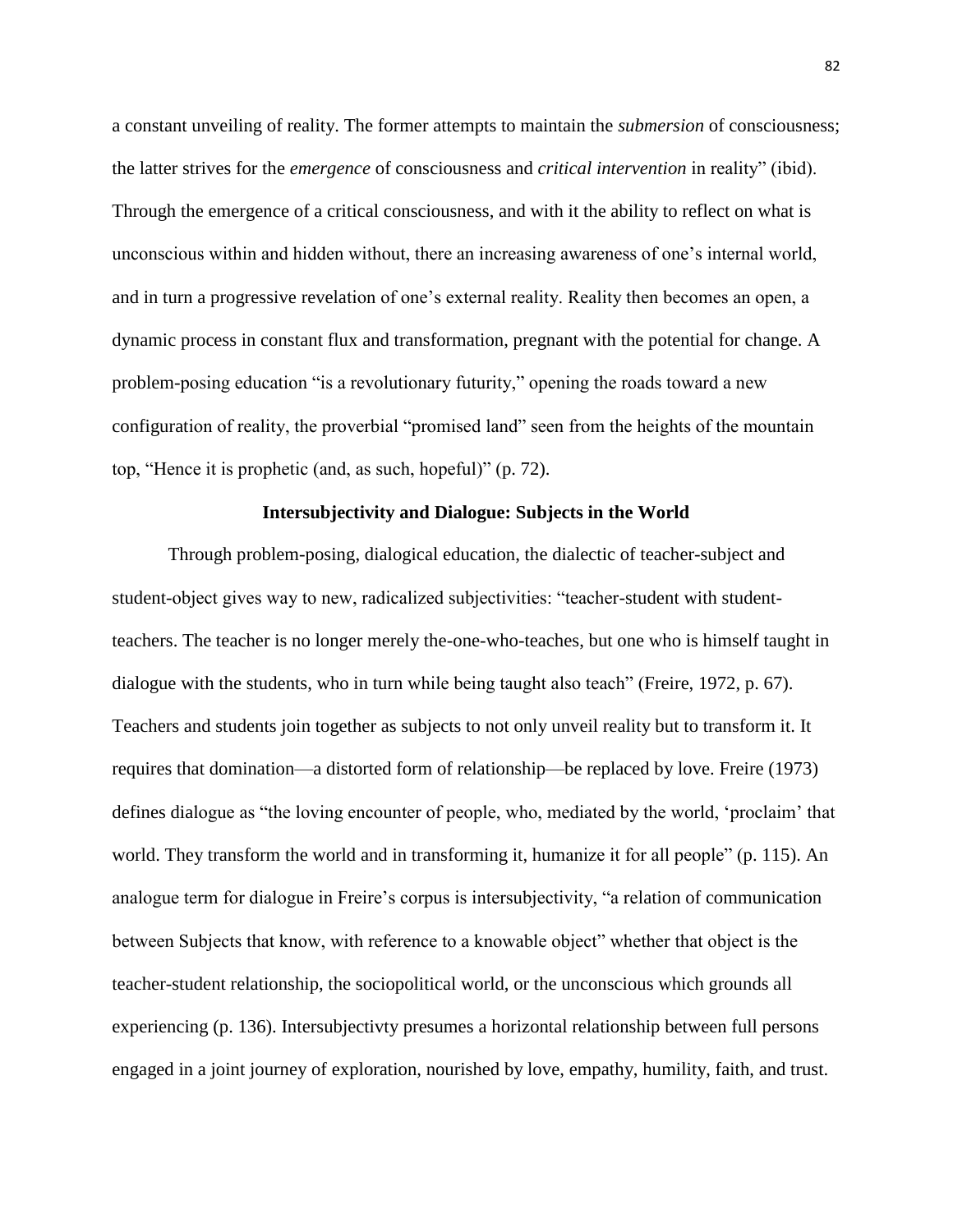Intersubjectivity for Freire is the foundation of all true knowing, for when two or more people are linked by these qualities "they can join in a critical search for something. Only dialogue truly communicates" (p. 45). In contrast, a non-dialogical, banking model, dominant-dominated relationship is vertical, lacks love, and is unable of fostering a reflective, critical attitude. When an intersubjective relationship collapses into a vertical subject-object duality, "empathy between the 'poles' is broken," one is the knowing do'er while the other is the done-to who knows nothing. The teacher, attempting to re-establish their authority "does not communicate, but rather issues communiqués" (p. 46).

This breakdown in communication between teacher and student results from a break in empathy and humility on part of the teacher, who projects ignorance upon the student without being able to perceive their own—reducing the other to an "it" who cannot be recognized as another "I" (Freire, 1973, p. 78). Dialogue requires a radical faith which recognizes that the other who is outside of my ego holds—at the very least if not much more—a kernel of truth about the world between us as a type of third object. Through the pedagogical dialogue, teacher and student slowly begin to decode the student's thematic universe, by moving back and forth between each pole of the different dialectics which color their world. The back and forth between self-and-other, what is consciously permitted and unconsciously disavowed, "requires that the Subject recognize himself in the object (the coded concrete existential situation) and recognize the object as a situation in which he finds himself, together with other Subjects" (p. 96). Exploring the students' experience in the context of their world brings them face to face with the realities of that world that were previously implicit, unconscious, or split-off, and relates to the experience of others, producing new knowledge and new dialogues.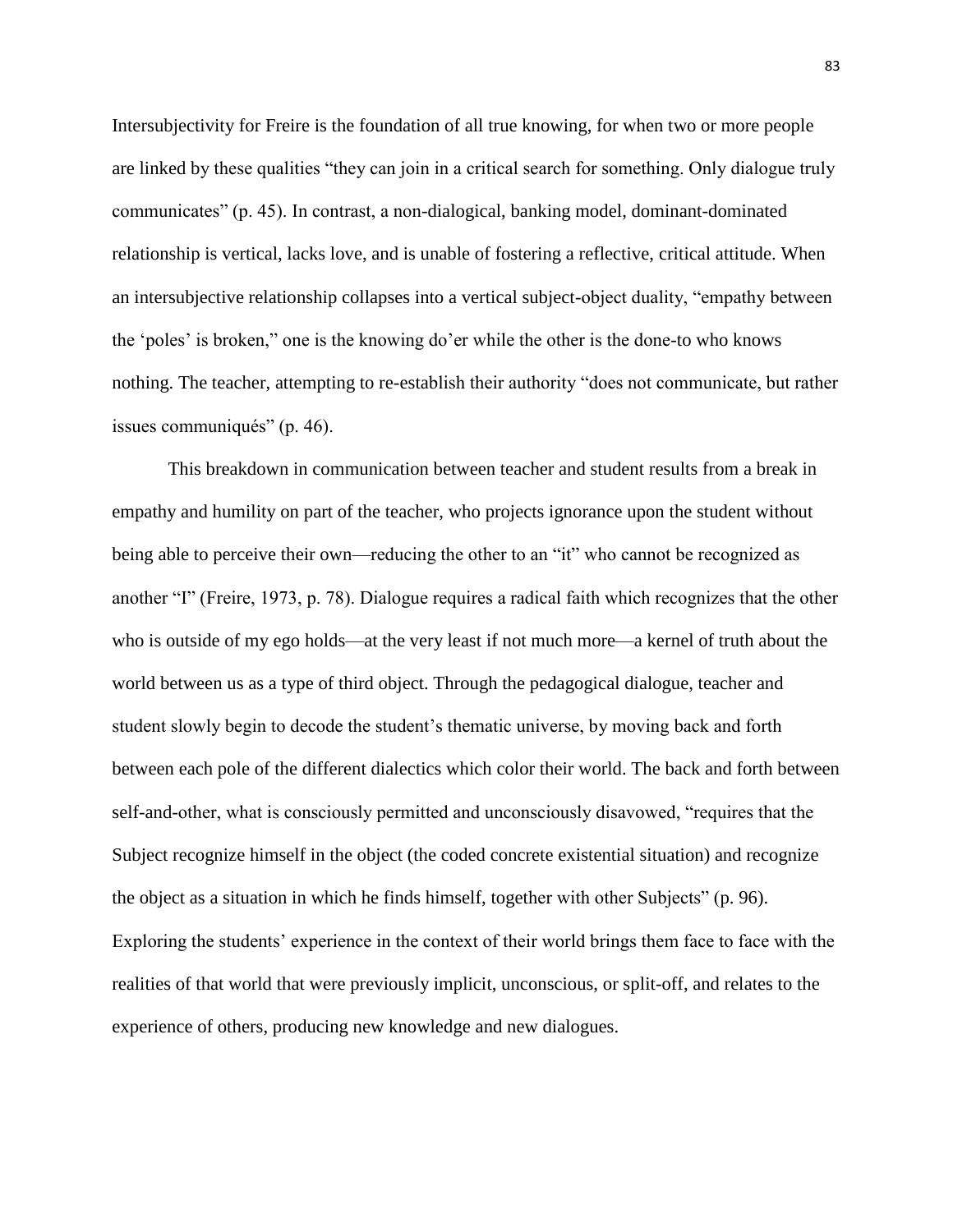In an intersubjective space, the *I* of the oppressed emerges by breaking their adhesion to the *Thou* of the oppressor, creating some separation in order to see the latter as outside the self. The oppressed can then become conscious of a contradictory relation with the oppressor: they are oppressor because we are oppressed, and vice-versa. Whereas in a relationship of dominatordominated the poles of I-it can be reversed indefinitely, breaking the polar cycle involves being able to sustain *two I's* which can relate to *two Thous* (Freire, 1973, p. 167). In such a relationship "I think," and its related term, "I conquer," gives way to "We think, relate, love." They are able to turn not only to the immediate relationship which mediates them, but the social world which grounds the relationship as such. In the teacher-student relationship, the teacher and student are mediated by their dyadic relationship, and by the world in which the relationship itself exist. More to the point,

The task of the educator is to present to the educatees as a problem the content which mediates them, and not to discourse on it, give it, extend it, or hand it over, as if it were a matter of something already done, constituted, completed, and finished. In the act of problematizing the educatees, the educator is problematized too. (p. 153)

When the validity of the teacher's knowledge is questioned, when their influence is resisted by the students, the teacher must avoid reactively instating a dominating authority, and instead risk an act of love. They must recognize the way in which they have unjustly dealt with their students, and deprived them of true learning. They must display a certain humility and *vulnerability* toward their students, so that a conviction can grow within them—the conviction that the teacher is fallible, can be challenged, and show signs of change (cf. Freire, 1973, p. 51).

By responding with humility to the reaction of the students, and re-entering the dialogue through the other's perspective—in effect restoring empathy toward the student's experience the teacher acquires a new point of inquiry, and hence renders themselves open to being educated by their students. In this reconciliation, new knowledge is produced, at the same time opening up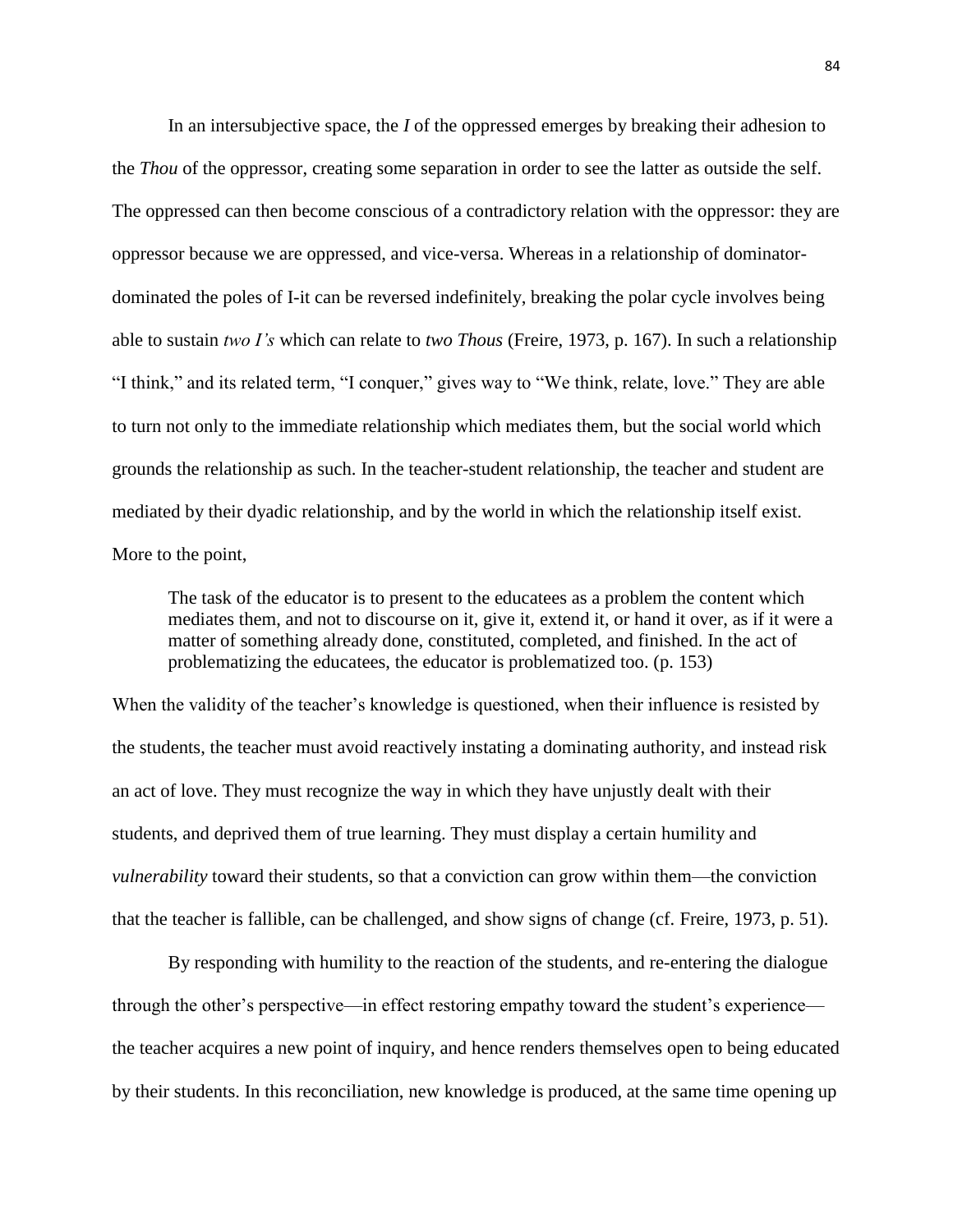for the students "innumerable and indispensable roads leading to their affirmation as beings of praxis." (Freire, 1973, p. 153; p. 156). In seeing the teacher responding non-defensively to their challenge, responding in a manner different from the repressive and dehumanizing conditions of their world, the students learn in a deeply emotional and experiential mode that they can effect change, create knowledge, and render the world malleable. "From that point of departure," Freire writes that the oppressed

would begin to effect a change in his former attitudes, by discovering himself to be a maker of the world of culture, by discovering that he, as well as the literate person, has a creative and re-creative impulse. He would discover that culture is just as much a clay doll made by artists who are his peers as it is the work of a great sculptor, a great painter, a great mystic, or a great philosopher; that culture is the poetry of lettered poets and also the poetry of his own popular songs—that culture is all human creation. (p. 47)

A new experience with an-other who is responsive and humble can provide oppressed people with the psychological space to see reality as likewise capable of responding to their acts of assertion, challenge, and critical inquiry. For Freire such a back and forth between communication, mis-communication, and reconciliation brings the world that mediates teacher and student into focus, uncovering previously unacknowledged realities. It is this intersubjective process which foments a critical consciousness, making malleable not only the world that surrounds us, but also the line between what is unspoken and that which can be put into words.

# **Cousin Concepts: Intersubjecvity and Mutual Recognition**

In interpreting Freire's work through a contemporary psychoanalytic lens, there is perhaps no closer analogue that Jessica Benjamin's (1988; 1995; 1998; 2004) relationalintersubjective theorizing on mutual recognition. By drawing parallels between their thinking, one can not only recognize how Freire is a type of proto-relational post-colonial psychoanalytic thinker, and further see the psychoanalytic contribution to Liberation Psychology, but also see Freire as having presaged intersubjective theory by almost twenty years. I would go further and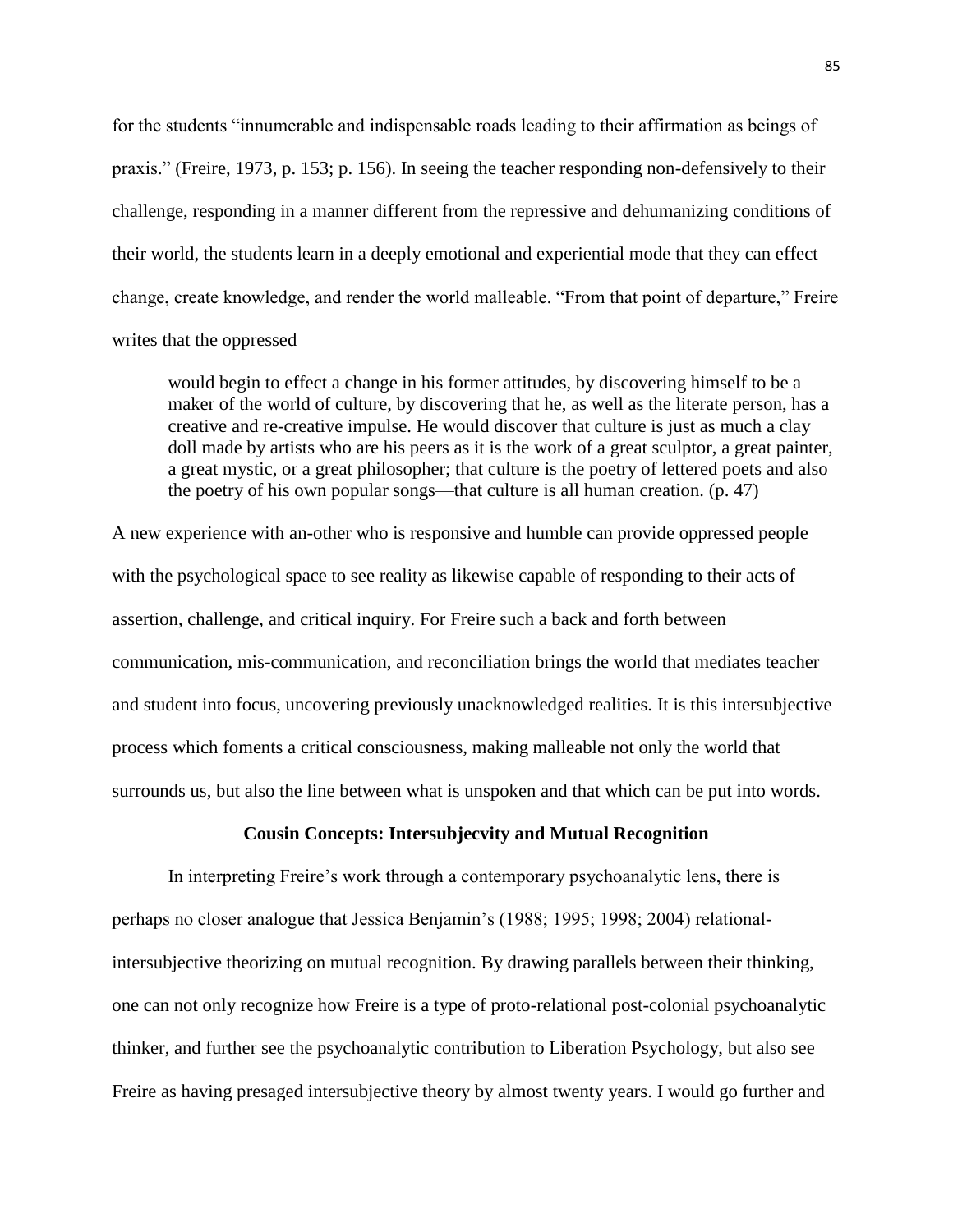argue that Freire should be seen as a liminal figure in the history of psychoanalytic thought, becoming one of the seminal influences of Liberation Psychology on the one hand, and predicting the development of relational concepts on the other. The inclusion of Freire's work and that of other post-colonial psychoanalytic thinkers such as Frantz Fanon and Albert Memmi—in psychoanalytic education (and mental health education more broadly) would go a long way to remedy this gap in our history and our theorizing on the psyche and the social.

Benjamin's (1988) groundbreaking text *The Bonds of Love: Psychoanalysis, Feminism, and the Problem of Domination* analyzes the relationship of domination and submission in a manner convergent with Freire's thinking. Seeing domination as a two-way process, Benjamin considers the participation of the oppressed alongside that of the oppressor. Taking Simon de Beauvoir's feminist insights as a starting point, Benjamin argues that the problem of domination goes to the heart of the human struggle with otherness. Within a feminist analysis of domination, "woman" functions as the primary other of "man," their always already antitype, "playing nature to his reason, immanence to his transcendence, primordial oneness to his individuated separateness, and object to his subject" (p. 7). This complementary dualism establishes the coordinates for the positions of master and slave, separation and dependency, black and white, straight and queer, rich and poor. At its core stands a conflict over what Benjamin refers to as "recognition." Recognition refers to an overarching concept central to human experiencing and relatedness, and which underlies many of its different permutations: "to recognize is to affirm, validate, acknowledge, know, accept, understand, empathize, take in, tolerate, appreciate, see, identify with, find familiar… love" (p. 15-16).

In the earliest and fullest form of recognition, the infant-caregiver dyad, the parent recognizes the baby as a *you*, a being with ever shifting and complex internal states—a you who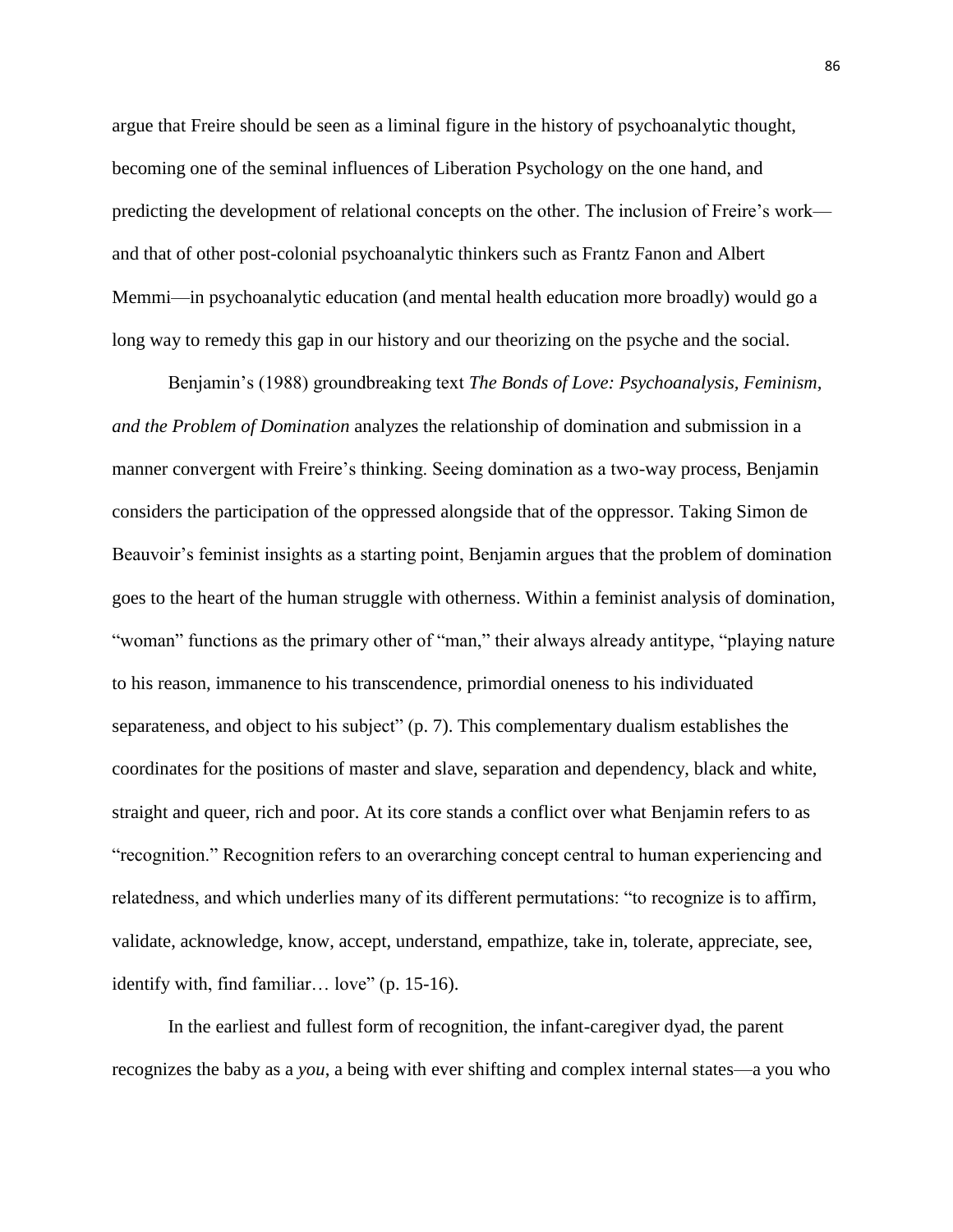in turn takes the mother as an *I*. Benjamin (1988) argues that in the early play between parent and child a paradox takes place, in which the child is seen both as "belonging to" the parent, but also as different, separate, and outside of them. "The joy I take in your existence" Benjamin adds, "must include *both* my connection to you *and* your independent existence—I recognize that you are real" (p. 15). It is in this context that Benjamin coins the term *mutual recognition* to describe these experiences of mutual influence, affective attunement, and sharing of internal space (p. 16). Like Freire, Benjamin (and other contemporary psychoanalysts) maintain that individuals grow and develop in relationship to others, and that being able to relate to others who can recognize (humanize, in Freire's terms) one another provides the ground not only for psychological health, but also for one's sense of reality. Yet precisely because of this need for intersubjective relations, paradox and conflict between human beings is inevitable. In fact, to echo Freud's often tragic view of society, conflict is built *into* our need to relate. In seeking the recognition of the other, the self tries to set itself up as an absolute, independent entity, yet it needs to recognize the other in order to be recognized in turn. A conflict emerges between my need to be an autonomous being, and my dependence on you to be recognized as an independent subject (p. 32). Benjamin draws on Hegel here (not unlike Freire), noting that the struggle for recognition can often collapse into a master-slave dialectic, writing that "[t]his absoluteness, the sense of being one ('My identity is entirely independent and consistent') and alone ('There is nothing outside of me that I do not control'), is the basis for domination—and the master-slave relationship" (p. 33). Instead of maintaining a constant tension in which self and other *negotiate* sameness and difference, dependence and independence, the self assumes omnipotence and becomes a master, while the other is rendered a slave who in turn projects omnipotence upon the self.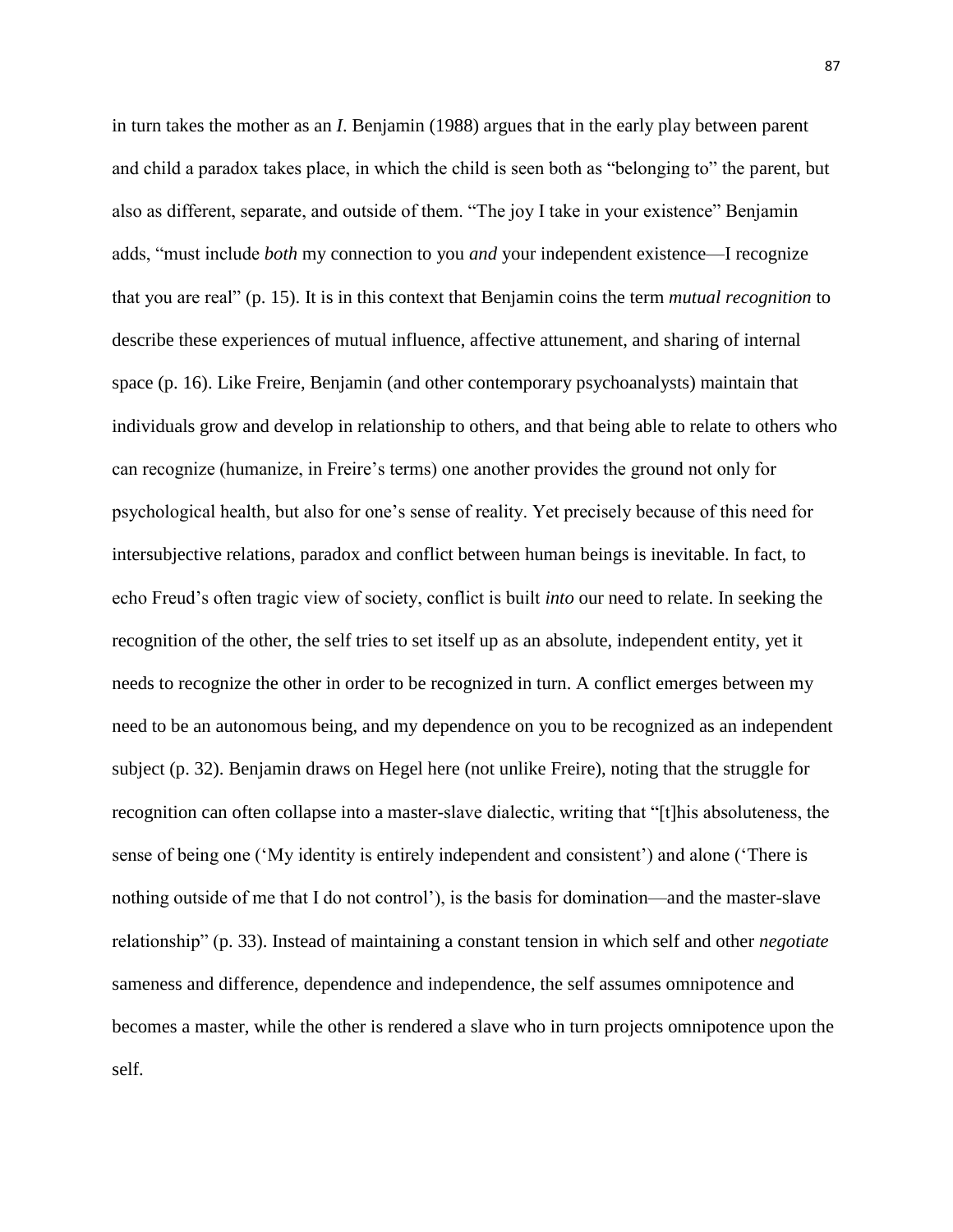The central problem of a relationship of domination remains *recognizing the other*. Benjamin (1988) writes that in order to truly experience myself as a subject, "I must finally acknowledge the other as existing for *him*self and not just for me. The process we call differentiation proceeds through the movement of recognition, its flow from subject to subject, from self to other and back" (p. 36). It is at this juncture that Benjamin introduces Donald Winnicott's theorizing on destruction and survival. Winnicott distinguishes between objectrelating and object-using. When an object is "related to," it is experienced as a part of the self's mind and not seen as a separate, independent other. As the self develops, this form of relatedness gives way to a recognition of the other as a subject, as having an external reality not entirely confined to one's projections. This is called "object-*use*." When the self persists in relating to the other as an object, it engages in what Winnicott calls destruction. What is meant here is not necessarily a physical attack or death, but a process whereby the self hoists their projections upon the other in such a way that they effectively "destroy" the other's subjectivity, separate reality, and ability to think and reflect. In Winnicott's developmental scheme, what is crucial is for the other to *survive* the destructive attacks of the self. The other survives when they are able to tolerate the self's projections without retaliation or submission, maintain their ability to feel and reflect upon those feelings, and offer the self the possibility that there is an *external*, *other*  reality beyond the contours of their being. Survival then restores the possibility of maintaining a tension between self and other, rather than a collapse into the complementarity of subject and object.

Joining Winnicott's theory of destruction and survival with Hegelian dialectics, Benjamin (1988) argues for a definition of the "reality principle" that is intersubjectively mediated and negotiated, that "external reality" is less a positivistic thing outside "you and I," but something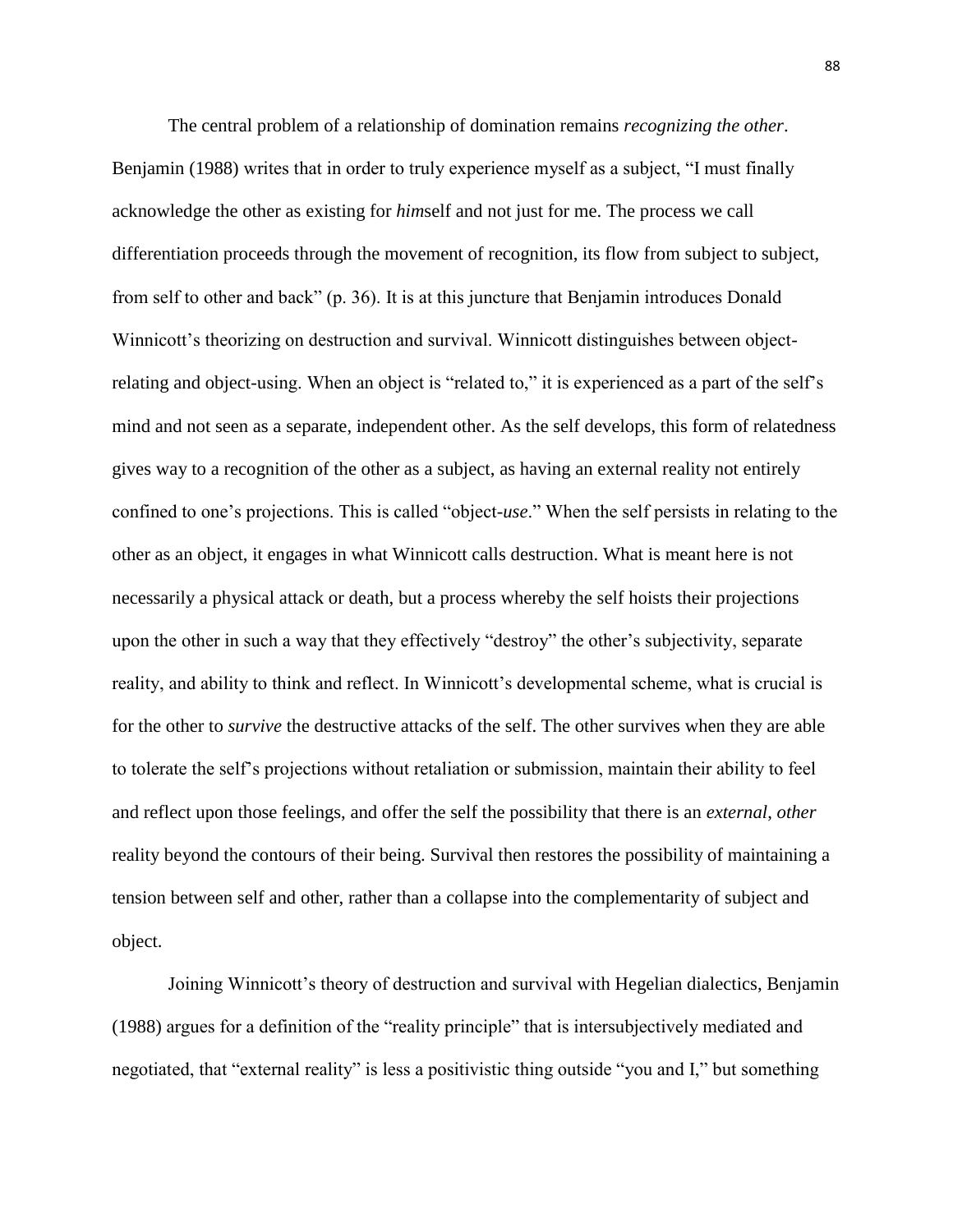that comes into being *between* us in right relation. It is a shared reality that is "is *discovered*, rather than *imposed*… Reality neither wholly creates the self (as the pressure of the external world creates Freud's ego) nor is it wholly created by the self" (p. 40-41). Sameness and difference exist in the negotiated space of mutual recognition, positing that in order for a common reality to be articulated it is not necessary for self and other to be entirely "likeminded," submerged into an absolute oneness. Rather, "in every experience of similarity and subjective sharing, there must be enough difference to create the feeling of reality, that a degree of imperfection 'ratifies' the existence of the world" (p. 47). Not sharing a single, "objective" reality, but having a dialogue that constantly shifts between agreement and disagreement, negation and affirmation, your reality and mine, produces knowledge of the world (experiential, relational, social) in which we are embedded. This is the kind of "being with" the other, with both partners alternating between passive and active, speaker and listener, that "forms the basis of compassion, what Milan Kundera calls 'co-feeling,' the ability to share feelings and intentions without demanding control, to experience sameness without obliterating difference" (Benjamin, 1988, p. 48).

It is mutual recognition "that finally enables us to confront the painful aspect of external reality—its uncontrollable, tenacious otherness—as a condition of freedom rather than of domination" (Benjamin, 1988, p. 48). Making an option for the other, and placing that other in dialectical tension with the self which recognizes sameness provides the tie needed to tolerate the radical otherness that emanates from powerfully toxic affect, and those objects upon which we project that which we fear. It is precisely the intensity of affect in conflict with the other that leads the psyche to give up paradox, rupturing the relationship into a polarity of opposites. "Polarity," Benjamin writes, "the conflict of opposites, replaces the balance within the self. This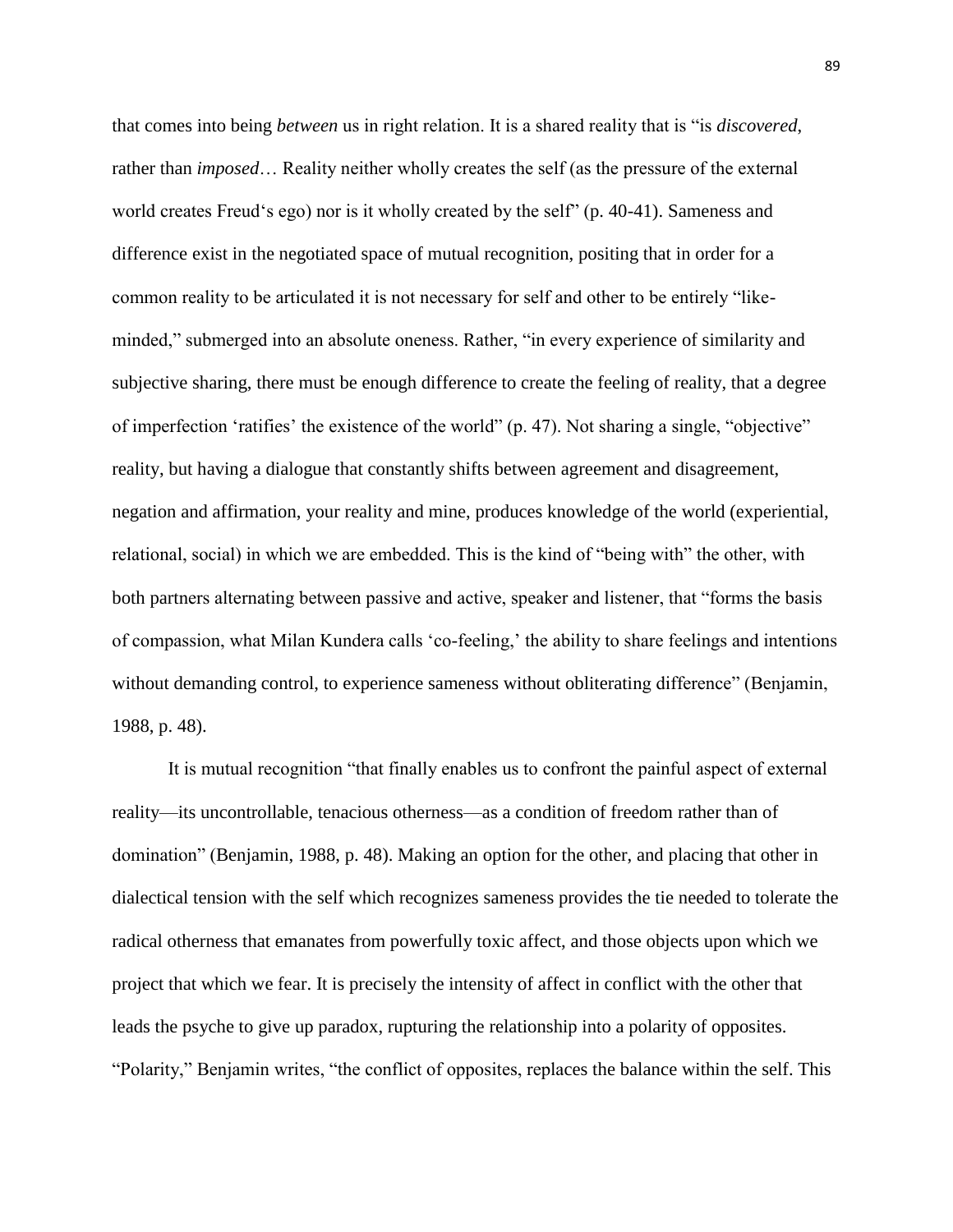polarity sets the stage for defining the self in terms of a movement away from dependency… Opposites can no longer be integrated; one side is devalued, the other idealized (splitting)" (p. 50). In this collapse of relating, tension or balance within the self is lost in favor of omnipotence. The self's omnipotence manifests as an act of negation, assimilating the other into the self and destroying the reality or psychic representation of an *outside*. "Yet it comes full circle," Benjamin warns, "and leaves the self encapsulated in a closed system—the omnipotent mind—at least until the other fights back" (p. 67). In this dialectic of control, I control the other entirely and destroy their existence, and if I allow the other to completely control me, then I cease to be. And yet this is a pseudo-independence, as true autonomy depends on my recognizing the other. For me to be truly independent, I would have to sustain an internal and external tension between these contradictory impulses—to assert myself, and to recognize the other's reality (p. 53).

Benjamin (1988) asserts that the need for another who survives destruction and introduces the self to "the outside" is the foundation to love. Love inspires us to experience a certain level of omnipotence, and at the same time places limits against which we surrender a measure of that assertiveness before another who is the object of our love. Drawing a parallel with the image of the "good teacher"—apropos for this dialogue with Freire—Benjamin writes,

The good teacher is one who provides you with structure *and* allows you the freedom to immerse yourself in your own imagination, to explore, even make mistakes, until you can finally express your own vision...when you have got it right, the teacher recognizes that rightness with you… the good teacher seems to fit with Winnicott's description of the holding environment as a context for the child's transitional experiences, the beginnings of play and creativity, where the flow of recognition helps the child find what is in himor herself, rather than vicariously in the other. This finding it in the self much more closely approximates the direct recognition a child needs ('You did it all by yourself!') than does the alienated search for recognition through submission in ideal love. As in the transference to the therapist, the relationship with the teacher may allow for a discreet opportunity to reproduce a holding environment, to create open, transitional space where play and self-exploration are possible. (p. 120-121)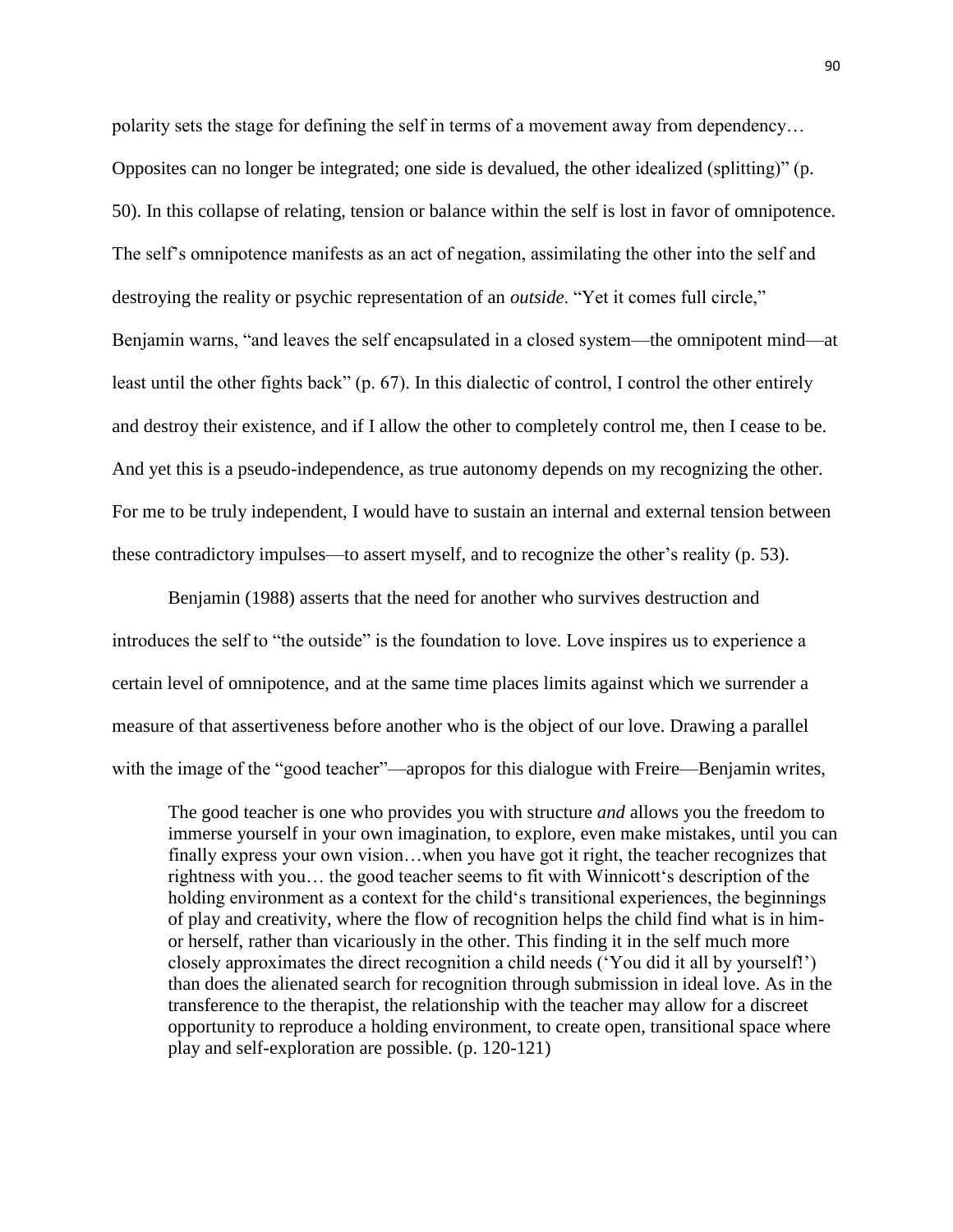Although Benjamin had not been exposed to Paulo Freire's work at this time (Jessica Benjamin, personal communication), she made precisely the same connections I see between Freire's teacher-student dialectic and the patient-therapist relation. Rather than presenting a "banking system" in which the teacher fills the student with knowledge, or the therapist fills the patient with interpretations, teacher and therapist join student and patient in creating a transitional space in which the student-patient can discover their own selves. The "external" mutual recognition between two subjectivities translates into the subjectivity of the student-patient being able to entertain an "internal" dialogue between conscious and unconscious, ego and "it," aggression and vulnerability.

Although much of this discussion of Benjamin's (1988) theory centers upon an oppressive and omnipotent "self" which becomes subject to a subjected object, Benjamin—much like Freire—outlines the effect that relations of domination has on the oppressed. Domination for Benjamin "is a twisting of the bonds of love" (p. 219) which distorts the human need for recognition. Following the breakdown of tension between self and other "domination proceeds through the alternate paths of identifying with or submitting to powerful others who personify the fantasy of omnipotence" (ibid.). The subjugated relinquish omnipotence by projecting upon the other who assumes it. The dominant is idealized and thus becomes more than human, while the dominated are denigrated, becoming lesser than. Subjugated identify with the idealized and powerful other, creating "an absence where the other should be" (p. 219). The values, whims, and reality of the dominant is taken inside, residing in the psyche of the oppressed. In this sense, both oppressor and oppressed create a void where a fully realized human being used to be, which is then filled with fantasies and projections.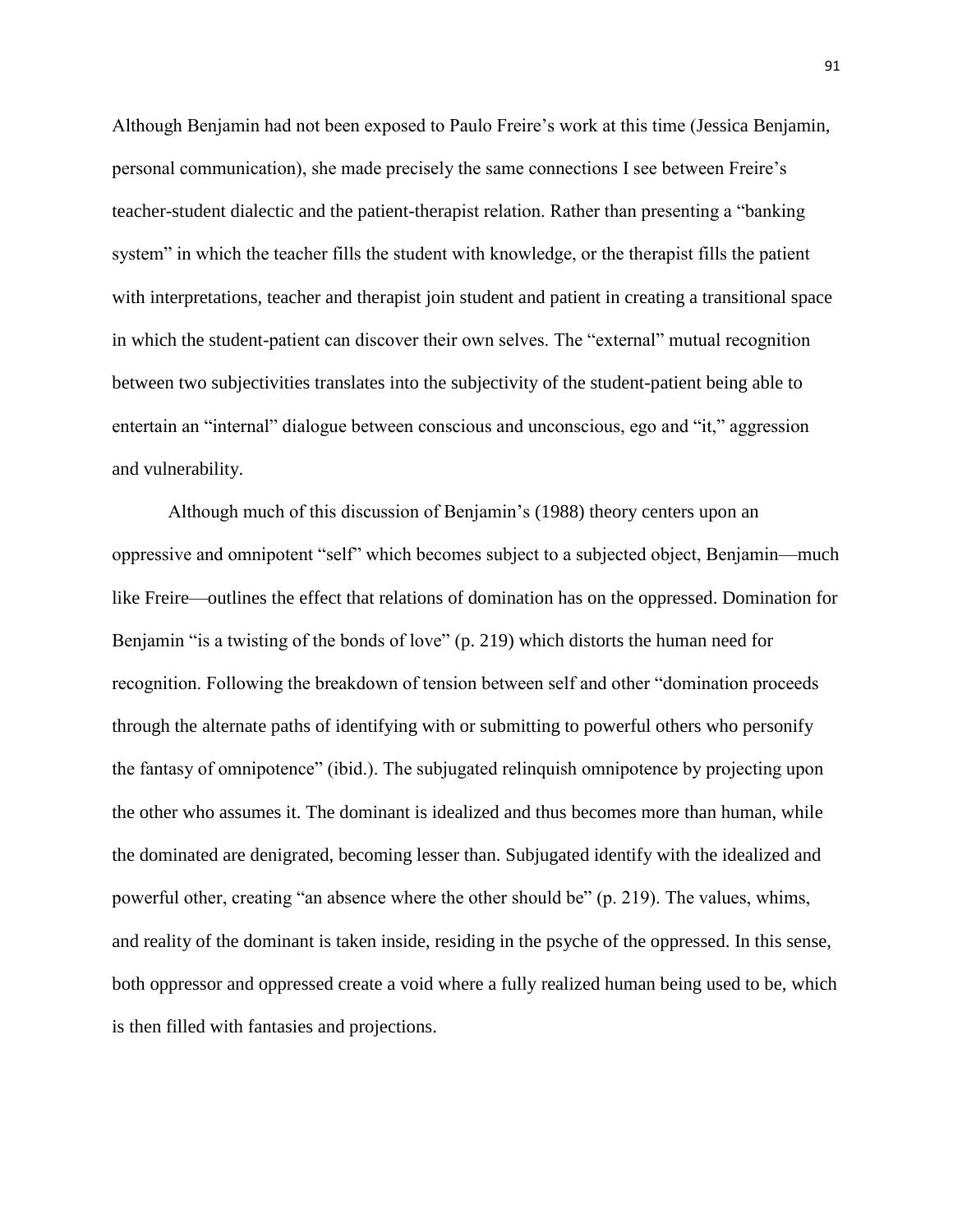Although this dissertation has discussed a preferential option for the other as being pregnant with emancipatory potential, it should not be misunderstood as idealizing the oppressed. As Benjamin (1988) herself notes, the position of the dominated is a complicated one. Paralleling Freire, she writes,

The subjugated, whose acts and integrity are granted no recognition, may, even in the very act of emancipation, remain in love with the ideal of power that has been denied to them. Though they may reject the master's right to dominion over them, they nevertheless do not reject his personification of power. They simply reverse the terms and claim his rights as theirs. (p. 220)

This is the danger of reversal Freire and other post-colonial thinkers from Fanon to Memmi have identified and critiqued within certain leftist movements. The oppressed cannot take down the master's house with the same tools. They must make a much more radical choice. "To halt this cycle of domination," Benjamin argues (1988) "*the other must make a difference*" (p. 221). The other—whether the woman, the non-cis gendered, the non-straight, non-white, the poor—must "claim their subjectivity and so be able to survive destruction. They may thus offer [the oppressor] a new possibility of colliding with the outside and becoming alive in the presence of an equal other" (ibid.). This survival of destruction is in itself an act of resistance on behalf of the oppressed, but I also argue that it is an ethical position that the oppressor or the dominant figure—whether teacher or therapist—must take. As Freire is fond of saying, the one in power must risk an act of love.

Intersubjectivity theory leaves no one off the ethical hook, and this includes the powerful. It is not simply that the oppressor must wait for an act of survival from the oppressed. In general terms, Benjamin (1998) clarifies that

The notion of intersubjectivity postulates that the barbarism of incorporating the Other into the same, the cycle of destructiveness, can only be modified when the Other intervenes. Therefore *any subject's primary responsibility to the other subject is to be her intervening or surviving other*." (p. 99)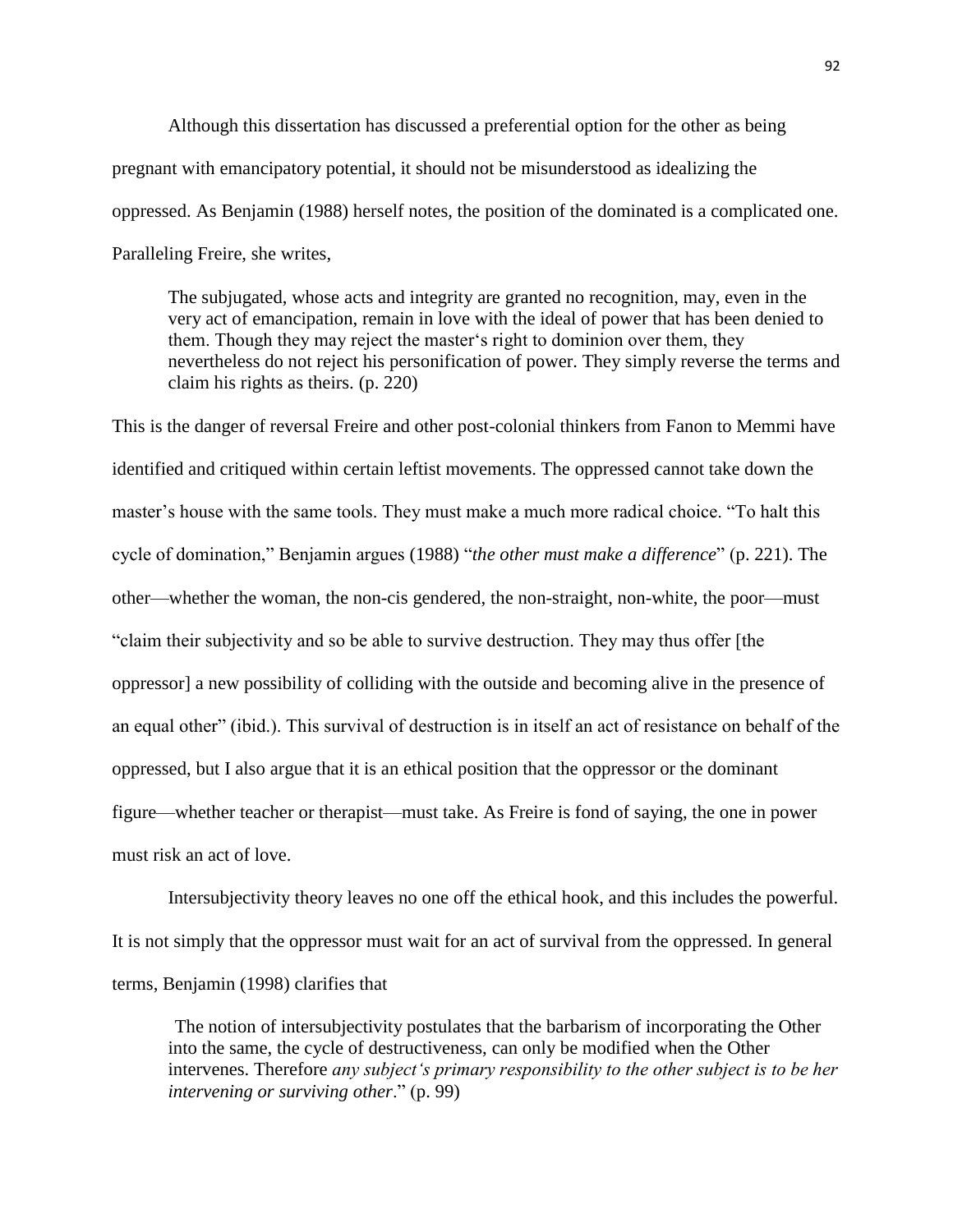The language here is compelling and provocative. *Any* subject's primary responsibility to the *other* subject is to be their surviving other. The responsibility for change cannot be placed squarely on the subaltern's shoulders. An option for the other certainly involves responding to the cry that overtly and clearly calls for justice, but it is all the more important to respond to that cry which whispers its desire for recognition. If we wait for the other who has been traumatically subjected to the will of another to challenge us, we may have to wait a long time. Rather, as therapists we must be vigilant, ever at the ready to consider what the other is experiencing, ready to ask ourselves, "What is operating outside my awareness as I relate to this other? How can I make way for their voice, with love and humility?"

## **Breaking the Bonds of Domination: Thirdness in the Therapeutic Space**

Evolving her intersubjective perspective, Benjamin (2004) later added that when one is observing mutual interaction between two subjectivities, one does so from the perspective of the "third," a point of view that is produced by the dyad of the two, and in turn also structures that dyad. The "third" in contemporary psychoanalysis was coined in order to address not only the subjectivity of the therapist and that of the patient, but the co-created system that synergistically emerges from the two—not transference as separate from counter-transference and vice-verse, but the transference-countertransference matrix as such. Benjamin distinguishes the third as a particular epistemological position from "third-*ness*," the process of building such relational systems and developing the capacity for mutual co-creation. Thirdness in Benjamin's intersubjective scheme thus refers to a process "of negotiation… in which analyst and patient each build, as in a squiggle drawing, a construction of their separate experiences together" (p. 7). The third position, the not-entirely-mine-but-not-entirely-yours, could then be said to be the structure which supports thirdness. Rather than being a privileged, objective perspective, the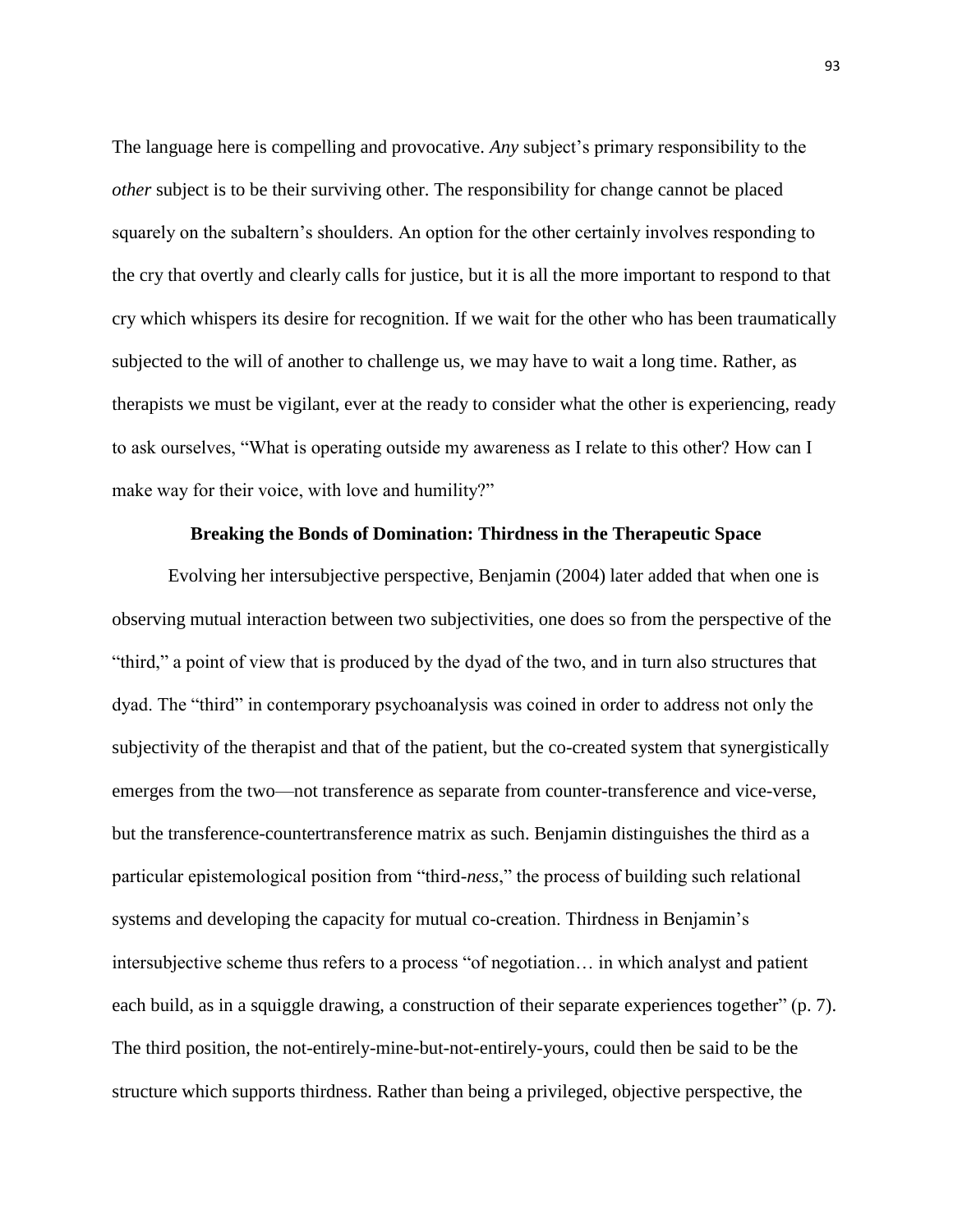space of the third is not a God's-eye-view of the dyad we attain, but a broader organic process some would argue, *separate subjectivity*—to which we surrender. Benjamin explains that

the third is that to which we surrender, and thirdness is the intersubjective mental space that facilitates or results from surrender. In my thinking, the term surrender refers to a certain letting go of the self, and thus also implies the ability to take in the other's point of view or reality. Thus, surrender refers us to recognition—being able to sustain connectedness to the other's mind while accepting his separateness and difference. Surrender implies freedom from any intent to control or coerce" (p. 8)

One surrenders not to another person, but to some principle which *mediates* self and other, bringing them into being. Benjamin notes that while surrender is something expected of the patient's side in the analytic dyad, she is here drawing attention to the need for the analyst to surrender, not to the patient in a one-sided manner, but to the third which mediates the I-You relationship.

The articulation of a third position is central to current theory and research on therapeutic impasses (Safran & Muran, 2000). The intersubjective space of thirdness will inevitably breakdown into complementary, do'er-done to twoness. Ideally these ruptures in the therapistpatient relationship will be repaired, creating a cycle of rupture and repair that is part of a larger process of relating. Breaking apart and coming together become a part of life with others. When the therapist can acknowledge their contribution to the impasse, so that it is not the patient who is the problem, nor necessarily only the therapist, the systemic nature of relationality—the third can come into view. "In this sense," Benjamin (2004) writes, "we surrender to the principle of reciprocal influence in interaction, which makes possible both responsible action and freely given recognition. This action is what allows *the outside, different other* to come into view" (p. 11, emphasis added). Restoring the transitional space of thirdness, negotiation between separation and connection can be re-established. Surviving the breakdown into you-versus-me, and restoring the dialogue with each partner surviving the other's destructiveness, becomes a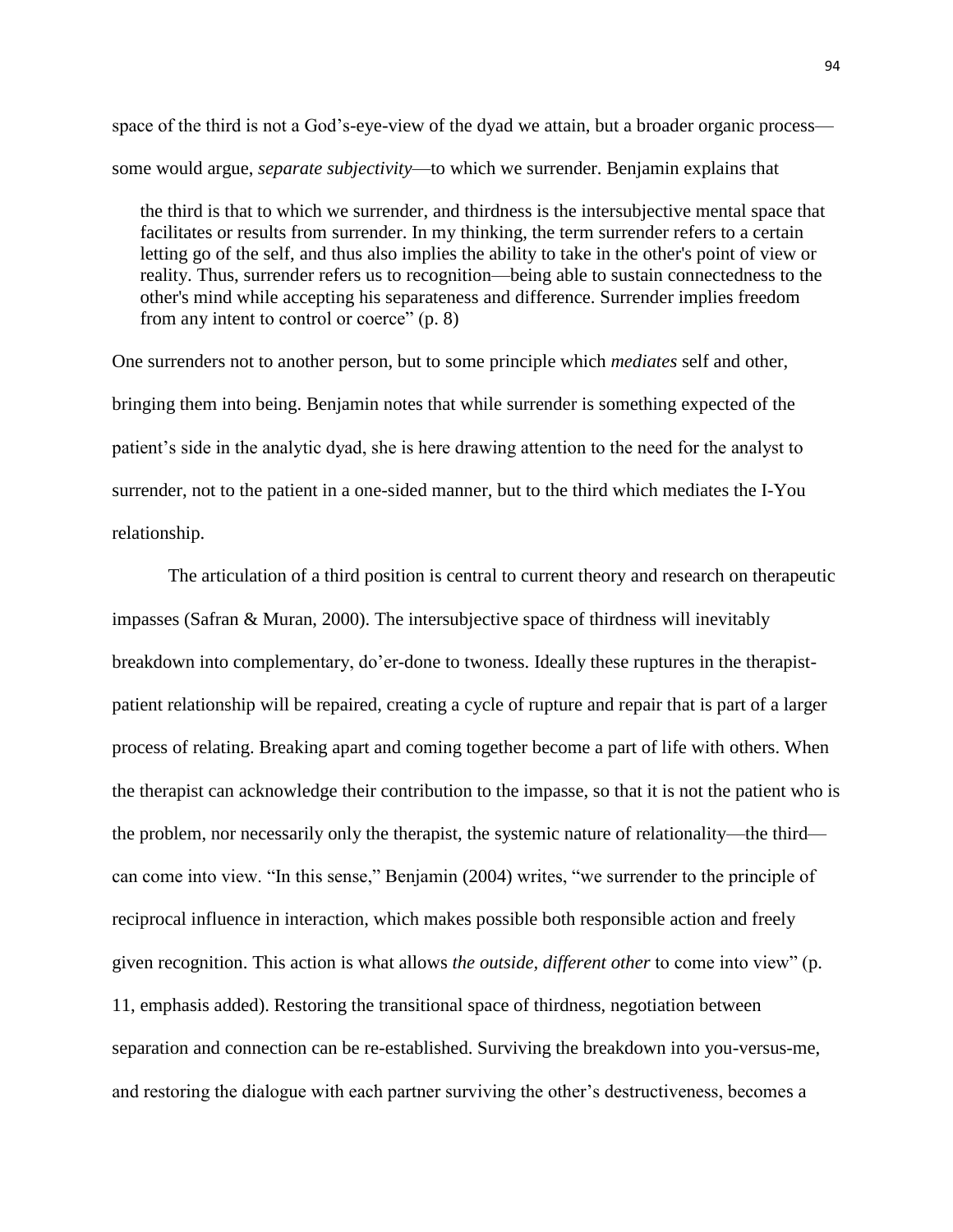pivotal element of therapeutic change (ibid.). The rupture-repair cycle foments the ability (and not just in the patient!) to sustain a tension between the self's needs and those of the other. This mentalizing stance Benjamin refers to as the "moral third" (p. 13).

Alternatively, if instead of the third being something that patient and therapist co-create and co-discover together, the therapist sees the third as something they "hold on" to, with the fantasy that they have a God's eye-view of the therapeutic relationship, then the therapist becomes something akin to a "banking system" analyst (to borrow Freire's terminology), instating "asymmetrical complementarity of knower and known, giver and given to" (Benjamin, 2004, p. 20)! The analyst knows what's *really* going on in the relationship, while the patient knows nothing, or at best holds a distorted view of the interaction. In this asymmetrical and complementary view of the therapeutic dance, the analyst may one-sidedly use interpretations as a way of creating the third by depositing their perspective of the third upon the client, potentially perpetuating the impasse. Of note, Benjamin gives the example of the analyst interpreting a power struggle with the patient, which is then seen by the patient as a power move, maintaining the victim-perpetrator cycle (p. 29). Using the third as an objective position instead of something jointly discovered results in the patient feeling excluded, and hence retaliating. Instead of giving interpretations as data to be deposited into the patient, the therapist "might call for the patient's help in figuring out what is going on, in order to open up the space of thirdness, The latter can appear to be a defensive insistence on one's own thinking as the necessary version of reality" (p. 30).

Therapeutic ruptures often reveal not only the patient's vulnerabilities and traumas, but also those of the therapist. The therapist may become defensive and invalidate the patient's experience, entering into a pathological exchange in which only the therapist's reality is valid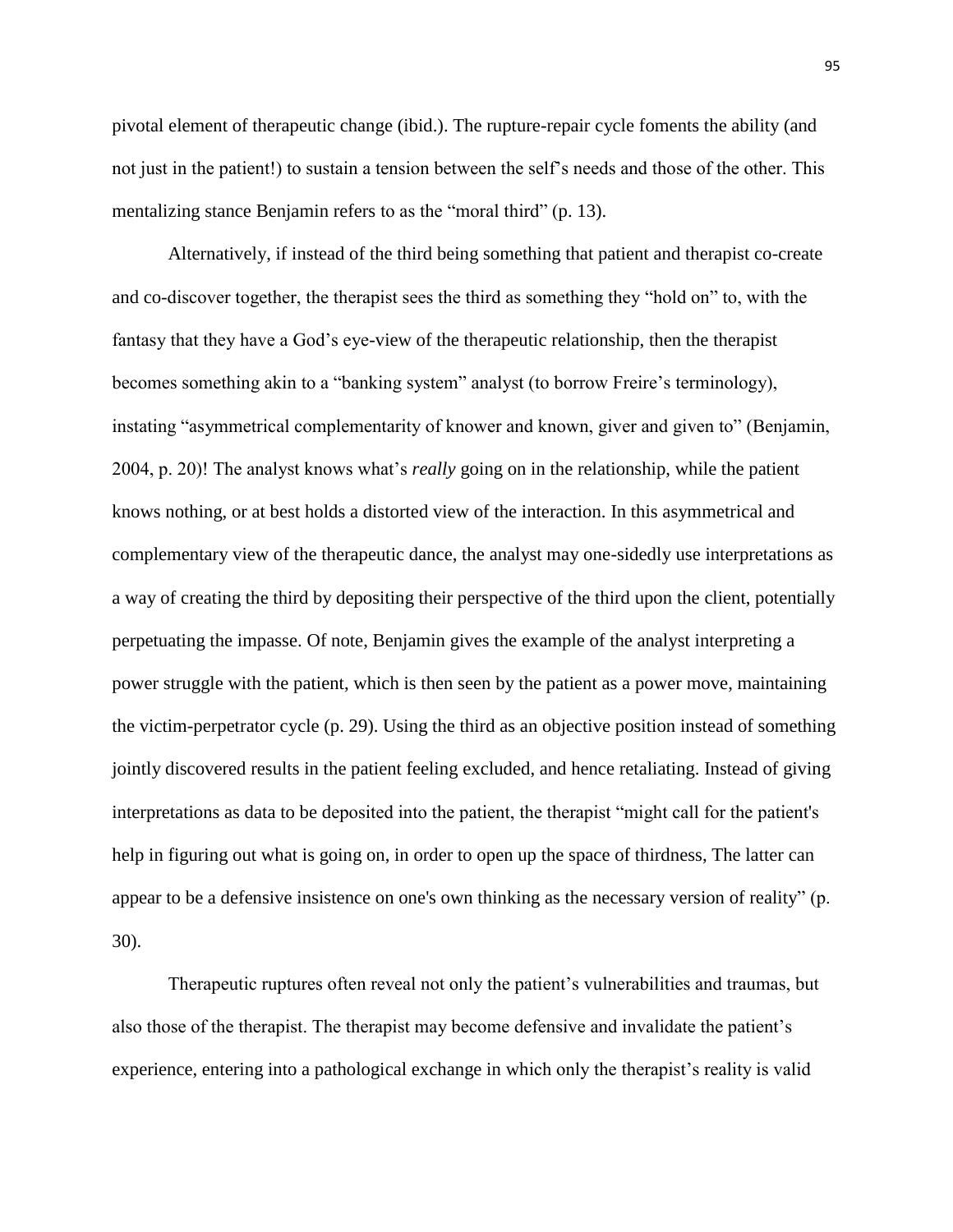and true, and the patient must submit to that reality by disavowing their own, experiencing as Benjamin (2004) writes, "The analyst has chosen her own sanity over mine. She would rather that I feel crazy than that she be the one who is in the wrong" (p. 31). As noted above, during an impasse the most important step we must take "is the acknowledgment of our own struggles… The analyst who can acknowledge missing or failing, who can feel and express regret, helps create a system based on acknowledgment of what has been missed, both in the past and the present" (p. 32). The process of repairing a rupture, then, involves the therapist attending not only to how they have excluded the patient from reflecting jointly on the third, but also to those aspects of their own subjectivity that have been cast out. This reflects the other side of the coin in practicing a "preferential option for the repressed"—drawing attention not only to what the patient has excluded in their conscious mind, but also what *we* have rendered abject in turn. By practicing the option for the outcast within ourselves during therapeutic impasses, we invite the patient to give us their perspective on the dyad, stepping back from the blame-game in order to take on a broader, co-discovered point of view—that of the third. We can then begin to hear the patient's articulations not as a wrongful and unjust accusation which leaves us feeling helpless and ashamed, but as a *cry* for restitution, restoration, and justice.

In referring to this process of repair, of re-attuned responsiveness to the-other person of the patient, as the "moral third," Benjamin (2004) grounds clinical practice in a social vision and an ethics of uncertainty, responsibility, humility, and compassion which reverberates with an egalitarian view of psychoanalysis (p. 35). Within the view articulated in this dissertation, it dovetails with a preferential option for the repressed, for the other within and without. The moral third and the preferential option can be seen as synonymous at this point, as they both call on therapists to not only be attuned and responsive to our clients but to also *bear responsibility*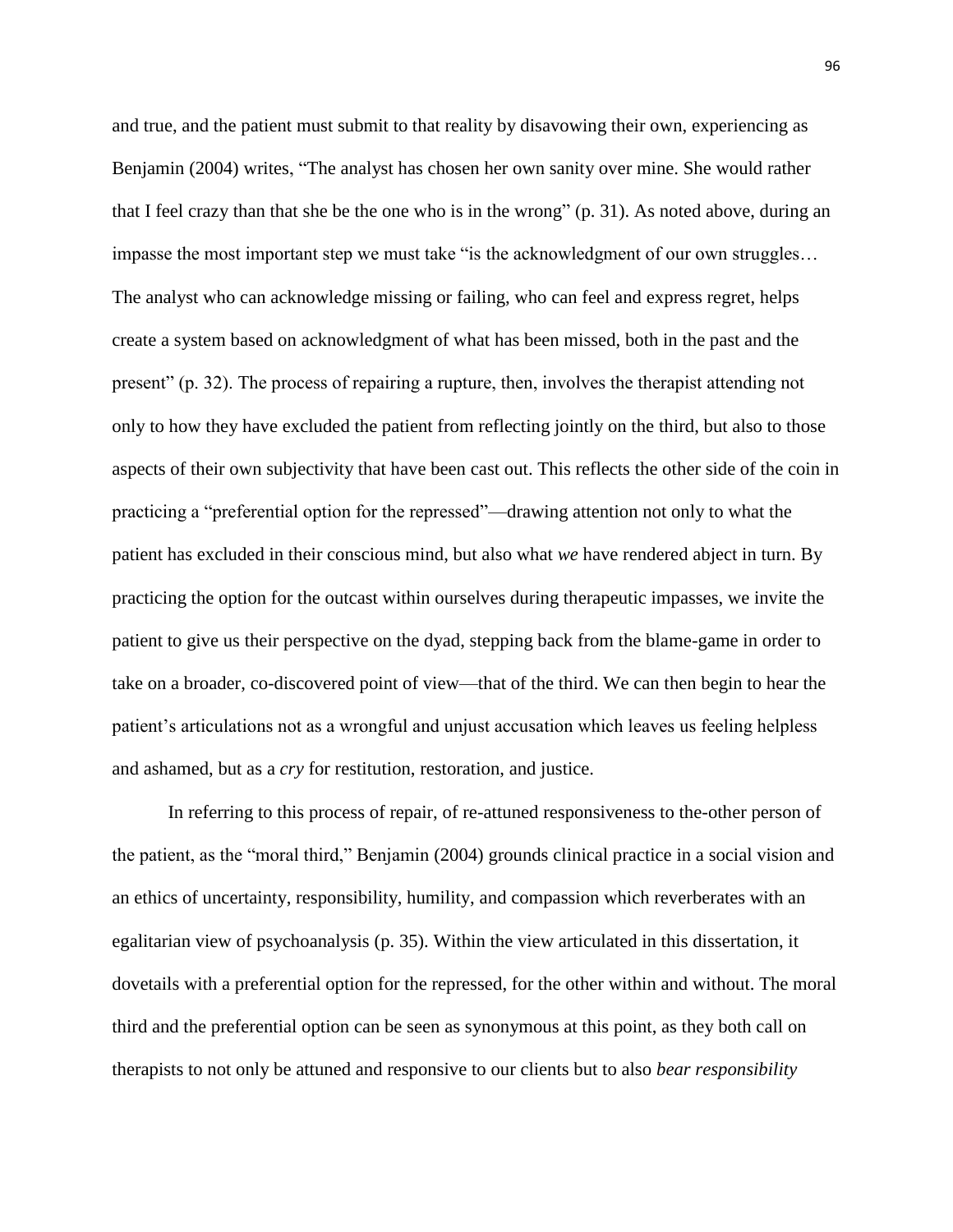toward the negative affect inside us and the marginalized external other. By this preferential option or moral third we argue for an

acceptance (hopefully within our community) of certain principles as a foundation for analytic thirdness —an attitude toward interaction in which analysts honestly confront the feelings of shame, inadequacy, and guilt that enactments and impasses arouse. In this sense, the analyst's surrender means accepting the necessity of becoming involved in a process that is often outside our control and understanding. (2004, p. 40-41)

Outside of our control, beyond our current understanding, in our "blind spots," outside of our awareness; all these form synonyms for the unknown space which we call unconscious. They evoke feelings of shame and guilt which we must all face as a field of practitioners and consultants. In inviting the otherness that lies within us, as well as outside of us, to guide us and inform our perspective, we are enriched. The third position emerges out of what patient and therapist can face together, the unconscious communication that emerges in the intersection of the two. Perhaps no other source of ruptures is more dreaded than those that happen as a result of cultural or identity differences between patient and therapist. It is here that we will introduce the final piece of this dialogue, the *social* third.

## **The Analytic Third & the Social Third: A Socio-Cultural Vision for Psychoanalysis**

Extending relational thinking on one versus two person psychologies, Phillip Cushman (1994; 1995) and Neil Altman (1995) propose a three-person psychology which includes the social, the cultural, and the political within the transference-countertransference matrix. Beginning in 1994, Cushman (1994) advocated for a social third in order to acknowledge the interpenetration of the social, interpersonal, and intrapsychic realms. With a three-person point of view one sees "that the individual and the cultural are inextricably intertwined, that moral understandings are a foundational aspect of a culture, and that our discipline needs to be concerned with how various theories affect political structures and activities" (p. 832). Adding a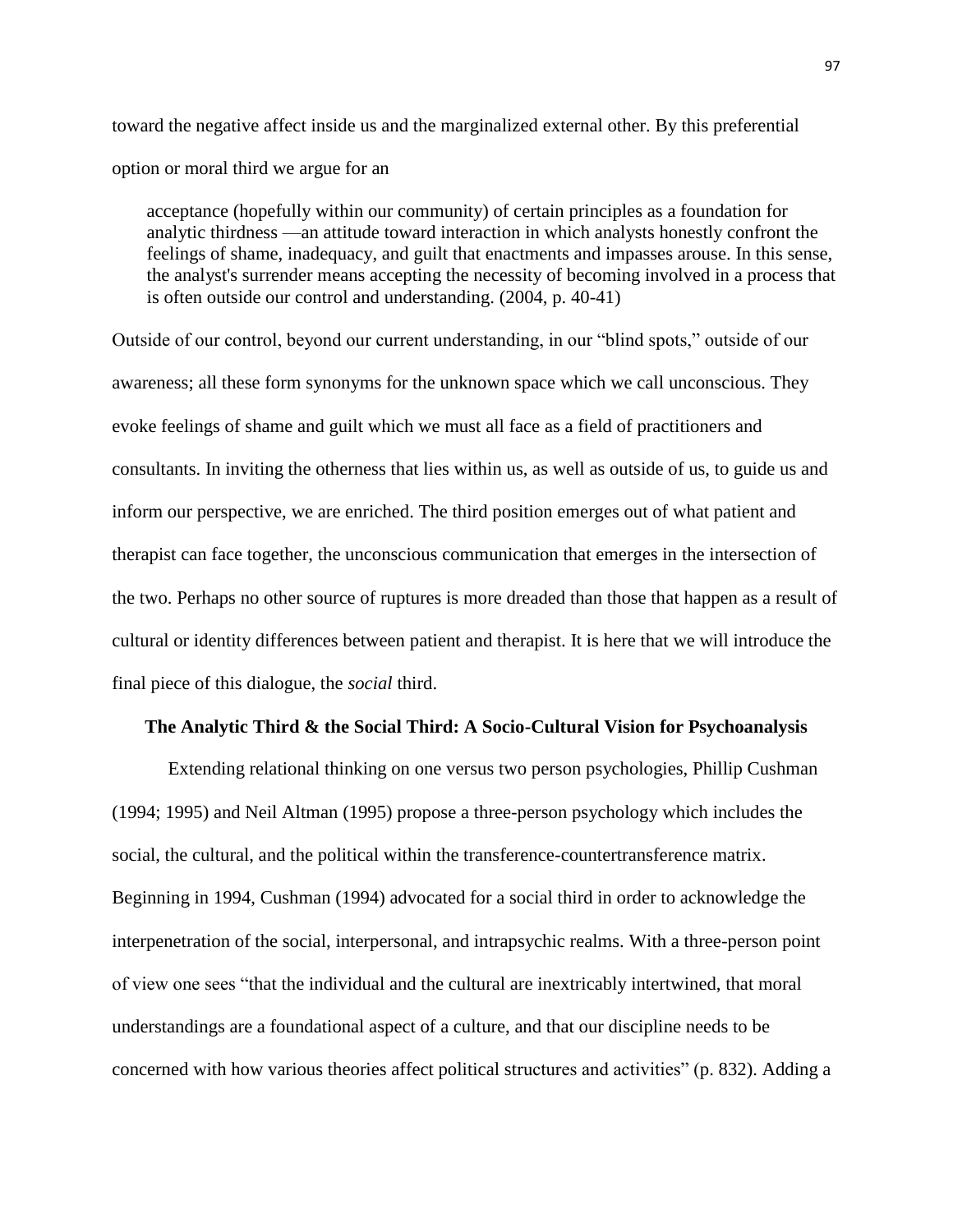social and not merely interpersonal dimension to individual subjectivity helps us "locate both self-conceptions and the various psychological configurations of 'the other' in a cultural terrain conceptualized as spreading out on all sides of the patient" (p. 833-834). This aids patient and therapist in recognizing that what is split off and disavowed is not merely "internal" but is also related to broader cultural and political forces—existing "inside" but also "outside," between people and their social surround. Being able to explore cultural dynamics as they are alwaysalready embedded within the psyches of patient and therapist, and as they play out in the therapeutic relationship, holds the potential for creating shifts in what Cushman calls our "cultural horizon." "By adjusting our cultural horizon," Cushman writes,

we can allow room for *alternative* traditions to show up, and then we can use those traditions to create a dialogue with the dominant tradition, thus informing our everyday life. We can then, armed with an enriched perspective, fight against the forces that oppress us. (p. 353)

Cushman hints that in exploring cultural dynamics as they are enacted between patient and therapist, one may create a space for previously unarticulated, alternative realities to emerge which can challenge not only our various internalized oppressions, but can be used to mobilize change in our social realities as a community. This is compelling giving that for Winnicott, the transitional space between patient and therapist, self and other, is the world of play, imagination, and culture. Culture, whether dominant or subaltern, becomes something to play with, discover, re-invent, and make alive. Leaving out the communal implications of Cushman's thinking for a future project, I want to draw out the implications of this perspective for psychotherapy.

Neil Altman (1995) in his now classic text, *The Analyst in the Inner City: Race, Class, and Culture Through a Psychoanalytic Lens*, also develops a three-person model "in which the third term refers to the social context in which the analytic work takes place" (p. xix). The third term—the social and systemic—draws reflective focus to the systemic context which structures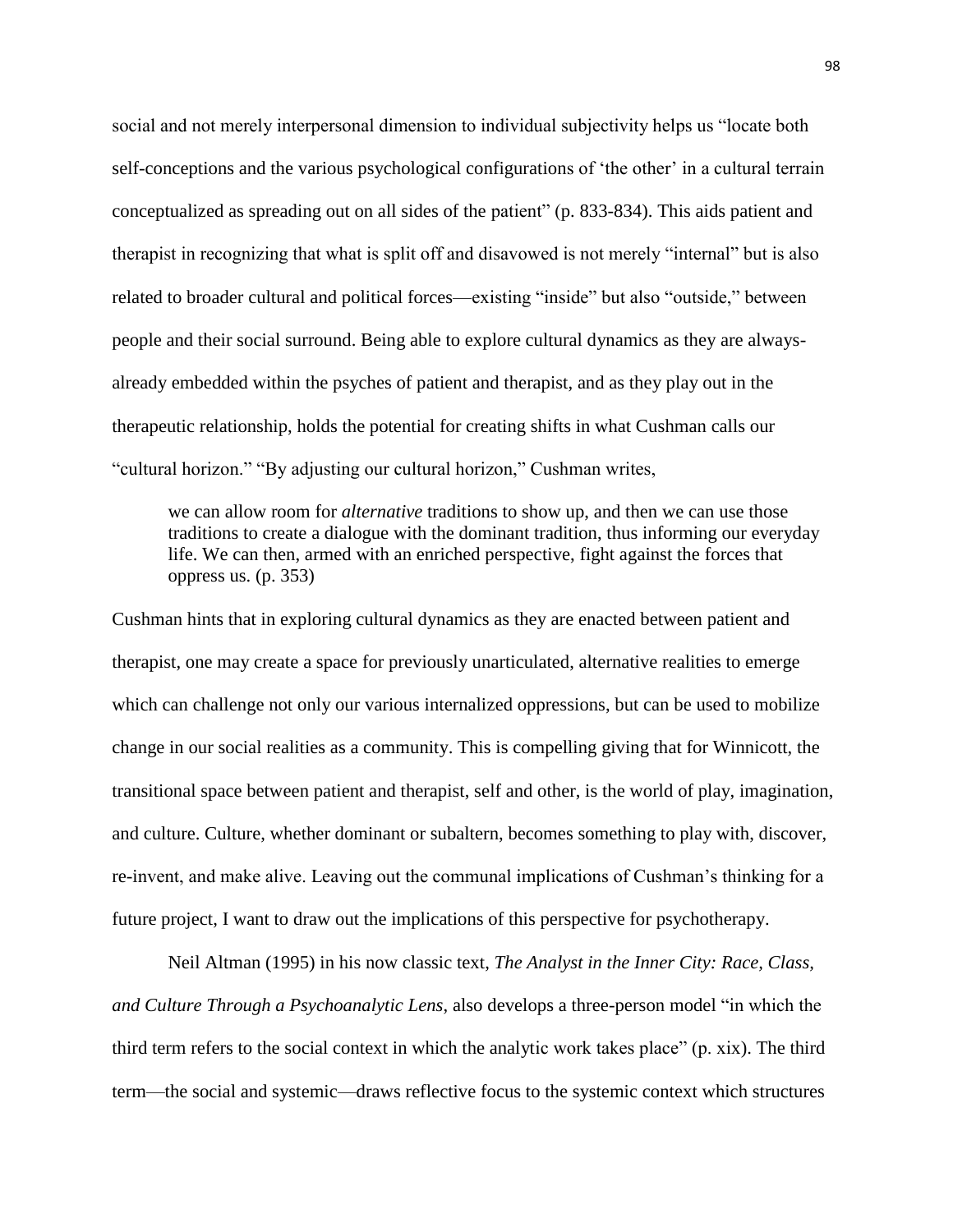both psyches in the analytic relationship, and how so-called "external" realities such as prejudice are always texturing the contours of the mind, creating cuts between conscious and unconscious along racialized, gendered, and socio-economic lines. Reviewing relational two-person theorizing, Altman notes the importance of each partner being able to reflect on the relationship that forms between them, and trade one another's perspectives in a dialectical fashion. Similarly, Altman argues that using that same self-reflective and critical capacity from within a psychosocial perspective deepens our understanding of subjectivity at all levels—intrapsychic, intersubjective, and cultural (p. 56). A three-person point of view shifts lenses back and forth between all of these modes of experiencing, calling attention to the analytic dyad alongside the patient's and therapist's relationship to the social context which grounds and structures their realities. The social context includes both power and cultural identifications, such as the positionality of each partner in terms of race, gender, class, sexual orientation, ability/disability, and so forth, as well as their unconscious or implicit attitudes toward each of these positions (p. 76). But even these social identifications have transference-countertransference ramifications, as "patient and analyst are creating an enactment that reflects an aspect of what is happening on the macrocosmic level" (p. 143).

In theorizing on the intersection of the transference-countertransference relation and the socio-political, Altman integrates the concept of the social third with the intersubjective analytic third. Similar to Benjamin's call for analysts to own their own reactions to the patient, no matter how shameful or guilt inducing they may be, Altman argues that therapists should likewise become aware of their own racial and cultural prejudices and own them, instead of disowning them as "bad objects." Reflecting on his work as a white Jewish analyst with an African-American patient, "Mr. A," Altman slowly began to realized that there was a dimension to their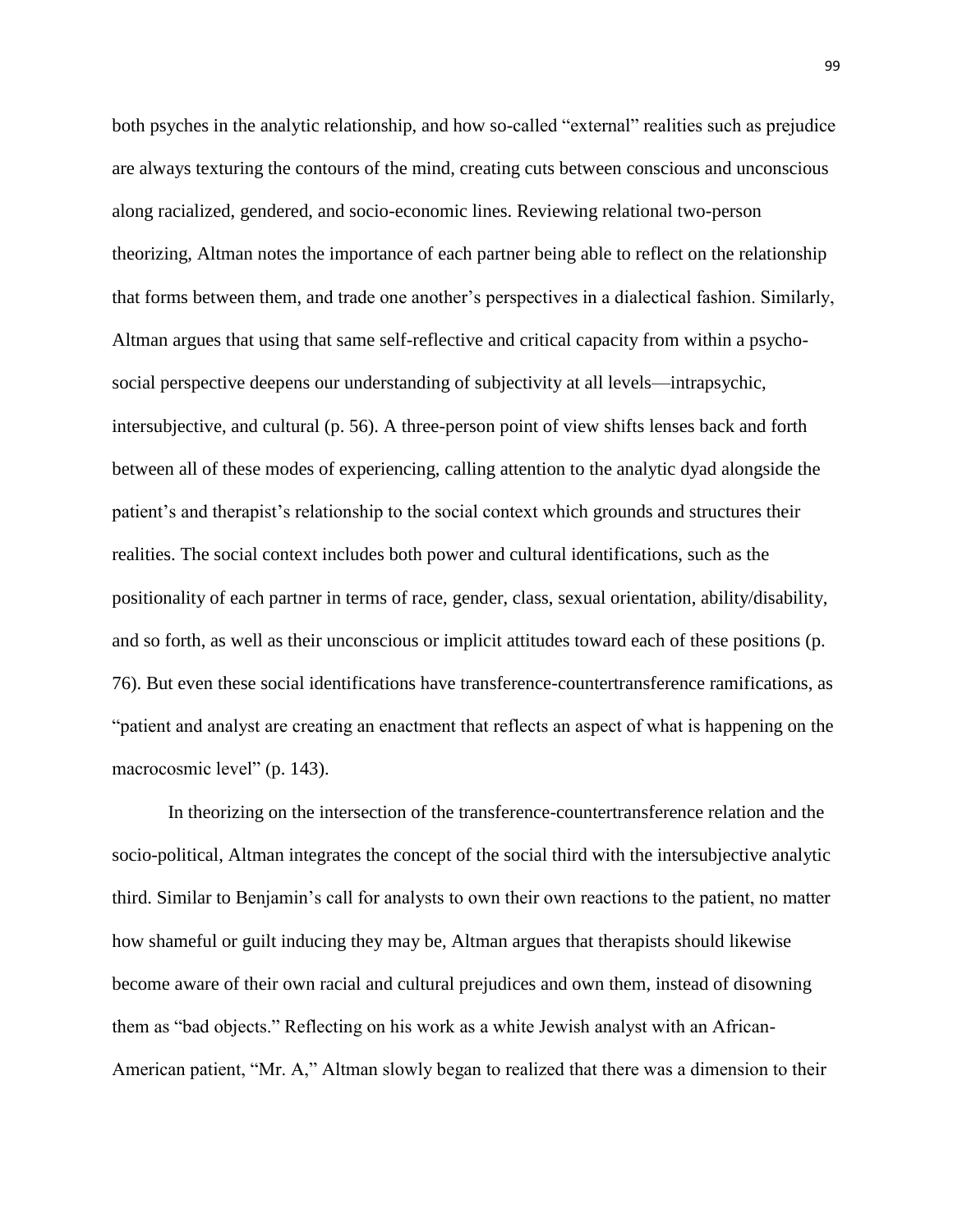relationship which reflected anxieties around racial difference. Altman sensed that his black patient saw him as a "dirty, greedy Jew," while he in turn experienced reciprocal feelings toward his patient which oscillated between seeing him as a "criminal, anti-social" or "deprived, oppressed" black man. I quote Altman's reflection at length, if only due to the candor with which he speaks about his socio-culturally and racially influenced countertransference:

One can regard my racist and anti-Semitic "reveries" as my entrée into the intersubjectively created analytic third in this case, in which Mr. A had become the deprived, oppressed black man… and I had become the greedy Jew chasing after money, taking what was rightfully his. Mr. A presented himself as looking after my needs, but, finally, the joke was on me. On another level, my resistance and anxiety about becoming the greedy Jew, as well as my fear of becoming the oppressive white man, led me to delay confronting Mr. A about his bounced checks or taking up the issue of racism with him. My level of anger may also have made the specter of racist violence too powerful a fantasy. Within our intersubjectively created third space, one of us was to be victimized, and the other was to be the victimizer. (Altman, 2000, p. 598)

In this vignette, Altman shows that the social third grounds, structures, and intersects with the intersubjectively determined "third" (the therapeutic relationship). Based on his clinical experiences, he advocates that therapists become aware of culturally-toned countertransference reactions as they emerge in the intersubjective relation, especially when these reflect unconscious prejudicial attitudes. In this particular case, Altman noted that his racial prejudices, compounded by his anxiety about his prejudice, pushed him to avoid explicitly addressing the racial feelings in the room. Similar to Benjamin's assertion that avoiding or disowning responsibility in an enactment maintains it and invalidates the patient, Altman argues that he implicitly communicated his racism to his patient, and in turn invalidated his patient's experience of bias in the relationship. In the end, the patient dropped out of therapy.

Hence, becoming aware of prejudices, cultural misattunements, missteps, and ruptures is "an indispensable first step toward engaging the unconscious communication between [patient and therapist] and toward becoming aware of the dynamics within the third space between us, the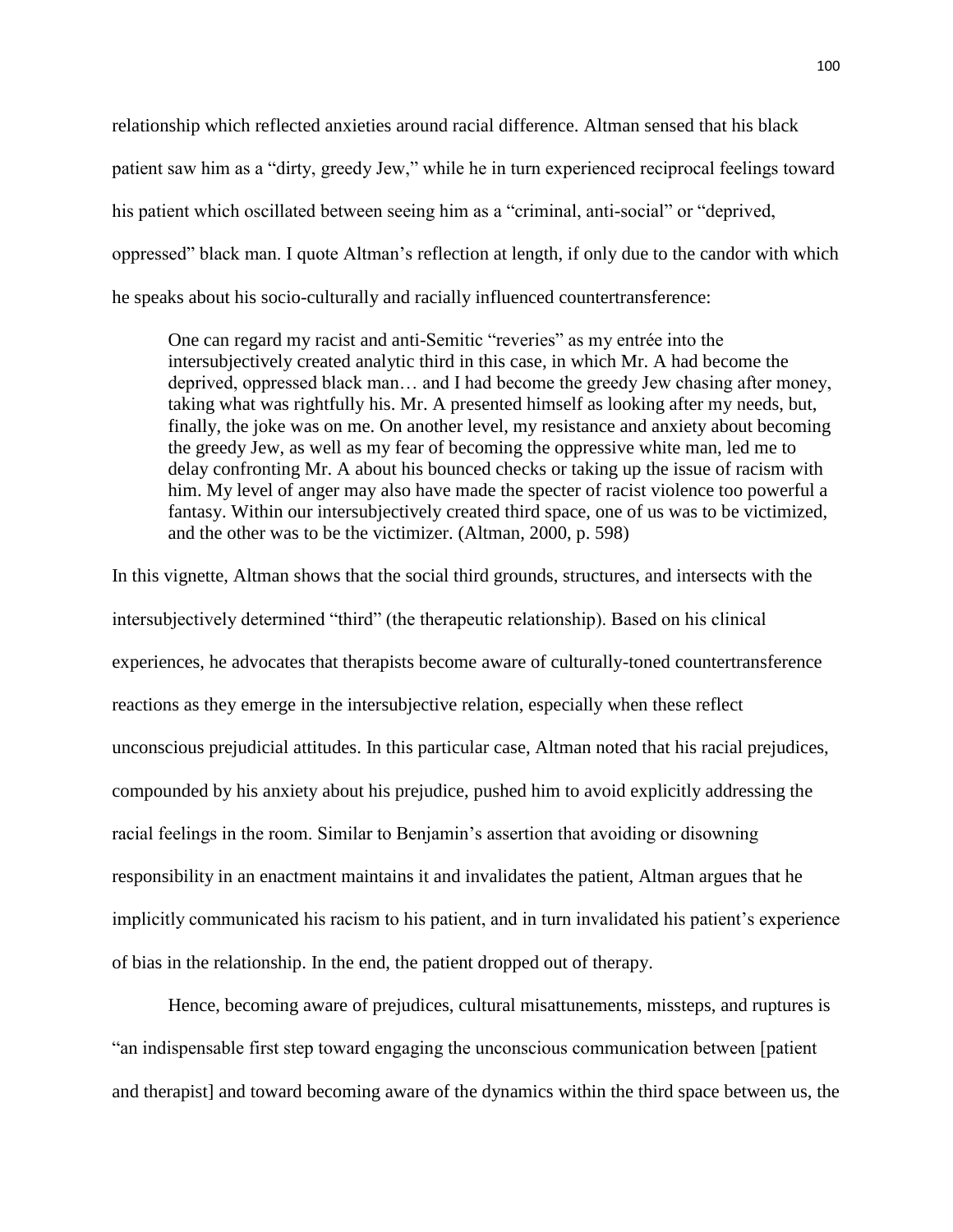intersubjective/societal third" (Altman, 2000, p. 598). "If we do not confront such feelings in ourselves," Altman warns, "we do not stand a chance of being able to process such interactions therapeutically, in words and in action" (p. 599).

#### **Liberation Psychology and Psychoanalysis: A Family Reunion**

In light of this review of relational concepts in psychoanalysis, Freire's work takes on a new light. His theorizing on humanization and dehumanization, with their Hegelian dialectical flair, can be read in light of Jessica Benjamin's theory of mutual recognition. The teacher-student relationship, much like the therapist-patient relationship, goes through cycles of mutuality and complementary asymmetry, attunement and misattunement, being with and being against. In both relationships, the emancipatory moment comes not in inserting some previously unknown reality in the student-patient by the teacher-therapist, but precisely in sitting with the tension between these two poles. It is when there is *breakdown*, brought upon by the teacher-therapist's reactions to the student-patient, and the former addressing that rupture through an act of humility, vulnerability, and reconciliation toward the latter that a new reality, a more open world, can be co-discovered. For Benjamin, we are talking about a new relational experience of mutuality, co-creation, and survival. For Altman and Cushman, we articulate a re-examination of our cultural prejudices and preconceptions, and reparation whenever these intrude into the therapeutic space, and from the perspective of a socially conscious moral third, challenge those unjust realities. For Freire, it is in the space between the relational and the socio-culturo-political that his work emerges as a "historico-cultural psychoanalysis."

The best way to illustrate this connection is through an analogy employed by Jungian psychoanalyst Andrew Samuels (2006). Drawing on the work of German dramatist Berltolt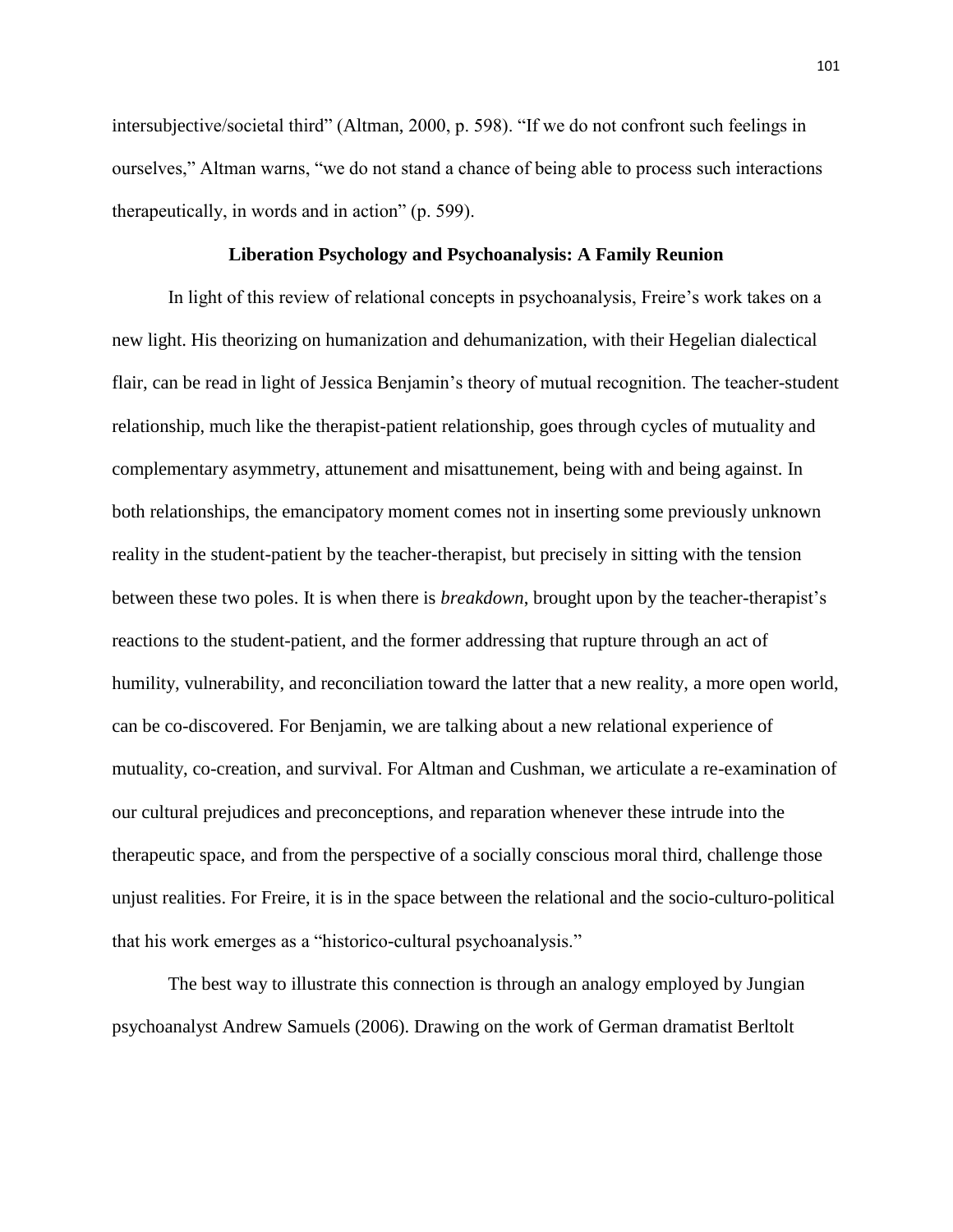Brecht to highlight the therapeutic value of political discussion in psychotherapy, Samuels writes,

Via certain technical theatrical devices, the audience is encouraged to step back and to distance itself from the drama going on onstage in order to apperceive more clearly what the social, political and economic dynamics of the drama are. The intention is that the audience should not only identify emotionally with the characters in the play but should also try to understand and analyze in theatre with what I would call 'exvolvement.'… Analogous to therapy, we're engaged with the issues emotionally but also cultivating a certain kind of distance where we see the broader political context of the questions at hand. (p. 19)

As I have argued elsewhere (Gaztambide, 2012b), racial enactments (or cultural enactments more broadly) reflect the irruption of the always-already present social third within the analytic space, destabilizing the intersubjective third. Patient and therapist "involve" themselves in one another's racial, gendered, and socio-economically derived fantasies, precipitating a cultural misattunement or rupture event. There is a breakdown of mutual recognition in the therapeutic pair, collapsing into the do'er-done to, victim-perpetrator cycle of the banking system of interaction. In essence the therapeutic relationship becomes a stage upon which intrapsychic, intersubjective, and socio-cultural dynamics are "acted out" by patient and therapist. However, if the therapist is able to become aware of their turbulent emotional state, own their reactions to the patient, and perhaps even disclose them to the patient as an act of vulnerability, then as Samuels states, patient and therapist may be able to "exvolve" themselves from the drama playing out between them. The therapist surrenders to the intersubjective *and* the social third. The patient will come to feel heard, validated, and recognized, in turn allowing them to be able to see, hear, and recognize the therapist as an external other, not merely an introjected persecutor. With the repair of breakdown and the restoration of mutual recognition, a shared, open, and dynamic reality emerges. Patient and therapist distance themselves from the socio-cultural enactment, and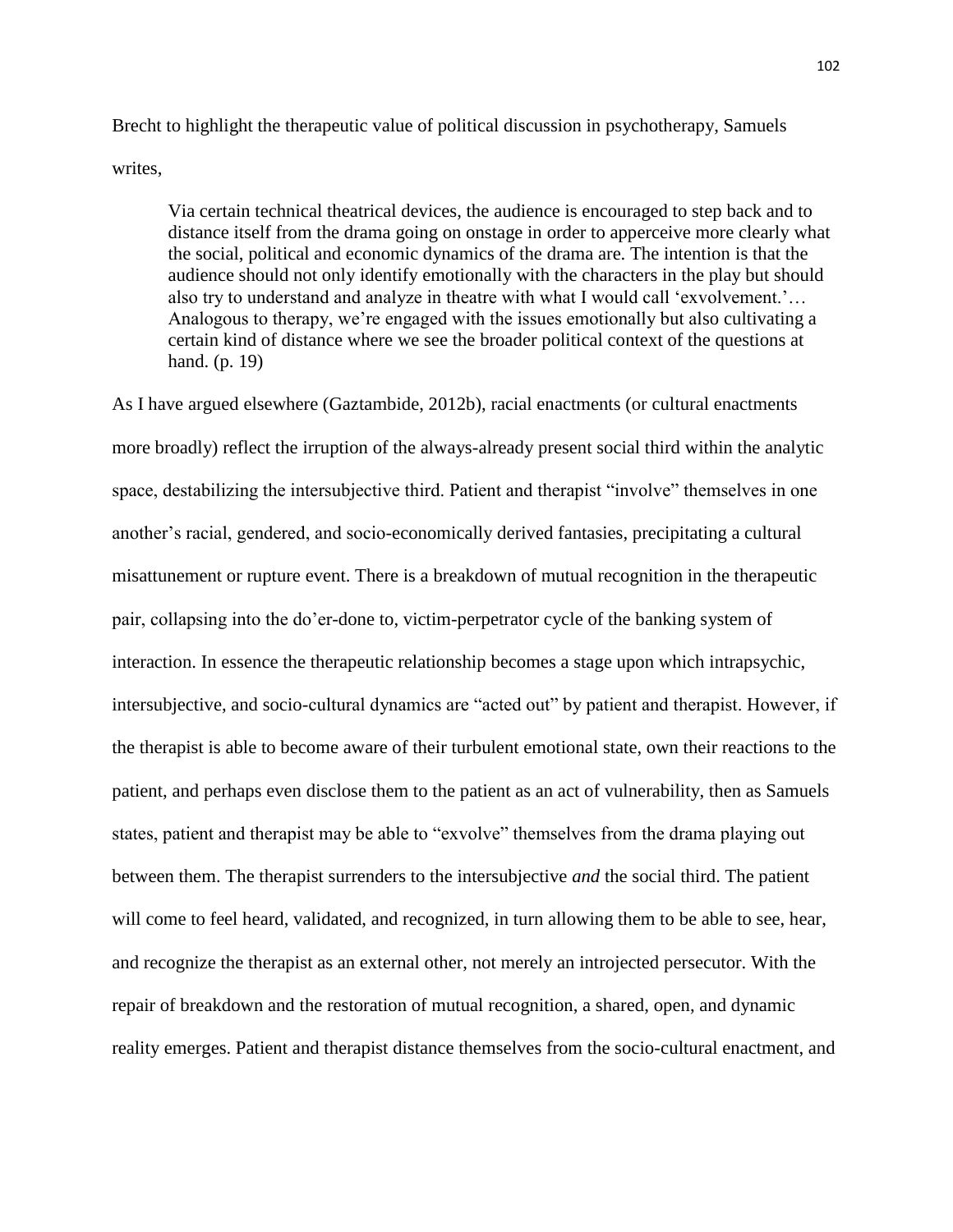more clearly perceive the intrapsychic, intersubjective, and political dynamics of the drama playing on the therapeutic stage.

# **A Psychotherapy for the People: A Case Illustration**

I will now present a case that illustrates some of the elements for "a psychotherapy for the people" as advocated for in this dissertation. The case itself is a pastiche of my pregraduate and graduate school clinical experiences providing mental health services in a variety of underserved settings (e.g., inner city outpatient clinics, in-home therapy, community externship placements). I have chosen to create a pastiche instead of drawing on a specific case in order to preserve anonymity and draw greater attention to the clinical process. To be clear, this is but one example of the possible alloys crafted from the elements of contemporary psychoanalysis. The setting of the treatment was a community based clinic that provided clinical services to an ethnically and economically diverse population. The treatment itself was psychoanalytic, though it integrated aspects of cognitive-behavioral therapy and systems consultation.

Pablo (pseudonym) was a 28-year-old, male, low-income, bilingual, Latin American undocumented immigrant who sought psychotherapy at our clinic due to anxiety symptoms that affected his day-to-day life. At intake, he stated he was a Spanish-dominant speaker, and would feel more comfortable working with someone who was bilingual. Because I am an island-born Puerto Rican who is bilingual, I offered to pick up the case. After an initial assessment, it became clear that Pablo suffered from post-traumatic stress disorder related to his immigration experience. Although Pablo wanted psychological help, he confessed that he did not have a lot of money. As the clinic charged for services on a sliding scale, we were able to negotiate an affordable fee. Given Pablo's hectic work schedule, arrangements were made for once a week treatment. Also, because I am a graduate student who takes vacation time at the end of each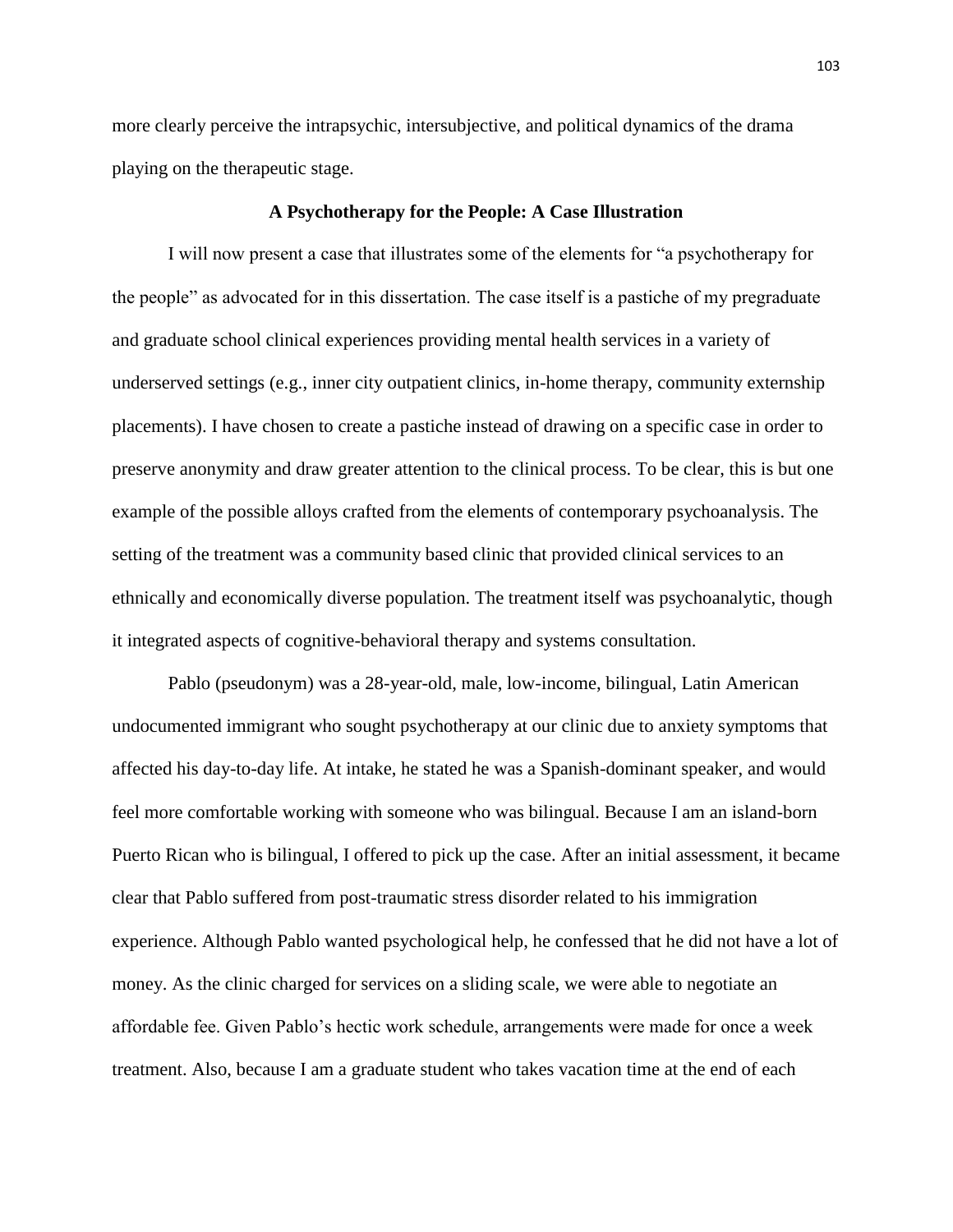semester, we agreed to review progress and the need for further treatment at the end of the current semester.

During the first couple of sessions, I asked Pablo how he felt talking to me about his problems. Pablo disclosed that he felt comfortable with me, which was a relief to him because he worried we would not have "una buena onda," (a good vibe). Considering the importance of interpersonal warmth (*personalismo*) and trust (*confianza*) for many Latinos, I used this moment as an opportunity for psychoeducation. I told him that it was good for us to have a "good vibe," because we could use the chemistry between us as a way of exploring his needs and concerns. This became Pablo's introduction to transference and the relational nature of psychotherapy. Throughout our work together, I used similar moments and metaphors to explain the analytic process, and make psychotherapy a less alien and stigmatizing experience.

Given Pablo's post-traumatic stress symptoms, I employed relaxation and distress reduction skills training from cognitive-behavioral therapy, with the understanding that improving emotional regulation would facilitate the exploration and expression of the underlying emotions associated with his traumatic experience. By increasing Pablo's repertoire of coping skills and gradually beginning to discuss his immigration experience, he became more tolerant of previously unbearable anxiety, giving him the emotional freedom to disclose more details of his trauma. After some sessions of this kind of work, we agreed we could begin exploring Pablo's trauma in full. As I listened to Pablo's story, there were moments in which his range of affect suddenly narrowed, and his narrative became more constrained and less detailed. He would then cease talking about his narrative altogether and demand to know if I was sharing his story with *la migra* (e.g., the immigration authorities, ICE). I assured him this was not the case and asked him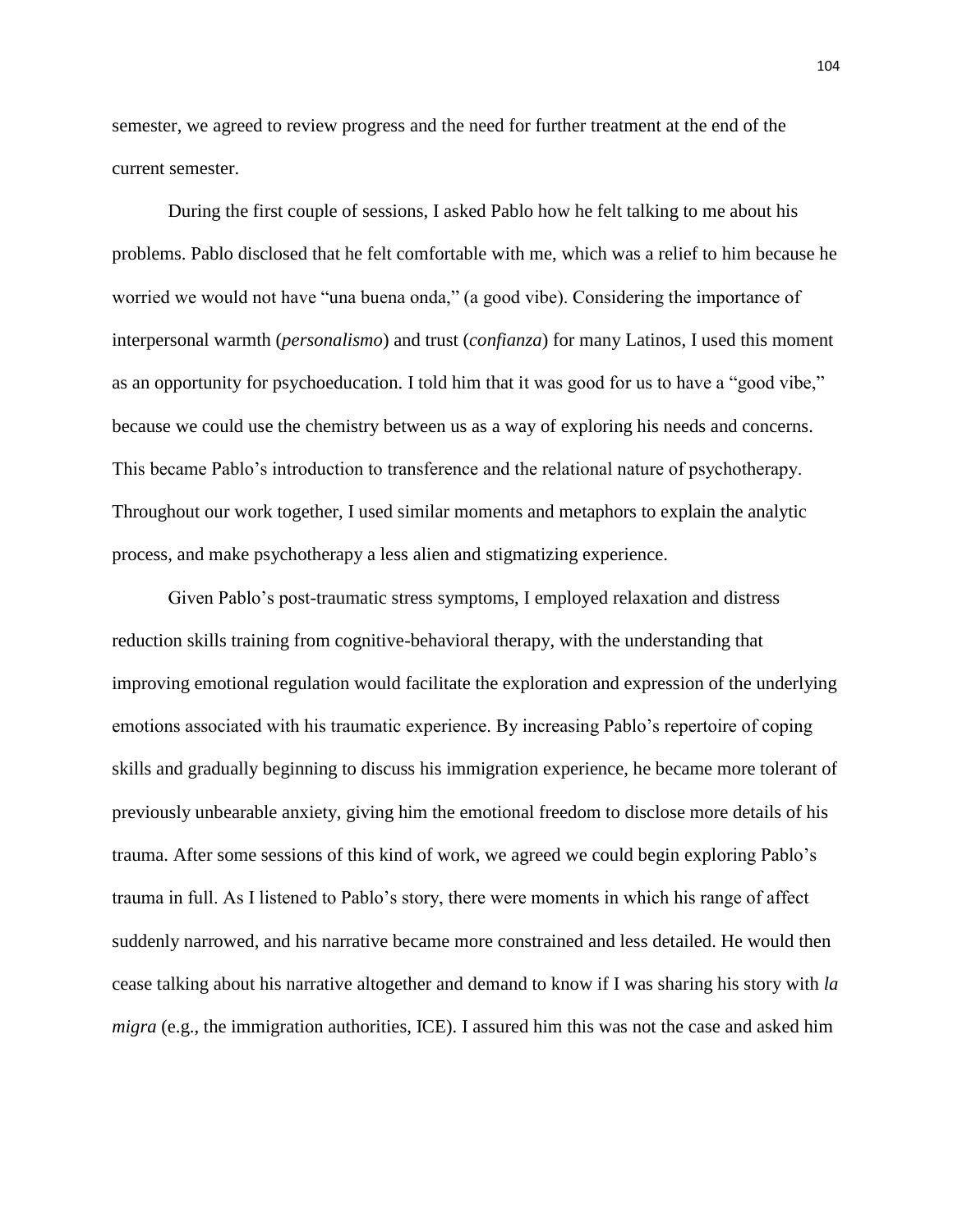to continue. He would then resume his narrative, only to once again become preoccupied with my intentions.

Pablo withdrew emotionally from me, and increasingly feared I would sell him out to the authorities. I, in turn, had difficulty staying attuned to him, becoming increasingly uncomfortable during our sessions. I increasingly saw him as unnecessarily suspicious and disengaged, and I worried that the stereotypes of ethnic minorities as "unanalyzable," unable to engage in psychoanalytic therapy, were true (perhaps an ironic neurosis considering that *I* am a Puerto Rican clinician who is *also* in his own personal psychoanalytic therapy!). Through supervision and reflection on the enactment, I realized that I was operating from an assumption that belied my privilege as a Puerto Rican, given that Puerto Ricans from the island and the United States mainland are born with citizenship. Since the mainland was always a plane ride away from Puerto Rico, I had no idea what it was like to lose friends and family, and almost lose one's life, in the course of immigration. Hearing Pablo's story highlighted the experiential gulf between us, bringing my own unarticulated privileges into awareness and increasing my discomfort. Pablo must have sensed this discomfort and responded to it as a threat to his safety, a sign that I could not provide a holding environment for his affect. When he rightly questioned whether I was compromising his safety ("are you reporting me to *la migra?*"), my attempts at reassurance—the denial of my discomfort with our cultural difference—labeled him as paranoid, invalidating his experience of me in the here-and-now. The intersubjective third space collapsed into the complementary dance of persecutor and persecuted.

At our next session I noted the growing distance between us, and wondered aloud whether my "reassurance" had in fact invalidated him and implicitly communicated that he was being paranoid. Pablo confirmed this, sharing that he felt I was calling him a "Latino loco" (a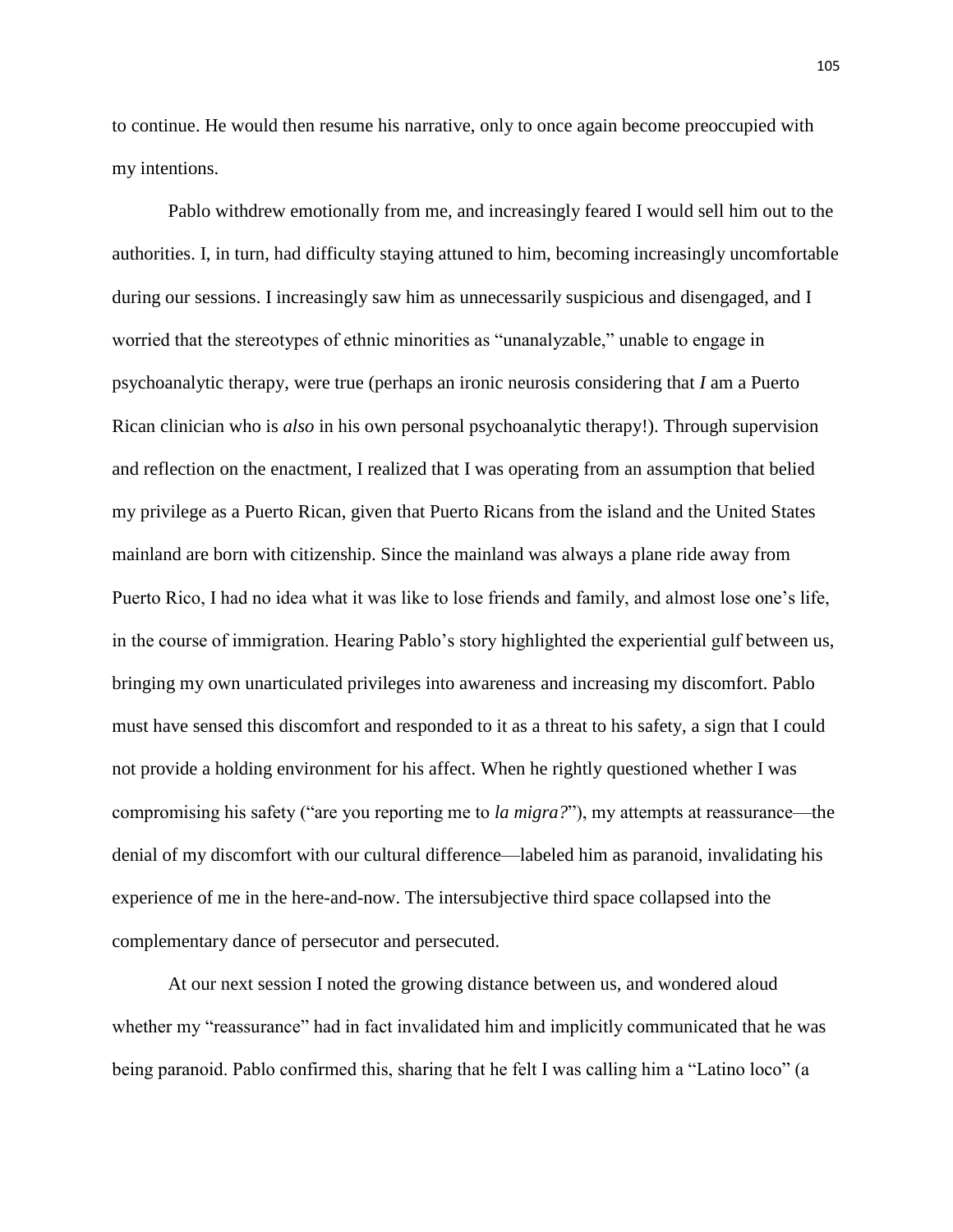crazy Latino). He had felt confused and disoriented, but knew that at some level I was not fully present with him, which made him worry about my intentions in listening to his trauma. I validated his observations of my avoidance, and disclosed that I was reacting to the cultural differences in our relationship: with him as an undocumented Latino and myself as—at this point Pablo finished my sentence for me—"Latino con ciudadania" (a Latino with citizenship"). Bringing attention to the cultural/social third opened up space for us to address how our different experiences—his as a Latin American immigrant, mine as an island-born Puerto Rican with U.S. citizenship—affected our interaction and my ability to stay connected. The enactment resonated with Pablo's experience outside of therapy, in which others could not understand the profundity of his immigration experience, or his fears of being caught and "sent back" to his country by immigration officials. Negotiating the meaning of this intersubjective/social third reanimated the ghosts of the homelands we left behind, and allowed the unspoken truth of skin tone privilege. My white skin and his brown skin became a microcosm of the colorism which haunts the Latino community, with its narratives of master and slave, the uplifted and the fallen, becoming a charged site of analytic inquiry.

Repairing the cultural rupture allowed for the restoration of mutual trust by validating Pablo's experience of me in the here-and-now. Validating Pablo's reality facilitated the emergence of underlying feelings of injury and loss into awareness, allowing him to mourn those he had lost after he immigrated to the United States. Expressing this untapped affect to me provided Pablo with an experience in which his reality as a trauma victim was validated and born witness to. Mutual reflection on our transference and countertransference, in turn, made new emotional and historical material available to consciousness and furthered the work of analysis. Connections were drawn between his intrapsychic reality, the intersubjective third we co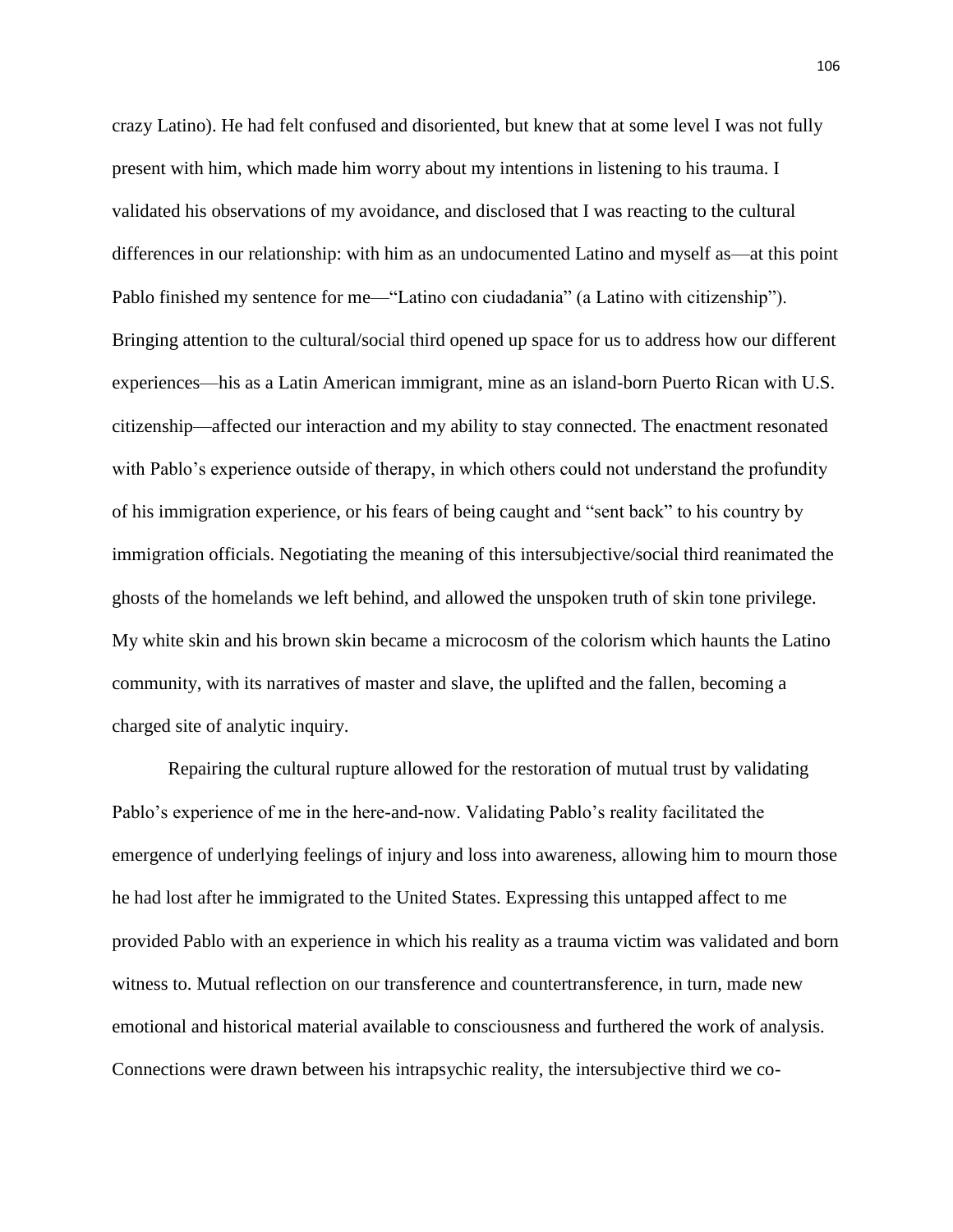constructed, and the social-political world which grounds our existence. This promoted a greater political awareness for Pablo and myself, which empowered us to envision a new reality in which this country's laws created a haven for the immigrant and the stranger.

As a result of our exchange, I connected Pablo with an immigration lawyer who did pro bono work and could inform him of his rights and help him navigate the U.S. immigration system. Empowerment through access to legal and community resources, coupled with increased coping and meaningful connection within the therapeutic relationship, led to symptom improvement, the creation of new meaning from the trauma, and improvement in emotion regulation capacities. As set out at the beginning of our time together, we reviewed our progress and assessed the need for further treatment at the end of the school year. At this point, Pablo felt he had achieved his goals and requested that we end treatment so that he could attend to some family responsibilities that had come up. After a collaborative dialogue we decided to terminate therapy after a course of 25 sessions. The therapy process was marked by a dynamic interplay between empathic exploration of affect, use of cognitive-behavioral skills training, here-and-now relational processing, systems level intervention and exploration of culturally urgent themes. Technical flexibility allowed us to deploy different types of clinical tools within a psychoanalytic framework.

### **Conclusion:**

As Freire learned from his pedagogical experiments, once we are able to join one another as subjects—and not objects—we can begin the search for something together. We can draw attention to the world which mediates you and I, and structures both that which we are conscious of and that which we are not. When Freire (1973) writes that "Dialogue is the loving encounter of people, who, mediated by the world, *'proclaim'* that world," (p. 115) he is foreshadowing the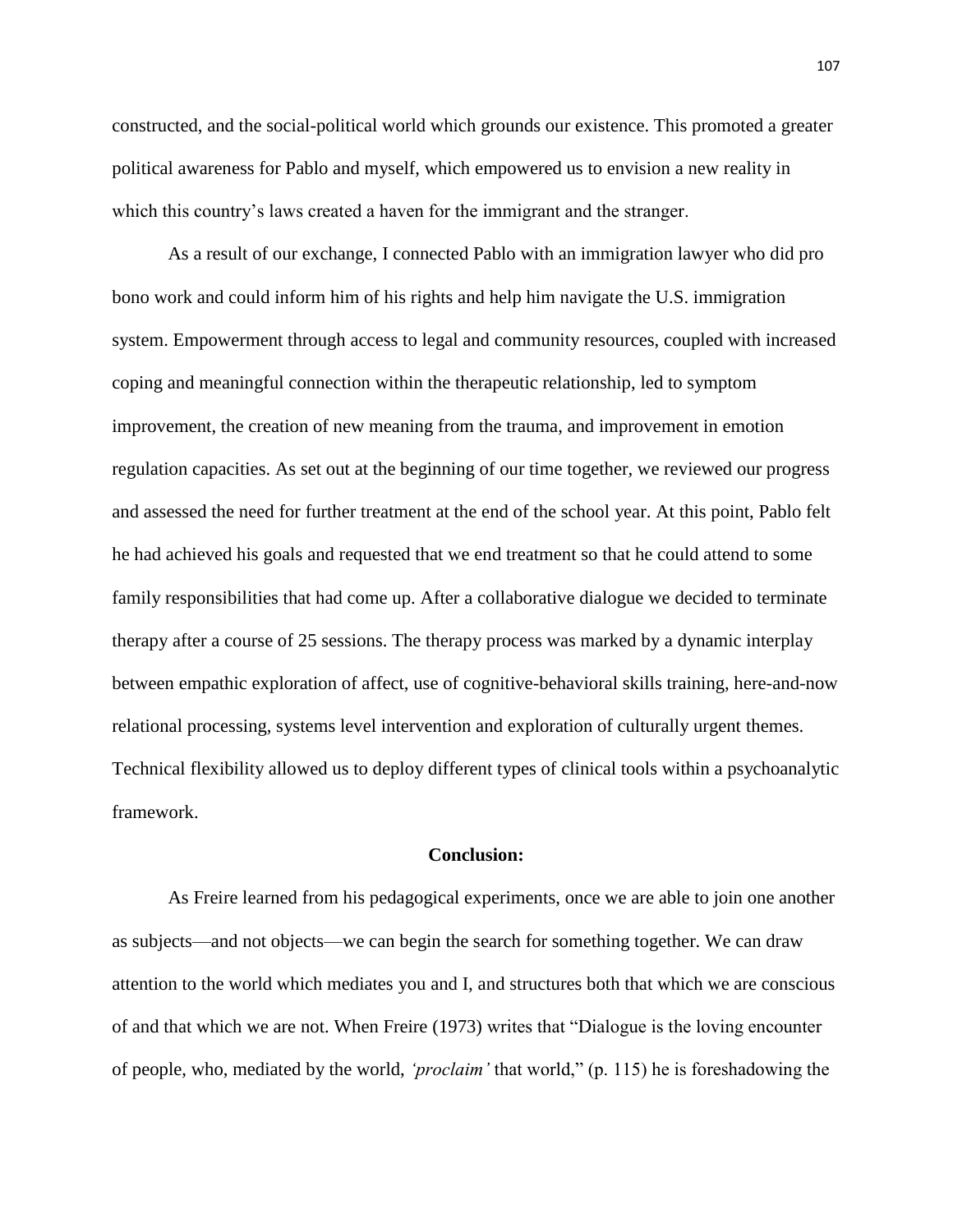importance of mutual recognition in any of the relationships which constitute Freud's "impossible professions"—whether education or psychotherapy. Mutual recognition, and its repair when it falters, provides the fertile ground upon which a critical consciousness—of self, other, and world—can grow. In joint critical reflection upon the world patient and therapist transform the world, "and in transforming it, humanize it for all people" (ibid.). In this synthesis, Liberation Psychology and psychoanalysis flow one into the other.

This analysis has important implications for culturally competent practice. Embedded in Freire's relational philosophy—and that of contemporary psychoanalysis—is the understanding that breakdowns in communication, ruptures in attunement to the other, and lapses in right relation *are inevitable*. This includes attunement to our patient's experiential, cultural, and social realities. *No* amount of cultural sensitivity, cultural competence, or diversity training will make us perfectly attuned clinicians to diverse cultural populations. You cannot train yourself out of having an unconscious. We will always have our automatic, pre-reflective biases, and these may often arise in relation or reaction to our patients. To think otherwise would be to somehow abstract the therapeutic relationship out of the society in which we exist, with its ongoing problems with otherness—whether gendered, sexual, racial, or otherwise. It would also ignore the way that society is "inside" us at all times, molding our affect, structuring our thoughts, nudging our behavior to approach or retreat from different types of people.

To say this is not, of course, to excuse or normalize prejudicial behavior as natural or entirely inevitable. We may become more aware of our biases, and strive to make them less automatic by being attentive to them. But they will not disappear by our not addressing them, especially with our patients. As noted through Freire, Benjamin, Cushman, and Altman, ignoring such enactments can be very destructive to our patients. Alternatively, processing them with a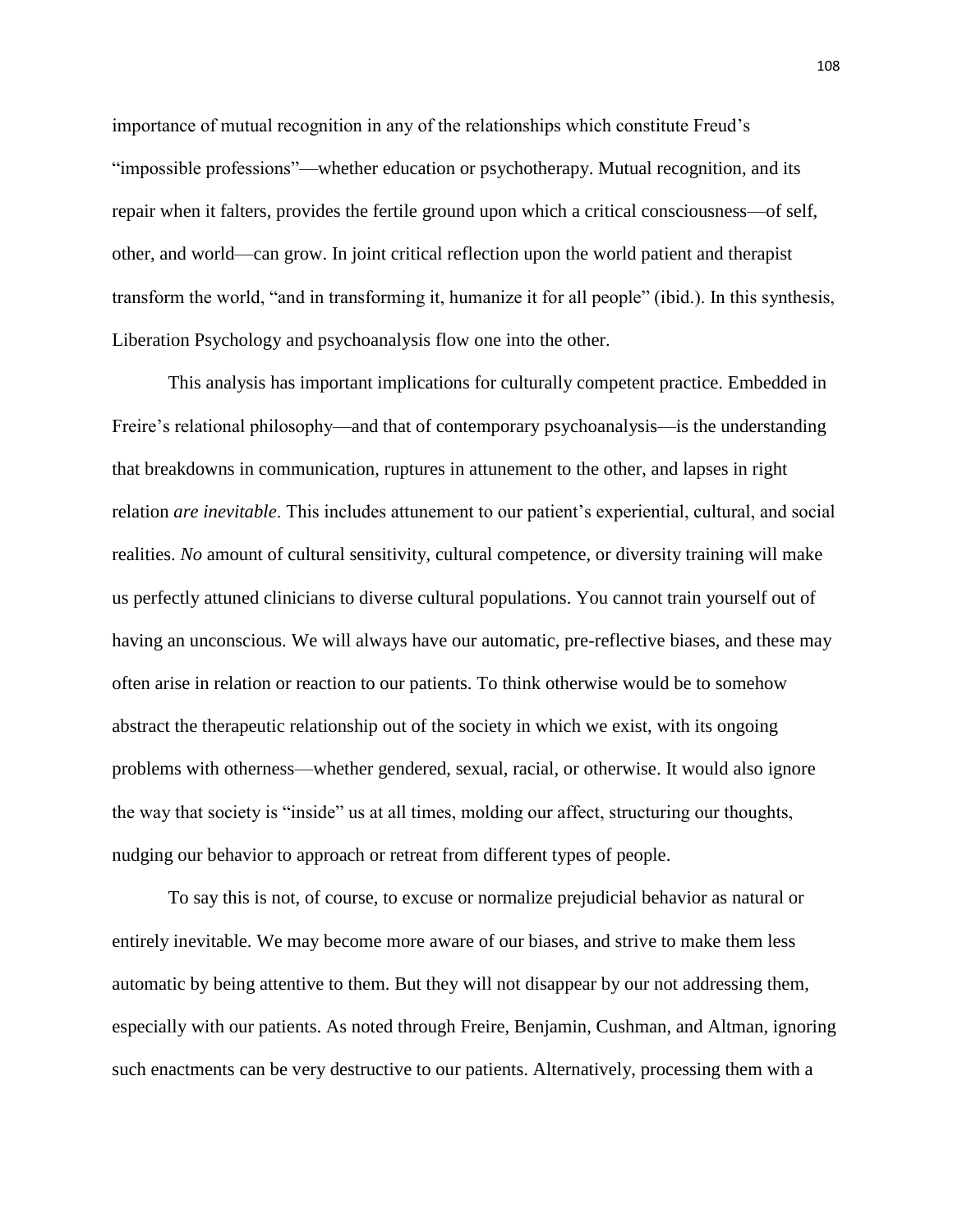reparative and reconciliatory spirit has the potential of not only restoring our connection to the patient, providing a new relational experience, but also framing the socio-political dimension of the enactment, raising the critical consciousness of both patient and therapist. This depends on a dialogue in which patient and therapist can survive one another's destructiveness, and take the risk of being vulnerable with the "other side" of the face-to-face relation—the face of the unconscious. It is out of this vulnerability, and the love that sustains our survival, that a new world can be proclaimed.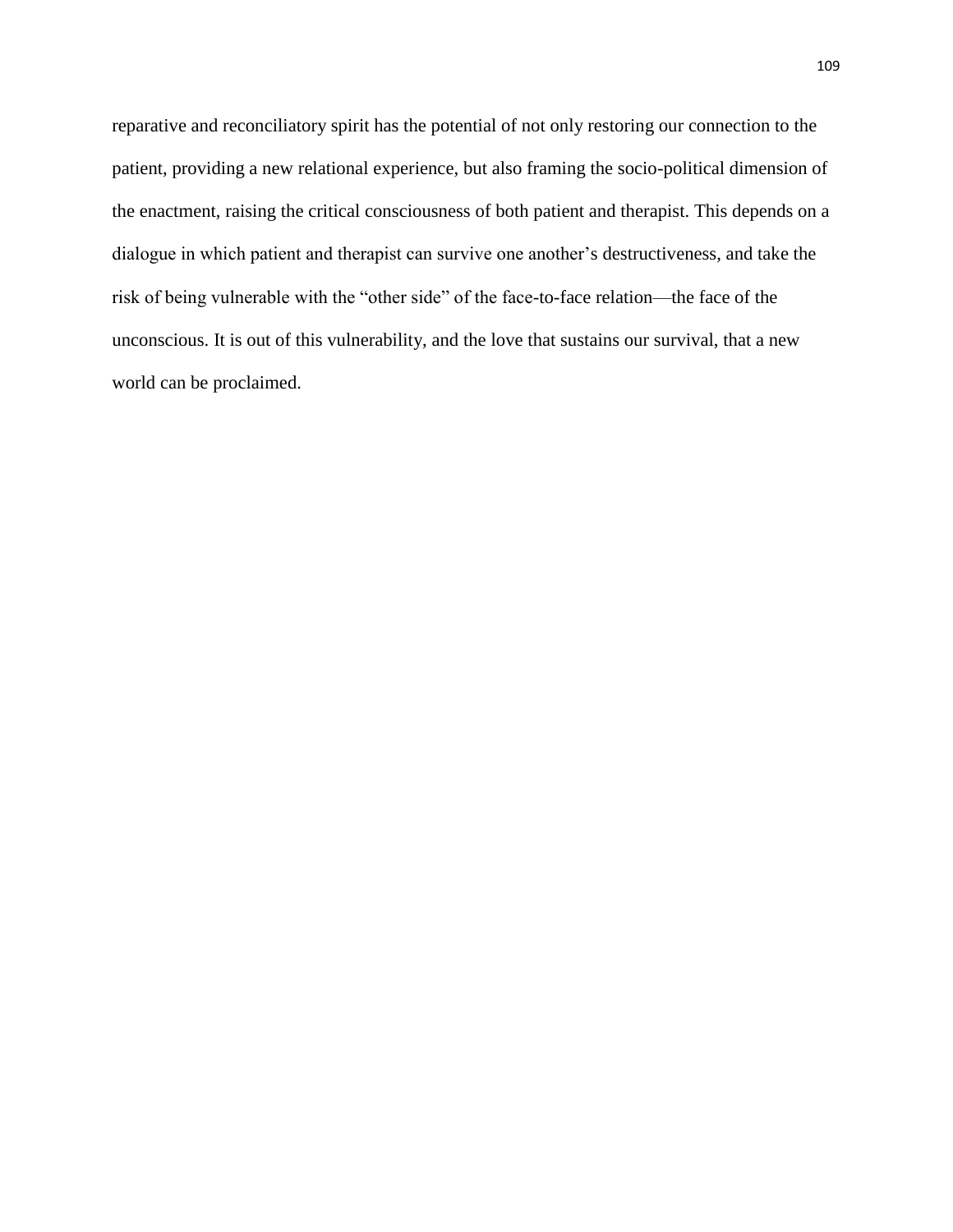#### Conclusion

# Not a Destination, but a Departure: An Outline for Future Scholarship

"Psychoanalysis is in essence a cure through love." –Sigmund Freud in a letter to Carl Jung (cited in Betterlheim [1984])

This conclusion will review the preceding chapters and argue for an integration of two of the members of the three-way dance discussed in the introduction: psychoanalysis, Liberation Psychology, and Multicultural Psychology. Specifically, I will argue for a synthesis of psychoanalysis and Liberation Psychology that recognizes the emancipatory origins of psychoanalysis and the psychoanalytic origins of Liberation Psychology, while also creating space for future convergences which are yet to be written. This integration will serve as a springboard for a much broader discussion which joins psychoanalysis and Liberation Psychology in order to reconfigure how we think about cultural competency *theory*, *practice*, and *education*. This conclusion will create an outline for future theoretical and integrative work, and serve as a foundation for a more complete project which will unpack the relevance of psychoanalytic thinking for Multicultural Psychology.

### **Review of Central Arguments**

To review, this dissertation has—in line with current scholarship on the sociology of psychoanalysis—contextualized the origins of psychoanalysis as a theory and clinical practice in the racialized discourses of fin-de-siecle Europe, and the traumatic experiences of the oppressed Jewish people within that world; Sigmund Freud and the first generation of analysts among them. Having framed the socio-historical context of psychoanalysis, this oft-forgotten history was in turn read through the eyes of Liberation Theology. As Jews, Freud and the early analysts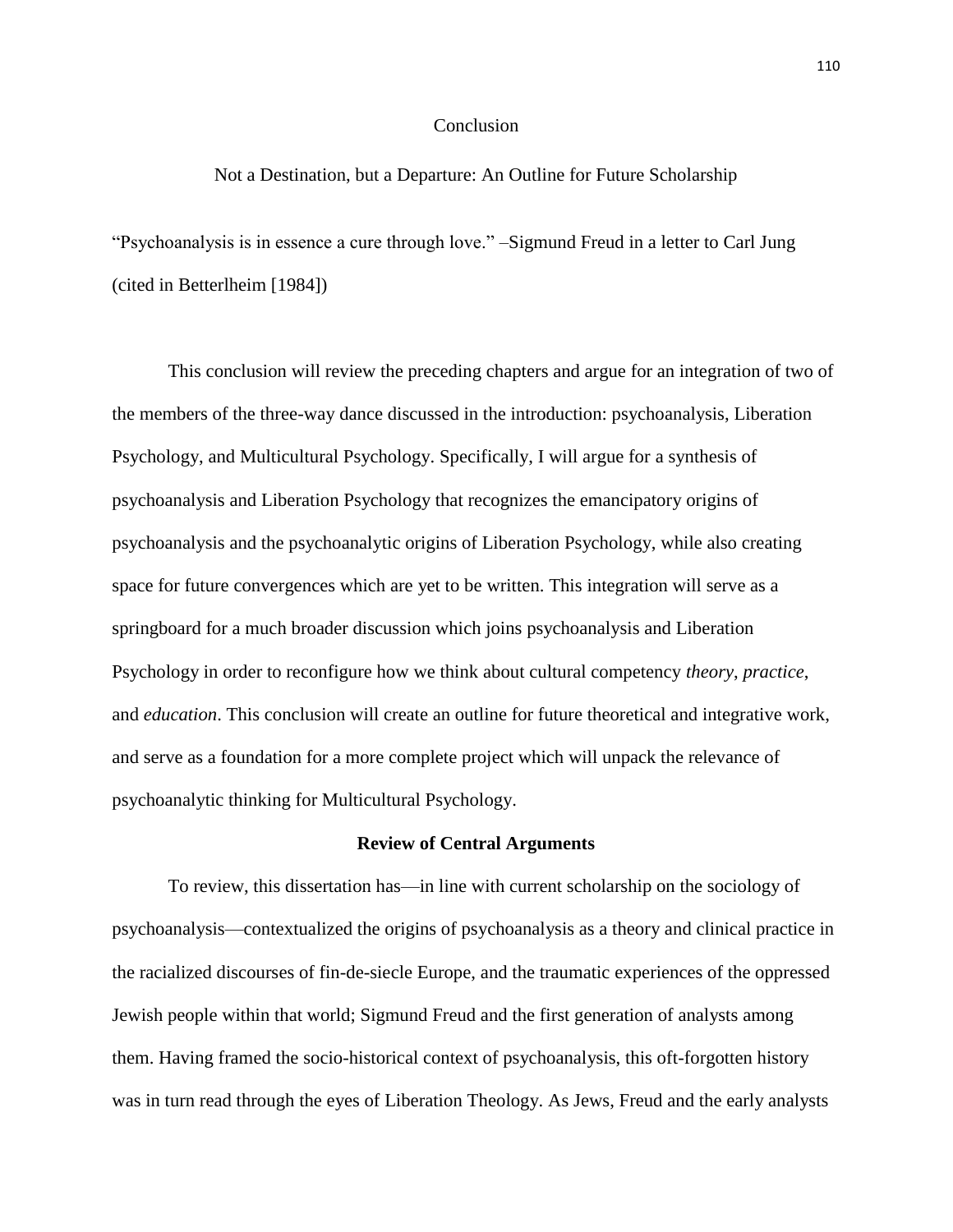were racial others, outsiders standing at the margins of society, and in a position from which to witness the conflicted, split, and dissociated aspects of society and human subjectivity. In being what Aron & Starr (2012) refer to as "optimally marginal," Freud was subject to the biases and prejudices of his time, and the same time capable of critiquing them and point out what they *left out*. By being in the position of the other, Freud and the early analysts practiced a preferential option for the repressed, a concern for what is turned away from, dissociated, and excluded in psyche and society. From this perspective, psychoanalysis emerges as a proto-post colonial emancipatory practice which calls on us to heed the call of the inner and outer other, to turn towards them as an ethical act, acknowledging both our complicity to their exclusion and responsibility to their inclusion.

A psychoanalytic perspective, filtered through the lens of Liberation Theology, enjoins us to practice a preferential option for the repressed both clinically and socio-politically, always asking who or what is being left out, who or what is not being acknowledged, who or what is rendered other. Our attention then turns toward recognizing the dialectical tension between self and other, and how the self's creation is constituted by the other's marginalization, in order to strive toward a reconciliation that dances between the poles of breakdown and reconciliation. This third space lays the groundwork for developing a critical consciousness. It reflects a process that is both internal and external, playing out between different self-states, affects, intentions, and conflicts in the mind just as much as between individual people, groups, or societies. As was shown in this dissertation, the early psychoanalytic movement practiced this preferential option both in the interpersonal space of the clinical situation as well as in social advocacy, debate, and public reform. It is the constant turn toward the margins, in order to reconcile them with the "center," that inspired Freud's call for a "psychotherapy for the people."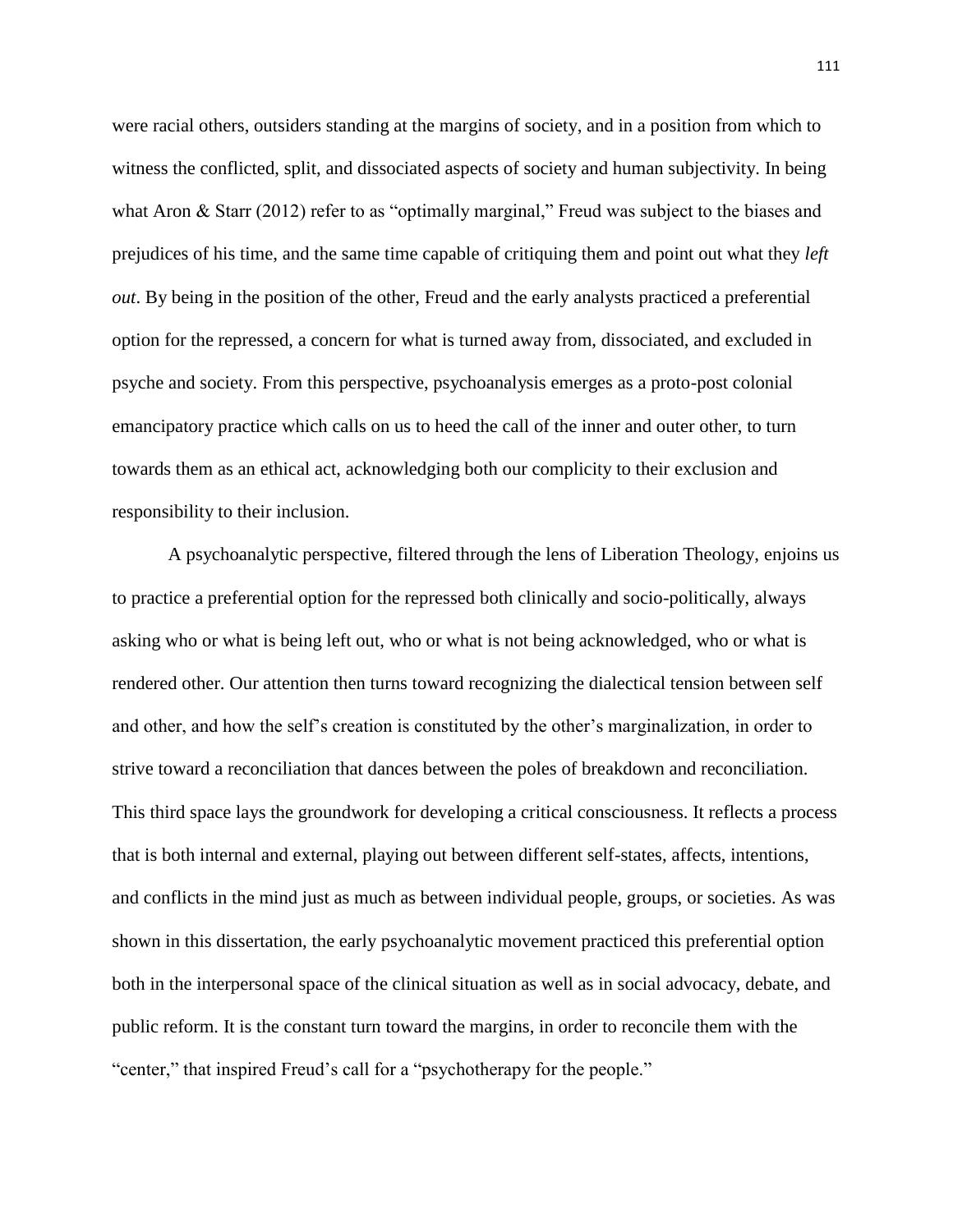Born from the dialogues between Freud and Ferenczi, interpretation and suggestion, gold and copper, psychoanalysis and psychotherapy, rich and poor, white and non-white (Aron & Starr, 2012), a "psychotherapy for the people" emerged from the embers of the first world war. This psychotherapy for the people arose in order to draw attention to the poverty brought about by rampant warfare, and to the impoverished many that up to that time did not benefit from psychoanalytic treatment. Ushering an era of clinical experimentation marked by increased emphasis on the curative dimension of transference-countertransference relation, the role of "active" intervention, and systemic advocacy for client needs, Freud and Ferenczi strove to redefine psychoanalysis as a tool that was flexible, responsive, and socially engaged with the needs of the displaced and oppressed. This impetus manifested itself clinically through the establishment of public clinics which catered to the poor and downtrodden, and through increased activity in political and cultural debates at the intersection of sexuality, gender, race, and religion. Recovering this historical memory (Martin-Baro, 1994) leads to a conception of psychoanalysis that is relational, technically flexible and integrative, politically minded, and responsive to the needs of oppressed populations *in its origins*.

Although the purpose of this dissertation is to recover the historical memory of psychoanalysis, the fact is that this history has been dissociated and mostly forgotten both within and outside psychoanalysis. The rise of the Nazi Party, the traumatic irruption of the *Shoah*, and the displacement of Jewish survivors all had a role to play in the eroding of this psychoanalytic tradition in Europe. But what of the émigrés who fled Europe? Did they not bring this tradition of social progressivism with them to North and Latin America, to Africa and Asia? In thinking of this history, I am reminded of a passage from the Christian Gospels which seems apropos. In the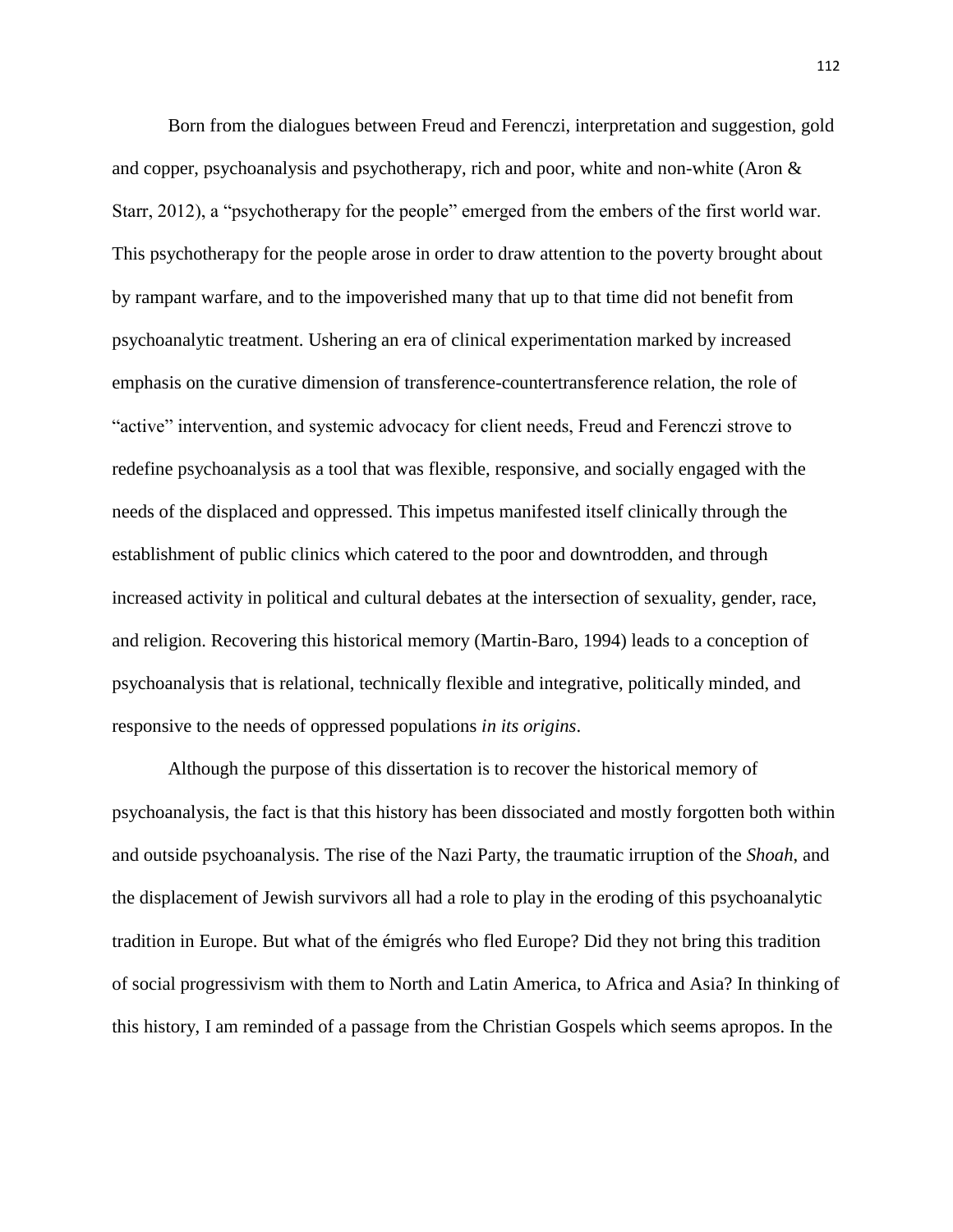"Parable of the Scattering Seed," Jesus preached of a farmer who went out to the field to spread their seeds,

As he scattered them across his field, some seeds fell on a footpath, and the birds came and ate them. Other seeds fell on shallow soil with underlying rock. The seeds sprouted quickly because the soil was shallow. But the plants soon wilted under the hot sun, and since they didn't have roots, they died. Other seeds fell among thorns that grew up and choked out the tender plants. Still other seeds fell on fertile soil, and they produced a crop that was thirty, sixty, and even a hundred times as much as had been planted! Anyone with ears to hear, let them hear! (Matthew 13: 4-9)

In the analogy I am drawing here, the seeds are the progressive tradition in psychoanalysis. Some of the seeds landed on the path and were eaten by birds. Others fell upon the rock but were burnt by the heat. And still others fell amidst the thorns which prevented their sprouting. To state this analogy more concretely, one could compare psychoanalysis in North America with Latin America. Briefly, the Jewish analysts who immigrated to the United States were not only traumatized by World War II, but then had to face the othering taking place in United States along race, class, and political ideology. In the 50s and 60s Jews were also a racialized other in North America, and leftist movements such as the socialism and communism of the era were seen as a danger to the nation due to McCarthyism. In truth, *any* left-leaning ideology was persecuted, no matter how distant or non-existent their relationship to socialism. This led many progressive Jewish psychoanalysts to disavow both their Jewishness *and* their progressive values in order to survive. Psychoanalysis and the monstrous otherness it represented was tamed, leading to a one-sided emphasis on the ego and its adaptability to social convention (Aron & Star, 2012; Jacoby, 1988). Whenever the seeds attempted to sprout anew, whether on the lips of Clara Thompson, Karen Horney, Erich Fromm, Harry Stack Sullivan, or Franz Alexander, there was excommunication, sanction, and marginalization. The seeds fell on the path, and the birds devoured them.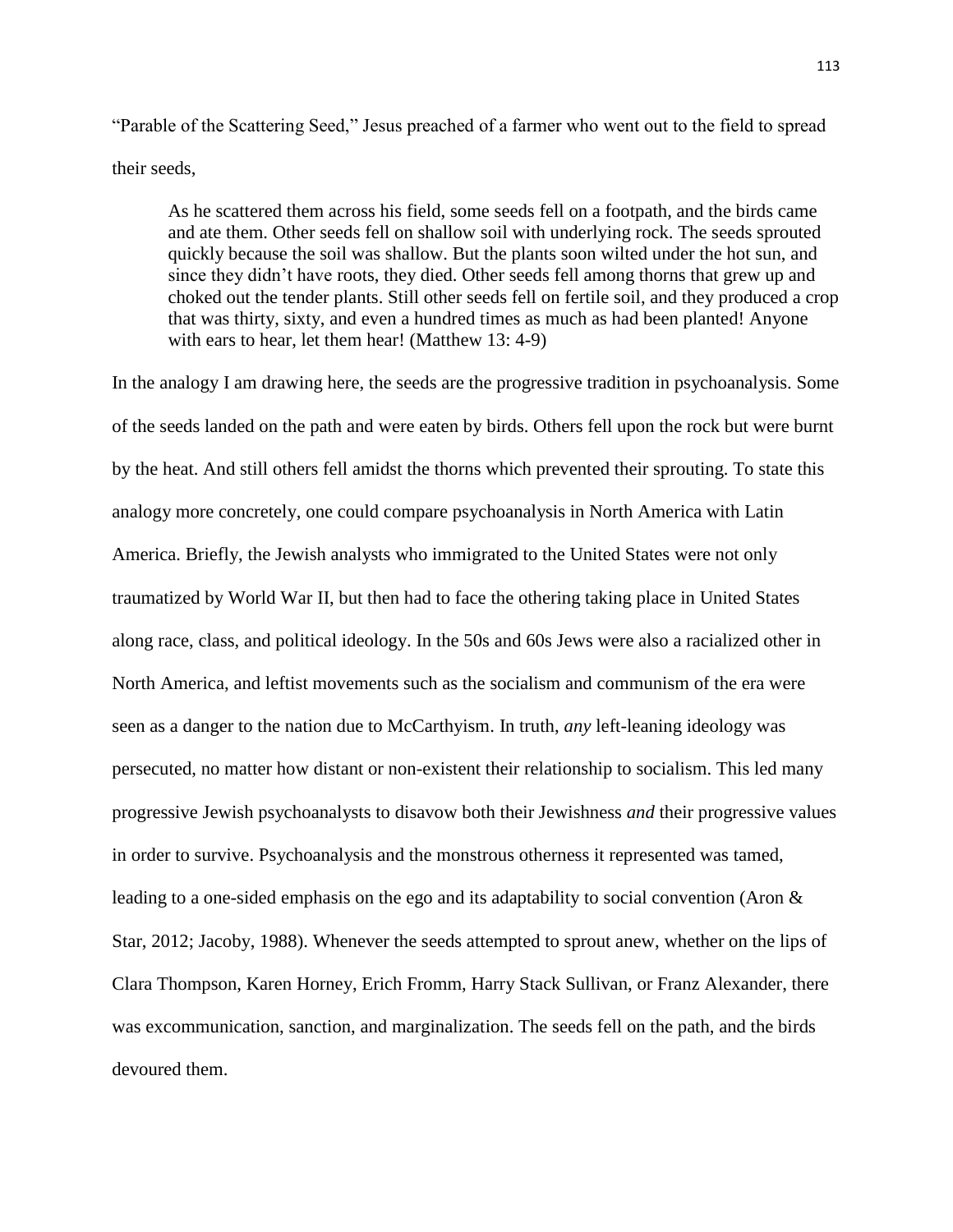The situation was somewhat different in Latin America. Although psychoanalysis underwent a similar process of being tamed in order to meet the needs of the status quo, there were those émigrés *who remembered*, analysts who trained in Freud's free clinics like Marie Langer (Hollander, 1997; cf. Danto, 2005). Analysts like Marie Langer *remembered that history*, and sought to revive it in Latin America. Progressive psychoanalysts in Argentina, Peru, Uruguay, Mexico, and elsewhere committed their time to providing low cost services to the poor, harbored, treated, and protected revolutionaries and progressives during the "Dirty Wars" of the Southern Cone Countries, and lent a critical psychoanalytic voice against injustice. North American psychoanalyst Nancy Caro Hollander (1997), who interviewed Langer and studied the work of her colleagues, saw fit to coin the term "Liberation Psychology" in a manner contemporaneous with Martin-Baro. And like Martin-Baro, left-leaning Latin American psychoanalysts faced persecution, torture, violence, displacement, and in some cases death. The seeds fell upon rocks and thorns, sprouted and began to grow, yet they too were strangled and burnt.

But there was a space in between North and Latin America, between the "third" world and the "first," in which the seeds seemed to grow and yield fruits for both. Psychoanalysis in many ways became well established and spread out in Latin America, informing and being informed by a variety of progressive thinkers, not least of which was the psychoanalytic group theorist Enrique Pichon-Riviere. Psychoanalysis also became a tool of social critique in Africa and the Caribbean through figures such as Albert Memmi and Franz Fanon. All of these thinkers flowed into Paulo Freire who, along with Liberation Theology, was a central inspiration for Martin-Baro's Liberation Psychology. And it was in Mexico—Latin America bordering with North America—that Freire began his friendship with Erich Fromm (Funk, 2000).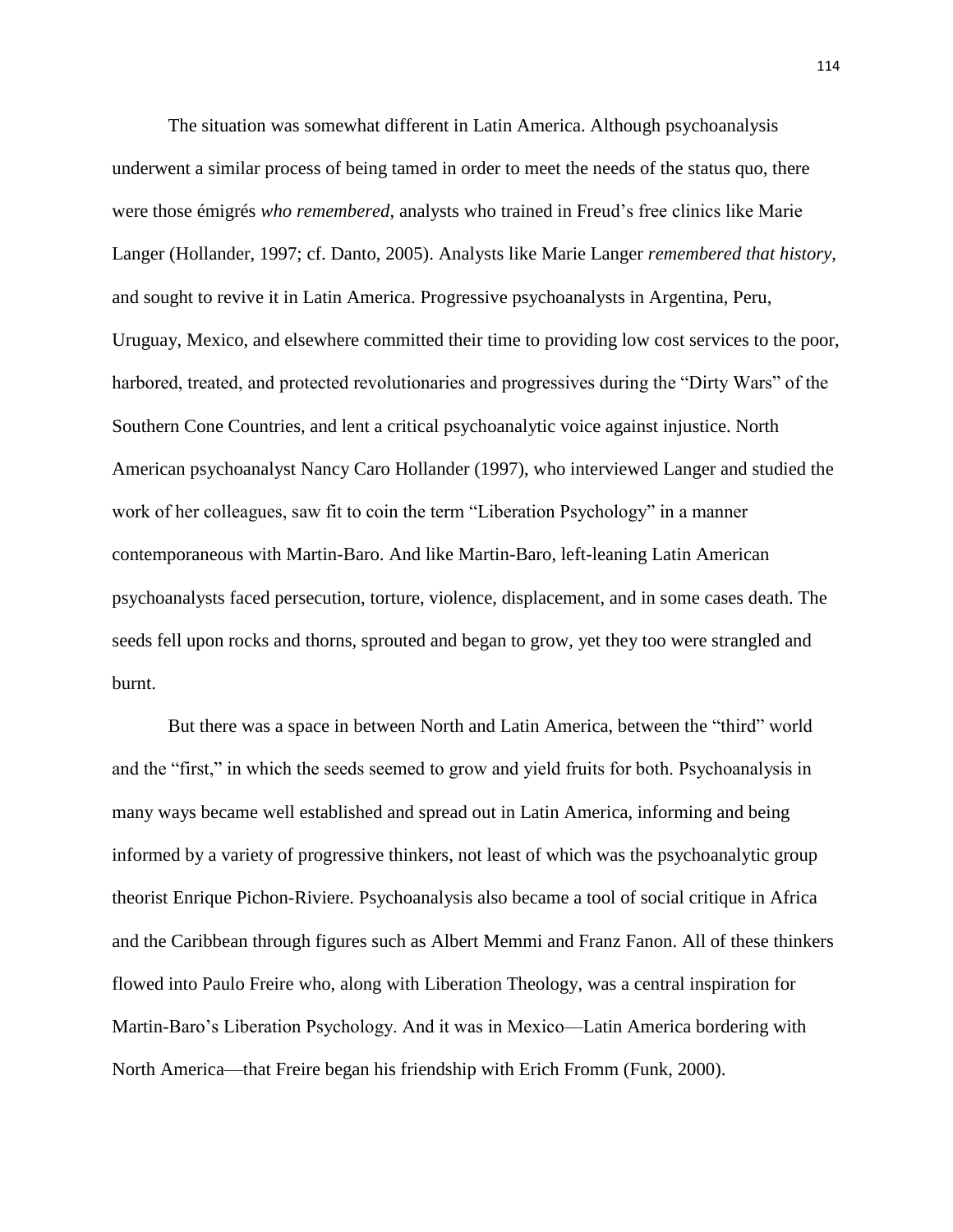Psychoanalytic progressivism from the "first world" had made contact with its estranged sibling from the "third," leading to a moment of meeting and recognition: "This educational practice," Fromm remarks to Freire, "is like a kind of historico-cultural, political psychoanalysis!" (Freire, 1992).

What exactly led to this recognition? What did Fromm see in Freire's work? By reading Freire through the eyes of relational psychoanalysts such as Benjamin, Altman, and Cushman, we discovered that Freire's work is psychoanalytic not only in pedigree (Fanon, Memmi, Pichon-Riviere, Fromm, Althusser, Adorno), *but in structure*. His thinking stresses the importance of the transference-countertransference relationship, the necessity of processing enactments and addressing ruptures in intersubjectivity, and the role of making all the dimensions of the unconscious—personal, interpersonal, socio-political—*conscious*. This is *concientizacao* or *critical consciousness*. It is reflection upon self-in-the-world, which in turn, transforms self-inthe-world. In tracing the psychoanalytic origins of Liberation Psychology, and finding Liberation Psychology in psychoanalysis, I come to the following conclusion: *The practice of Liberation Psychology—in the classroom, in the clinic, in the trenches—is psychoanalytic practice.*

Hollander (1997), in the epilogue of her book *Love in a Time of Hate: Liberation Psychology in Latin America*, asks whether "a chorus will emerge to call for a 'preferential option for the poor'" (p. 237) in North American psychology and psychoanalysis. I think that such a call cannot emerge from North American psychology—or North American Multicultural Psychology—in isolation. Rather, it is in the three-way dance of psychoanalysis, Liberation Psychology, and Multicultural Psychology that such a call will emerge. It is by bridging North America and Latin America, Multicultural and Liberation Psychology, first and third world psychoanalysis and, in Benjamin's terms, by finding an intersubjectively negotiated moral third,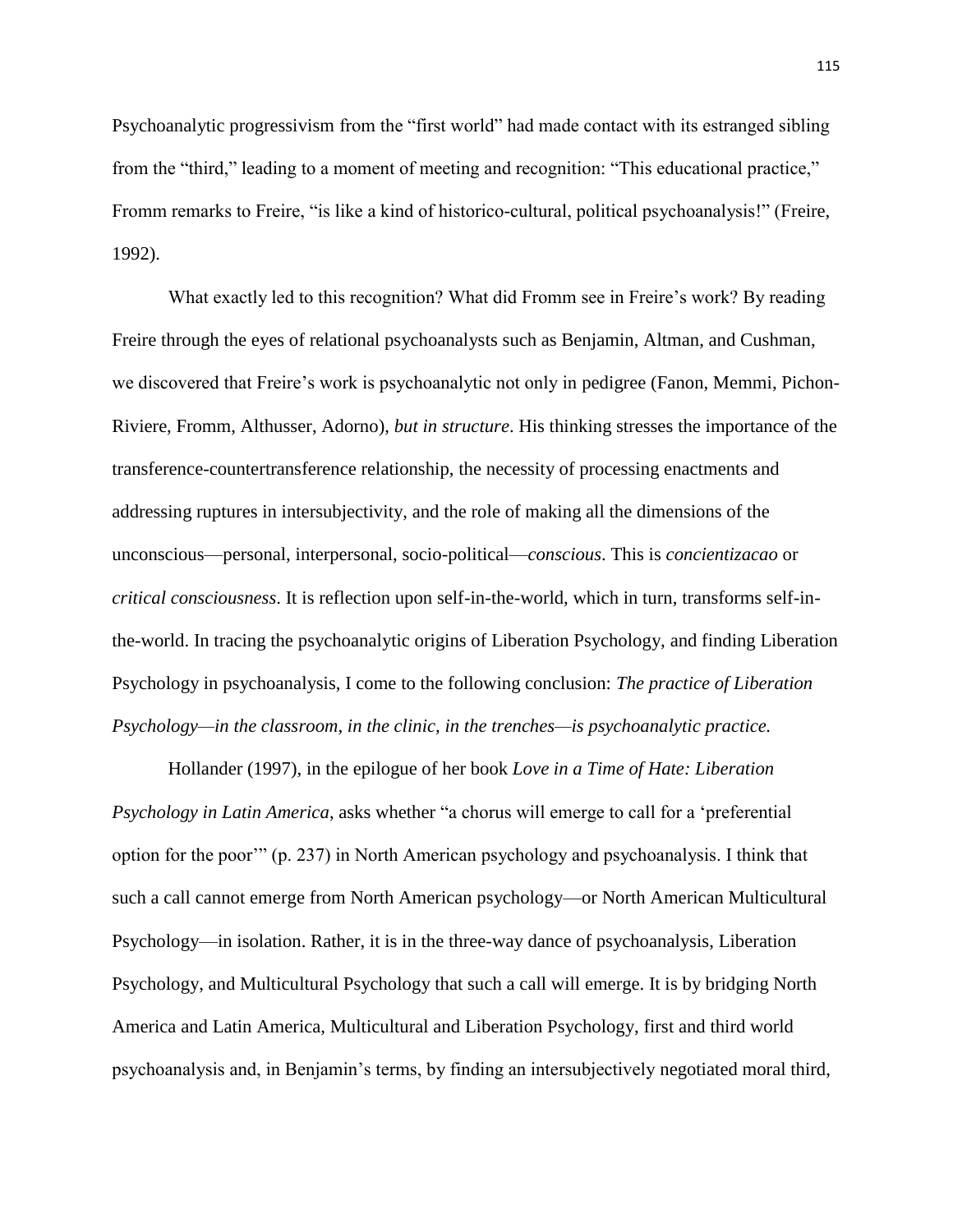that this preferential option for the other can be articulated as a corrective to our accustomed ways of thinking about culture, politics, and cultural competence.

### **An Outline for Future Scholarship**

Given that this dissertation serves as the first part of a much more expansive and ambitious project, I will provide an outline for my future scholarship, in which I will apply the insights of this writing to Multicultural Psychology discourses. The goal of such a project will be to articulate a relational, psychoanalytically informed, approach to cultural competence that reconfigures three of its major domains: *practice*, *theory*, and *training*.

A relational approach to culturally competent *practice* is informed by the concept of intersubjective negotiation in psychoanalysis (Benjamin, 2004). Cultural competency as practice then, embodies an ongoing process of cultural exploration and negotiation, where clinicians empathically inquire about the cultural dimensions of the patient's experience, and relate this experience to constantly shifting social and intrapsychic dynamics. A recent meta-analysis of culturally adapted psychotherapies helps illustrate this process (Benish, Quintana, & Wampold, 2011). "Culturally adapted psychotherapy" refers to therapies which have been adapted to be more responsive and congruent to a specific (usually marginalized) ethnic minority group. According to this meta-analysis, one of the strongest predictors of the superiority of culturally adapted therapy versus un-adapted therapy was less the technical modification of an existing therapy, and more the degree to which the therapist expressed curiosity, inquired about, conveyed respect, and validated the client's "illness myth"—the culturally-contingent worldview from which the client makes meaning of their presenting problem. From a position of mutual respect and understanding, client and clinician could then join together to negotiate the meaning of that myth. Throughout this process of negotiation there will inevitably erupt moments of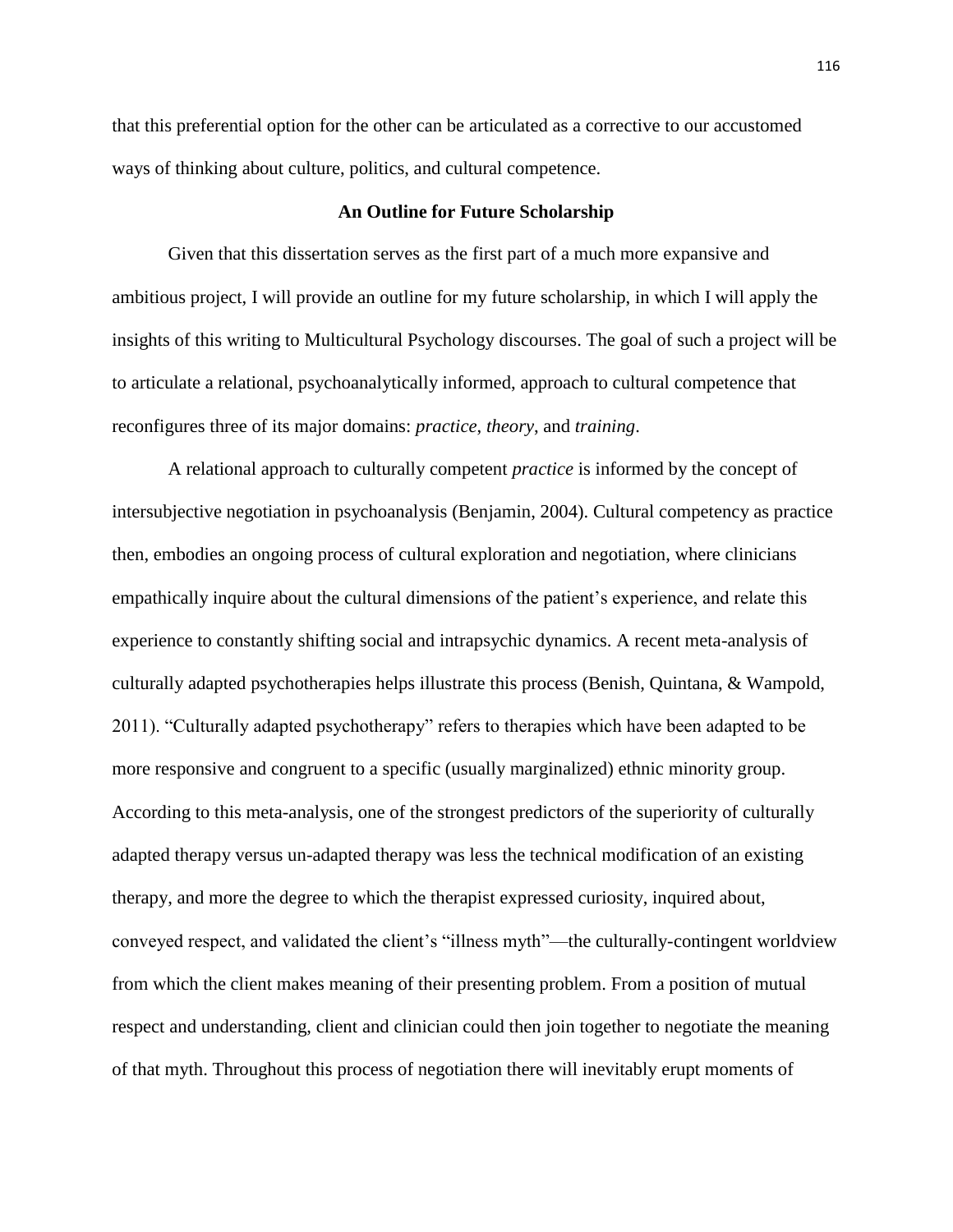cultural misattunement, misunderstanding, or microaggression which will precipitate an impasse, derailing cultural exchange (Gaztambide, 2012b). It becomes imperative at this juncture for clinicians to become aware of where and how the rupture occurred, and take steps to repair communication either by discovering the source of miscommunication within themselves and reattuning, or by owning their misstep to the client.

Cultural negotiation, as gleamed through Benjamin and Freire, will oscillate between intersubjectivity and complementarity, cultural sameness and difference, rupture and repair. But it is precisely those moments of breakdown in cultural communication that shows promise for culturally competent practice. When we can see our failures in cultural attunement—and their repair—as part of culturally competent work *itself*, when we can own our fallibility, the lacunae in our cultural knowledge about a particular client's culture, we create a space for the Other. The encounter with the culturally different Other, with their cry for justice and restitution, provides us therapists with an opportunity to respond in a reparative spirit. With that reparative spirit, we stand to create something with our clients that is transformative, a new cultural narrative that can hold our disparate racial, ethnic, sexual, class, gender, ability, and generational realities in tension; a third reality which binds together *I* and *Thou*, and yet to which *I* and *Thou* surrender. The patient's illness myth, as well as our own, is transformed therapeutically and culturally through *restored* intersubjective negotiation. From this position, we can complement Multicultural Psychology's emphasis on attaining categorical knowledge of ethnic minority groups with the "three-legged stool" of a relational approach: a) exploration and validation of cultural realities, b) cultural ruptures and their repair, and c) transformation of cultural meaning. The "seat" which joins these three "legs," of course, is dialogue and negotiation.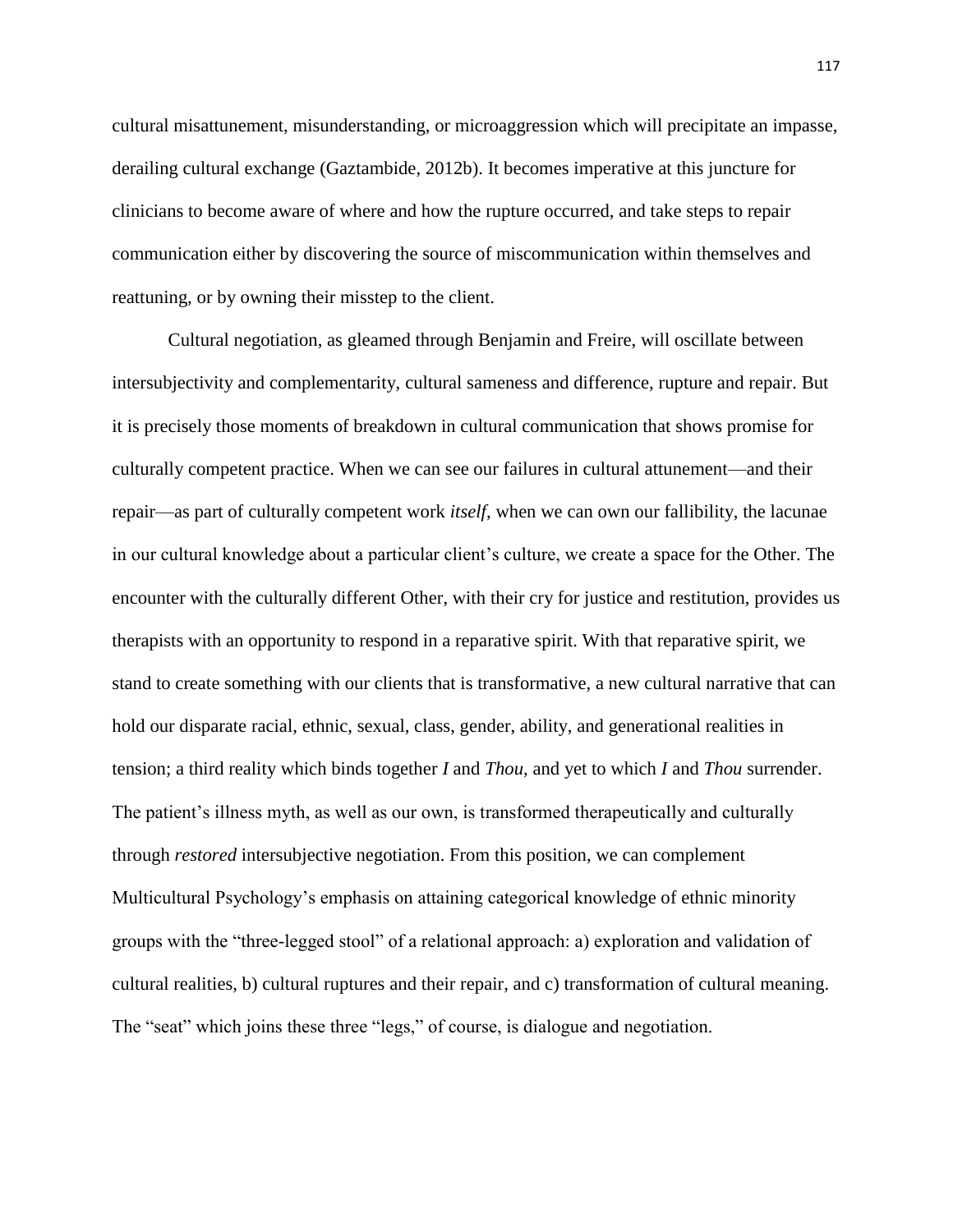A relational approach to cultural competency practice is potentially useful not just in psychoanalytic therapy, but also other of schools of psychotherapy. The process of dialogue, empathic exploration, negotiation, transformation of meaning, and resolution of impasses is certainly familiar to humanistic and psychoanalytic therapists, but it is no less useful to Cognitive-Behavioral (Holtforth & Castonguay, 2005) or Family Systems Therapists (Aponte, 2004). In fact, part of what catalyzes change in any therapeutic system is the bond with the therapist. For example, the usefulness of a manualized Cognitive-Behavioral Therapy (CBT) is predicated on the accurate assessment and identification of the patient's goals in the context of a collaborative relationship with the therapist. Using Bordin's (1979) conceptualization of the therapeutic alliance, a good Cognitive-Behavior Therapist empathically explores the client's needs and goals for therapy, ascertains a set of tasks which will be effective and which the client agrees to undertake, and develops a trusting bond which will facilitate the client's readiness to engage in those tasks. One cannot imagine developing a consensus on tasks and goals and a trusting bond *without* the therapist exploring, negotiating, potentially adapting not only their treatment protocol, but also the client's cultural worldview and expectations. A relational approach to cultural competence in CBT could enhance adherence to treatment, reduce recidivism, and enhance therapeutic work with ethnic minority populations. A relationally oriented, idiosyncratic *and* culturally-informed approach to CBT with diverse populations would provide a much needed corrective to the usual arguments for CBT's superiority with minority populations as predicated upon their "fatalism," "action orientation," or "lack of psychological mindedness." These arguments may have the unintended effect of reinforcing a series of dangerous stereotypes. Not only are these arguments problematic, *they are also not necessary to conduct effective, culturally competent CBT or any other therapy*.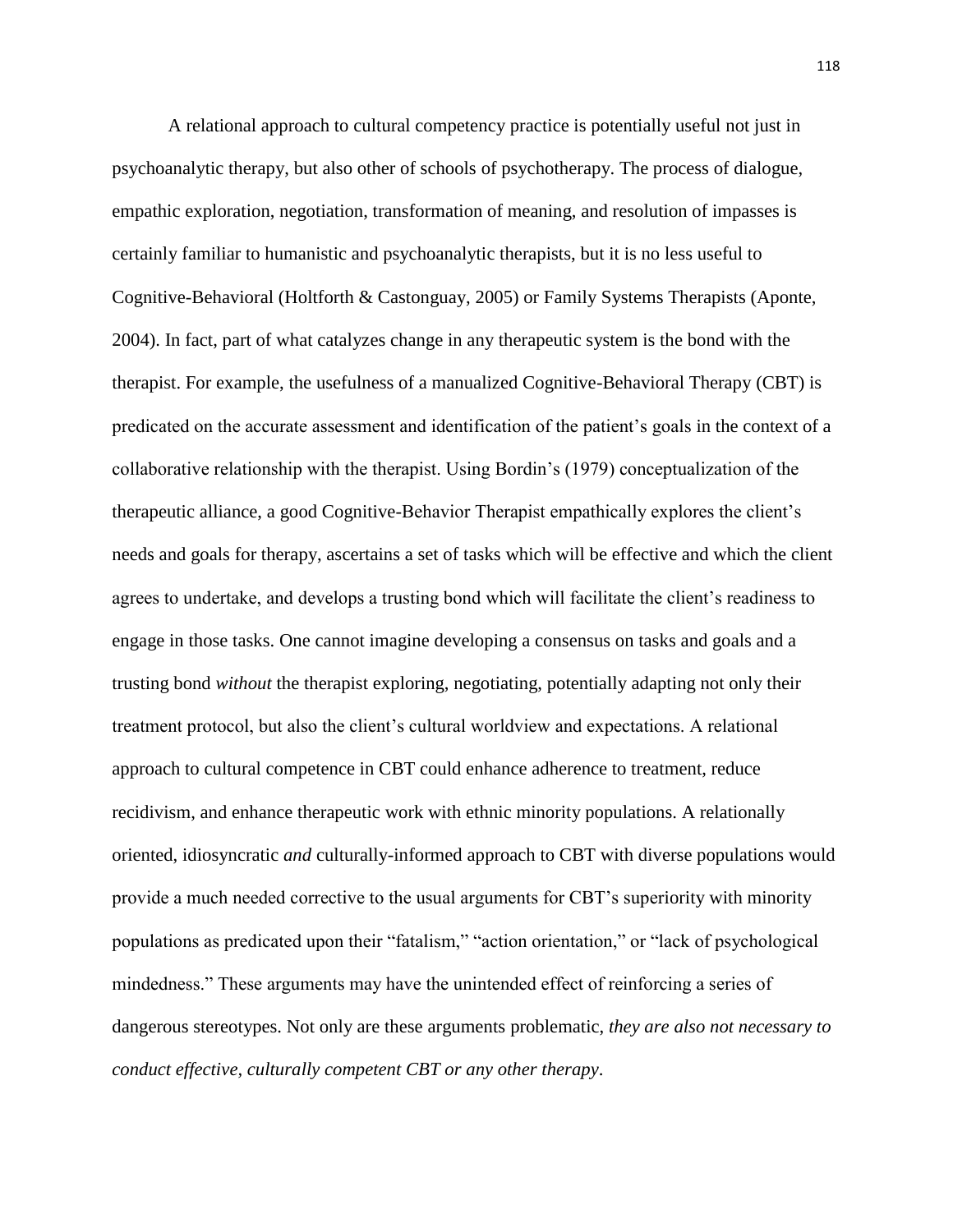An approach which decenters (but does not excludes) cultural competency's focus on categorical knowledge, and which privileges cultural identity *as it is experience by the client, as it emerges in dialogue with the therapist, and as it is reflected upon in a socio-political context*, necessitates a revision of culturally competence *theory*. Hence, a relational approach to cultural competency theory—immersed in Liberation Psychology—emphasizes the material, economic, and political context in which cultural formations take place. Rather than taking a cultural "trait" as if it were naturally inherent in the character of the person or their culture (e.g. fatalism in Latino clients), one should always keep in mind the historical and material conditions to which that trait is dialectically related. Any one ethnic minority community is never one static, ahistorical, unchanging culture, but an ever-changing, ongoing improvisation across time and place that is creative, emergent, and *alive*. Culture—whether *this* or *that* culture—is not to be found fossilized in the linear, narrative descriptions found in a workshop, an article, a chapter, or an entire book on "population X." Culture lives "off the page" and in the lived, organic transactions between people, their community, and the world of which they are a part. Following Freire, but also Winnicott, culture and cultural identity always presumes an intersubjective negotiation between people. Attending to culture as performance, as negotiation, and as dialogue invites us to consider not culture or collectivism against subjectivity or individuality, *but culture texturing subjectivity, and the collective as always already within the individual.* Rather than engaging in dynamic sizing (Sue & Sue, 2008) by starting with a ready-made description of a culture and then seeing if a client from that community fits with that description, we should be starting with culture as it emerges in our client's subjectivity, and allow our exchange with the client to guide our search for relevant cultural knowledge. Rather than knowledge-driven attunement, which can come off to clients as too "cookie-cutter" instead of being based on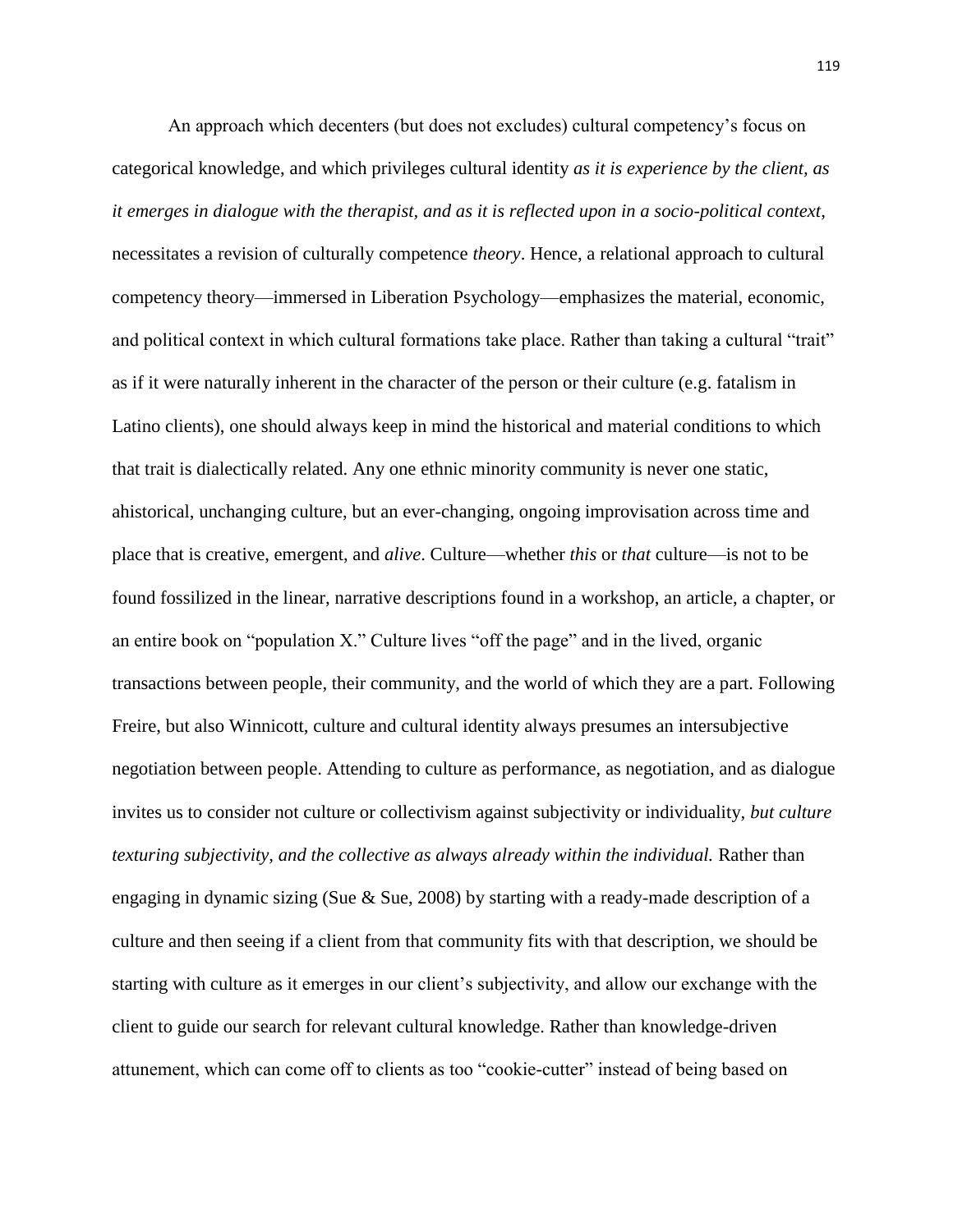authentic understanding (Chang  $& Y$ oon, 2011), we are talking here of attunement-driven knowledge. This is dynamic sizing from the bottom-up.

Attending to the ways that culture textures our clients' subjectivity reveals the rich diversity of expression in cultural identity. In effect, that cultural identity can be quite idiosyncratic and personalized, due in no small part to the intersectionality between a wide range of identities which overlap with ethnic/racial identity. We often forget the degree to which there is greater diversity *within* cultural groups as opposed to *between* them. In effect there is no such thing as the prototypical (dare I say stereotypical) "Black client," or "Latino client," or "Asian client," and so forth. Rather than collapsing the wide ranging modes of expression of entire communities into the fantasy of "the same," we should attend to the diversity *in* diversity. Perhaps this point is obvious, but there is far too much scholarship which reduces this crucial reality to the status of a footnote: "The information about 'X' group contained in this article/chapter/book/workshop involves generalizations which should not be applied one-sidedly without attention to individual differences." A relational approach to cultural competency calls on us to take this reality from the margins of "the footnote," and place it front row and center in our considerations of diversity.

Lastly, the relational approach advocated for in this dissertation has important implications for culturally competent *training*. Speaking personally as an adjunct professor at the graduate and undergraduate levels, and as a student myself, it is interesting to note that the standard fair in much cultural competence training and education in clinical/counseling psychology and social work programs entails some form of what Laura Brown (2008; 2009) has called "the almanac of alien others" approach to diversity. Usually comprising a single course on "diversity," "multiculturalism," or "cultural competence," with the *Handbook of Psychotherapy*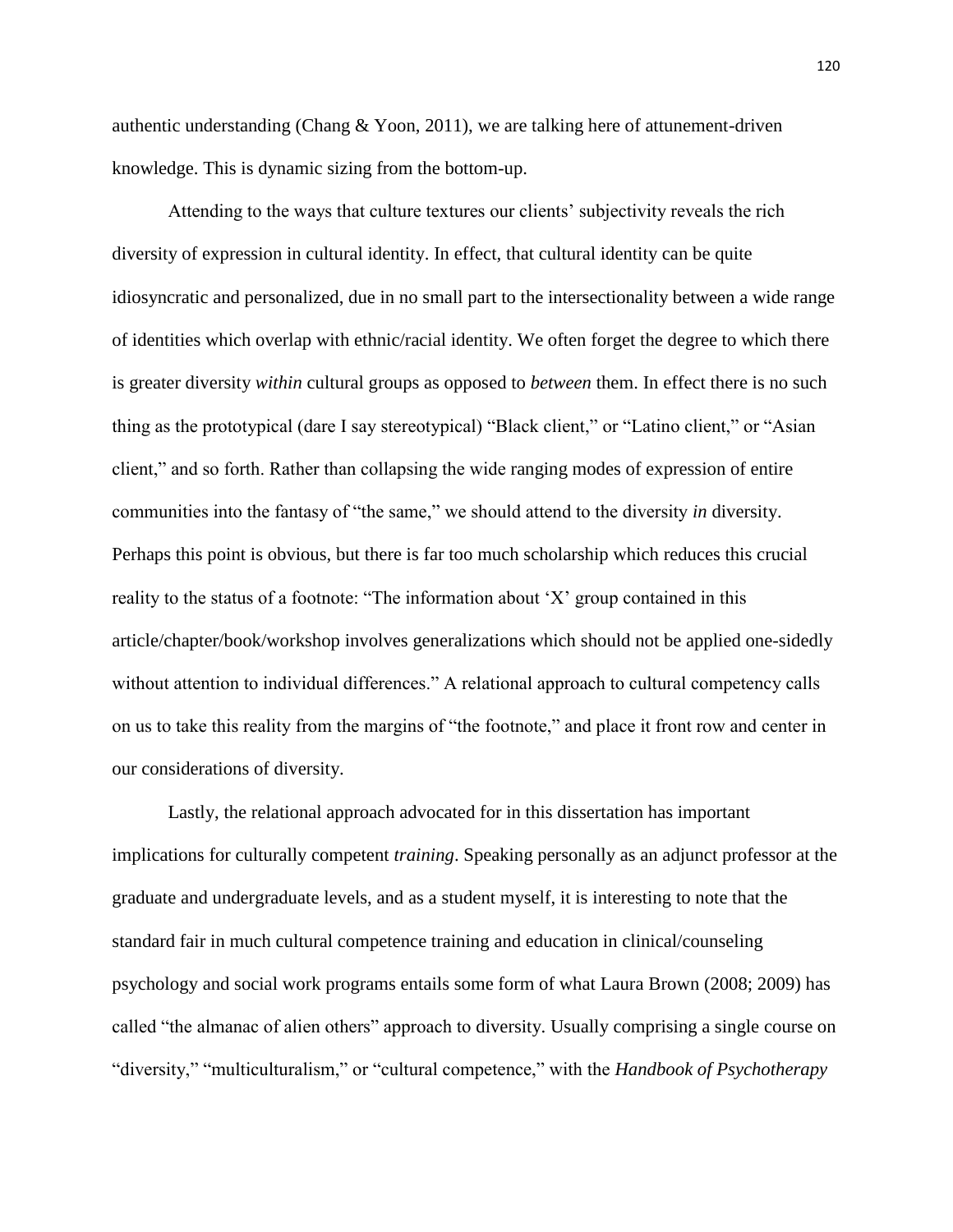*with Alien Beings* assigned as the central text (Brown's [2009] own label for books of this kind), this type of course then proceeds with a breakdown of the traits, practices, and values of individual ethnic groups on a week by week basis—a week on African-Americans, a week on Latinos, a week on South-East Asians, and so forth (some of my peers have referred to it as "flavor of the week" cultural competency). As mentioned earlier in this writing, this approach to cultural competence and diversity education emphasizes a knowledge based, categorical approach to working with ethnic minority populations. Although knowledge of the cultural practices and beliefs of different ethno-racial groups is certainly an important element of cultural competence, it is insufficient insofar as the knowledge 1) does not translate into teachable skills for establishing and maintaining cultural attunement, or 2) lead students to explore, articulate, and become aware of their own cultural identity and the degree to which they are privileged and/or underprivileged (Sue, 2006).

A relational approach to cultural competence training complements the emphasis on *content* (values, beliefs, practices of different groups) by attending to the *process* of being culturally competent. Tolerating anxiety about otherness, establishing cultural attunement, negotiating the goals and tasks of therapy based on cultural values, becoming aware of cultural counter-transference, and repairing breaks in attunement are all teachable skills with a wide range of applicability to diverse cultural populations. It may be difficult, if not untenable, to attain cultural knowledge of every conceivable ethnic minority group—let alone those that exist in one's immediate environment (Chu, 2007). In contrast, being able to tolerate what is culturally unknown or different, to sharpen one's awareness of moment-to-moment emotional reactions to clients, and maintain a mindful and dialectical mindset from which to respond to client need for modification in therapeutic tasks and goals can provide an important foundation from which to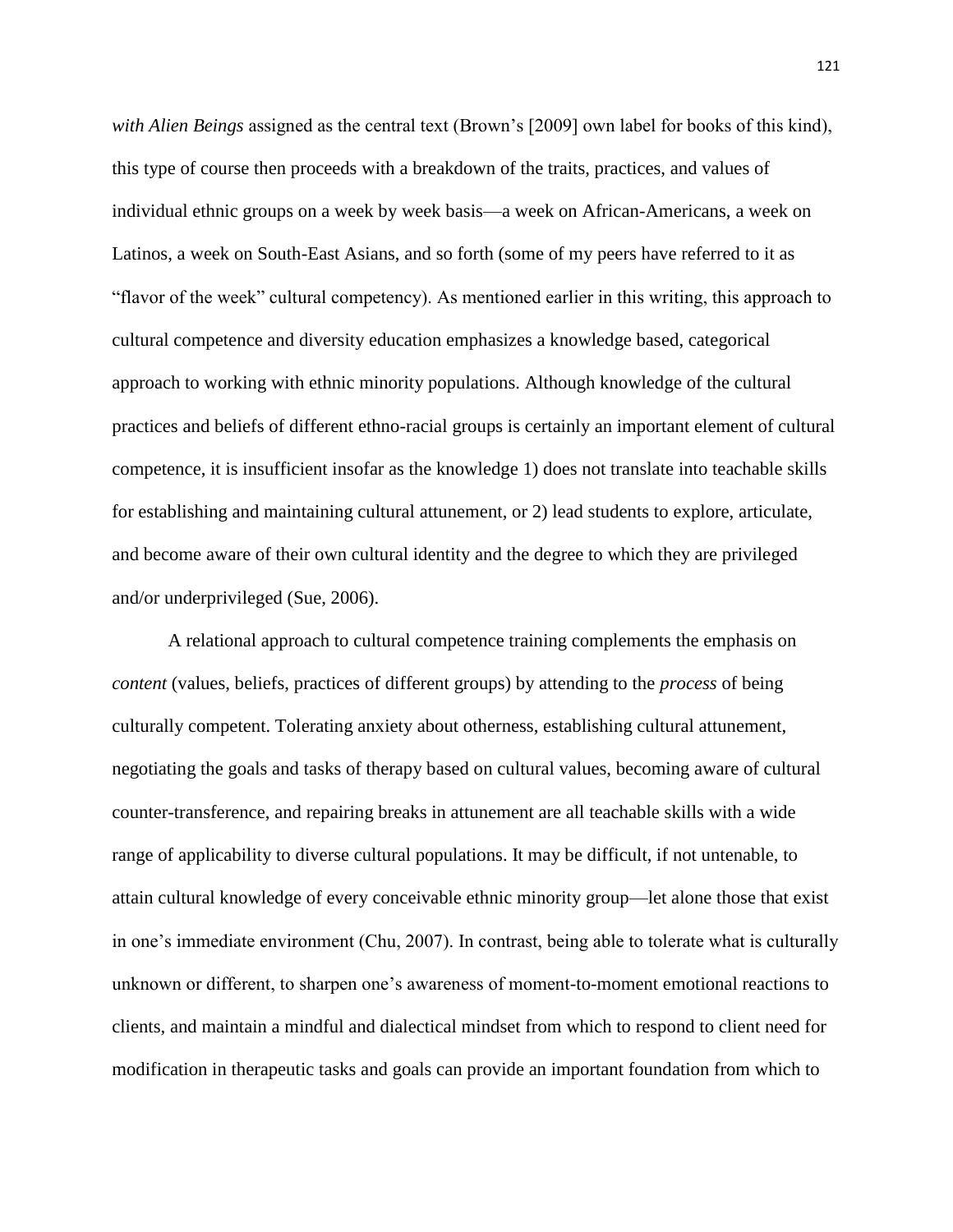pursue a deeper understanding of the ethno-racially different other. If one of the most important elements of culturally adapted psychotherapy is the ability to explore and negotiate the tension between the clients' cultural worldview and the values embedded in the therapy (and the therapist!), then teaching students how to engage in that process should be just as important, if not more so, than teaching them the intricacies of different cultures.

The shift from content to process in relationally-oriented diversity education likewise translates to the pedagogical situation itself. There are at least two topics that are covered in traditional education on cultural competence. One is the aforementioned lecturing on the cultural beliefs and practices of diverse populations. The other is some form of awareness training related to power and privilege. In both cases we encounter a banking system approach to education (to go back to Freire). The teacher has knowledge about all the different ethnic/racial groups, as well as knowledge of how privileged or underprivileged the students are. This knowledge is then deposited upon the students, who are to internalize the information. This description is, of course, an exaggeration. Certainly most educators in the mental health field attempt to make knowledge of diverse populations experience near, and engage in creative ways of conveying this information to students. Likewise, educators who want to raise their students' awareness of their unexamined biases and privileges often draw on experiential exercises and group dynamics. Unfortunately, this is more often the ideal rather than the reality. Again, speaking anecdotally as a student who has attended different types of diversity trainings, workshops on working with specific cultural groups, and anti-racism workshops, as well as an educator and lecturer, my experience has been that cultural competence training often draws on a banking system approach. As this approach is not based on dialogue, whenever a student raises a question, whether for clarification or as a direct challenge, the instructor has often experienced this as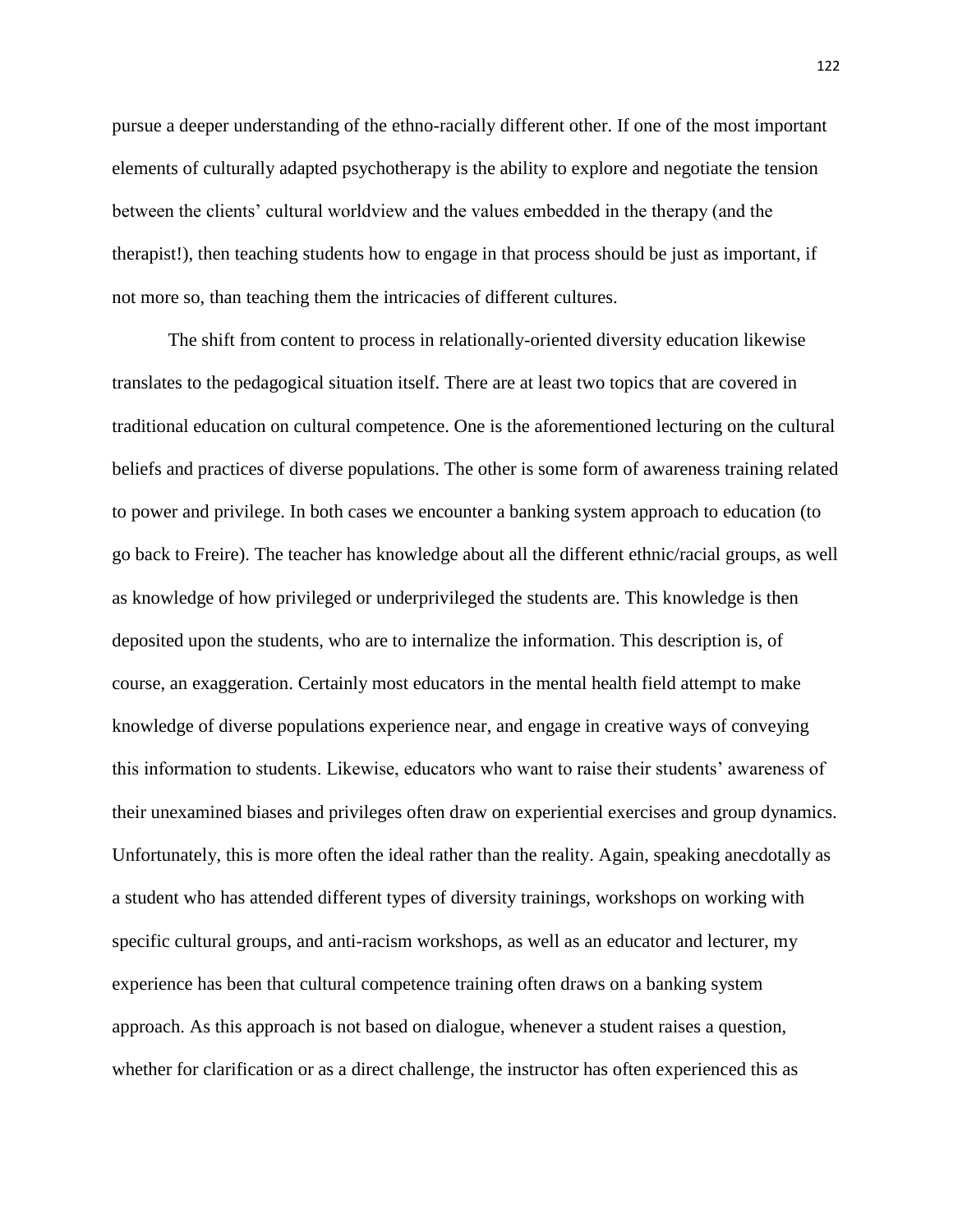undermining their authority. The teacher then attempts to reinstate their authority by "talking at" the student about their internalized racism (or simply racism when referring to white students), lack of understanding, or naïveté. Any opportunity for dialogue or a teachable moment is shut down, and an adversarial dynamic begins to emerge between teacher and students.

A problem-posing approach, an approach rooted in dialogue, sees the *process* of *how* we have discussions about diversity, race, or culture, as an important pedagogical vehicle, and can provide a powerful corrective to our content based approaches. By placing the dialogue between teacher and student front row and center in cultural competence education, we can develop a curriculum that is experiential, which effectively communicates the skills outlined above, and which renders cultural competence something written "in the heart," as opposed to a law to which one must submit to or fear reprisal. One excellent example of a relational approach to cultural competence education is Inter-Group Dialogue (IGD), an evidence-based approach to diversity education in college settings influenced by Freire's work (Nagda et al., 2009; Sorensen et al., 2009). IGD was tested in a major randomized controlled trial across nine separate universities in the United States, which compared IGD to a traditionally didactic course on diversity. IGD is based on the idea that providing students from dominant groups with interaction with members from non-dominant groups is insufficient to change underlying biases. Rather, the nature and tenor of that interaction needs to be changed. In order to effect that change, students who enrolled in IGDs at these universities were given training in basic communication and conflict resolution skills, active listening, empathy, and perspective taking as a precursor to talking about race or culture. Once students begin engaging in topics related to diversity, the group leaders draw attention to breakdowns in dialogue, gently guiding students from different backgrounds to reconnect with one another and restore communication. In doing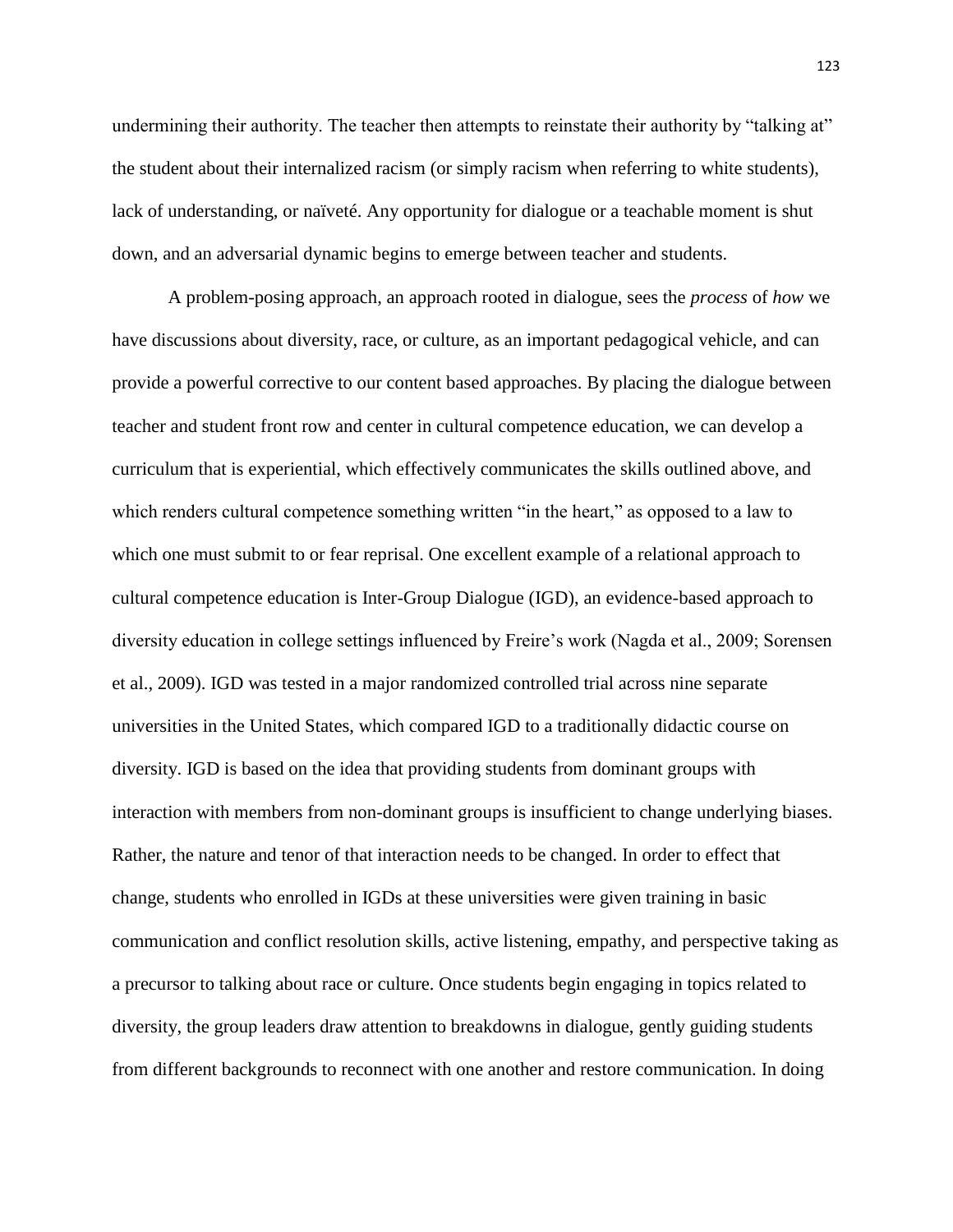so the students can become aware of racial or cultural dynamics as they play out in the relationship with one another, with power, privilege, and difference taking on flesh before their eyes. At the end of the study, it was found that students who took part in IGDs were more likely to become aware of their social identities, biases, and prejudices, question the causes of inequality, build deeper relationships across difference, were more committed to change unjust conditions, developed a greater appreciation of cultural differences, and acquired better communication skills with which to dialogue with others (Nagda et al., 2009).

In a manner convergent with Benjamin's (1988; 2004) theorizing on mutual recognition and thirdness, leaders in IGD help students—whether from dominant or non-dominant backgrounds—hold self and other, sameness and difference, communication and breakdown, in a constant dynamic tension. As a result of ongoing enactments and their resolution, students are able to dialogue across difference and grow to understand one another's realities. Students with any sort of privilege, whether conferred along racial, sexual, gender, or class lines, become aware of their privilege and unexamined assumptions and are able to understand the experience of their underprivileged peers. Students from underprivileged backgrounds not only have their experiences validated, but begin to experience compassion for their perceived oppressors by noting the broader context of oppression which frames the oppressor-oppressed dialectic. This compassion empowers them to survive the invalidation or attacks of more privileged students, in order to offer them a transformative encounter with the other. By emphasizing relational dynamics and communication skills, IGD is able to accomplish what more didactic courses try to do, though in a more experiential, affectively-loaded, and ultimately more effective way. The *process* evokes, frames, and conveys *content* in a manner that elicits but is also able to *contain* affect.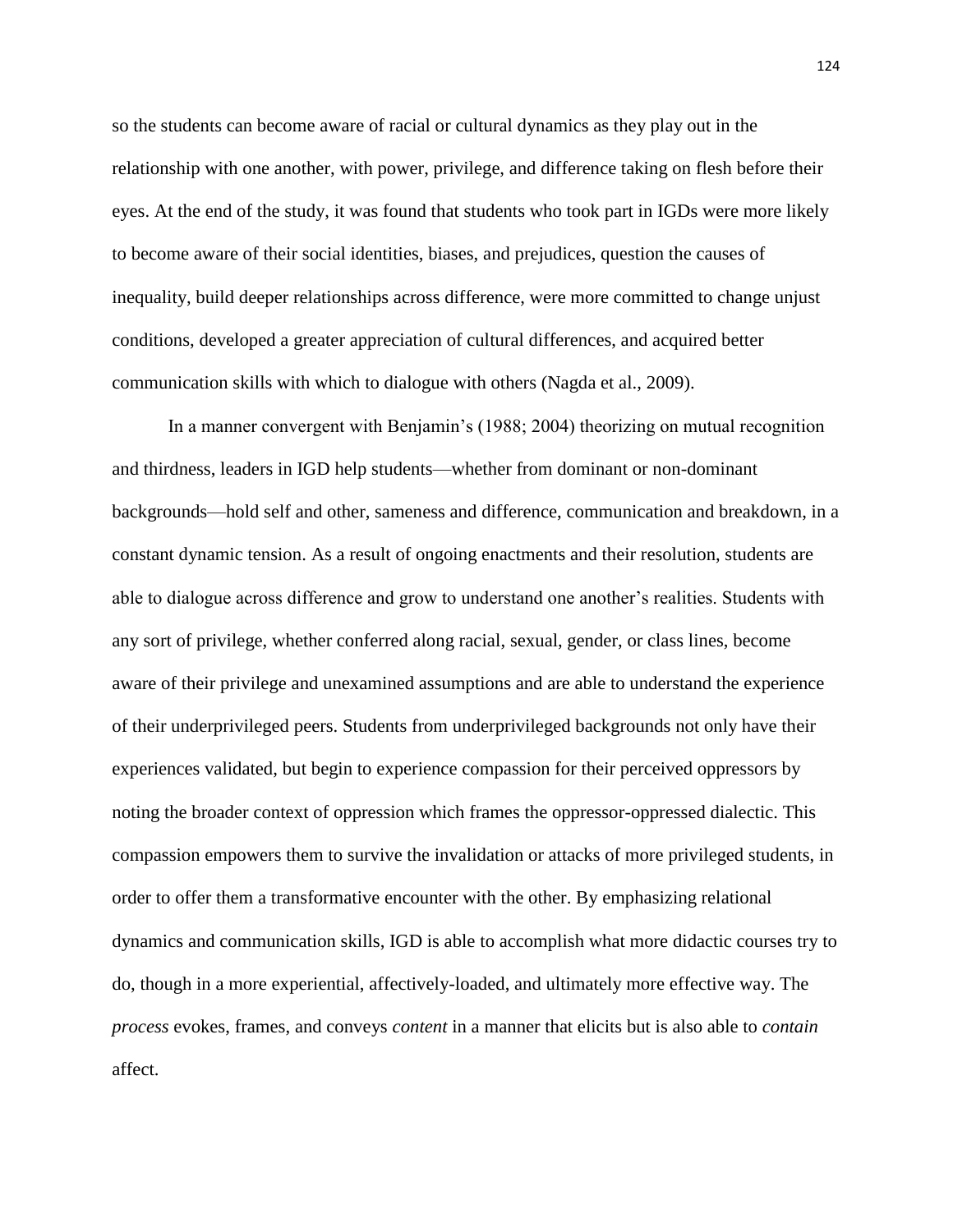I will give an example from my own pedagogical practice which illustrates a relational, psychoanalytically informed, Freirian model of cultural competence education. Some colleagues and I were leading a workshop on cultural competence and ethics which included some lecturing on microaggressions in psychotherapy. As we talked about the experience of discrimination and microaggression many people of color face in daily life, I noticed some of the white audience members become increasingly uncomfortable and upset. At one point one of the white people, a female social work student, spoke up and criticized our presentation as one-sided. She stated that people of color were also racist toward white people. She shared a story in which she was standing in a line at the bank, and noticed that the teller—a black woman—skipped her and allowed two black men to cut in line ahead of her. As I heard the story, it was not clear to me that the bank teller had exercised some prejudicial preference to attend black men before a white woman, although this was clearly how this person experienced it. One of my colleagues, a white male, challenged the woman's story. He argued that there was no evidence that what she said was true, and that even if it were, there was no way she could equate that incident with the systemic racism black people face in our society. I saw the breakdown occur before my eyes, almost in slow motion. Feeling challenged (which I did as well), my colleague began talking at this audience member about their unacknowledged privilege. I noticed her shrinking more and more into her seat in response. I could sense that, reality aside, she felt her experience of this racialized incident was being invalidated. I could feel her withdraw into herself, silently telling off my colleague and the rest of us leading this workshop. I reached into myself, into my own experience of having these conversations. As a Puerto Rican man, I have often had my experience of prejudice or discrimination invalidated and told that it was all in my head,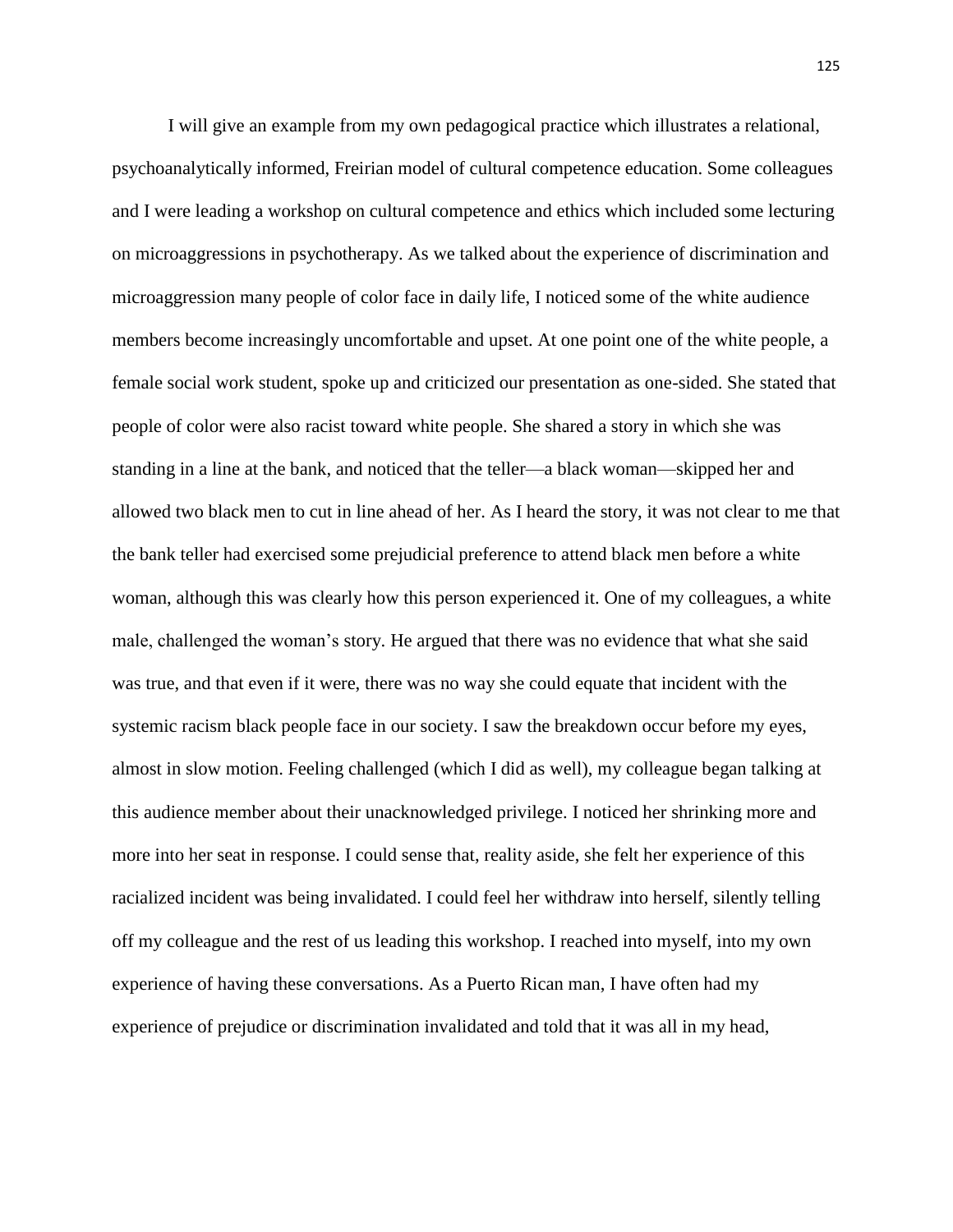whenever I brought them up in a group context. I would also feel really hurt, shut down, and withdraw from the conversation.

Even though I ultimately disagreed with the content of what this audience member was saying, I tried to short-circuit the process playing out between us by establishing empathic contact with how she must have been feeling. She felt criticized and told to shut up and be quiet. She was also being told that she was wrong and that we, the workshop leaders, were right. I felt in that moment that if we continued down this road, we were going to lose her and potentially a lot of the audience. Our message would be undermined by our need to be not only right, but *selfrighteous*. In an attempt to repair this breach in the relationship with the audience, I metacommunicated to the young woman that I could sense her withdrawing, and that she was probably feeling invalidated. I disclosed that as a Puerto Rican, I have also felt invalidated when I have shared my experiences of discrimination or mistreatment to others. I would feel alone, criticized, angry, and thus pull away. I empathized with her, stating that *I did not want the same thing to happen to her*. As I communicated this attunement to her experience, we could all feel the adversarial energy in the room begin to shift. There was a collective sigh of relief. We moved on with the rest of the training, but at the end came back around to the social work student. She disclosed that she indeed was beginning to shut down, but that my disclosure and empathizing with her experience had created space for her to stay in the conversation, and in the end gain new insights about herself, her privilege as a white woman, and about the day to day experience of people of color. I did not need to agree with her experience to empathize with it, and to use that empathic contact to shift us to a place where we could continue the dialogue, and help her see things from a different perspective.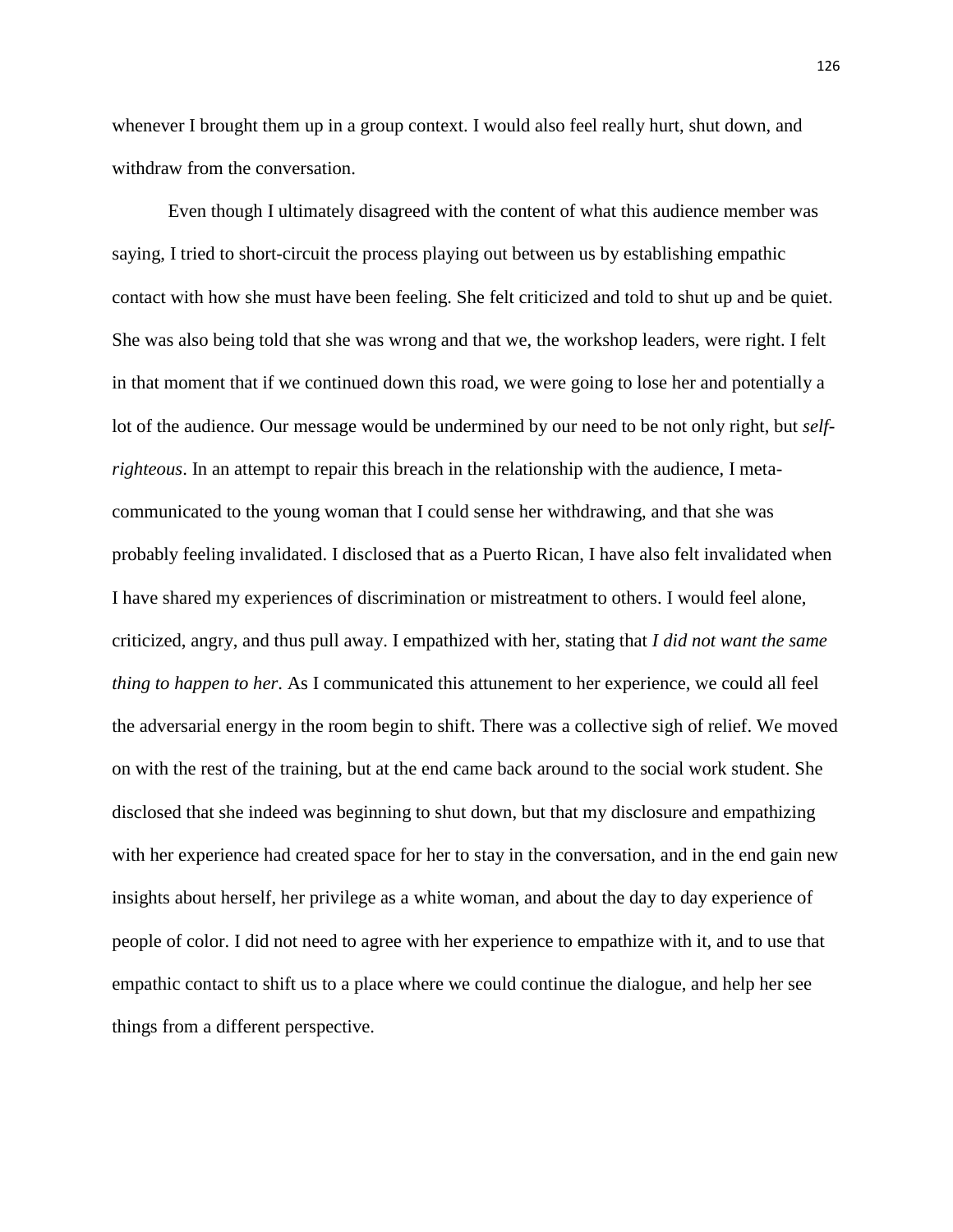In sharing this experience and others like it with colleagues who are also educators in the cultural competence field, *I have been told that I am insane*. I am siding with the oppressors. I am throwing people of color under the bus. I am betraying our field. In the end, however, my goal with any diversity oriented training or course is to get students to reflect on their biases, internalize an option for the "other," and adopt a social justice orientation *by any means necessary*. If momentarily letting go of my position as the authority, as the "subject supposed to know" as Lacanian psychoanalysts might say, as needing to be *right and self-righteous*, provides a student with the space to reflect on themselves critically and compassionately, and come closer, even incrementally, to seeing the value in diversity, to developing a passion for justice, to accept the unknown, then I am staying true to the central values of Liberation Psychology. It is difficult for those of us who come from ethnic minority backgrounds, from histories of slavery, genocide, and colonization, who come from the underside of modernity, who face injustice as a lived reality, to fathom the need to practice humility and vulnerability with students who come from dominant backgrounds, or with other ethnic minority students who simply do not agree with us. Being vulnerable before the other evokes anxieties that remind us of our day to day vulnerabilities before a world that finds us toxic and unwanted. In that sense I can see how this ethic of vulnerability can be considered crazy. But it would be more accurate perhaps to call it *monstrous*.

## **The Monstrous Kernel of the Liberationist Ethic**

Here we reach Hegel's key insight: Reconciliation cannot be direct, it has first to generate (appear in) a *monster*—twice on the same page Hegel uses this unexpectedly strong word, "monstrosity," to designate the first figure of Reconciliation, the appearance of God in the finite flesh of a human individual: "This is the monstrous [*das Ungeheure*] whose necessity we have seen." The finite fragile human individual is "inappropriate" to stand for God, it is "*die Unangemessenheit ueberhaupt* [the inappropriateness in general, as such]"—are we aware of the properly dialectical paradox of what Hegel claims here?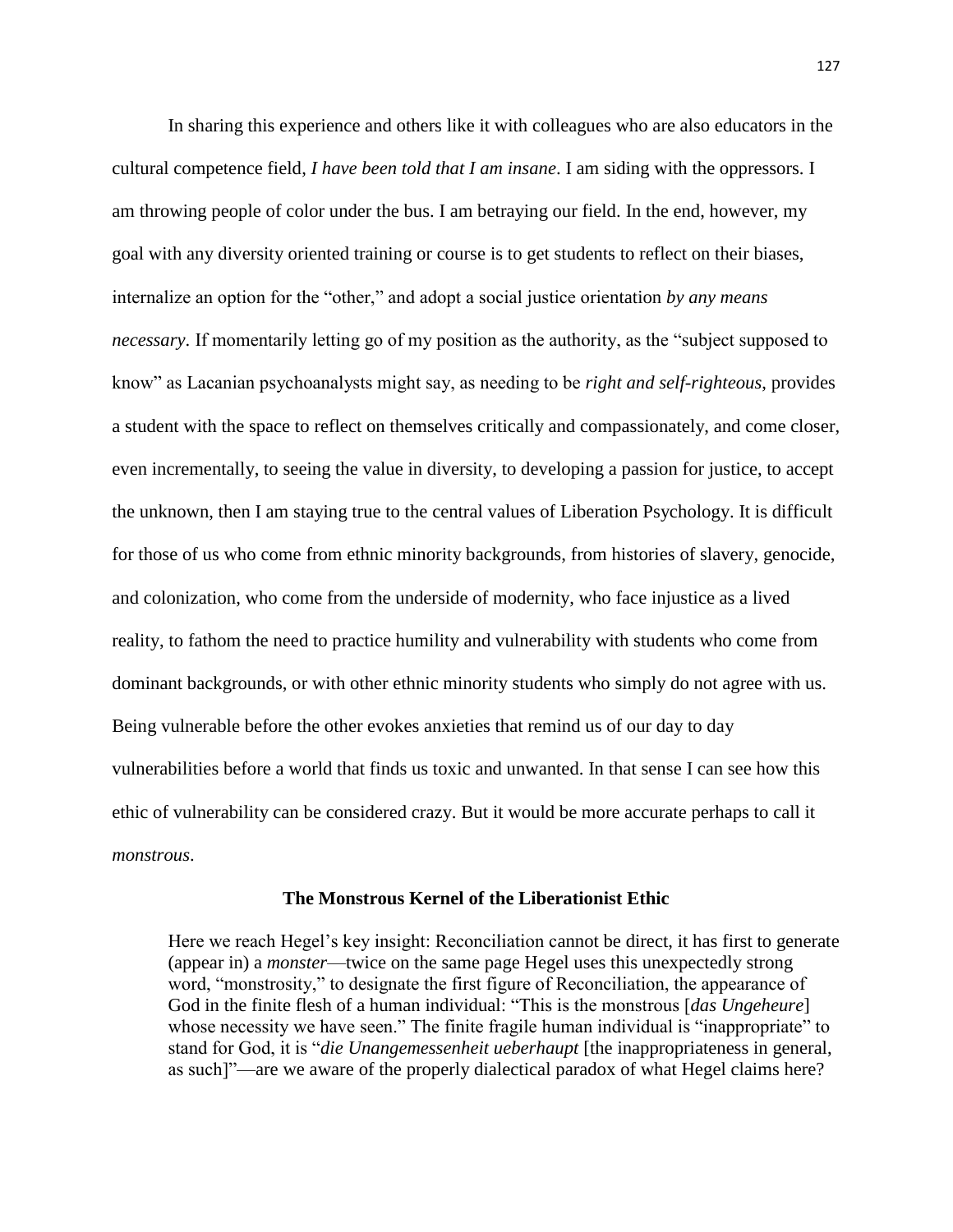The very attempt at reconciliation, in its first move, produces a monster, a grotesque "inappropriateness as such." (Zizek & Milbank, 2009, P. 74)

Why turn from a consideration of future scholarship on psychoanalysis, Multicultural Psychology, and Liberation Psychology to such a seemingly philosophically distant topic as *monstrosity*? Why start this section with a quote from psychoanalytic philosopher Slavoj Zizek of all people? In this final section I want to tease apart an underlying anxiety to our debates around culture, race, and otherness, and argue for the need to take the preferential option for the repressed, for the other, seriously. I spoke earlier of the reactions I have received from other professionals in the cultural competency field when they hear about my pedagogical method, and of the reticence to appearing vulnerable to students—especially students from dominant backgrounds—when talking about diversity. I believe this resistance arises in part from an inability to consistently apply the ethic for the other that is inherent in our social justice discourses. To do so would reveal its inherently monstrous nature.

We are used to conceiving of this preferential option as applying only to those of us who are oppressed, marginalized, and cast out. Sometimes we fail to realize that in having conversations about diversity, the dominant are *other* to *us*. They are the other side of this dialectical relationship. Their power depends on our powerlessness, yet at the same time instead of reconfiguring this relationship we symbolically reverse it. Even if ultimately, in the world we are non-dominant, *in here*, in this moment, in this classroom, *we will be powerful*. Filled with self-righteousness and the belief that we hold a noble and just cause, we exercise the power of the banking system. We forget Freire's (and also Benjamin's) exhortation that liberation cannot occur unless we resolve the oppressor-oppressed dialectic itself. We lose sight of the option for the other, opting instead for the back and forth clash of doer and done-to. We speak the same language of the oppressor—power—and attempt to use their tools to dismantle their house.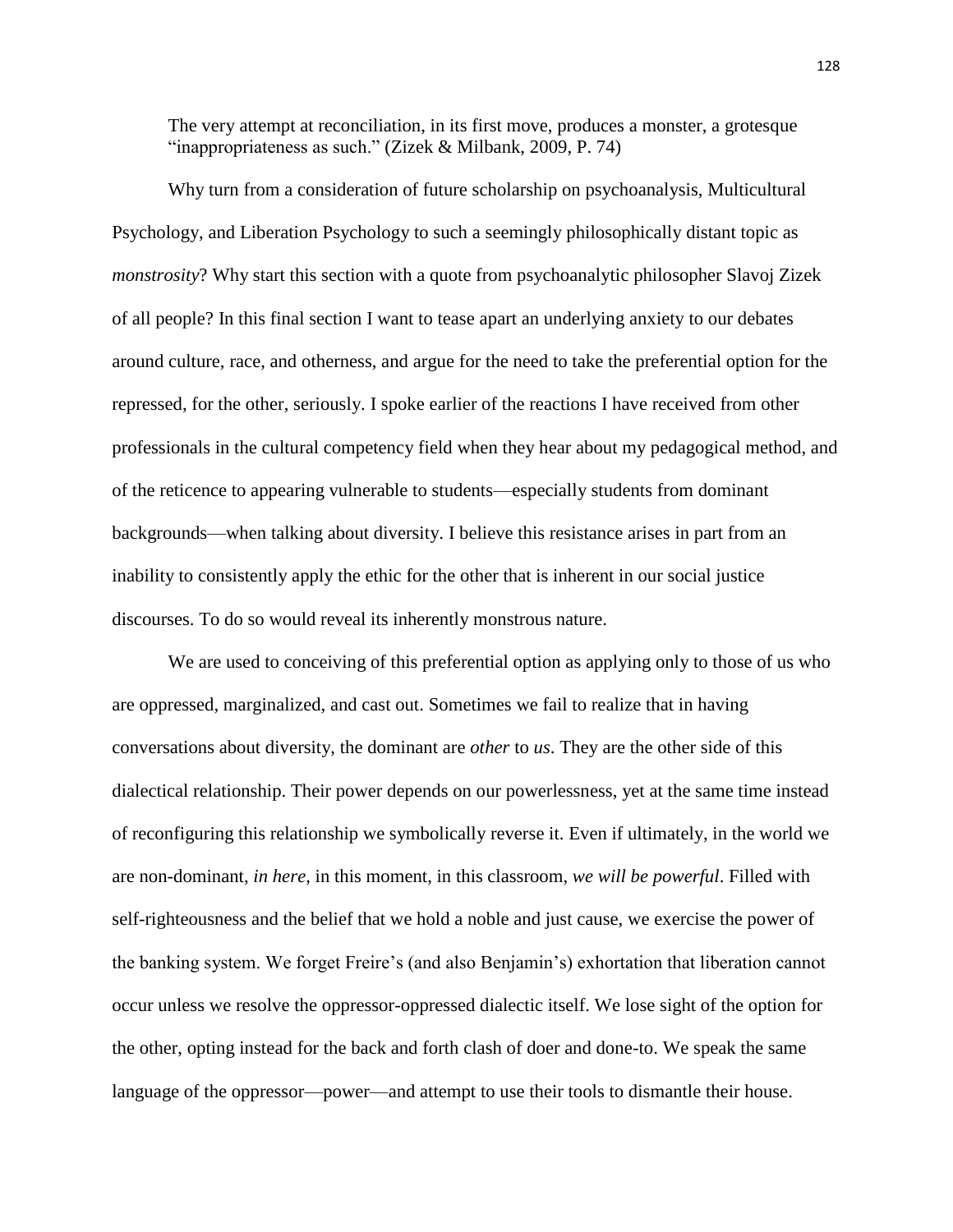But if we risk an act of love, of humility, of dialogue, we stand poised to initiate a shift in the cycle, a turn toward a new form of relating, a sense of mutuality between the powerful and the powerless. *It would mean treating even our enemies as an other to be loved, to recognize their humanity inasmuch as our monstrosity*. Let me be clear, if a bit scandalizing, about what I mean here. When we demonize another human being, we say that "they are not human, but a monster." The liberal attempt to undo this demonizing is to say "they are not a monster, but a human." Let me turn again to the quote from Zizek. He is analyzing Hegel's interpretation of the incarnation, the Christian mythology of God taking flesh as a human being. Hegel sees this act, God becoming human, as a monstrous act. The fragile human vessel is an inappropriate container for the Divine. In essence, there is something about *being human* that is inherently monstrous. When we cannot bear this reality, we split the human from the monstrous. We take sides. In contrast, the liberationist ethic asks us to recognize the monstrosity embedded in human beings, to say "they are a monster, they are human," and "they are human, they are a monster" together.

Let me illustrate the problem. Recently a leader in our field—a man of color—gave a talk on addressing the powerful feelings that are evoked when we conduct trainings, workshops, and courses on race, class, gender, and sexuality. He discussed how at one point, one of the white female students became very emotional about the topic of white privilege and the history of racial oppression in the United States. When he invited her to explore those feelings, the student broke down and started crying. The presenter argued that this woman's tears were an act of manipulation, meant to derail the conversation, gain sympathy from others, and undermine his lecture. Further, he argued that this belied her white privilege, as she had the power to cry and use these tears to her advantage. Nobody in the audience questioned this scholar's interpretation of the events. Nobody pointed out the sexist implications of a man declaring that a woman's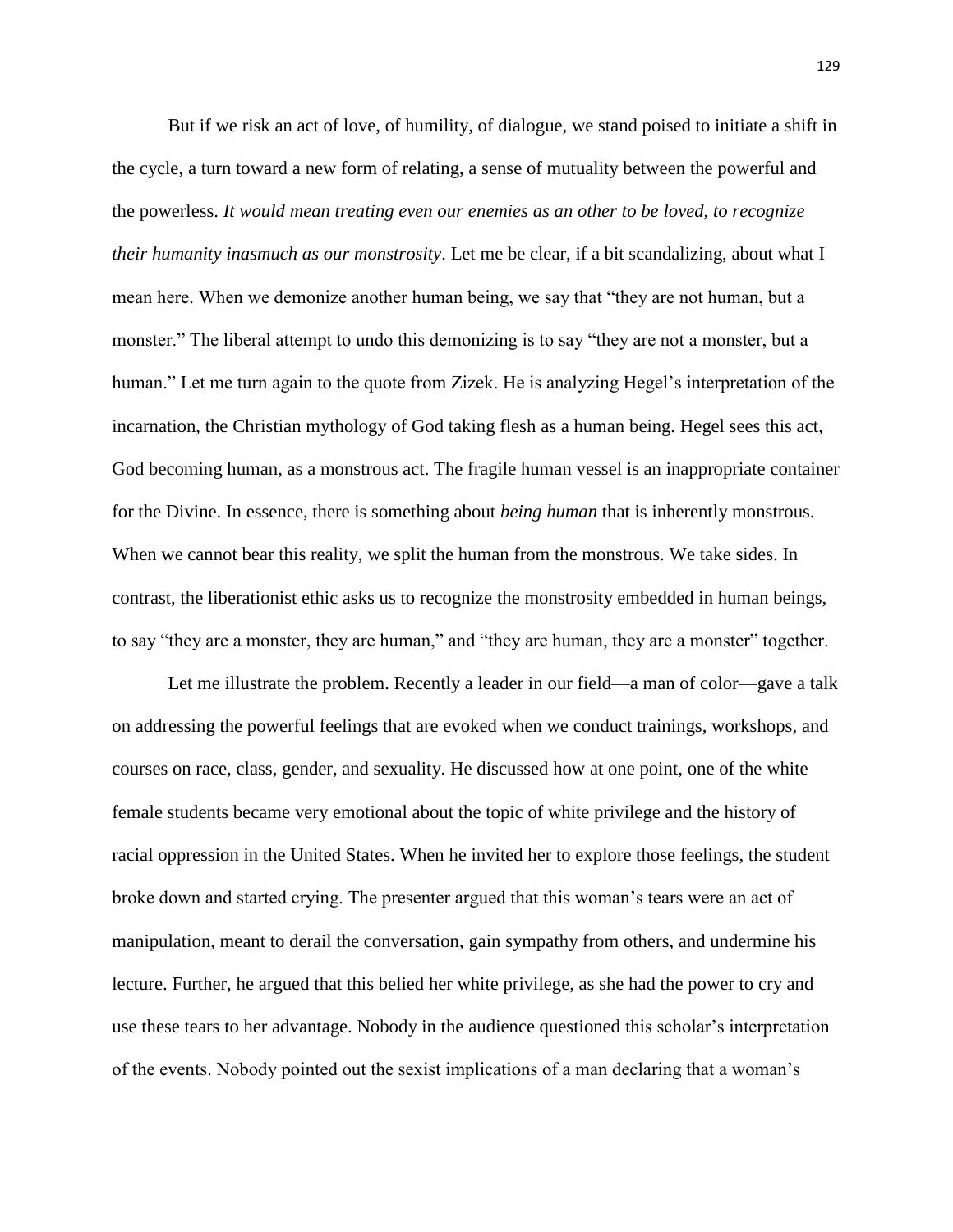feelings were simply attempts to manipulate and exert control of the conversation, evoking gender stereotypes of women as overly emotional and controlling. The lecturer could not conceive that this woman's feelings were a source of information. It was nothing other than a power play based in white privilege. Her tears were perceived as monstrous, and monsters were to be slain. But the liberationist ethic calls on us to approach monsters, to prepare a seat at the table, to welcome them into our homes.

The relational, monstrous perspective of this dissertation would have invited this man of color to go into the experience of this other—a white woman—and risk an act of love. What would it have meant for him to sit with her feelings, and whatever feelings were evoked in him in turn? Could there have been a moment of meeting, of connection with this other? As theorized by Freire and Benjamin, when we break the cycle of victim-perpetrator by surviving destructiveness and recognizing the other, the other recognizes us in turn. At this point the obvious question is raised, "Well, what if I recognize the other, but the other does not recognize *me* in turn?" Indeed, there is an anecdotal lore that Emmanuel Levinas was asked this same question, to which he responded, "I am fully responsible for and to the other, but as to the other's responsibility? That is not my concern" (Patrick Cheatham, personal communication). This is the risk that the preferential option asks us to take. To not turn away from the monstrosity of the other, to not sanitize it nor delink it from their humanity, to approach the other without knowing if they will "accept or reject us, shake our hand or injure us, kiss or kill us. To approach in justice is always a risk because it is to shorten the distance toward a distinct freedom" (Dussel, 1985, p. 17).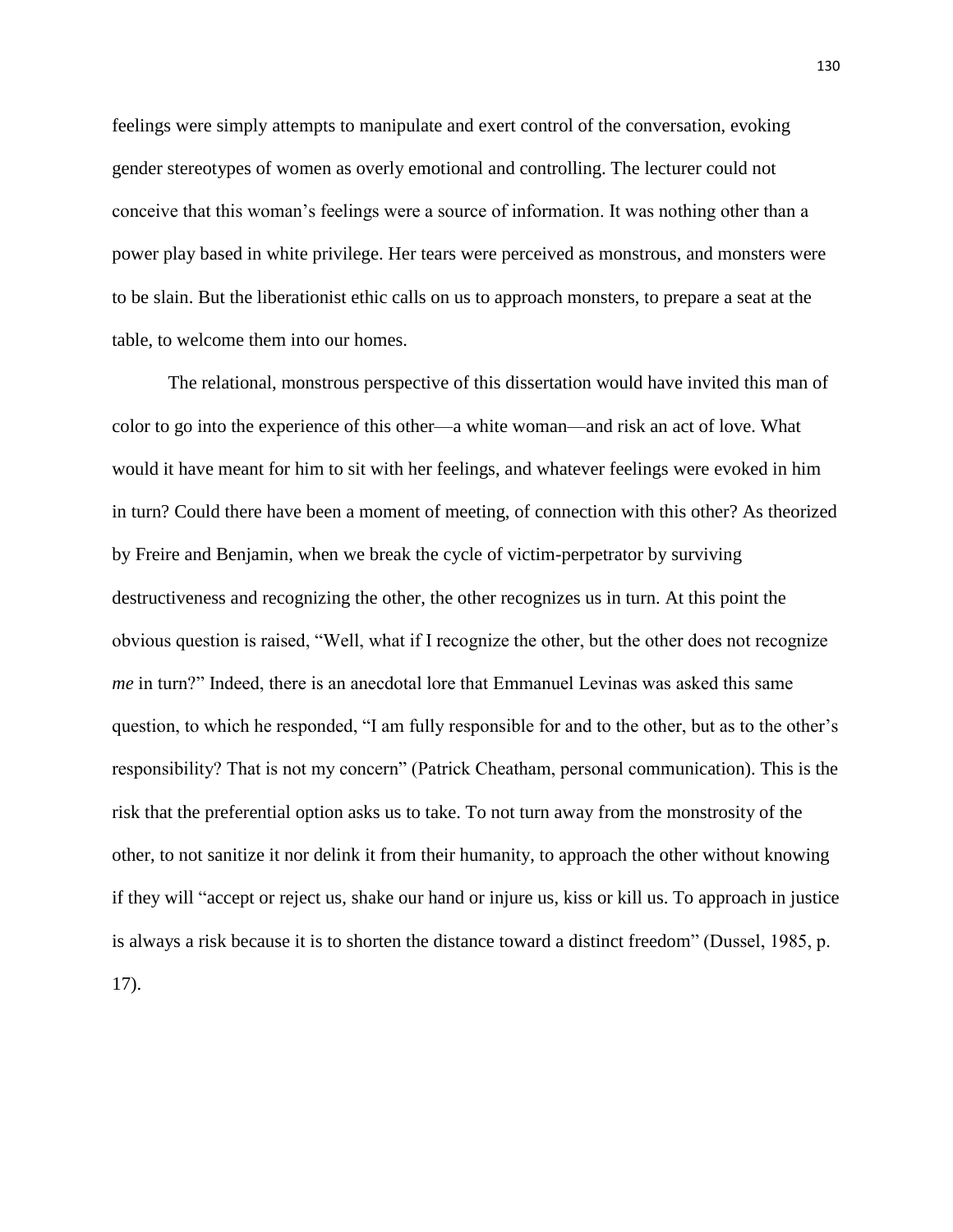And what of this "distinct freedom" that Enrique Dussel alludes to in his philosophy of liberation, this barbarian philosophy? We turn again to Zizek's psychoanalytic theologizing—he writes that

It is only in this monstrosity of Christ that human freedom is grounded; and, at its most fundamental, it is neither as payment for our sins nor as legalistic ransom, *but by enacting this openness that Christ's sacrifice sets us free*. When we are afraid of something (and fear of death is the ultimate fear that makes us slaves), a true friend will say something like: 'Don't be afraid, look, I'll do it, what you're so afraid of, and I'll do it for free—not because I have to, but out of my love for you; I'm not afraid!' He does it and in this way sets us free, demonstrating *in actu* that it can be done, that we can do it too, that we are not slaves. (Zizek & Milbank, 2009, p. 82, emphasis added)

Fear of the other's toxic monstrosity leads us to erect bulwarks against attack, against vulnerability, against connectedness. It is why many of us hesitate when faced with a poor person on the street, begging for alms: "If I give them money, will they use it for drugs? What if they are not really poor? What if they are stiffing me?" What Zizek (an avowed atheist) finds freeing in the image of the Christ is that God takes a risk by becoming human, and faces the monstrosity of human beings, to the point of being put to death. Resurrection then signals Christ's survival of human beings' destructiveness, validating for the community of believers that death will have no hold over them (Hoffman, 2010). It can be considered a *vicarious*  corrective emotional experience. The most monstrous, ethical act is to give of oneself to the other without fear of the consequences. Perhaps even without care for the consequences at all.

## **"…a cure through love": A coda**

Many classic stories have a monster and a hero. The monster reigns with tyranny, until a hero rises up to defeat them. The monster is vanquished, and peace spreads over the land. Hordes of barbarians roam the countryside, until they are cast out into the sea by the civilized. And so on and so forth. Some of our social justice discourses have its monsters and heroes as well. Racists are rooted out and "vanquished" in public. The white, straight, heterosexual, middle-upper class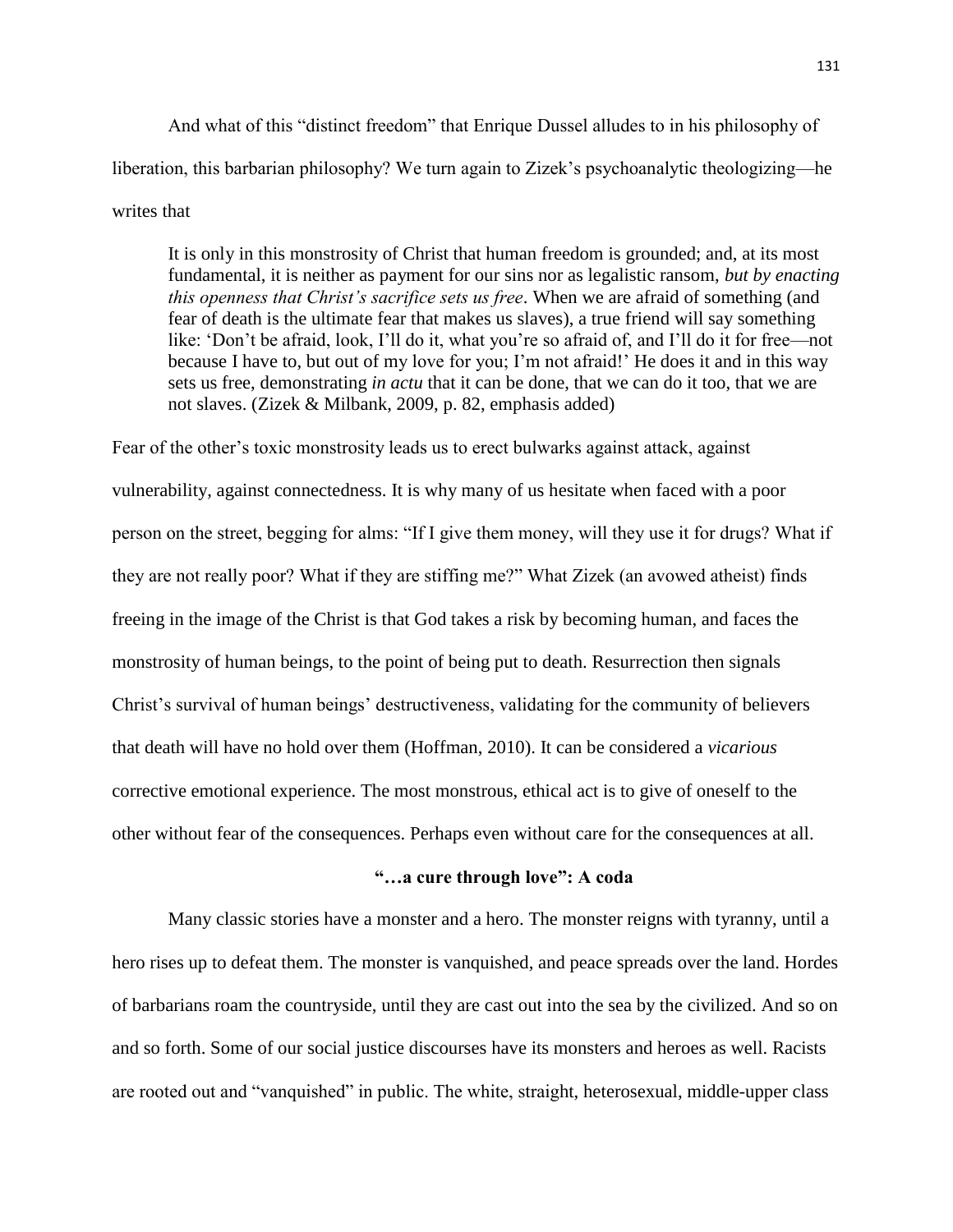student in the diversity course who "doesn't get it" is put in their place by the socially conscious instructor. Conservative activists are fought back by liberal thinkers with facts. There are always "good guys" and "bad guys."

I am asked to take a position relative to these different enactments. Am I the social justice "hero" who will put the culturally incompetent "villains" in their place? Or am I the "whiteidentified" Puerto Rican who will challenge our elders in the field of cultural competency, and become a villain myself? Psychoanalytically speaking, each of these narratives is a mirror of the other. The preferential option for the repressed, the alien, the other and monstrous I see in psychoanalysis compels me to always search for dialectical tension, to unrelentingly ask "Who or what is being othered, cast out, marginalized, and treaded on in this conversation, this moment, this relationship?" I've spent the majority of this dissertation arguing for the relevance of this line of thinking for working with oppressed populations. But it is precisely in the interest of the oppressed that I raise these questions. Change cannot happen by pushing away those we deem oppressors. Change happens by bringing oppressor and oppressed into tension with one another, holding the polarity until a third can emerge, a third which reconfigures the poles into a new relationship where there is neither oppressor nor oppressed, but human beings in the process of liberation (Freire, 1972). If I am right in reading Freud's remark to Jung, that the cure of psychoanalysis is a "cure through love," as referring to an act of love toward what is alien within and without, then it is only when we take this risk even with our oppressors that we can be free. By facing the monstrosity in ourselves, our fear of vulnerability, we stand poised to restore the humanity of the other. This is a cure through love—a cry for liberation in both psyche and society.

132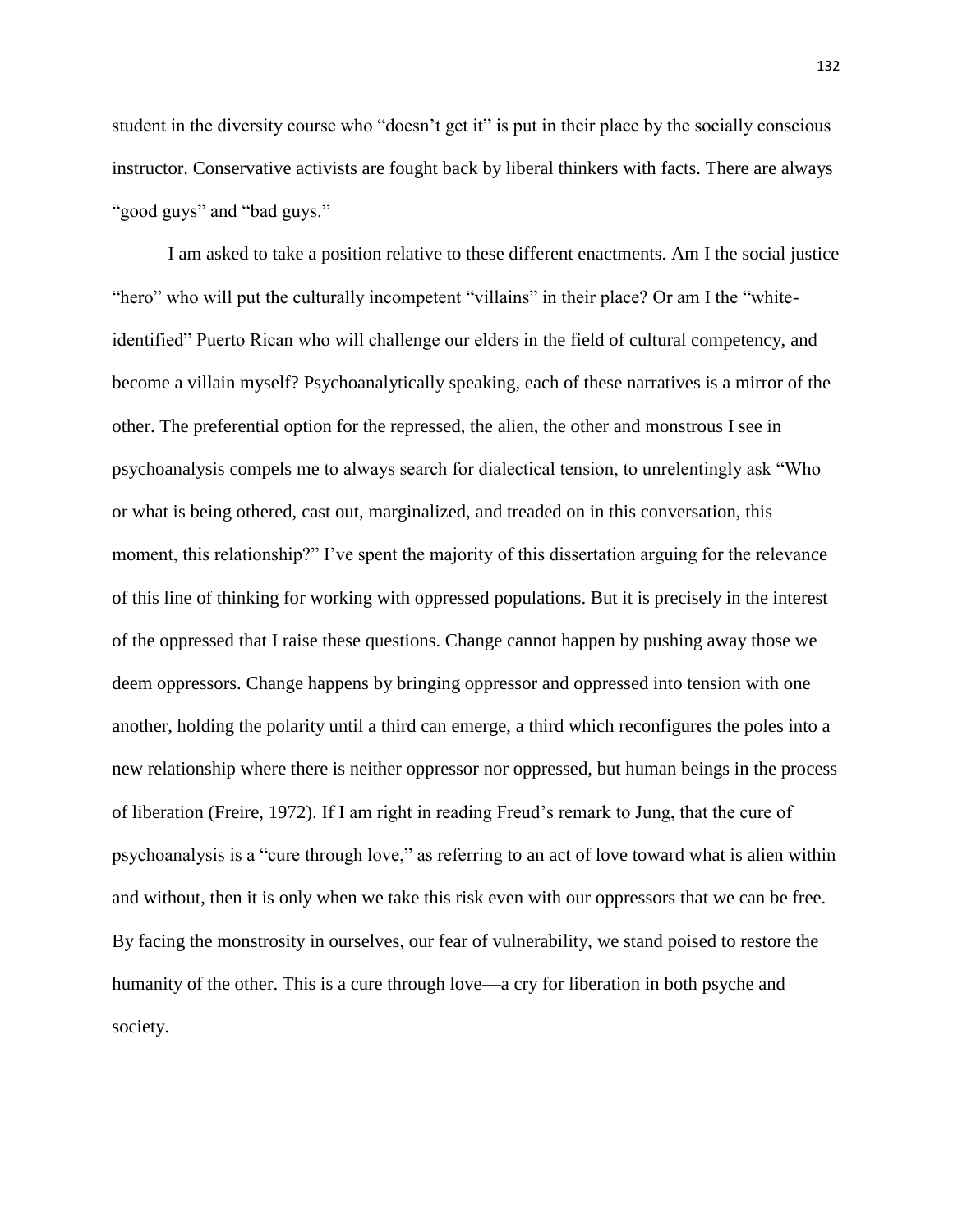#### References

Alschuler, LR. (2006). The Psychopolitics of Liberation: political consciousness from a Jungian perspective*.* New York: Palgrave Macmillan.

Altman, N. (1993). Psychoanalysis and the Urban Poor. Psychoanalytic Dialogues, 3, 29-49.

- Altman, N. (1995). The Analyst in the Inner City: Race, Class, and Culture Through a Psychoanalytic Lens, 1st edition. Hillsdale: The Analytic Press.
- Altman, N. (2000). Black and White Thinking: A Psychoanalyst Reconsiders Race. Psychoanalytic Dialogues, 10, 589-605.
- Altman, N. (2005). Historical Context in Clinical Work: Commentary on Franco Bourgogne's 'On the Patient Becoming an Individual.' Psychoanalytic Dialogues, 15, 909-916.
- Altman, N. (2009). The Analyst in the Inner City: Race, Class, and Culture Through a Psychoanalytic Lens, 2<sup>nd</sup> edition. Hillsdale: The Analytic Press.
- Anzaldua, G. (2007). Borderlands: The New Mestiza (3<sup>rd</sup> Edition). San Francisco: Aunt Lute Books.
- Aponte, H. (1985). The negotiation of values in therapy. Family Process, 4, 323-338.
- Aron, L. (1993). Sándor Ferenczi: Discovery and rediscovery. In L. Aron & S. Harris (Eds.), The legacy of Sándor Ferenczi (pp. 1–40). Hillsdale, NJ: Analytic Press.
- Aron, L. (2001). A meeting of minds: Mutuality in psychoanalysis*.* New York: Routledge.
- Aron, L., & Harris, S. (eds.). (1993). The legacy of Sándor Ferenczi*.* Hillsdale, NJ: Analytic Press.
- Beller, S. (2010). Freud's Jewish World: A Historical Perspective. In Arnold D. Richards (ed) The Jewish World of Sigmund Freud. Jefferson: McFarland & Company, Inc Publishers. Pgs. 175-186.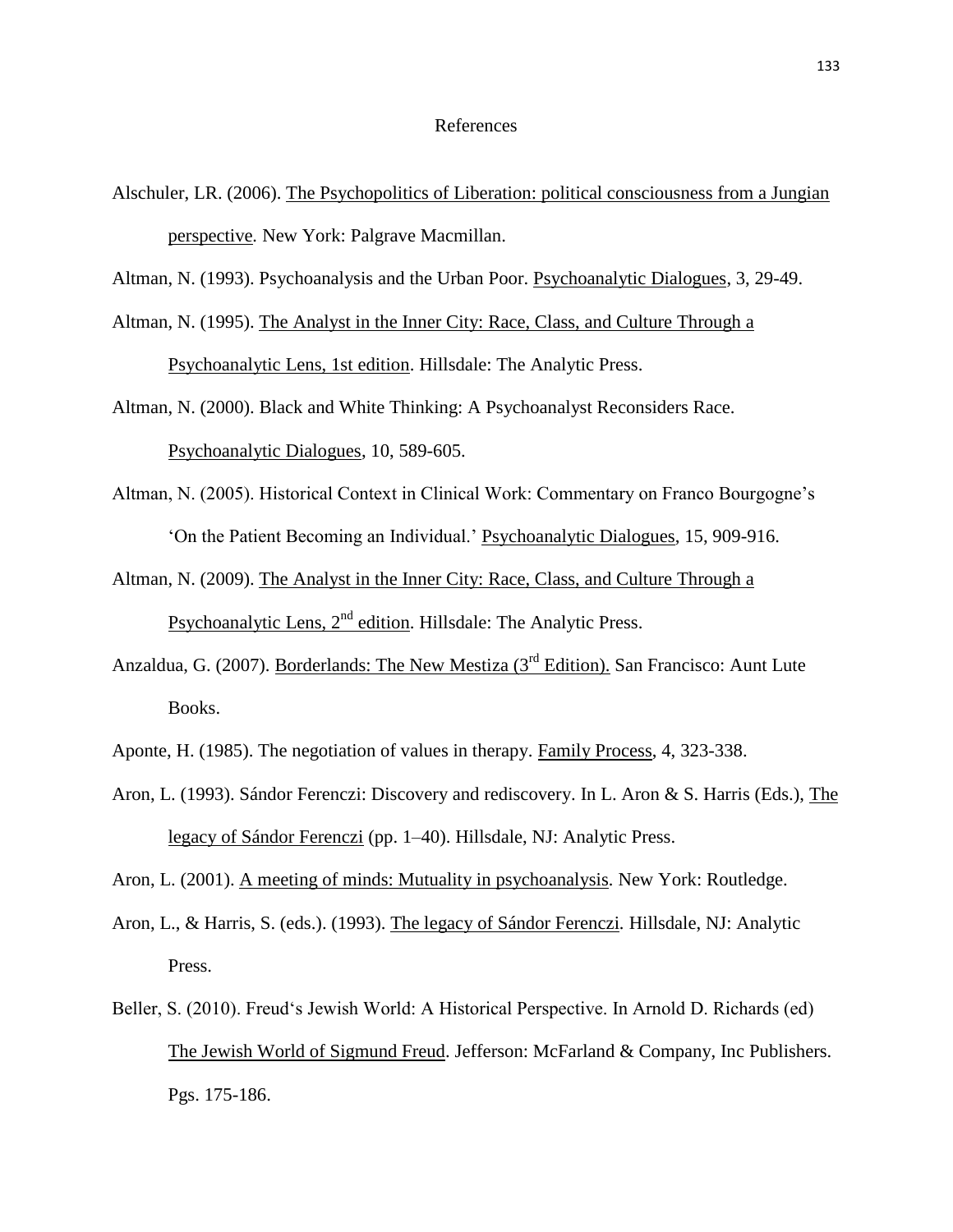- Benjamin, J. (1988). The Bonds of Love: Psychoanalysis, Feminism, and the Problem of Domination. New York: Pantheon Books.
- Benjamin, J. (1990). An Outline of Intersubjectivity: The Development of Recognition. Psychoanalytic Psychology, 7, 33-46.

Benjamin, J. (1995). Like Subjects, Love Objects. New Haven: Yale University Press.

- Benjamin, J. (2004). Beyond doer and done to: An intersubjective view of thirdness. Psychoanalytic Quarterly, 73, 5–46.
- Bernstein, RJ. (1998). Freud and the legacy of Moses. Cambridge: Cambridge University Press.

Bettelheim, B. (1984). Freud and Man's Soul. Vintage Books: New York.

Blum, H.P. (1991). Freud and the Figure of Moses: The Moses of Freud. Journal of the American Psychoanalytic Association, 39, 513-535.

- Blum, H.P. (2010). Anti-Semitism in the Freud Case Histories. In Arnold D. Richards (ed) The Jewish World of Sigmund Freud. Jefferson: McFarland & Company, Inc Publishers. Pgs. 78-95.
- Bordin, E. S. (1979). The generalizability of the psychoanalytic concept of the working alliance. Psychotherapy: Theory, Research, and Practice, 16, 252–260.
- Borossa, J. (2007). Therapeutic relations: Sándor Ferenczi and the British independents. In L. Caldwell (Ed.), Winnicott and the psychoanalytic tradition (pp. 141–164)*.* London: Karnac Books.
- Botticelli, S. (2004). The politics of relational psychoanalysis. Psychoanalytic Dialogues, 14, 635-651.
- Boyd-Franklin, N. (2003). Black families in therapy: Understanding the African-American experience*.* New York: Guilford Press.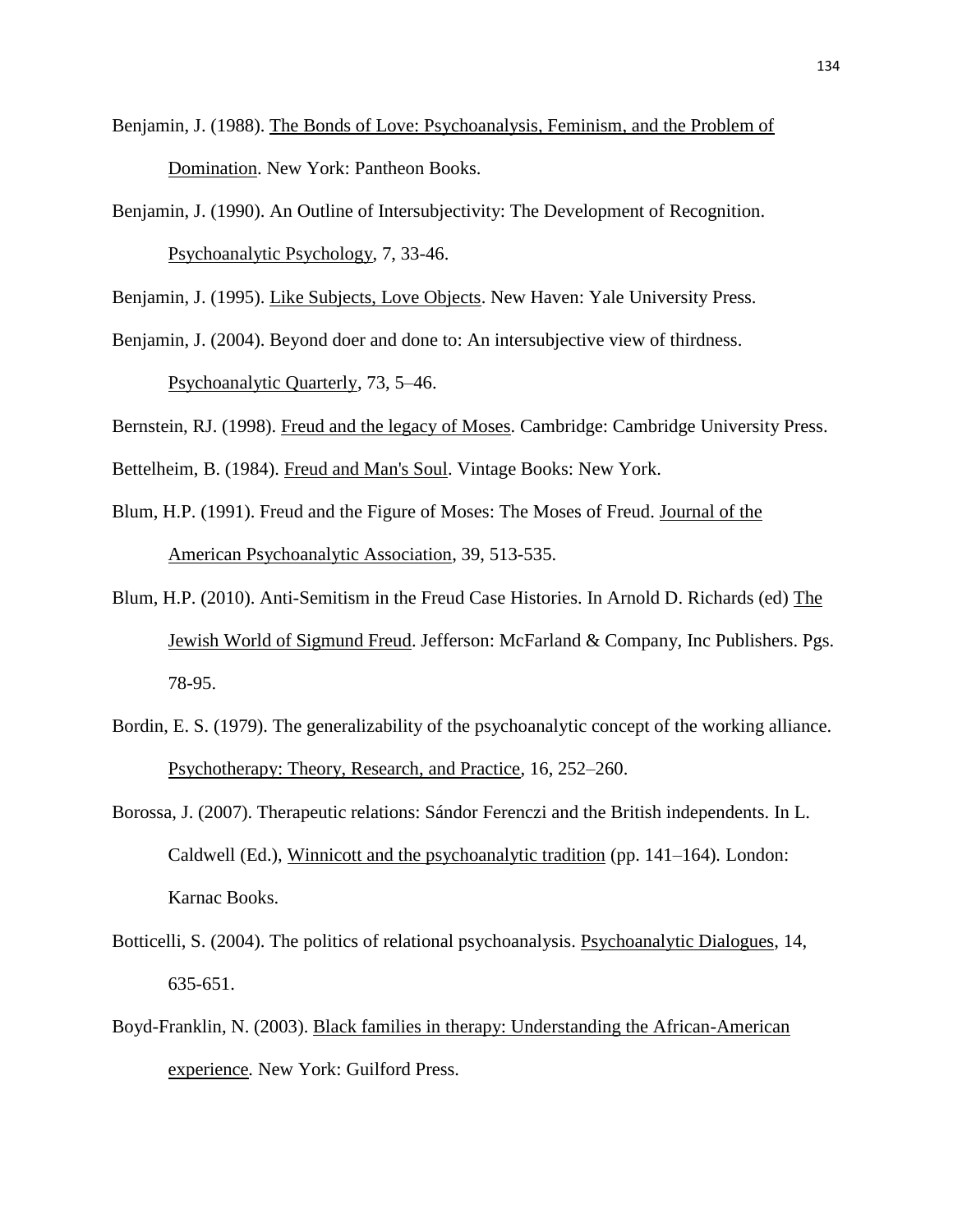- Brickman, C. (2003). Aboriginal populations in the mind: race and primitivity in psychoanalysis. New York: Columbia University Press.
- Brown, L. S. (2008). Cultural competence in trauma therapy: Beyond the flashback. Washington DC: American Psychological Association.
- Brown, L. S. (2009). Cultural competence: A new way of thinking about integration in therapy. Journal of Psychotherapy Integration, 19*,* 340–353.
- Chang, D. F., & Yoon, P. (2011). Ethnic minority client's perceptions of the significance of race in cross-racial therapy relationships. Psychotherapy Research, 21, 567–582.
- Chu, B. C. (2007). Considering culture one client at a time: Maximizing the cultural exchange. Pragmatic Case Studies in Psychotherapy, 3, 34–43.

Cone, J. (1970). A Black Theology of Liberation. New York: J. B. Lippincott Company.

- Crits-Christoph, P., Barber, .J. P., & Kurcias, J. S. (1991). Introduction and historical Background. In P. Crits-Christoph & J. P. Barber (Eds.), Handbook of short-term dynamic psychotherapy (pp. 1–6)*.* New York: Basic Books.
- Cushman, P. (1994). Confronting Sullivan's spider: Hermeneutics and the politics of therapy. Contemporary Psychoanalysis, 30, 800–844.
- Cushman, P. (1995). Constructing the Self, Constructing America. New York: Addison-Wesley.
- Curtis, R. (1996). A new world symphony: Ferenczi and the integration of nonpsychoanalytic techniques into psychoanalytic practice. In B. Rudnytsky & P. Giampieri-Deutsch (Eds.), Ferenczi's turn in psychoanalysis (248–265)*.* New York: New York University Press
- Danto, E.A. (2005). Freud's Free Clinics: Psychoanalysis & Social Justice, 1918-1938. New York: Columbia University Press.

Decker, H. S. (1992). Freud, Dora, and Vienna 1900. New York: Free Press.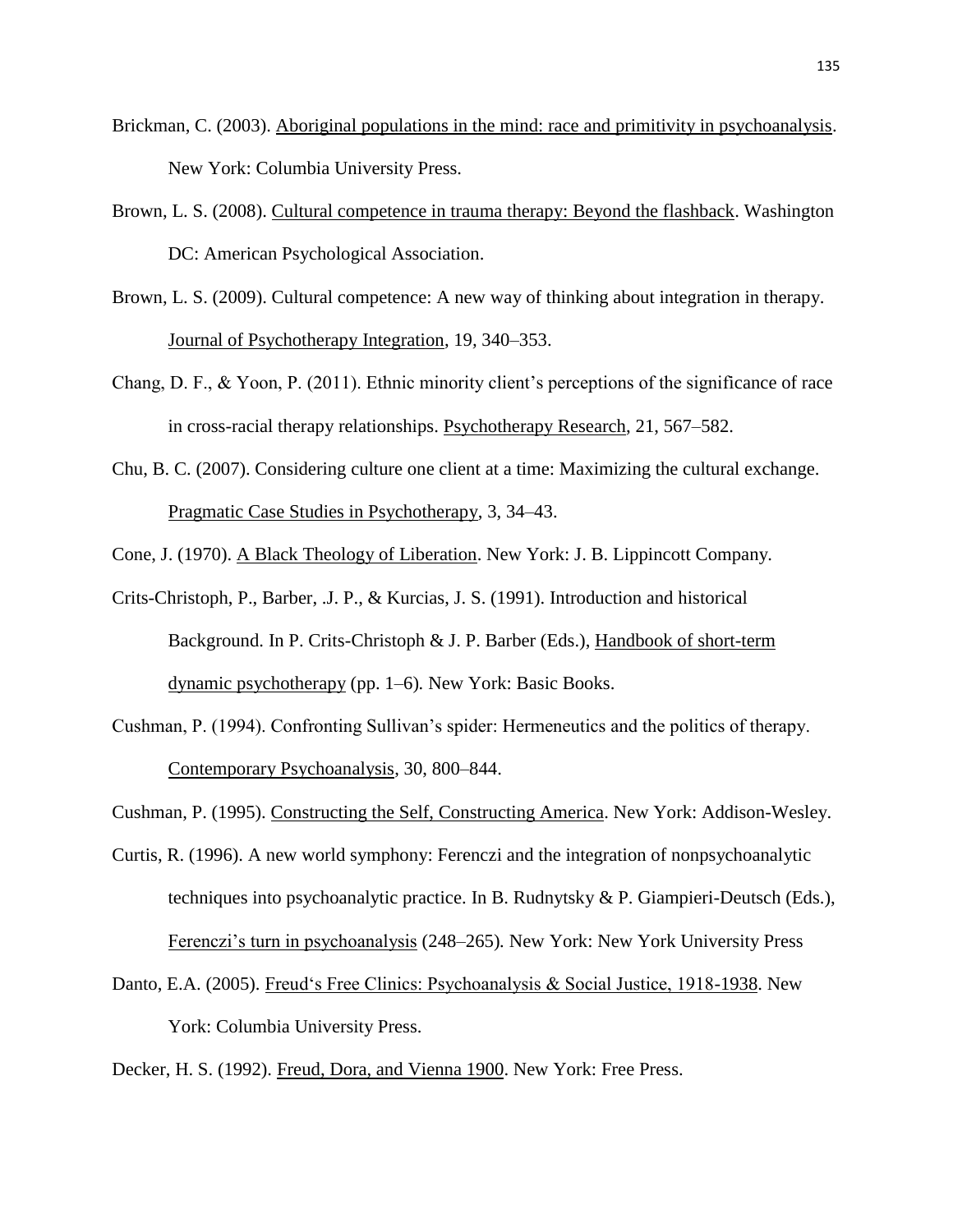- Dussel, E. (1985). The Philosophy of Liberation. trans. Aquila Marrinez and Christine Morkovsky. Maryknoll: Orbis Books.
- Dussel, E. (1996). The Underside of Modernity: Apel, Ricoeur, Rorty, Taylor, and the Philosophy of Liberation*.* Humanity Books.
- Eitingon, M. (1923). "Report of the Berlin Psycho-Analytical Policlinic." Bulletin of the International Psycho-Analytic Association, 4, 254-269.
- Ellman, S. (2010). When Theories Touch: A Historical & Theoretical Integration of Psychoanalytic Thought. London: Karnac Books.
- Ferenczi, S. (1910). Letter from Sándor Ferenczi to Sigmund Freud, March 22, 1910. The Correspondence of Sigmund Freud and Sándor Ferenczi, Vol. 1, 1908-1914, 153-154.
- Ferenczi, S. (1920/1926). The further development of an active therapy in psycho-analysis. In J. Rickman (Ed.), Further contributions to the theory and technique of psycho-analysis (trans. J. Suttie) (pp. 198–216). London: Maresfield Reprints.
- Ferenczi, S. (1988). Confusion of tongues between adults and the child: The language of tenderness and passion. Contemporary Psychoanalysis, *24*, 196–206. (Originally published in 1949.)
- Ferenczi, S., & Rank, O. (1925). The development of psychoanalysis*.* Madison, CT: International Universities Press.
- Freire, P. (1972). Pedagogy of the Oppressed. New York: Herder and Herder.
- Freire, P. (1973). Education for Critical Consciousness. New York: The Seabury Press.
- Freire, P. (1994). Pedagogy of hope: Reliving Pedagogy of the Oppressed. New York: Continuum.
- Freire, P. (1997). Pedagogy of the Heart. New York: Continuum.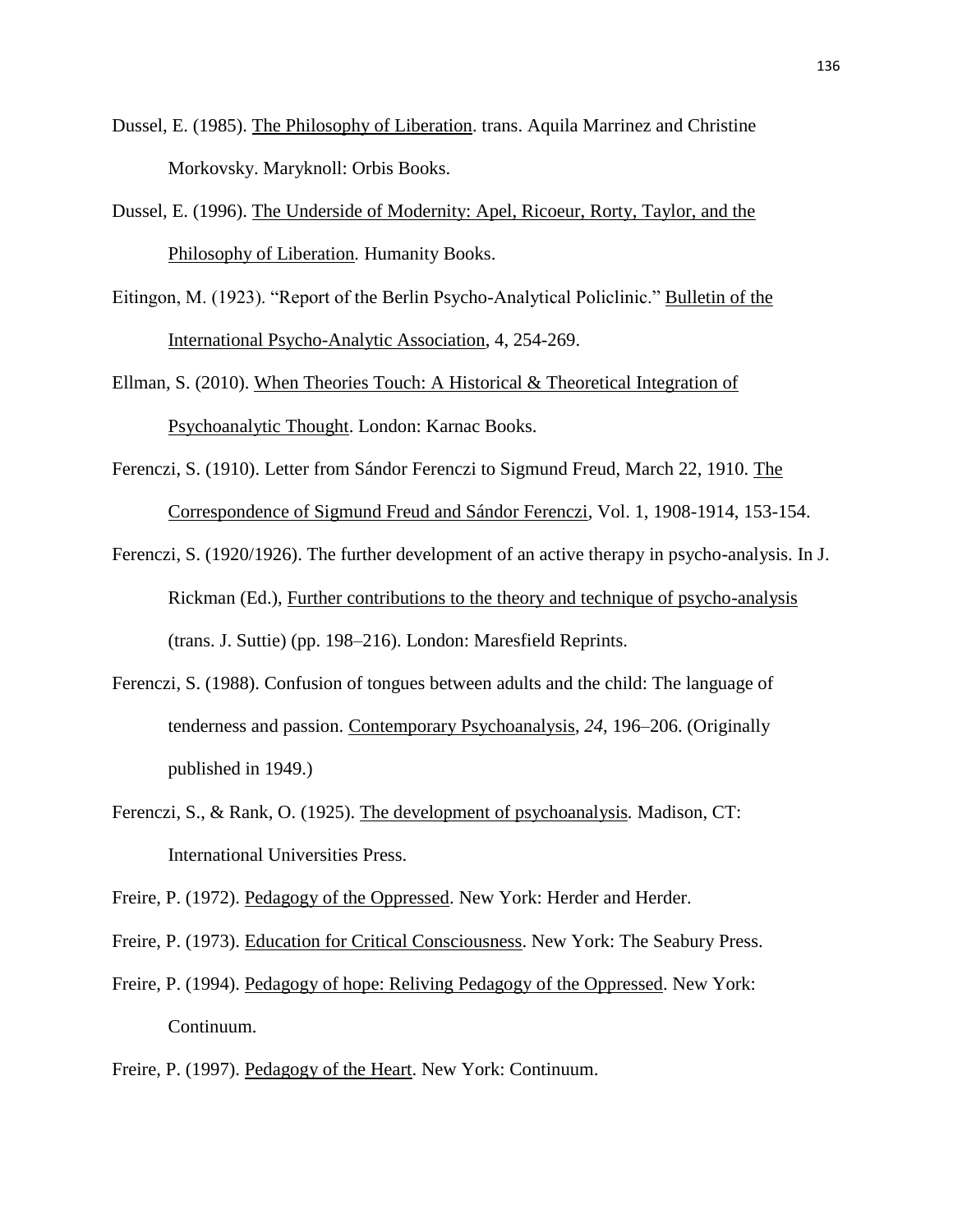- Freire, Paulo., & Faundez, Antonio. (1989). Learning to Question: A Pedagogy of Liberation. Geneva: World Council of Churches Publications.
- Freud, S. (1908). "Civilized" Sexual Morality and Modern Nervous Illness. In The Standard Edition of the Complete Psychological Works of Sigmund Freud, (pp. 179-204) Vol 9. London: The Hogarth Press.
- Freud, S. (1910). Letter from Sigmund Freud to C. G. Jung, February 13, 1910. The Freud/Jung Letters: The Correspondence Between Sigmund Freud and C. G. Jung, pgs. 295-296.
- Freud, S. (1914). Remembering, repeating, and working through. In The Standard Edition of the Complete Psychological Works of Sigmund Freud (pp. 145–156), Vol 12. London: Hogarth Press. (Originally published in 1914.)
- Freud, S. (1919/1955). Lines of advance in Psychoanalytic Therapy. In The Standard Edition of the Complete Psychological Works of Sigmund Freud (pp. 157-168), Vol 17. London: The Hogarth Press.
- Freud, S. (1920/1955). Dr. Anton von Freund. In The Standard Edition of the Complete Psychological Works of Sigmund Freud, (pp. 267-268) Vol 18. London: The Hogarth Press.
- Freud, S. (1925). The Resistances to Psycho-Analysis. In The Standard Edition of the Complete Psychological Works of Sigmund Freud, (pp. 211-224) Vol. 19.

- Freud, S. (1930/1961). Civilization and its Discontents. New York: W. W. Norton & Company.
- Freud, S. (1939). Moses and Monotheism. New York: Alfred A. Knopf.
- Freud, S. (1961). Letters of Sigmund Freud 1873–1939*.* (edited by E. Freud) London: Hogarth Press.

Freud, S. (1927/1975). The Future of an Illusion. New York: W. W. Norton & Company.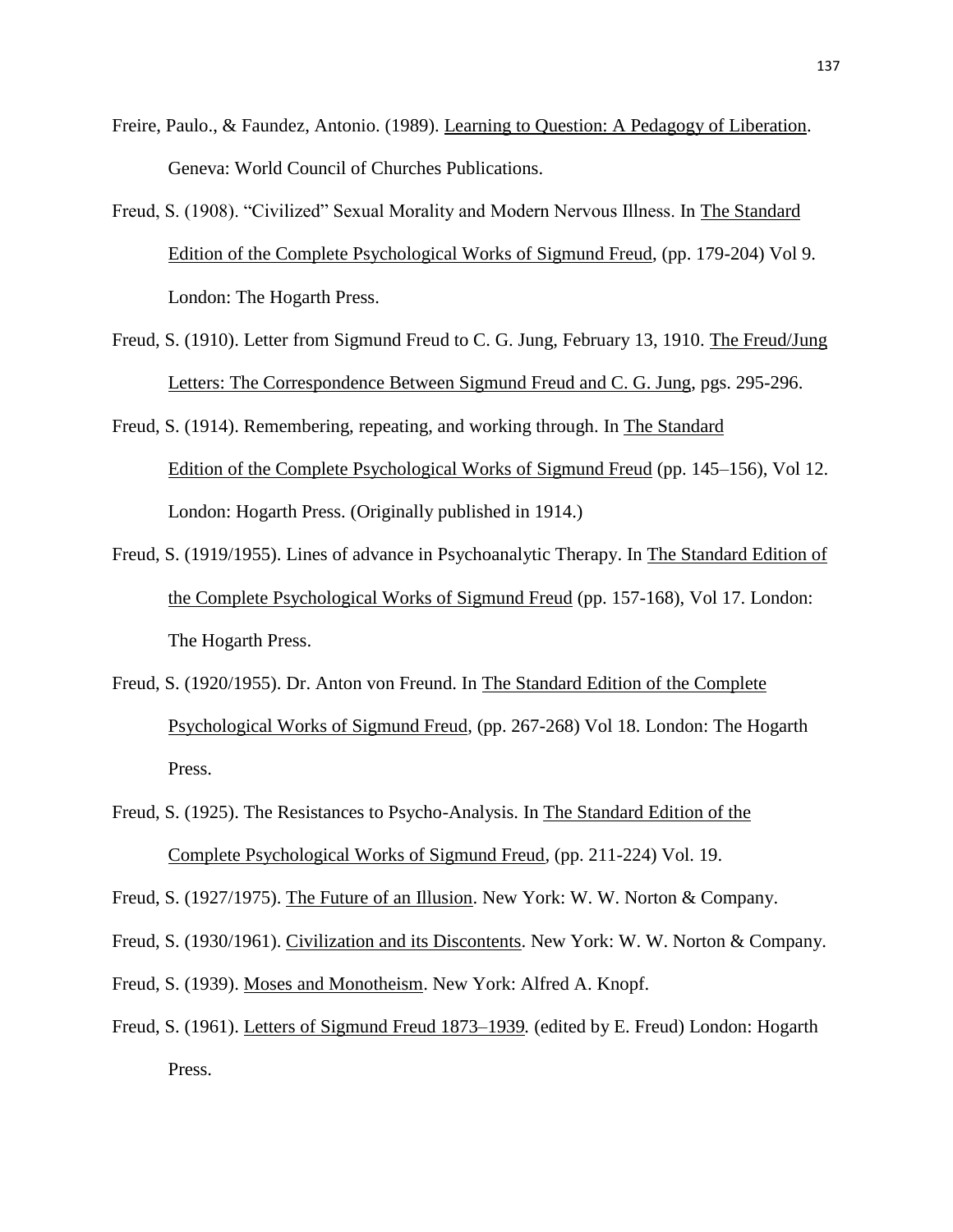- Freud, S. (1964). Sándor Ferenczi. In The Standard Edition of the Complete Psychological Works of Sigmund Freud, (pp. 225-230) Vol. 22). London: The Hogarth Press. (Originally published in 1933)
- Frosch, A. (2006). The culture of psychoanalysis and the concept of analyzability. Psychoanalytic Psychology, 23, 43–55.
- Frosh, S. (2005). Hate and the 'Jewish Science': Anti-Semitism, Nazism and Psychoanalysis. New York: Palgrace McMillan.
- Frosh, Stephen. (2008). Freud and Jewish Identity. Theory & Psychology, 18, 167-178.
- Funk, R. (2000). Erich Fromm: His Life and Ideas. New York: Continuum.
- Gaztambide, D. (2012a). "A Psychotherapy for the People": Freud, Ferenczi, and Psychoanalytic Work with the Underprivileged. Contemporary Psychoanalysis, 48, 141-165.
- Gaztambide, D. (2012b). Addressing cultural impasses with rupture resolution strategies: A proposal and recommendations. Professional Psychology: Research & Practice, 43, 183- 189.
- Geller, J. (2007). On Freud's Jewish Body: Mitigating Circumcisions. New York: Fordham University Press.
- Giampieri-Deutsch, P. (1996). The influence of Ferenczi's ideas on contemporary standard technique. In B. Rudnytsky & P. Giampieri-Deutsch (Eds.), Ferenczi's turn in psychoanalysis (pp. 224–247). New York: New York University Press.
- Gilman, S. (1991). The Jew's Body. New York: Routledge Press.
- Gilman, S. (1993a). The Case of Sigmund Freud: Medicine and Identity at the fin de siecle. London: The John Hopkins University Press.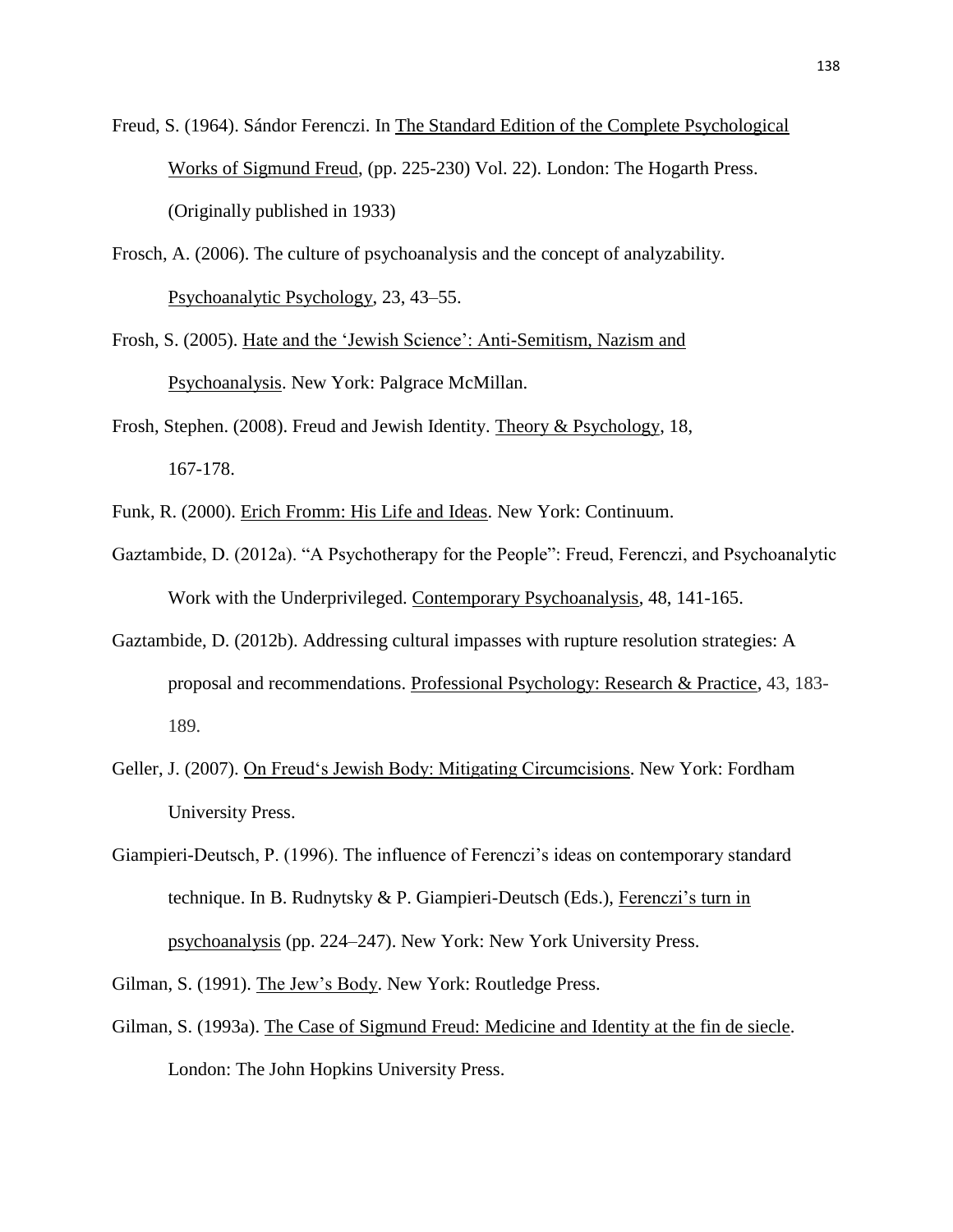Gilman, S. (1993b). Freud, Race, and Gender. Princeton: Princeton University Press.

Greenberg, J. R., & Mitchell, S. A. (1983). Object relations in psychoanalytic theory*.* Cambridge, MA: Harvard University Press.

Gutierrez, G. (1988). A Theology of Liberation. New York: Orbis Books.

- Harrison, B. (2004). Justice in the Making: Feminist Social Ethics. Westminster John Knox Press: Louisville.
- Haynal, A. (1993). Ferenczi and the origins of psychoanalytic technique. In L. Aron & S. Harris, (Eds.), The legacy of Sándor Ferenczi (pp. 53–74). Hillsdale, NJ: Analytic Press.
- Hoffman, M. (2010). Toward Mutual Recognition: Relational Psychoanalysis and the Christian Narrative. New York, NY: Routledge Press.
- Hollander, NC. (1997). Love in a Time of Hate: Liberation Psychology in Latin America. New York: Other Press.
- Holtforth, M. G., & Castonguay, L. G. (2005). Relationship and techniques in cognitivebehavioral therapy—A motivational approach. Psychotherapy: Theory, Research, Practice, Training, 42, 443–455.
- Hollander, N.C., & Gutwill, S. (2006). Despair and hope in a culture of denial. In Lynn Layton, Nancy Caro Hollander, & Susan Gutwill (eds) Psychoanalysis, Class, and Politics: Encounters in the clinical setting. New York: Routledge. Pgs. 81-91.
- Jacoby, R. (1986). The Repression of Psychoanalysis: Otto Fenichel and the Political Freudians. Chicago: University of Chicago Press.
- Jonte-Pace, D. (2006). Psychoanalysis, Colonialism, and Modernity: Reflections on Brickman's *Aboriginal Populations in the Mind*. Religious Studies Review, 32, 1-4.

Klein, D.B. (1981). Jewish Origins of the Psychoanalytic Movement. New York: Praeger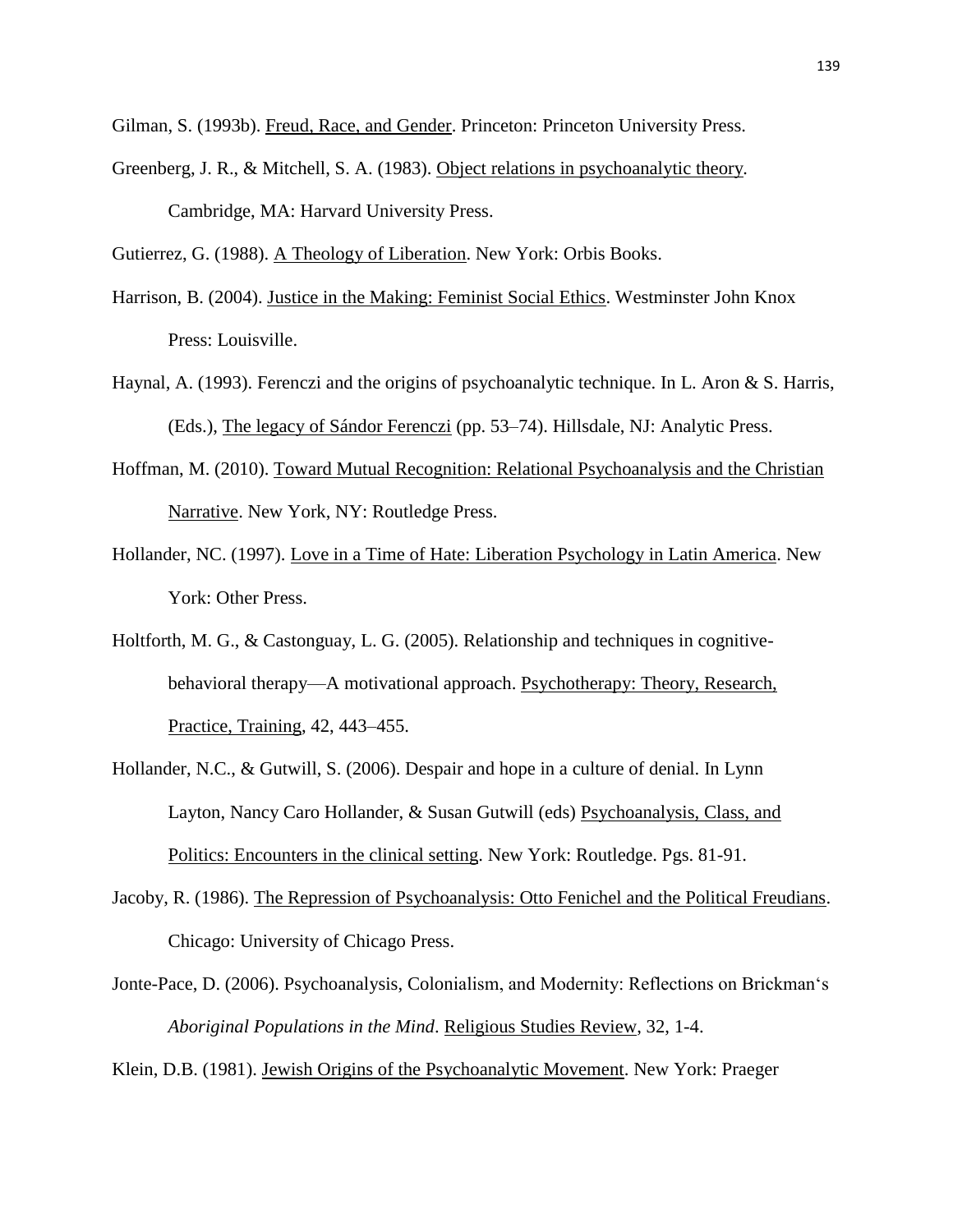Publishers.

- Leary, K. (1997). Race, Self-disclosure, and "Forbidden Talk": Race and Ethnicity in Contemporary Clinical Practice. Psychoanalytic Quarterly, 66, 163–189.
- Loewald, H. (1960). On the Therapeutic Action of Psycho-Analysis. International Journal of Psycho-Analysis, 41, 16-33.
- Nagda, B.A., Gurin, P., Sorensen, N., Gurin-Sands, C., & Osuna, S.M. (2009). From separate corners to dialogue and action. Race and Social Problems, 1, 45-55.

Maguire, D.C. (2005). A Moral Creed for All Christians. Minneapolis: Fortress Press.

- Marmor, J. (1980). Historical roots. In H. Davanloo (Ed.), Short-term dynamic psychotherapy (pp. 3–12). New York: Jason Aronson.
- Martin-Baro, I. (1994). Writings for a liberation psychology*.* Cambridge, MA: Harvard University Press.
- McGoldrick, M., Giordano, J., & Garcia-Preto, N. (2005*).* Ethnicity & Family Therapy, 3rd Edition. Guildford Press: New York.
- McWilliams, N. (2003). The Educative Aspects of Psychoanalysis. Psychoanalytic Psychology, 20, 245-260.
- McWilliams, N. (2004). Psychoanalytic psychotherapy*.* New York: Guilford Press.
- Messer, S. B. (1992). A critical examination of belief structures in integrative and eclectic psychotherapy. In J. C. Norcross & M. R. Goldfried (Eds.), Handbook of psychotherapy integration (pp. 130–168). New York: Basic Books.
- Messer, S. B., & Warren, C. S. (1995). Models of brief psychodynamic therapy: A comparative approach*.* New York: Guilford Press.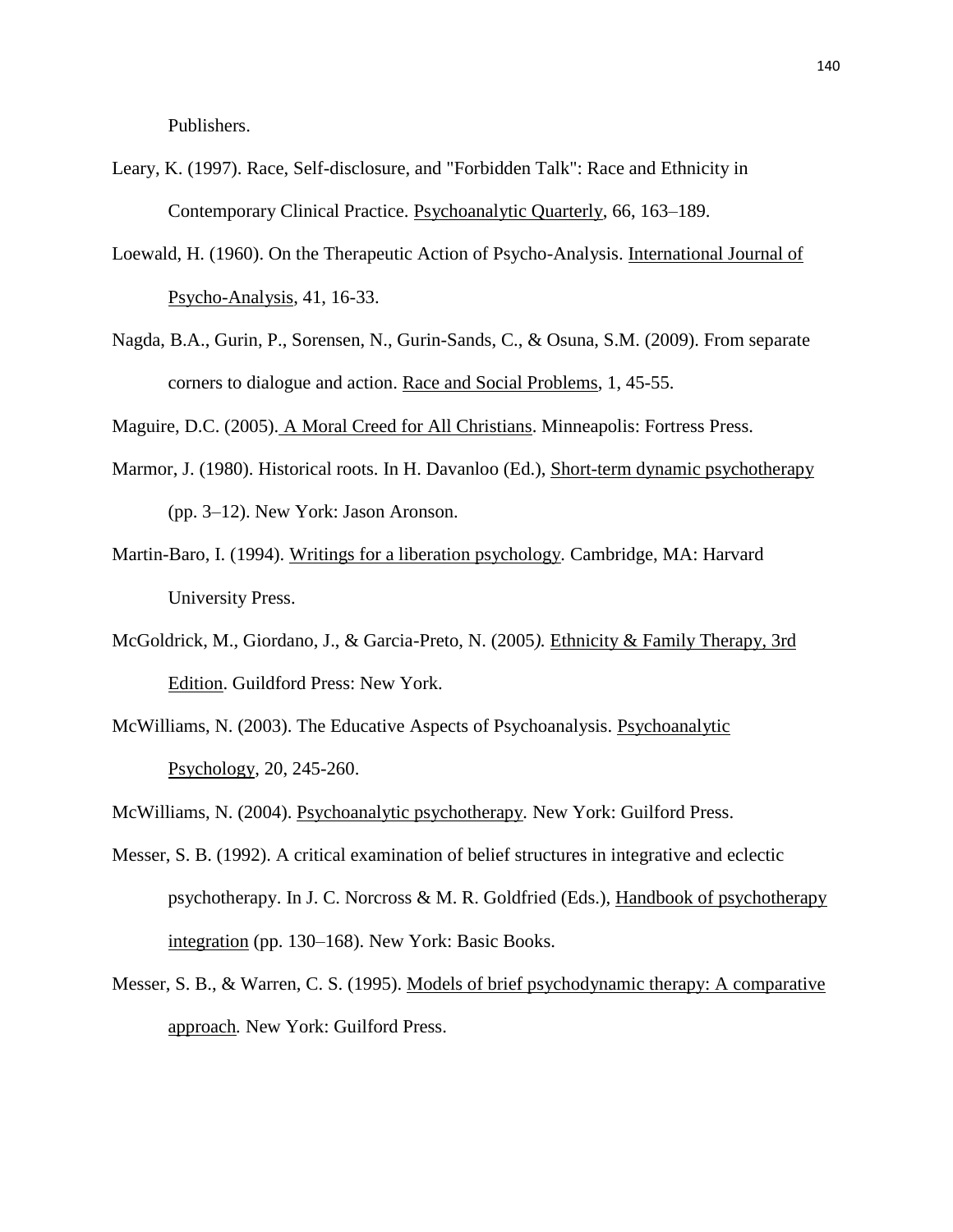- Meszaros, J. (1993). Ferenczi's preanalytic period embedded in the cultural streams of the *fin de siécle*. In L. Aron & S. Harris (Eds.), The legacy of Sándor Ferenczi (pp. 41–51). Hillsdale, NJ: Analytic Press.
- Meyer, W. S. (2005). The "mother" returns to psychoanalysis. Smith College Studies in Social Work, 75, 15–31.
- Moreau-Ricaud, M. (1996). The founding of the Budapest School. In P. L. Rudnytsky, A. Bokay, & P. Giampieri-Deutsch (Eds.), Ferenczi's turn in Psychoanalysis (pp. 41–59). New York: New York University Press.
- Orange, D. M. (2010). Thinking for clinicians: Philosophical resources for contemporary psychoanalysis and the humanistic psychotherapies*.* New York: Routledge.
- Perez-Foster, R. M., Moskowits, M., & Javier, R. A. (1996). Reaching across boundaries of culture and class: Widening the scope of psychotherapy*.* New York: Jason Aronson.
- Pogue-White, K. (2002). Surviving hating and being hated: Some personal thoughts about racism from a psychoanalytic perspective. Contemporary Psychoanalysis, 38, 401–422.
- Rachman, A. W. (1993). Ferenczi and sexuality. In L. Aron & S. Harris (Eds.), The legacy of Sándor Ferenczi (pp. 81–100). Hillsdale, NJ: Analytic Press.
- Rachman, A. W. (2007). Sándor Ferenczi's contributions to the evolution of psychoanalysis. Psychoanalytic Psychology, 24, 74–96.

Ricoeur, P. (1970). Freud and Philosophy. New Haven: Yale University Press.

- Safran, J. D. (2009). Interview with Lewis Aron. *Psychoanalytic Psychology*, 26, 99–116.
- Safran, J.D., & Muran, J.C. (2000). Negotiating the therapeutic Alliance: A relational treatment guide. New York: The Guilford Press.

Salberg, J. (2007). Hidden in Plain Sight: Freud's Jewish Identity Revisited. Psychoanalytic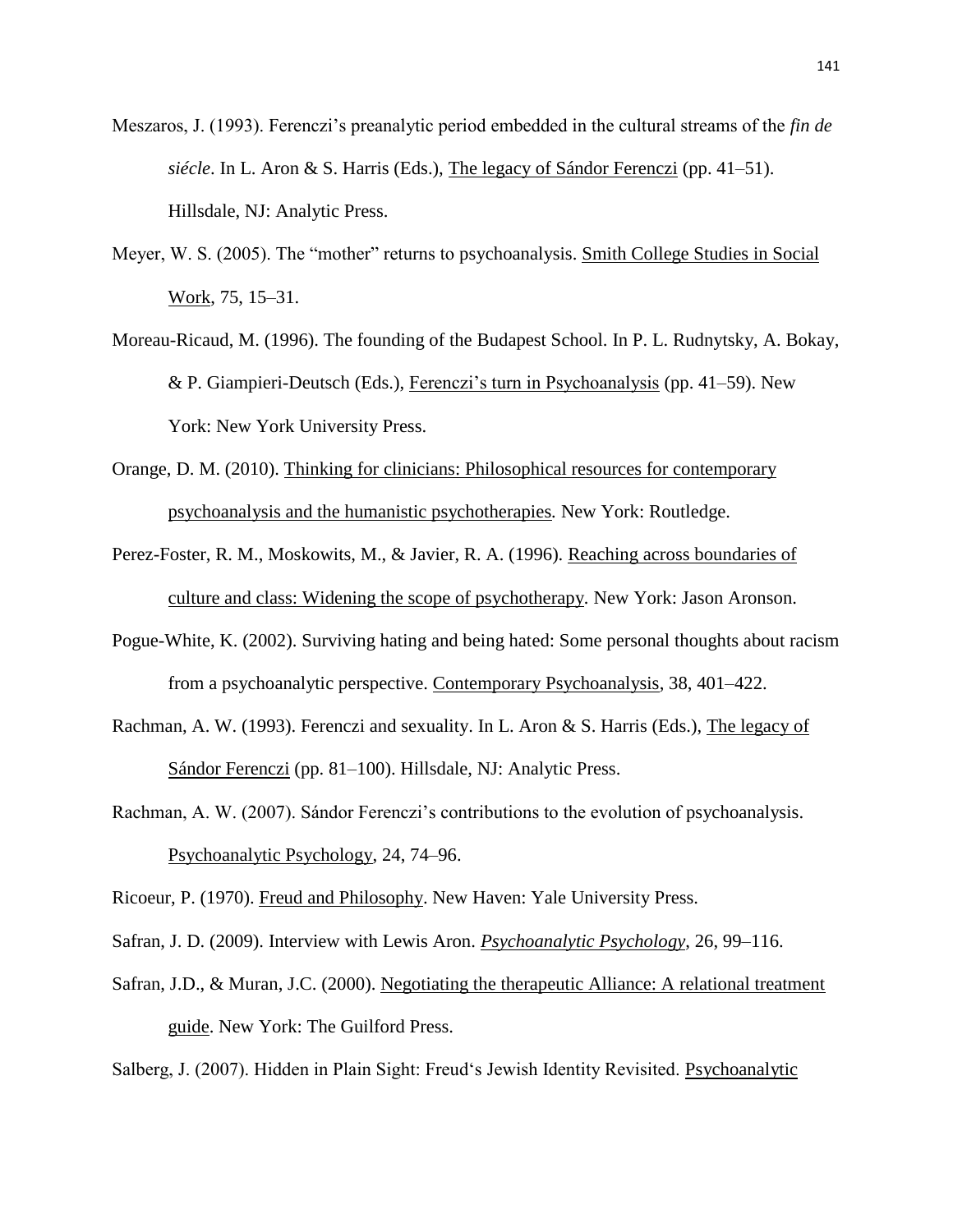Dialogues, 2, 197–217.

Samuels, A. (1993). The Political Psyche. London: Routledge.

Sawyer, J. (1993). Prophecy and the Biblical Prophets. New York: Oxford University Press.

- Siassi, I., & Messer, S. B. (1976). Psychotherapy with patients from lower socioeconomic groups. American Journal of Psychotherapy, 30, 29–40.
- Sorensen, N., Nagda, B.A., Gurin, P., Maxwell, K.E. (2009). Taking a "Hands on" approach to diversity in higher education: A critical-dialogic model for effective intergroup interaction. Analysis of Social Issues & Public Policy, 9, 3-35.
- Sue, S. (2006). Cultural competency: From philosophy to research & practice. Journal of Community Psychology, 34, 237–245.
- Sue, D. W. (2010). Microaggressions in everyday life: Race, gender, and sexual orientation*.* Hoboken, NJ: Wiley.
- Szecsody, I. (2007). Sándor Ferenczi: The first intersubjectivist. Scandinavian Psychoanalytic Review, 30, 31–41.
- Sziklai, A. (2012). The Jewish theme in the relationship of Sigmund Freud and Sándor Ferenczi: Between the state and the public sphere. (Working paper). Center for Austrian Studies. Retrieved online on 3/27/2012: http://www.ef.huji.ac.il/publications/working.shtml
- Tosone, C. (1997). Sándor Ferenczi: Forerunner of modern short-term psychotherapy. Journal of Analytic Social Work, 4, 23–41.
- Ulanov, A. (2001). Finding Space: Winnicott, God, and Psychic Reality. Westminster: John Knox Press.
- Wachtel, P. L. (1997). Psychoanalysis, behavior therapy, and the Relational world*.* Washington, DC: American Psychological Association.